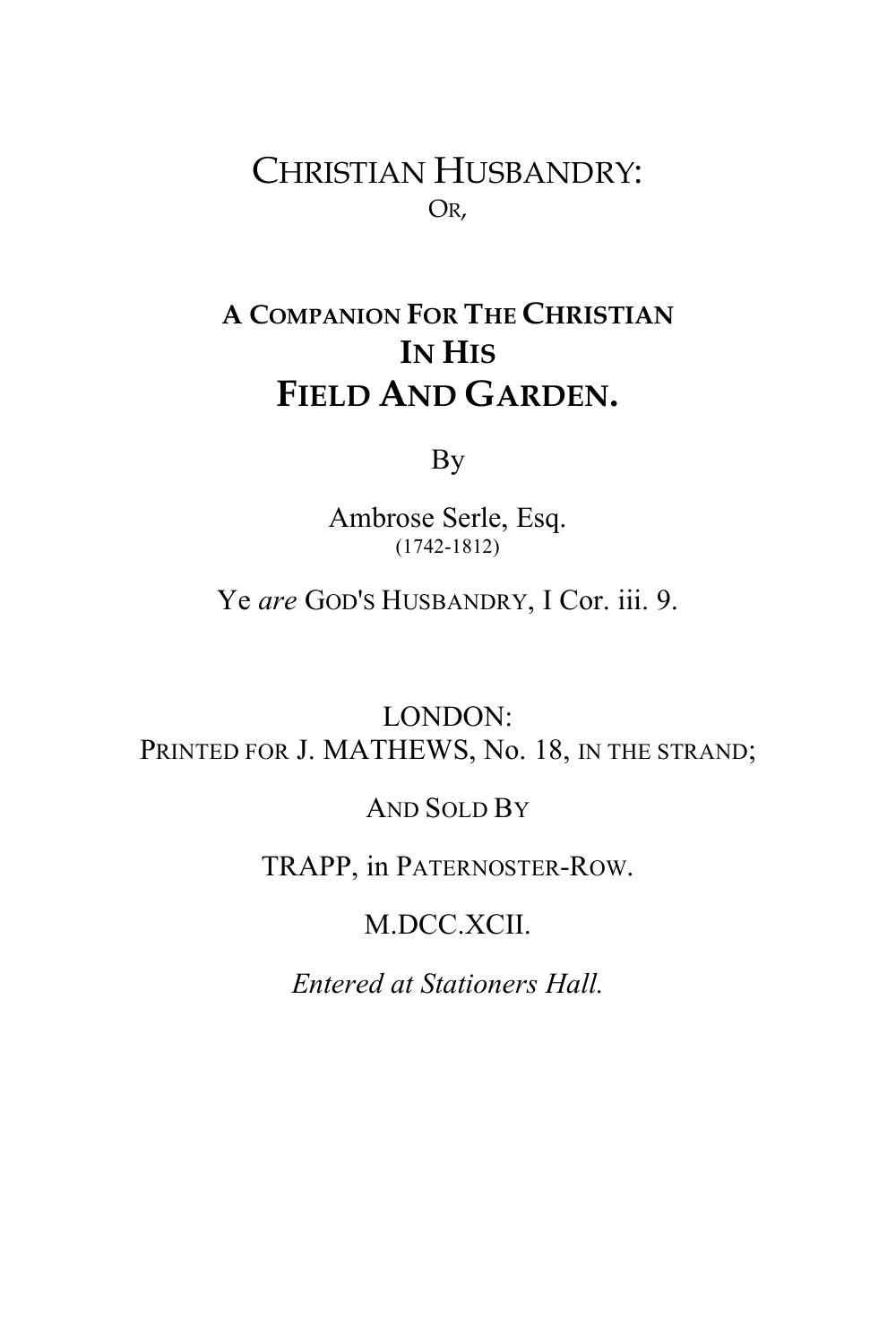# **Recommendation**

### CHRISTIAN READER,

I HAVE been requested to recommend to you the following Sheets, with which I have very cheerfully complied, in Hopes they will afford you seasonable and profitable Meditations throughout the Year- Of the Author, and of his former Works, I need not profess to you my high Esteem. Read and judge for yourself. Peruse his HORÆ SOLITARIÆ, a Treatise upon the Godhead of the Lord Jesus Christ, far more convincing, establishing and edifying than any Thing published upon the Subject in our Day. Peruse also the second Volume of HORÆ SOLITARIÆ, a Treatise on the Godhead of the holy and eternal Spirit: In which his divine Essence, Attributes, and Offices are so clearly proved, as to be a solid Ground for our Faith in him, and for the Experience of our Hearts and Lives on his quickening and sanctifying Influences. If you art desirous of being thoroughly established in these two grand Points of Salvation, namely, the Godhead of JESUS CHRIST, and of the HOLY SPIRIT, you will, I hope, find upon reading these Volumes the Scripture-Doctrine of the Trinity, and will have Reason to thank the Author for writing, and me for recommending them. I am your Well wisher in our common Lord.

W. ROMAINE.

Black-friars, June 6, 1789.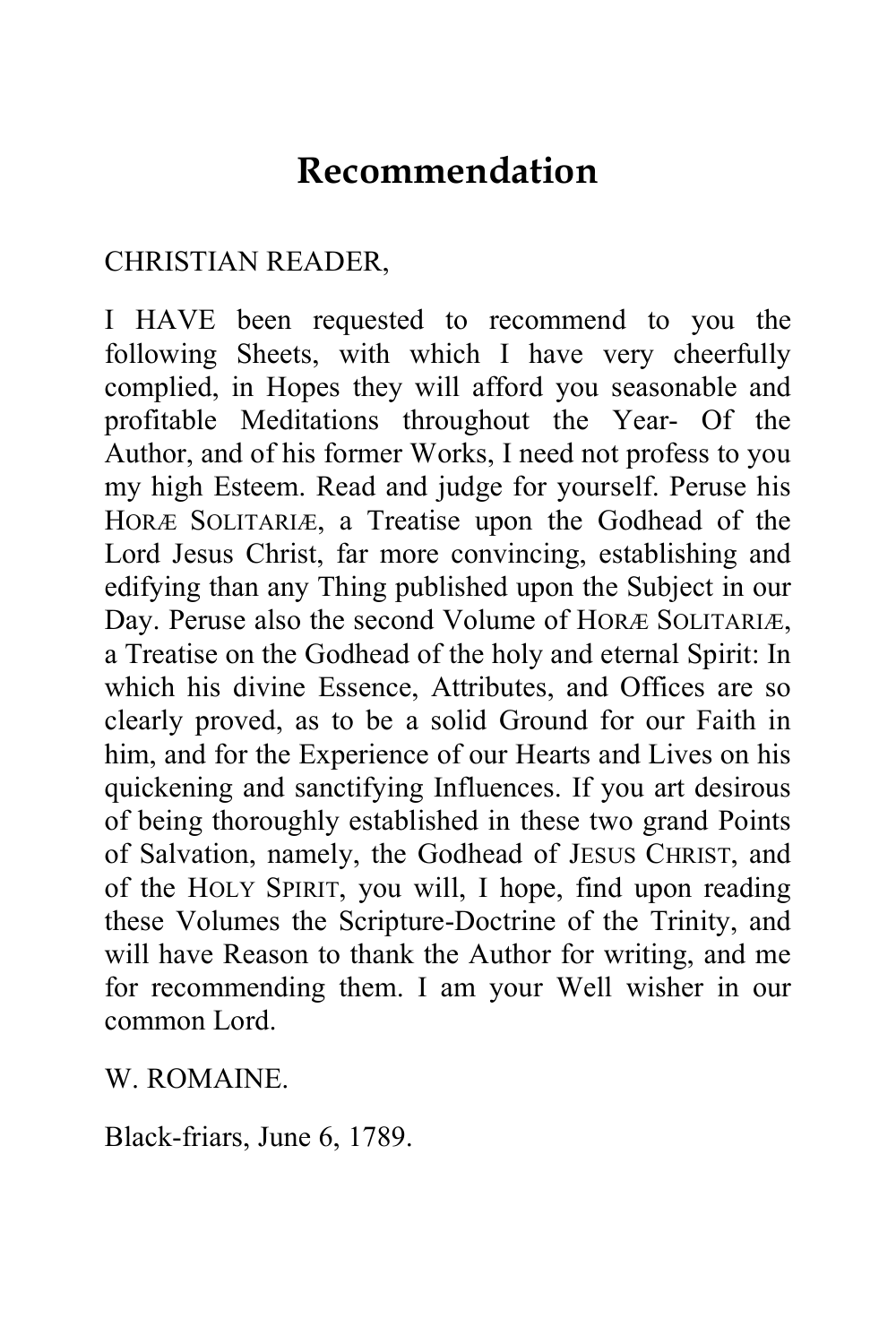# **Introduction.**

ALL visible Nature is but a Picture of the Grace of Christ. As every Work of GOD tends to effect or demonstrate the highest Goodness and Glory; so, therefore, the Creation and Arrangement of this World, having no sublimer End, were ordained to express his Bounty in the Salvation of Man. There is not an Object about us, but which declares the Nature, the Necessity, or the Perfection of that Salvation. The Wisdom of GOD is written upon every Substance and Property, or worked into their very Frame and Texture, in the most bright and indelible Characters. We may truly say, with the Poet,

### *The World's a System of Theology.*

The *invisible things of* GOD *from the Creation of the World are* clearly seen, *being understood by the Things that are made.* It is Man's Ignorance alone, an Ignorance brought in and supported by Sin, which keeps him from those ravishing Contemplations of Truth, Beauty, and Glory, which GOD has placed upon the whole Creation, and which constitute one great Part of Happiness here and hereafter. It is a sad Truth, that Men may be knowing enough in those Things, which rife or have risen from the little Cunning or Power of their Fellow-mortals; that they may reflect upon the Histories of Nations, and the Rife and Fall of Empires; investigate the Science of ancient or of modern Schools, and know all that can be known from *Hermes* down to *Newton;* while, with all this Skill in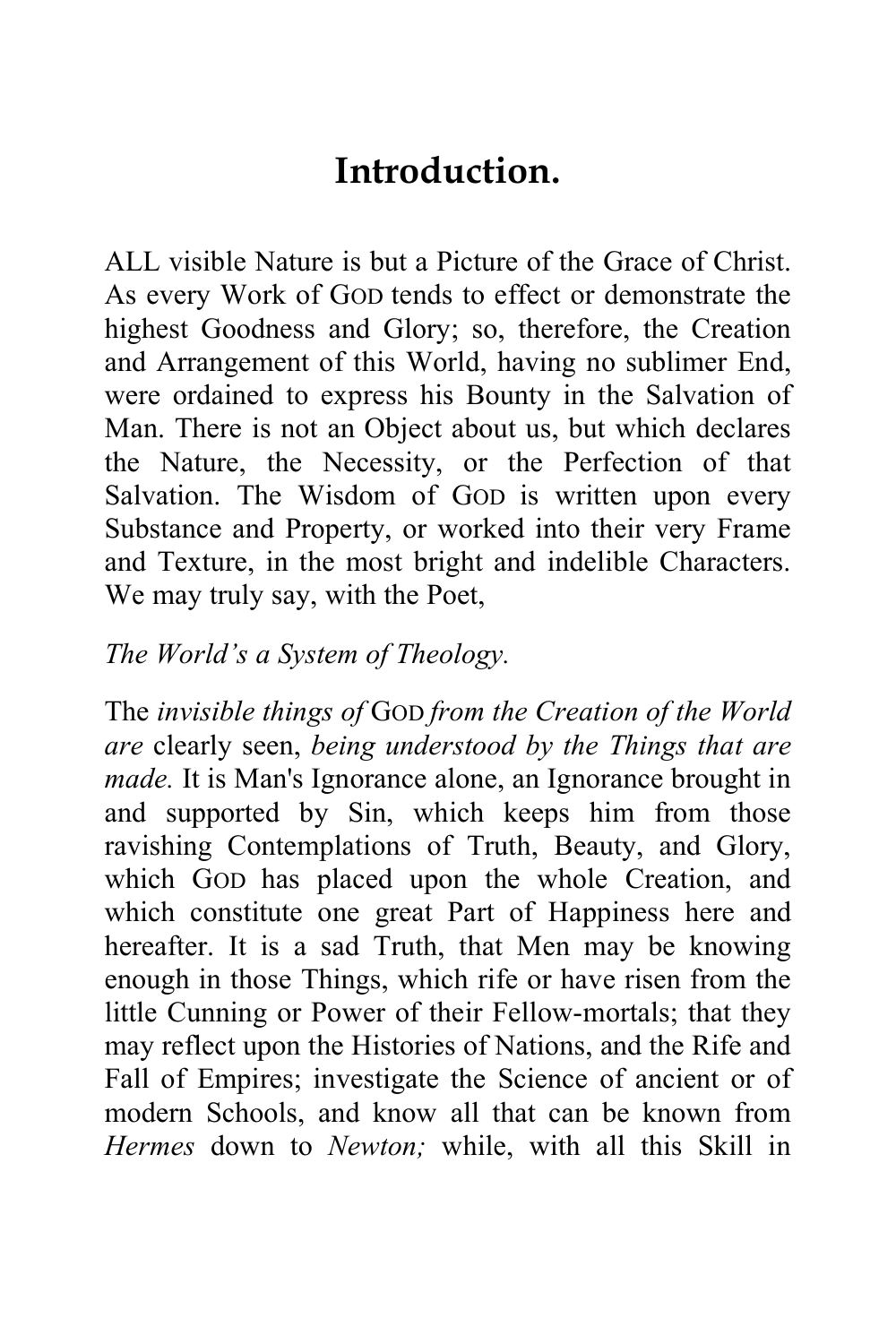things merely human, they may be exceeding ignorant of the most important Purpose of GOD in the Formation of every Object about them. To such the splendid Universe is but a sumptuous Raree-ihew, having no Use but superficial Speculation, which leaves the Heart as before, or, if in any respect altered, only swollen with the Conceit of its own Importance and Superiority among Mankind. For an End like this, Study is, to say the best, but solemn Trifling; and consequently the most ingenious, without Grace, can but

*See Nature in some partial narrow Shape And let the Author of the Whole escape.* 

How possible is it to know the various Characters and Languages of the most distant Ages, and not be able, at the same time, to understand one single Letter in the Alphabet of GOD? And on the other hand, to the Confusion of Man's proud Understanding, how, truly may it be observed, that the Mind may be extremely ignorant in all human Letters or Learning; and yet be most happily and graciously filled in the Wisdom and Knowledge which endure for ever ?

It may also be justly deplored, that even true Believers, who have obtained some of the Rudiments of this most invaluable Wisdom, make but too slow a Progress after further Attainments; and that they can carelessly pass over thousands of heavenly Lessons, inscribed upon all surrounding Objects in such beautiful Impressions, as might animate their Hearts to love and adore the gracious Hand which drew them.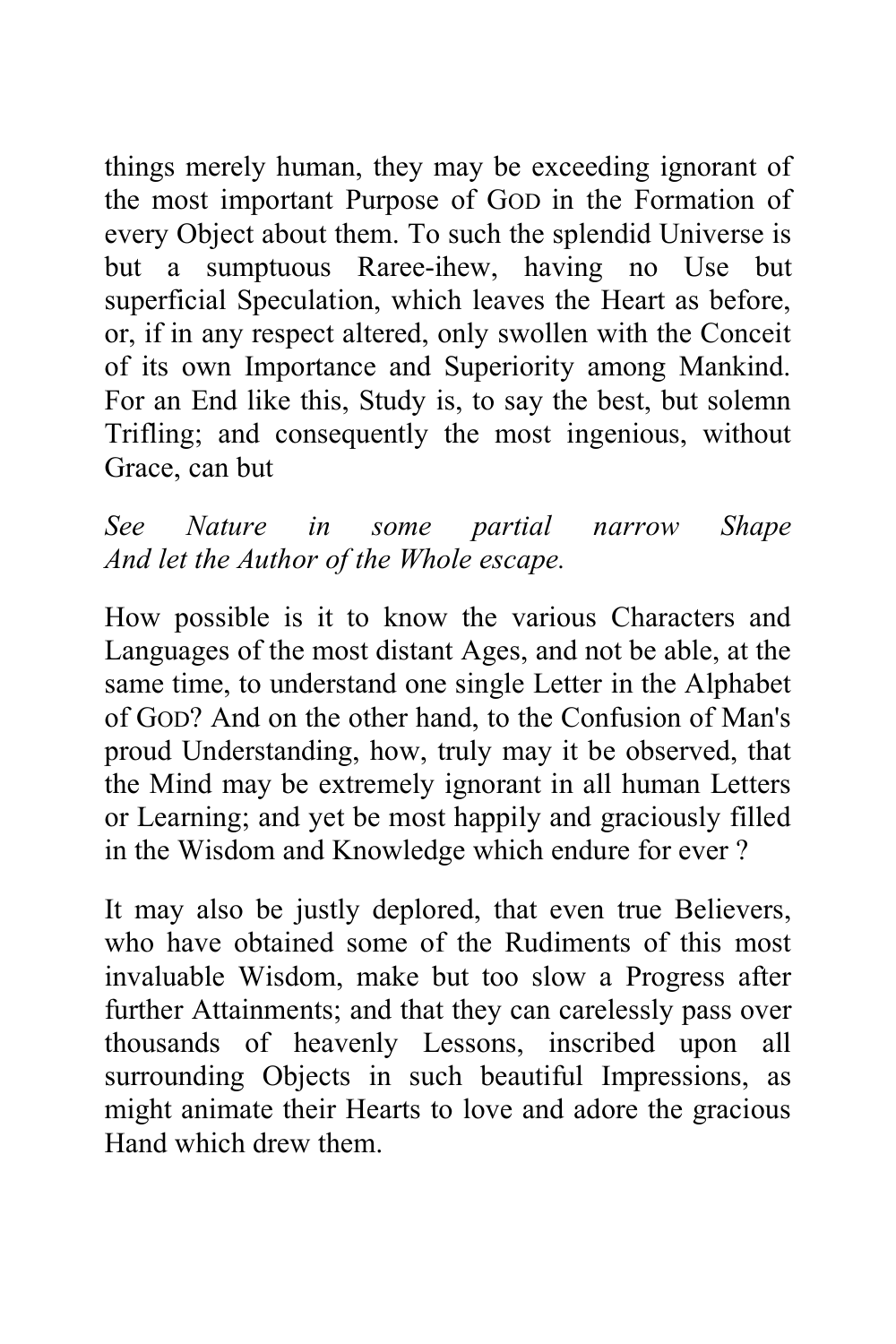It is the Design of this little Piece to collect a few of these sacred Instructions, which GOD has marked upon ALL about us, that the Reader, by perusing these imperfect Hints, may be prompted to consider upon what he treads, and, while he pastes by a thousand inanimate Substances, may read what is written upon them. He may indeed go forth and read on; for the Lesions are infinite, and the Knowledge is unbounded. It is a large Book which GOD has opened in his Works; and he has given a lively Commentary upon it in his Word. The one consists of living Hieroglyphics; and the other contains the Characters, which explain them. They do not contradict each other, nor talk of different Themes. *Created by*  CHRIST *and for* CHRIST, there is a mutual and delightful Harmony through their respective Frames; and when harmoniously understood, a double Glory is seen in *both.*  While the Reader meditates, therefore, let him pray for the Instruction of that Divine Spirit, who formed these sacred Types, that he may both comprehend their Purpose and apply them to Use. With this holy Instructor, his Garden will be like *Eden,* full of delightful Fruit, and his Field become a Spot, which the Lord has blessed.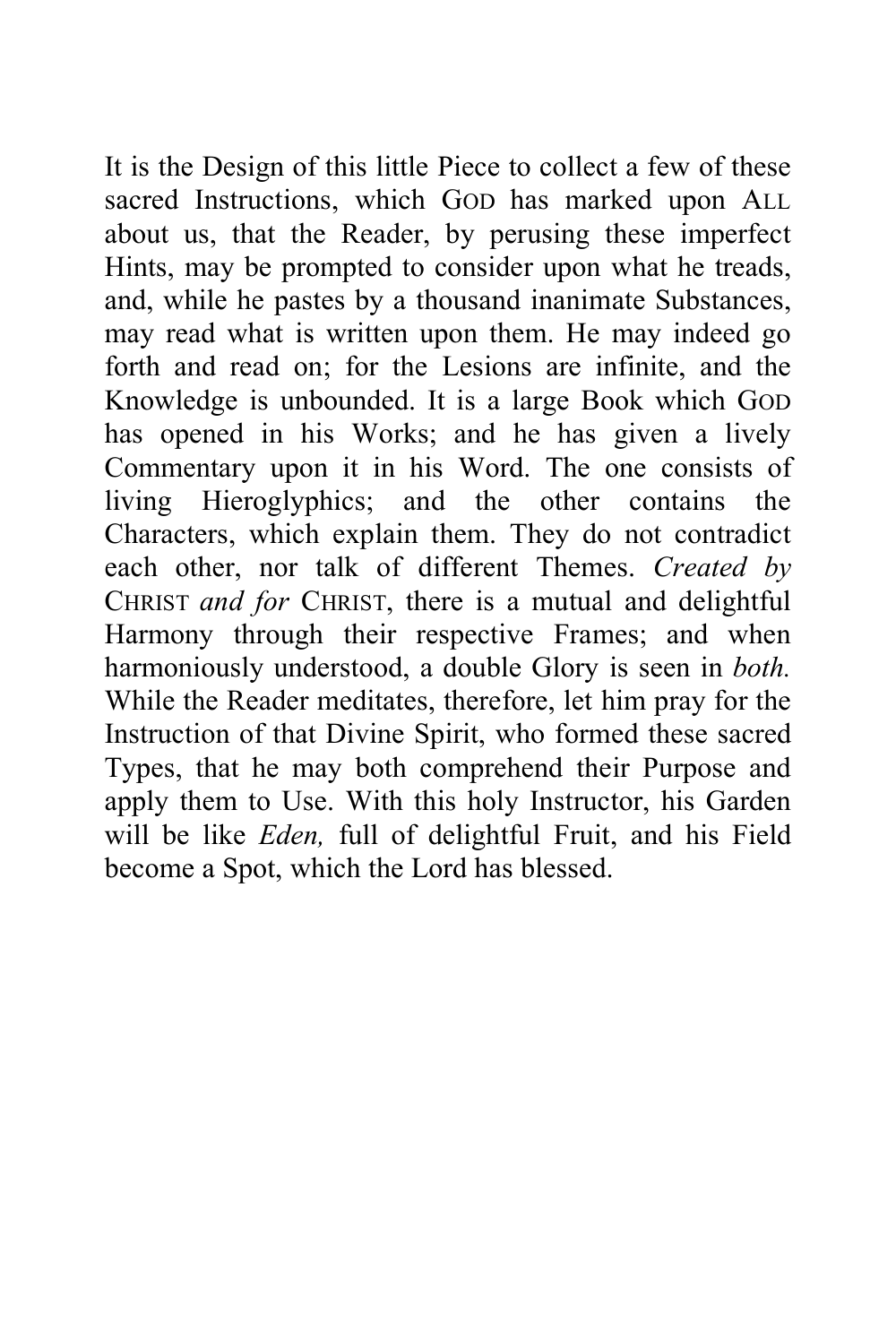# **THE SEASONS.**

GO D has placed an Order or Constitution in the Universe, which cannot be broken. Every Thing succeeds in its Series or Course. The whole Progression is invariable. Summer never comes in *January,* nor the Frost and Darkness of *December* in *June.* The Earth glides through its Orbit without a Moment's Variation in *Time,* and, though it pass a Course of many Millions of Miles, never errs so much as the Breadth of a Hair in its *Place.* All Things move, but move with *Certainty.* There is no such Thing as *Chance* in the Ordinations of God. It is a foolish Word, which sprang from heathen Atheists, and is fit only to be used by them. All the Series or Successions of what is called NATURE proceed by an invariable Law, arising from the invariable Mind of GOD. We find this *longus ordo,* this endless Arrangement, of Things, frequently owned by the Heathen Philosophers. They believed, that all Nature was under the *Government of an eternal Rule.* It is so obvious, that the Epicureans themselves could not altogether miss the View. Without it, even their futile System of Atoms could not hang together. It strikes every Man: And it is thought a full Answer to Inquiries upon any natural Object, when the Form or Properties of it are said, or shown to be, *natural.* Men are satisfied when they perceive, that the Object is reduced to an established Rule or Order; and they make it (as indeed it is) a great Point of Learning and Knowledge to comprehend something of that Order and Rule. The wise Man has a striking Passage upon this Subject in *Eccles.* iii. 11. which might perhaps have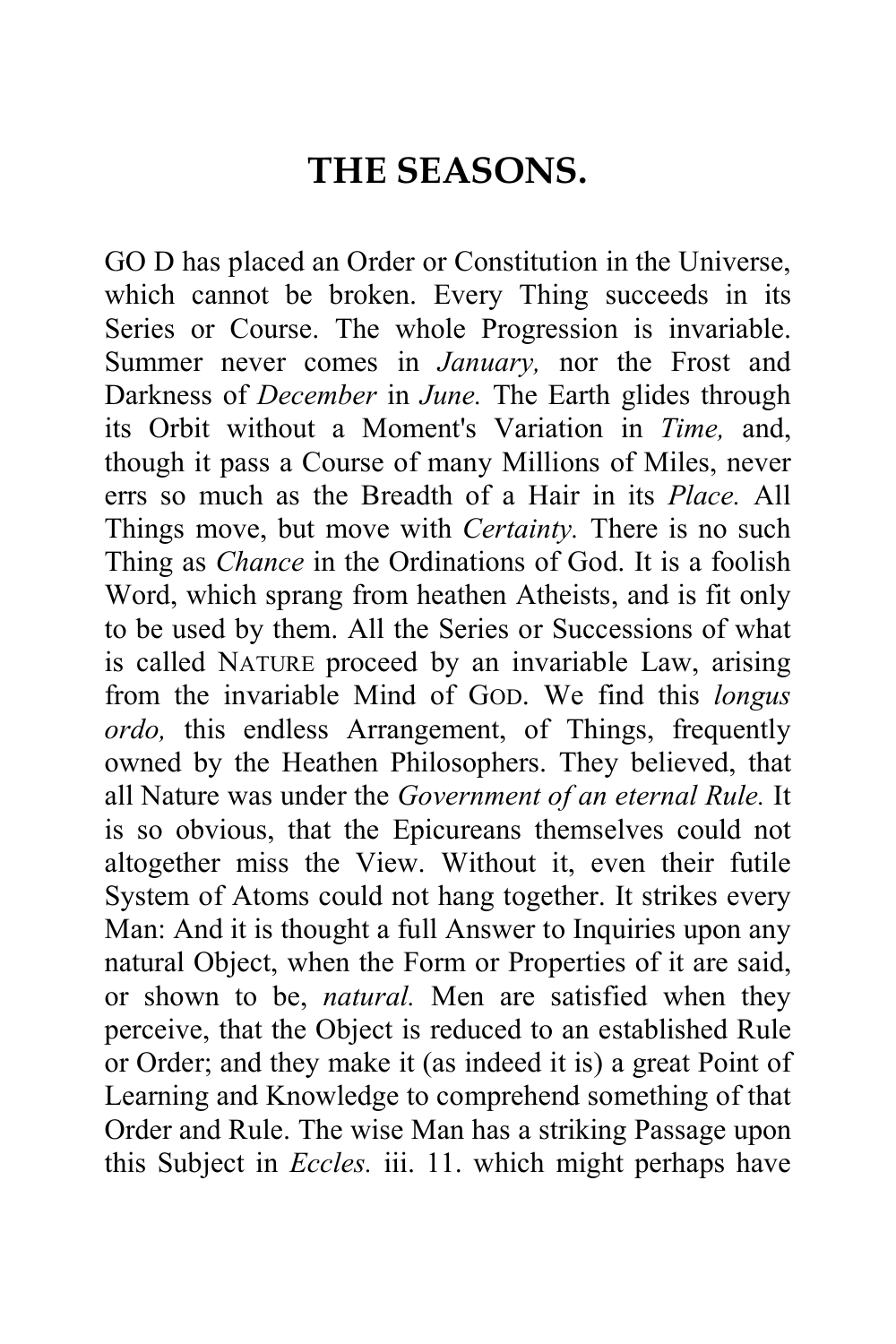been justly translated thus: GOD *hath firmed all Things beautiful in their Time; he hath also placed a Secret in their Heart* [i. e. a hidden Sense or Doctrine in the very substance of all Things], *without which* [or the Knowledge of which] *a Man cannot find out the Construction which GOD hath formed* [the Object of GOD'S Purpose] *from the Beginning to the End. "*The visible Works of the Creation (says " a learned Author) are the *Problem* or *Ænigma,*  whereby, through the Ministry of the Senses, *the invisible Things of GOD* penetrate or enter into the Mind, and so *become Objects* of the Understanding." The *Word* of GOD also, as well as his Works, is full of Similitude, Parable, or Enigma, to be understood only (as Christ says) *by those to whom it is given.'* Pie ever *opened his Mouth in Similitude, and he spake Enigmas from the Beginning. (Psalm* lxxviii. 2.) The Book of *Proverbs* (or rather *Similitudes)* treats, in this Mode, of Christ and his Graces. And Christ himself, to the World at large, *never spake without a Parable*; and his Sayings, to this Day, are a Parable to the World. JEHOVAH, however, by whom all Things exist and subsist, whatever he speaks or acts, carries on the whole by the Plan of his foreknowing and unerring Wisdom. He guides every Object, precisely and surely, to that particular End, for which he framed it.

There is also an Order or Constitution of GRACE, which, like that of Nature, can never be broken. The same Rule obtains in *both;* and from both, though in different Degrees, GOD effects the same Purpose, which is his own Glory. The Birth of *Abraham* at one particular Period, of *David* at another, and of *Christ* himself at a third, was all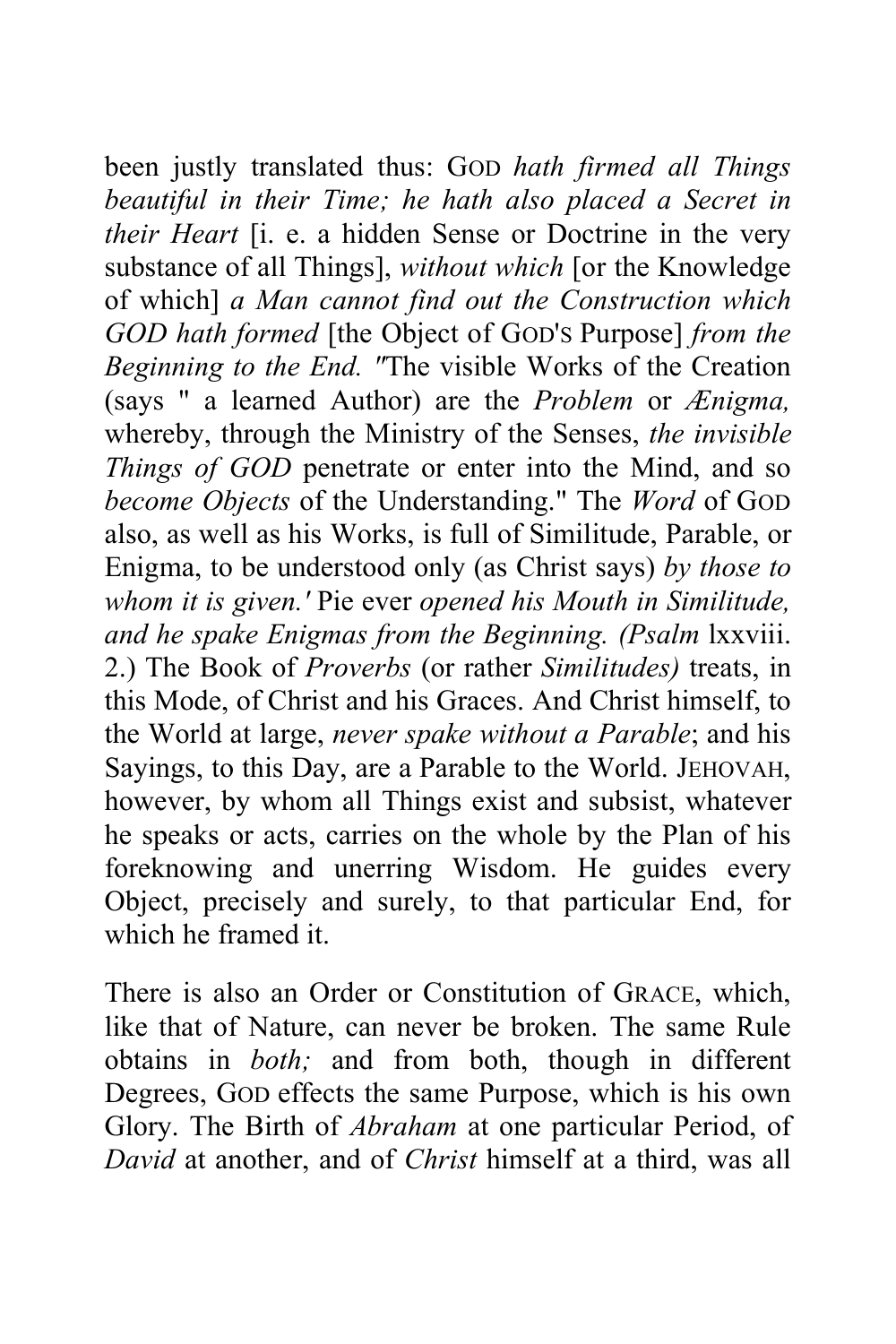pre-ordained, and could not possibly have occurred at any other Period; because the Period of GOD'S Appointment was the best, and GOD can only do what is best. (See *Acts*  xvii. 26.) These Periods are respectively called their *Fullness of Time,* by which Term we are to understand a *Measure,* and a Measure of *Exactness.* The coming either before or after the prescribed Period, would be a *Defect* or *Excess* in that Measure, and consequently must impeach either the Wisdom of GOD in appointing, or the Power of GOD in performing. There is an absolute Necessity for this Arrangement of the Series; because, without it, all Things, spiritual, natural, and divine, could not but run into Confusion. All Wisdom consists in Disposition. We see the Beauty and Force of Order in our own Affairs: And shall we presume to think, that the GOD of all Order has no Direction in his?

To come nearer to ourselves. The Time of every Believer's Birth is appointed, his Dispositions for the Reception of divine Grace are ordained, the exact Moment of its Descent is prescribed, the several Exercises and Progressions of it are ordered; in short, he can do nothing, think nothing, and enjoy nothing of or for GOD, but what GOD, in his Constitution of Grace, has thought fit and appointed for him.

What a Comfort, what a Stay is this, to his Soul? From THE IMMUTABILITY *of* GOD'S *Counsel* he receives this *strong Consolation,* that he is *appointed, not unto wrath, but to obtain Salvation through Jesus Christ;* that this gracious Designation can neither be perplexed nor broken;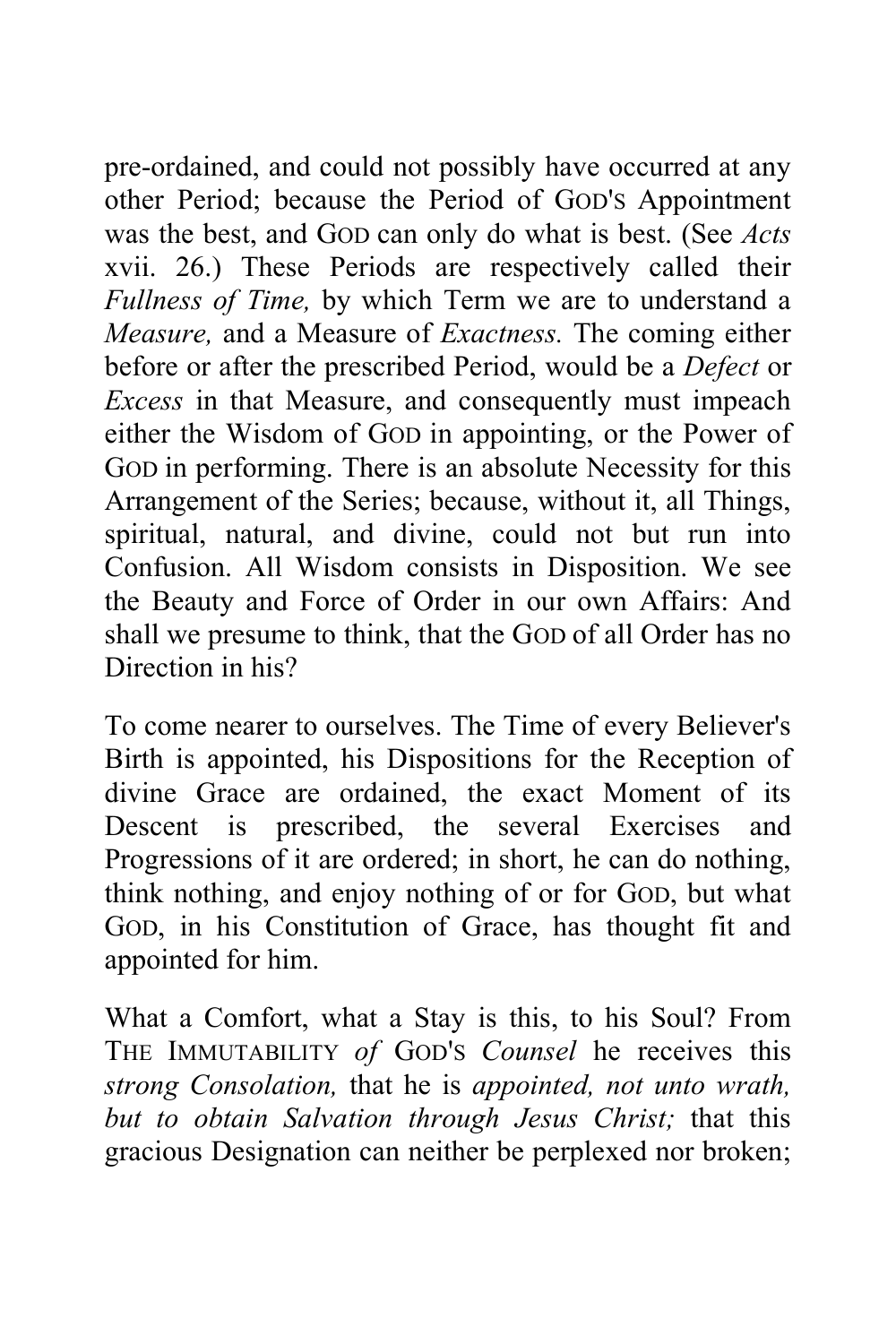that the Order of Nature is not more sure of its Course, than the Order of Grace of its Progress in him, for the same Omnipotence carries on both; that the Glory of GOD is concerned in his *Preservation* from the Distractions of Sin and Evil, in his *Enjoyment* of Grace and Godliness, and in his *Perseverance* to Life eternal; . and that all Things, however intricate (like many Operations in Nature) to his Comprehension, shall work together and terminate in this great Point—his everlasting Good. A Man, who experimentally knows and enjoys this blessed Truth (for the barren Speculation of it is not worth a Name,) becomes, in some Sense, immutable himself; for he embraces the Immutability of GOD, who supports both him and all things. He is not *tossed about •with Winds of Doctrine;* but *his Heart standeth fast, trusting in the Lord.*  Nor can he be lazy or inactive in the Work of Grace; because, being united to Christ, he is actuated by that SPIRIT, which is all Life, Vigor, Animation, and Efficacy. Nothing, under GOD'S immediate Agency, is sluggish or slow. What exceeds the Velocity of the heavenly Bodies? And yet they appear to be only inert Matter in themselves. Shall a Soul then, which has *the Spirit of Life in Christ Jesus,* and which is framed for the full Vision and Activity of GOD, be less swift in Obedience, according to its Place in this *spiritual* Constitution; than a Lump of gross Substance in the *natural?* Does not the whole History of the Children of GOD, in all Ages, directly prove the contrary? Whatever lives, acts. So the divine Life is and must be divinely active and alert. Sin and Corruption alone are the *caput mortuum,* the dead Refuse, out of which no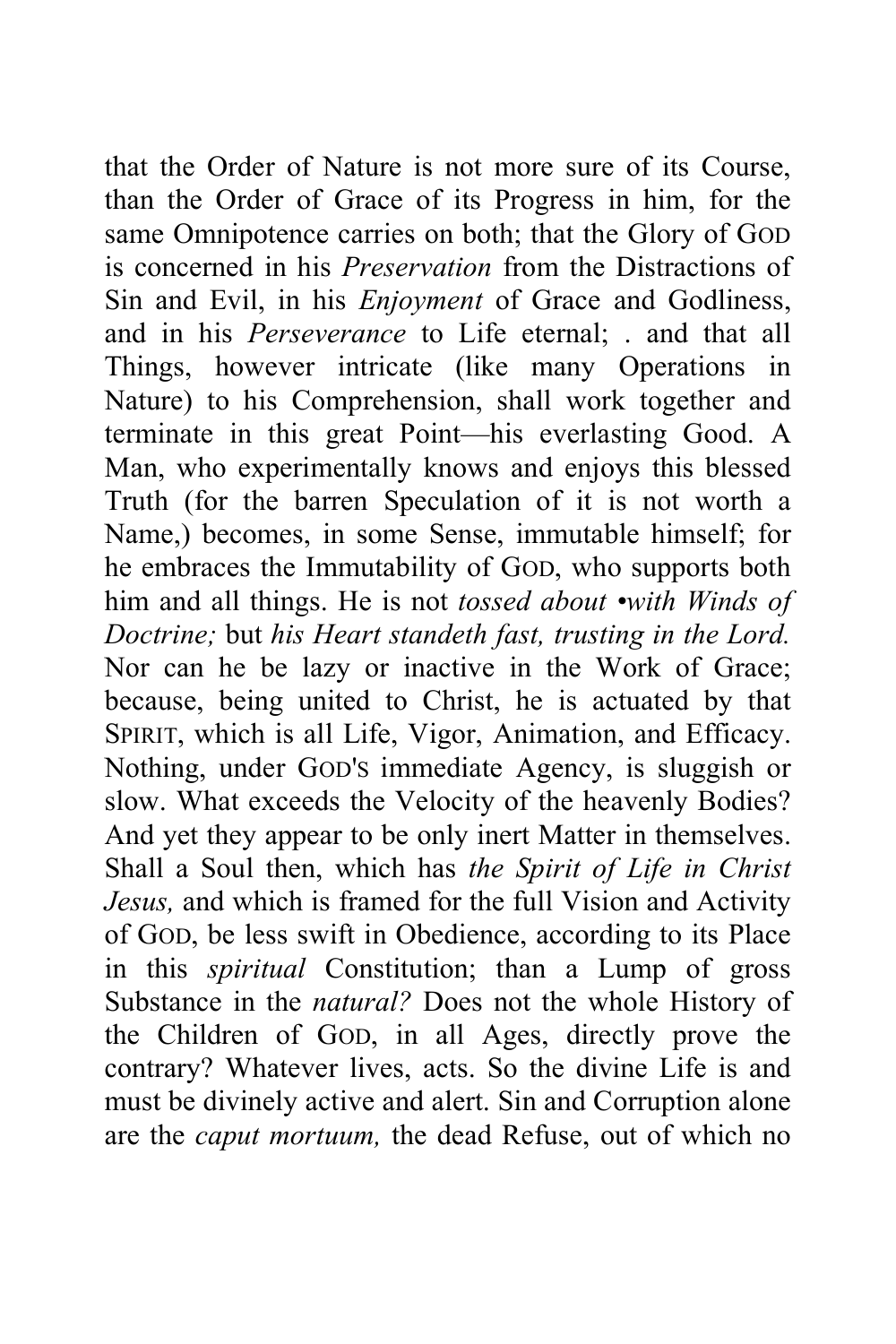Life can spring, and which are thrown aside from GOD'S Presence, as useless and vile.

### **WINTER.**

I. THIS is the most gloomy and X unpleasant Season of the Year. Every Prospect abroad is uncomfortable; and the Earth wears the Face of universal Barrenness. The Melody of the feathered Race is not heard; but a melancholy Silence prevails over Lawns and Woods and the once delightful Fields, save when it is broken by the plaintive Cries of the Herds, or the harm Murmurs of the Winds. All Creation seems loaded with Distress. Storms and Torrents threaten Vengeance from the Skies: And the distant Sun, often obscured or faintly felt, scatters but seldom an oblique and interrupted Ray, rather to discover the general Waste, than to enrich (as at other Times*)* the desolated Scene.

WHAT a speaking Picture is here of the Fall of Man! How forcibly described his Misery by Sin, his Unfruitfulness in good Works, his Distance from the Sun of Righteousness, and his utter Alienation , from the Life of GOD! His Heart is cold and barren, to the great End of his Being, like the frozen Ground: His Mind dark and uncomfortable, as the chilling Gloom of Winter; without Capacity to see GOD, without Ability to know him. The successive Storms of Life vex and agitate his Soul. Care and Anxiety perplex his wearisome Way; and Misery and Wretchedness surround him on every Side. *Without, are Fightings; within, Fears.* The Anguish of one human Heart afflicts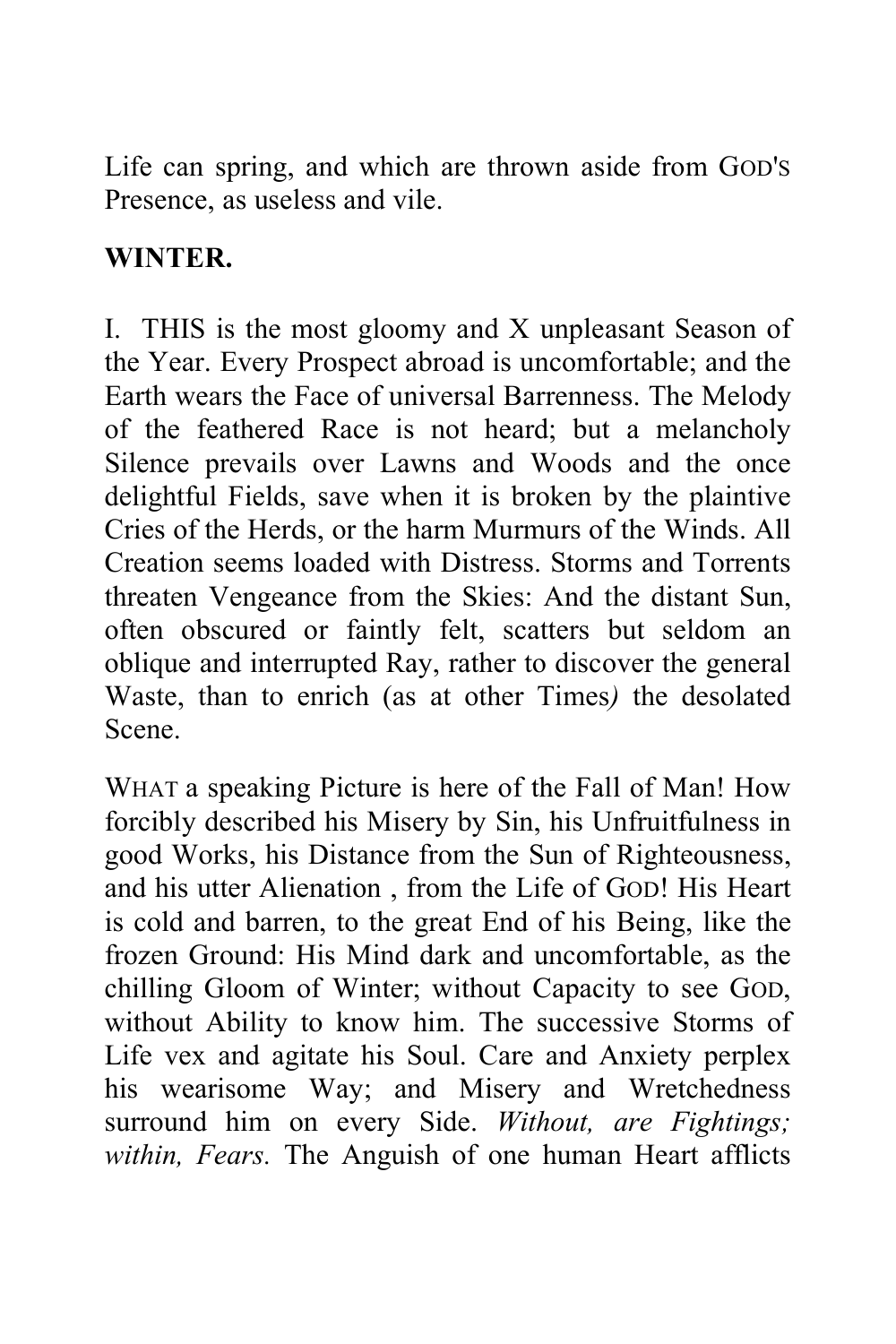another; and raging Passions in Thousands, like angry Torrents, collect for the Distress and Destruction of other Thousands, who oppose them with Passions equally raging and equally excited by Hell, Thus Mankind indulge the malignant Pleasure of spreading that Desolation and Sorrow, which they feel within, and which, by extending, they can only heighten but not remove. The Fall of Man brought Winter into his Soul, and Winter into the World. He is now distant, far distant from the Sun of Righteousness; without Peace in Life, and without Hope in Death. This is his present Position by Nature: And he can no more deliver himself from it, than the Earth can subdue its natural Frost, or emerge from Barrenness and Gloom, by any inherent Virtue of its own. The material Sun is ordained alone to effect this Blessing in the one Cafe; and the Sun of the Spiritual World alone can quicken and replenish, invigorate and restore, in the other.

II. WE may read another important Lesion inscribed upon the Face of Winter. The bitterest Frosts are of immense Service to the Ground; they combine, only to sever more minutely, the Particles of Soil, and to introduce the Supply of Salts, which are necessary to fertilize and repair the exhausted Earth.

*'The frost-concocted Glebe Draws in abundant vegetable Soul, And gathers Vigor for the coming Year.* 

So, if Man had never fallen, the Grace and Mercy of God had never appeared in the illustrious Triumphs of Redemption, nor the bright Display of his Love in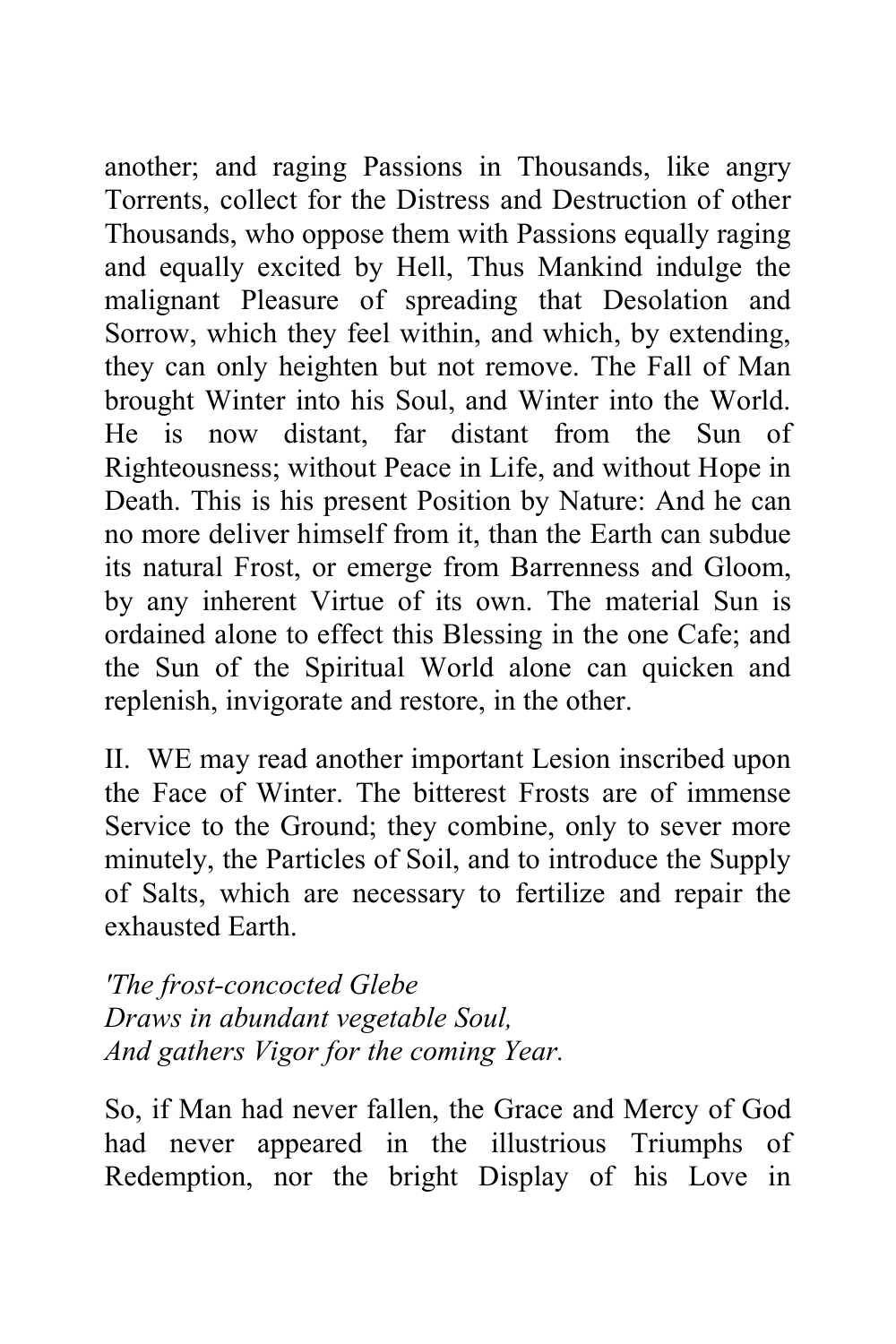recovering Sinners to a State of Dignity and Excellence, far superior to that from which they fell. As Sin abounded to Man's Ruin, so Grace has much more abounded in his Restoration to Life eternal.

GOD is often pleased, for the wisest Ends, to suffer likewise a wintry State to pass upon the Believer's Soul. His Comforts are nipped by piercing Frosts; and the howling Calamities of the World, like violent Tempests, are permitted to break in upon his Peace. But they are all necessary, both in Kind and Degree. They manure his Soul for the Fruits of Faith, Patience, and Righteousness; and make the Spring of GOD'S Countenance, in the appointed Time, doubly cheerful and reviving. As the Winter destroys many noxious Weeds and destructive Insects*;* so these stormy, and (it may be) piercing, Trials, check the Growth of many a baneful Lust, curb the Luxuriance of inordinate Passions, bind the Force of sinful Tempers, check the Love of present Things, and dispose the Ground of the Christian's Heart for the freer Admission of Things eternal.

III. IN the Winter, a careful Husbandman clears his Farm or his Garden of all improper Plants, improves his Fences, prunes or lops his Trees, manures the Soil, and clears away the Rubbish and Decays of the former Year.

IN like manner, Christ, the spiritual Husbandman, prepares his People's Souls by the Winter of Adversity, or the Withdrawing of his sensible Presence, for future Grace and Glory. He cuts up the Weeds and Thorns of the Soul, shows it the Lines and Boundaries of Faith, strengthens its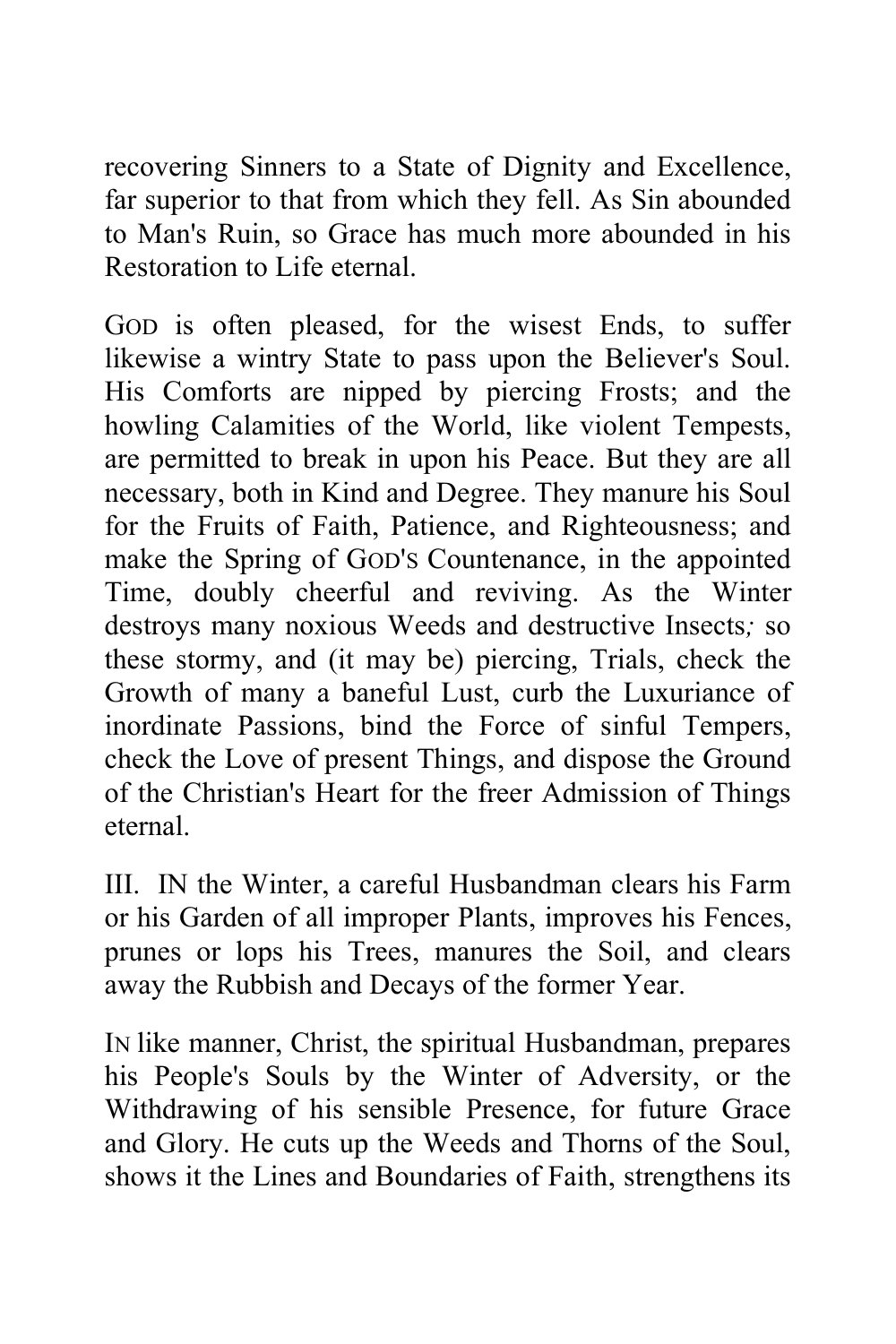Hedge which Sin had broken down, and through which the *Boar of the Wood,* with the Fierceness of Rage, had come in to destroy, lays on a deep Manure from his holy Word, and subdues the unprofitable Hopes and Desires of the Flesh, which grew up in the former Days of Ignorance and Unbelief. All this proves the Skill and the Love of the spiritual Husbandman in his favored Garden; for, were he to omit these necessary Instances of his Care, the Soil would lay barren under its own Rubbish, or produce nothing but Weeds.

IV. WHEN the Winter approaches, all tender Plants are removed, from the penetrating Chills of the external Air, into the Green-house or Stove; where they are nourished and attended, with that Degree of Warmth, which is proper for their Preservation and Existence.

AND how often does the gracious Redeemer preserve the feeble among his People from the Oppressor's Hand, and from the Severity of Trial? How frequently does he withdraw them from the trying Scene, either by the Interposition of his Providence, or by a Removal to his Throne? Others, like hardy Evergreens, can dare the sharpest Storms, and are enabled to pass through the severest Tribulations, not only without Loss, but also with the greatest Advantage: While these, through their Tenderness, seem more immediate Objects of his Care, and consequently receive from him a more distinguished Attention. Fainting, feeble Soul! See here your Picture in Nature for your Comfort in Grace. Contemplate the Bowels of Mercies, which move towards you in your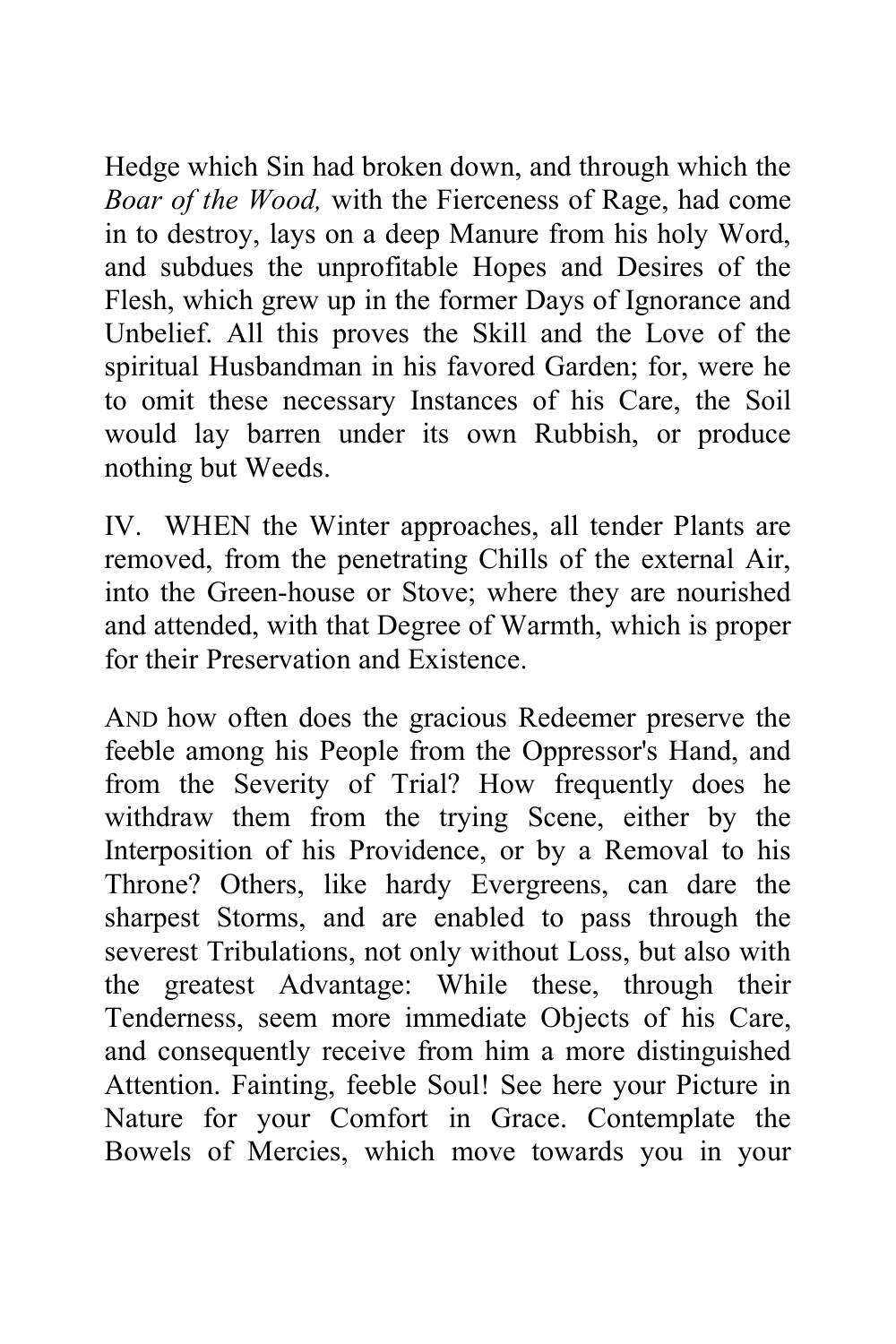Redeemer; and reproach not his kind Concern, which will not, which cannot, leave you utterly exposed, by any unresigning Murmurs and injurious Distrust. AS may be most salutary for you, he will place you where the Frost mail not pinch, nor the Tempest annoy; or he will give you Strength like an Oak, to sustain and overcome in the End. Cast your Care then upon GOD; for he has set his Care upon you. Pray that *his* End may be answered by *your*  Sorrow: And then your Sorrow shall soon have an End.

V. TREES, reduced or pruned in the Winter, grow more vigorously in the succeeding Year.

THE Trees also of the Lord's planting, being pruned of their worthless Branches, shoot forth with greater Strength and bear more rich and abundant Fruit for his Glory. Adversity braces, and the Contraction of wild Desire invigorates the Soul. If this pruning were not necessary Work for the Believer, the Lord would not perform it. He has no Delight in afflicting his People; nor does he ever take from them what can yield a solid Good. And if he only remove Evil, or the Occasion of Evil; what Folly and Unbelief must it be, which urges their Hearts to complain? Let his Will be done; and then Good will be done in them, and for them.

VI. YOUNG Trees are planted at this Season, either for Fruit in the Garden, or for Timber in the Fields.

IN like manner, GOD usually chooses trying Times for planting his Grace and increasing his Church. The dreadful Persecutions of former Ages only advanced the Number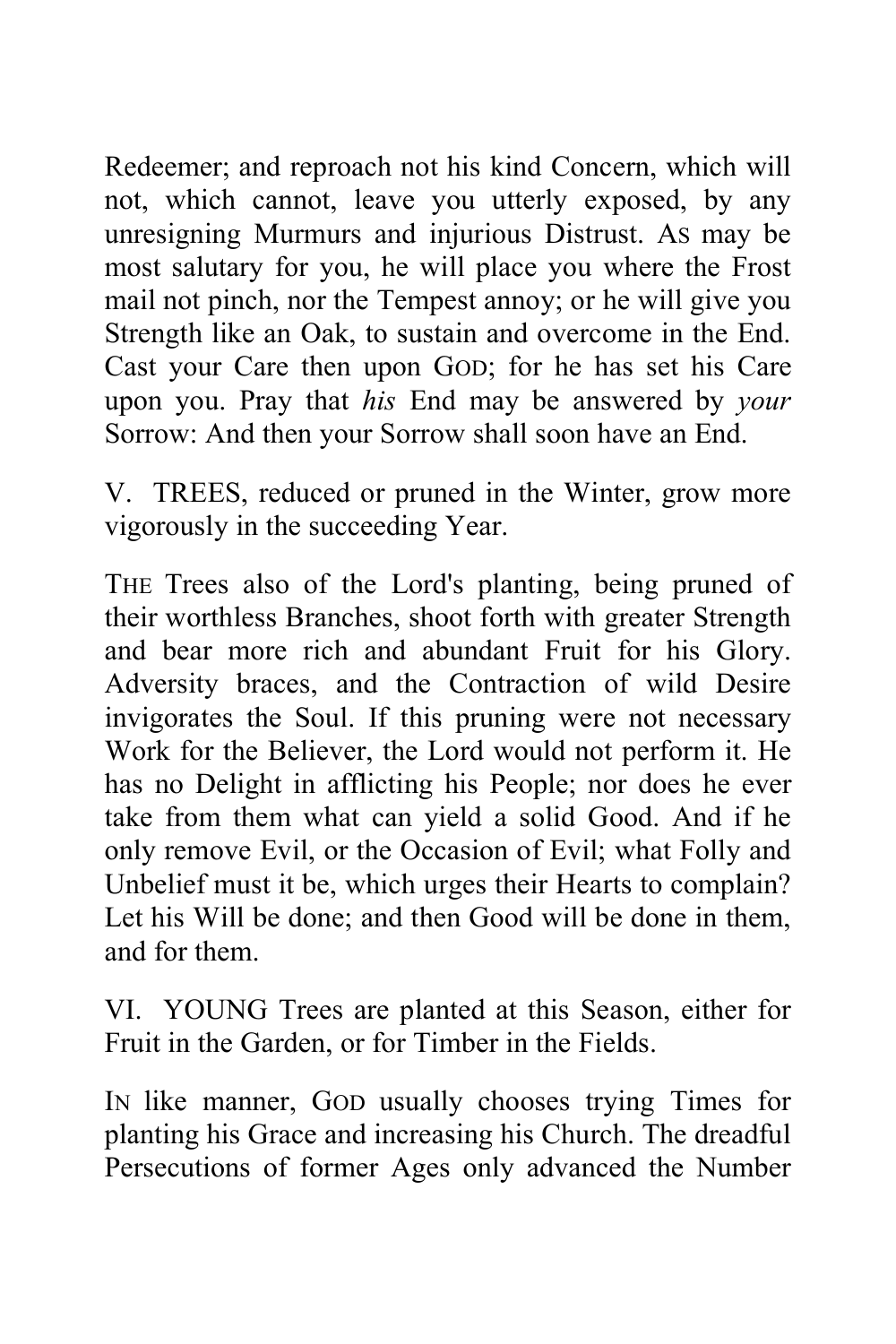and strengthened the Faith of the true Disciples. " The \*' Blood of the Martyrs is the Seed of " the Church," said *Tertullian,* who lived when Torrents of that Blood were daily shed. The World does more real Service than ft intends, when the People of it *persecute for Righteousness Sake.* They ought to be charitably considered; for they know not what they despise. That Mockery of Wit, which has no Foundation in Wisdom or; Truth, retorts upon itself; as a Shot striking against a Rock gives an imperceptible Blow, but a dangerous Rebound. If the World be disposed to banter, one would not envy them the only Merriment they are likely to have on this Account; nor would it be right for a Christian to retort with the great Cynic of Antiquity, when he was told that the common People laughed at him; *and perhaps* (says he) *at them the Asses laugh too; yet as they care not for the Asses, so I care not for them.* If they merit nothing else, their Mistake merits our Forgiveness and entitles them to our Prayers And if Good be done to a Christian by their Ill-will; let him be so grateful as to intreat of GOD, that they may {bare it with him.—Brambles and Thistles grow spontaneously and without Culture, and in the Warmth of Summer flourish and abound. And mere Professors, like these barren and worthless Shrubs, never spread their showy Leaves but in the Times of Sunshine and Prosperity. When the Lord lets loose his Frost for their Trial; down they drop with all their Foliage and Glory. Their Place may be sought in the Church but it will no where be found.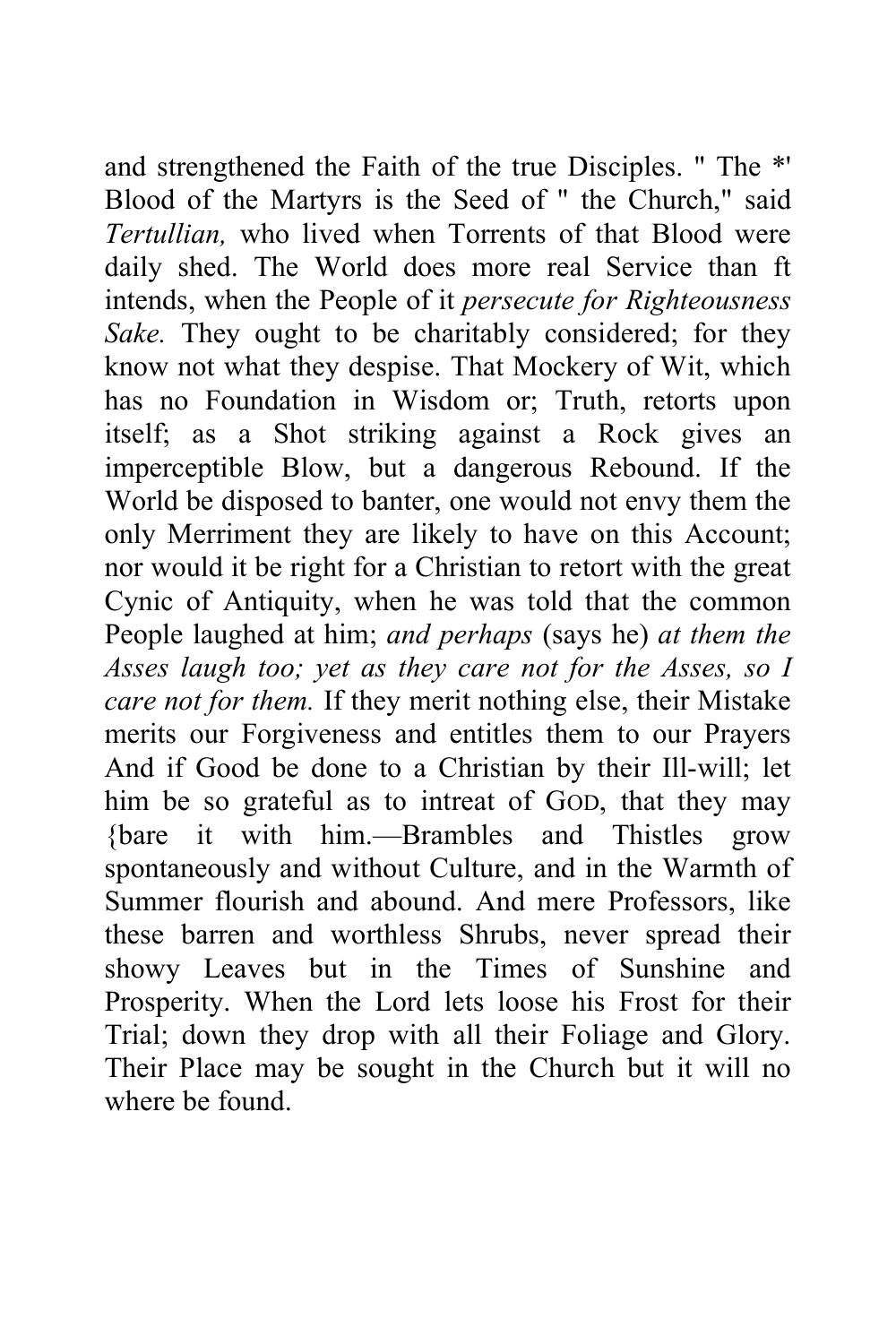VII. The severest Winter destroys not all the Weeds. Many of the perennial Kinds, such as Nettles; &c. survive the sharpest Frosts, and shoot forth again upon the first Return of mild Weather t And the Seeds of the annual Sorts lay secreted in the Mould, till the approaching Spring; when they germinate with their wonted Vigor, and would soon cover the Surface of the Earth, to the Destruction of all good Plants, if suffered to remain.

A STRIKING Representation this of Man's inbred Corruptions, and of theism radical Strength, Fertility, and Rancor! No Trials can perfectly keep them down, no Adversities entirely root them up. Like knotted Grass, every Particle is full of an evil Life, and will spring and spread forth in Despite of human Toil. Often they seem reduced; and the Soul is ready to dream of absolute Victory. But let the Occasion or Temptation appear; and the Conflict must begin anew. In the most mortified Heart, they are only depressed as in a wintry State: The Roots of some are fully alive, and the Seeds of others are but hid. If Ease, and Prosperity, and Quietness, come upon the Soul; up shoot some or other of the pestiferous Evils. And these, if let alone, would soon overgrow and starve the Graces and Virtues, which GOD has planted; would quickly reduce the Mind to its original Turpitude, and render both it, and all that grows within it, the fit Fuel for everlasting Fire.

VIII. FREQUENTLY in Winter great Falls of Snow cover the Ground, and shield many Plants of the Field and Garden from destroying Frosts. This Snow, when melted, penetrates farther into the Earth than common Rain, is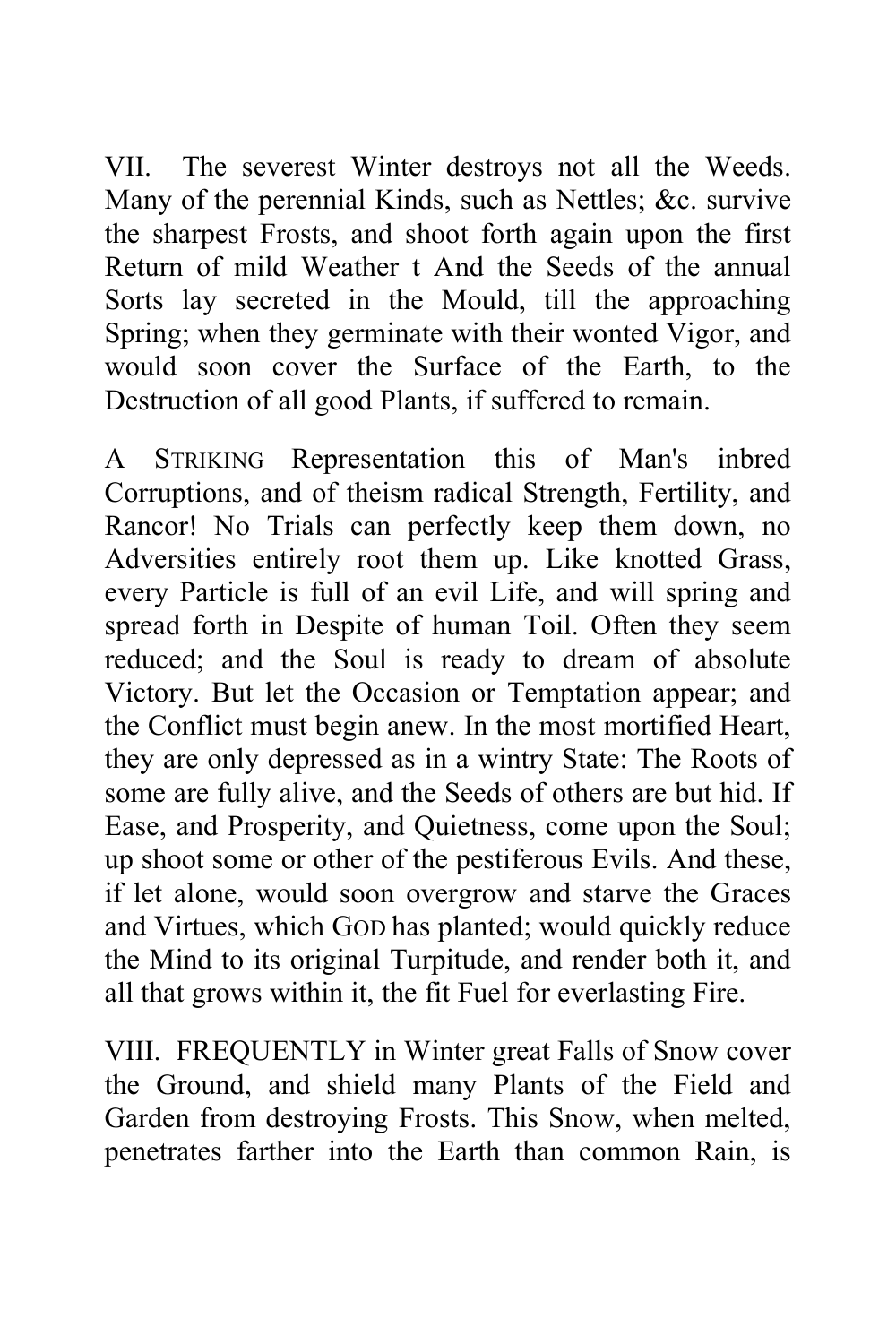more impregnated with nitrous Particles, and saturates the Soil with an excellent Manure.

THE Word of GOD likewise is a sweet Defense against all the Troubles and Adversities, which can befal the Christian's Soul. While it covers his Head from Danger, it preserves his Heart from the chilling Impressions of Sin and Sorrow. It graciously refreshes his inner Man, supports his tempted Spirit, and prepares him for a more abundant Eduction of *the Fruits of Righteousness, which are by Christ Jesus.* What Injury then can these trying Storms effect against his best, his everlasting Interests? Rather, what Good do they not occasion? What Advantages and Blessings do they not produce, in quickening and directing him to eternal Salvation? The Word and Grace of GoD, like the Rain and the Snow from Heaven, do not return unto him void, but accomplish his every Pleasure, and every Purpose for which he sent them.

IX. AT this Season, the Gardener digs about his young Trees and Shrubs, and dresses or manures the contiguous Ground, that they may grow with the greater Vigor and be disposed to yield their respective Products, either of Fruit or Flowers, the more abundantly.

So, in the Times of Affliction or Trial, the great spiritual Husbandman, meliorates the Ground of his People's Hearts, and particularly that of new Converts, that they may receive Strength and Establishment, and bring forth Fruit to his Glory. Thus, according to the Apostle, *Tribulation worketh Patience, and Patience Experience, and Experience Hope,* with all the happy Consequences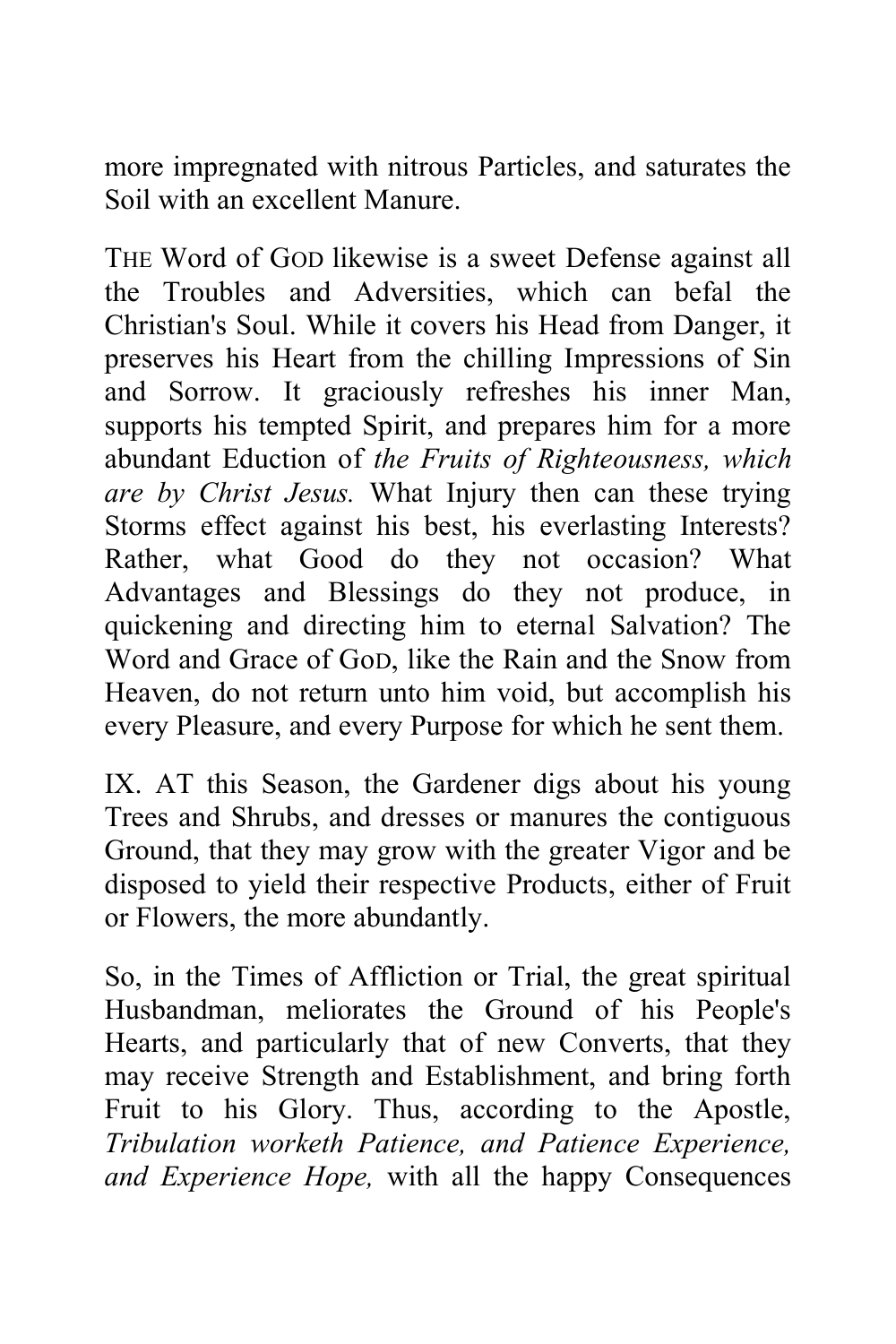attendant upon it. "Religion (said a good Man) must needs be the best Thing at all Times; for it is evidently the best in a Time of Affliction." To which we may add, that as Affliction drives the believing Soul to Religion; so Religion enables it to rejoice over Affliction. He would have been unhappy, happy, if he had never known what it is to be unhappy. Ministers of the Word, in particular, are usually much exercised in this way, that they may bring forth the Fruits of a sound and strong Experience for the Good of the Church. "Three Things (said *Luther)* make a Divine; *Meditation, Prayer,* and *Temptation."* By Meditation he takes Root, by Prayer he shoots upward to bear Fruit; and by Temptation his hurtful or useless Excrescences are cut off, and his Soul is established for Heaven. For the Multitude of Distresses, God has a Multitude of Mercies, which will as far outweigh the other, as the Greatness of the Universe does the Dust of the Balance. The one likewise is *but for a Moment,* as well as *light;* but the other is for *an exceeding and eternal Weight of Glory.* 

X. THE Winter compacts the tender Fibers of Trees, which have been produced in the preceding Seasons, hardens the Substance of Trunks and Boughs, and thereby strengthens the whole Fabric of Plants to sustain the Increase of Fruit, Leaves, and Shoots, in the succeeding Year.

OF the same blessed Consequence, in his believing People, are the afflicting Visitations of GOD. If it were all Summer with them, if they had no Difficulties to encounter, no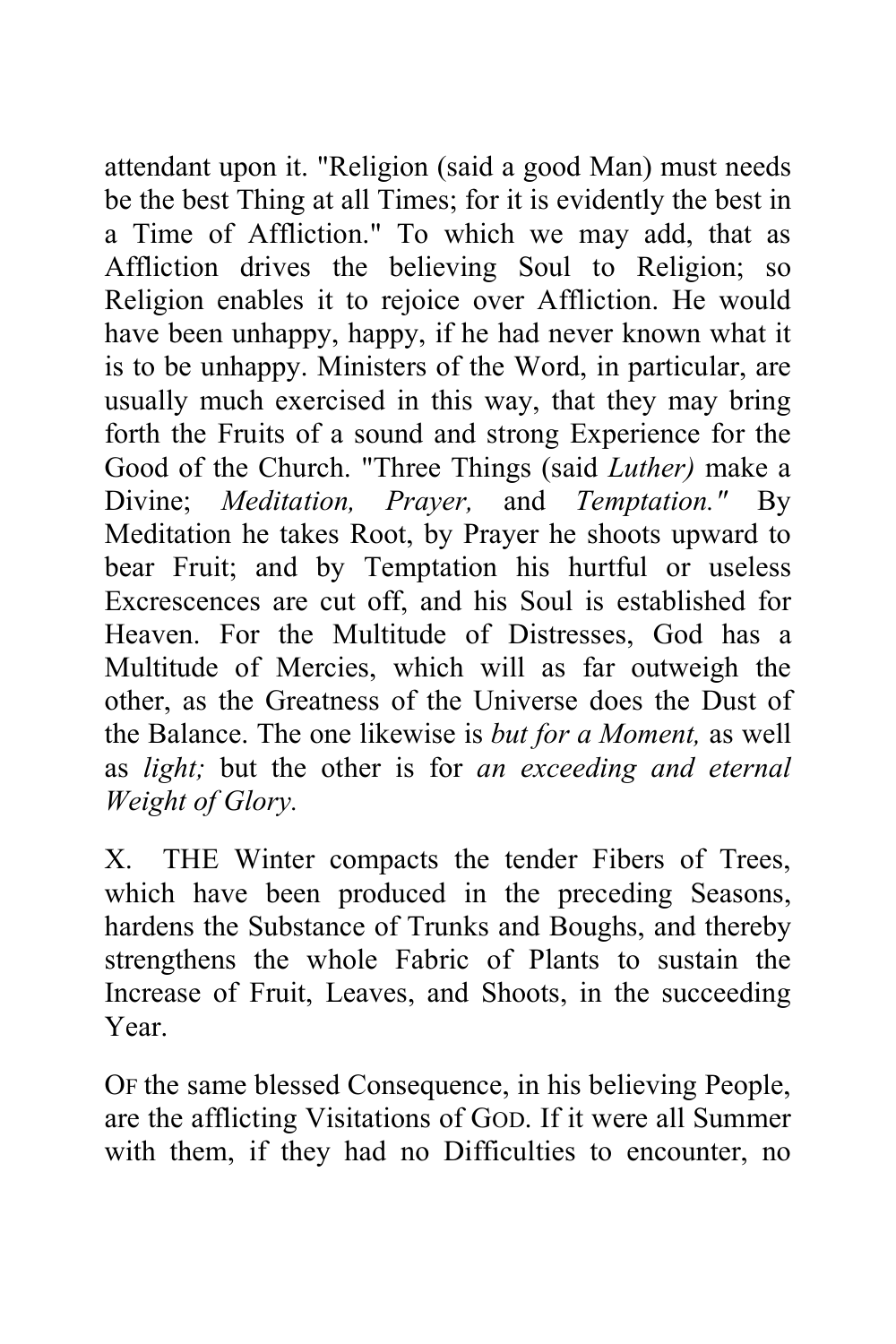Sorrows to endure; their Hearts would grow luxuriant and proud, would run (as it were) into mere Leaves and Boughs, and by Habit would neither be capable of *enduring Hardness,* nor be strong enough to bear up against the least Storm of Visitation, which might descend upon them. There is a *Need be* for every Temptation, not only that *the Trial of Faith might be precious* in GOD'S Sight, but that it might be *made So manifest* in the Believer's, as to appear altogether *worked in God.* Like Winter to the Body, it may give Pangs for the present; but most assuredly it will be the necessary Means of bringing *Peace at the last.* 

XI. THOUGH many Trees and Plants at this Season seem stripped and dead, and the Face of the Ground appears sterile and bare; yet we know, that Life still remains in the Stem and Branches, and that the Earth will appear with new Strength and Beauty, at the appointed Season.

*GOD'S* Garden, which is his Church, has frequently suffered the Winter of Adversity, and sometimes a very severe one. At such Seasons, the Faithful seemed to have perished out of the Land. What a dreadful Winter occurred in the Time of *Noah?* Only eight Plants left alive, and not all of these good and valuable. What an awful Season passed upon the Cities of the Plain? Only three Branches saved from the Destruction. In the Time of *Ahab,* what a Winter did the Church of GOD sustain? That great Prophet *Elijah,* upon a View of the Desolation, imagined that the whole Garden of GOD was perished, and that not a single Plant remained besides himself. In other Periods, both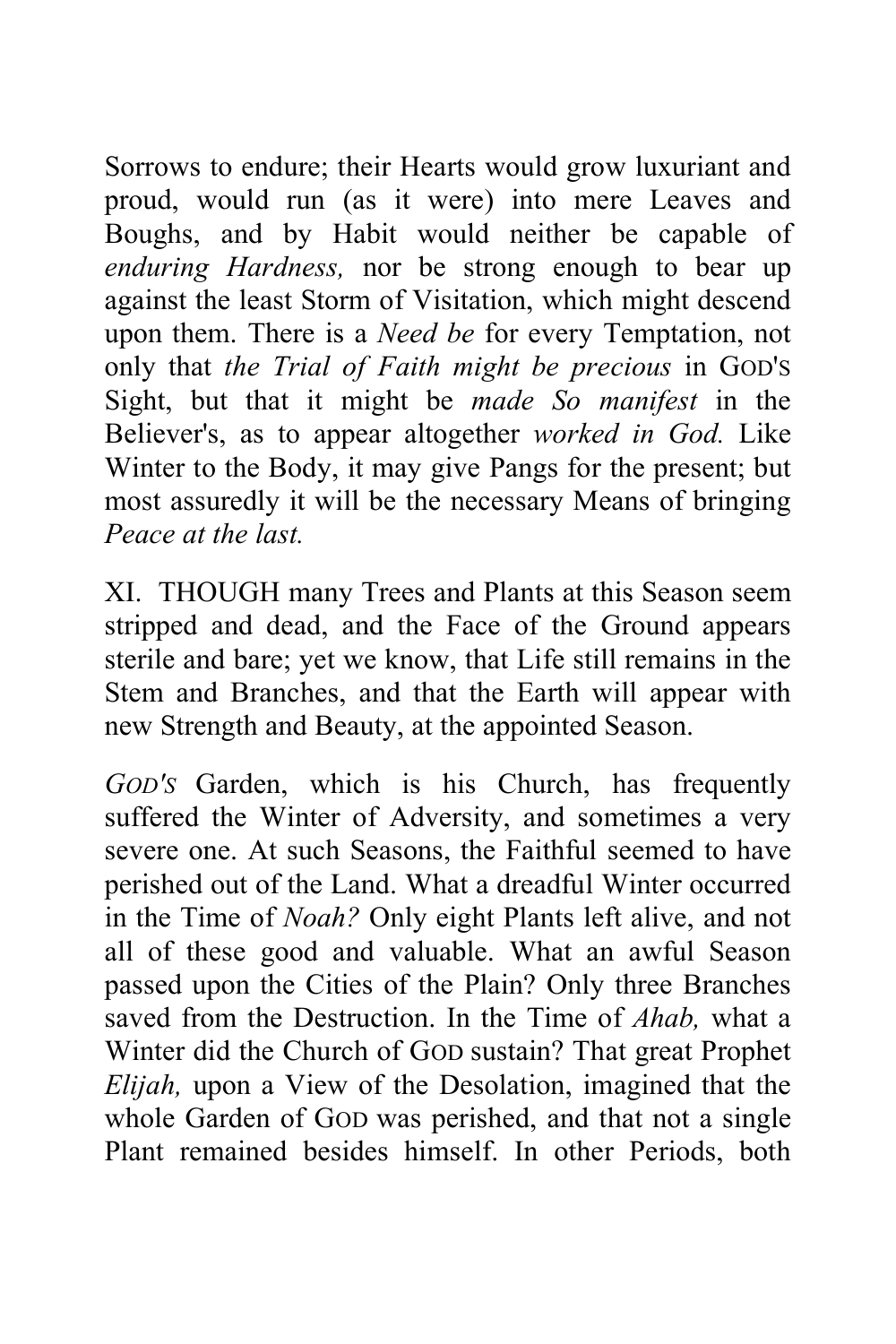before and after Christ, how many dreadful Storms has GOD'S Plantation endured? In the Time of the *Maccabees,*  and under the Roman Emperors of the higher Empire, it is impossible to read the Church's Extremities without Anguish. And later still, for many Centuries before the Reformation, we may ask; Where were the Faithful? The *Albigenses, Waldenses, Berengarians, Wickliffites,* and some here and there who lived above the Errors of *Rome,*  furnish a few Names or Notices of the Life of Grace then extant upon Earth; and yet, considering the long Course of Time, *but* a few. In the Climes of this World, which are not suited to the Plants of GOD (for these are by no Means indigenous, but exotic here), there is but little Sunshine, and much foul Weather. One must wonder at their very Existence in a Region so intemperate for them, and so exposed to the Ravages of wild Beasts and ravening Fowls; was it not recollected, that they are kept by the Almighty Power of GOD the *Preserver.* Yet, notwithstanding all these hostile and unfavorable Appearances, the Garden of GOD is safe, flourishes, and lives, in the worst of Times: And (what should always be remembered) in *those* Times lives most truly. The Prophet could not see *one* Plant of Grace in all *Israel* besides himself; but GOD had numbered *seven Thousand. David*  cried out, that *the godly Man ceaseth,* and that *the faithful fail.* Psalm xii. 1. Yet, in a Time of Trial, he found that *many were with him,* Psalm lv. 18. While *Isaiah*  prophesied, Mention is made of *a great Forsaking in the Midst of the Land* [or the Church, which is often called *the Land* emphatically in the Old Testament]; but yet *in it there was to be a* TENTH [the Lord's *own* Portion, his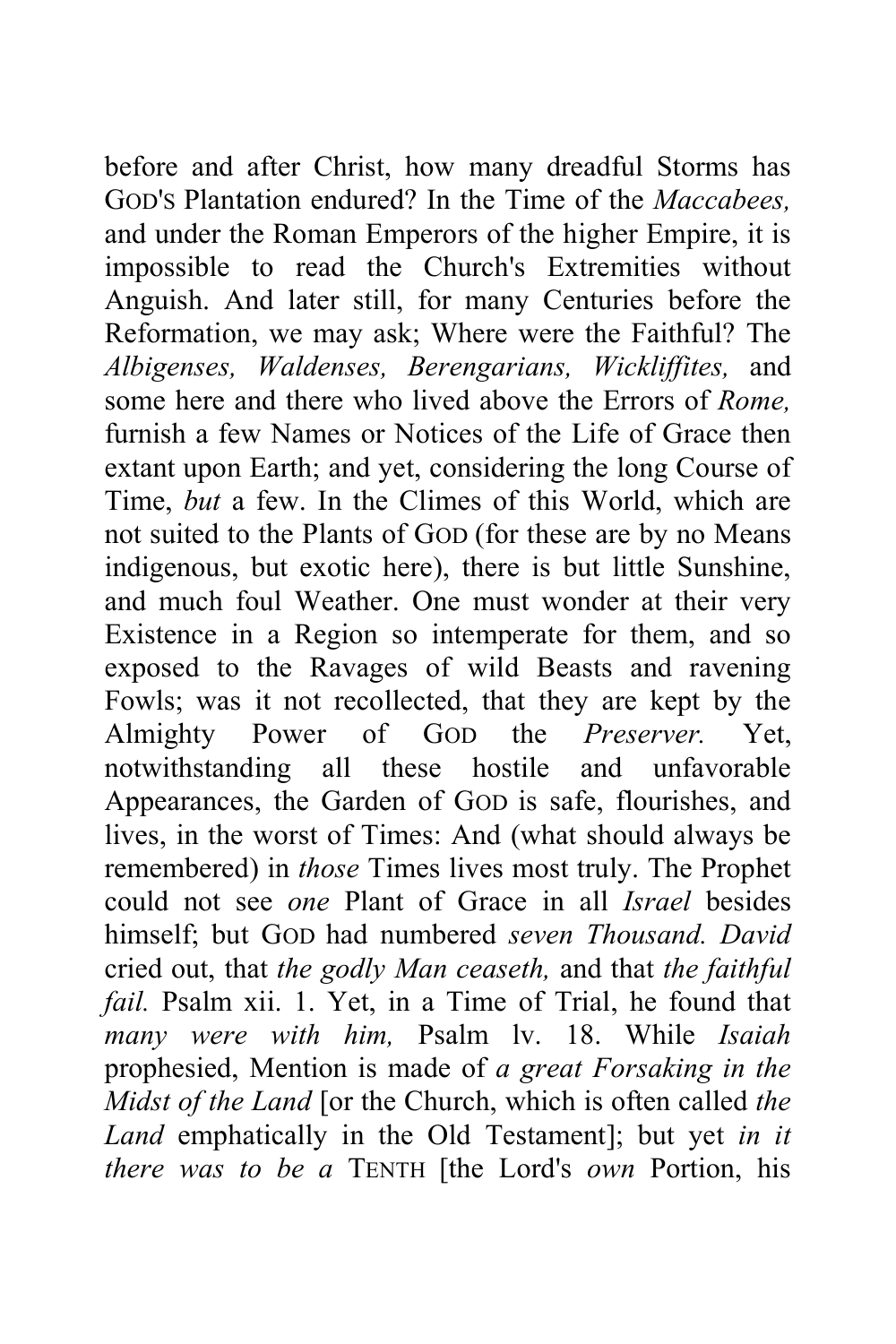*Remnant,* as it is called in Isa. xxii. and Rom. ix. 27. and xi. 5.] *and it was to return and be eaten* [it was to be preserved and accepted]: *As a Teil-tree, and as an Oak, whose Substance is in them, when they cast their Leaves; so the holy Seed should be the Substance thereof.* Isa. vi. 13. The true Life of *Israel* was in *Israel,* or the Church professing, in the deadest Time, and formed the spiritual Substance of it. GOD never forsook his own People; they are preserved for ever. They may not be seen, perhaps, by the Eyes of Men,. who, judging according to Appearances only, often judge most perversely; but they are ever in GOD'S Eye, and are ever regarded too as *the Apple of his Eye.* They, who touch them injuriously, sooner or later touch them to their Cost. These *Plants of Renown* may not *seem* to thrive, but they *do* thrive, and commonly thrive most (like the Palm-tree) under the greatest Oppression, GOD'S *Corn* may appear but a *Handful upon Earth,* and to be growing on very unfavorable Spots, *the Tops of the Mountains;* but *its Fruit* or Increase *shall Shake like Lebanon.* Psalm lxxii. 16. No Blasts can destroy it; no Severity of Seasons diminish its Life,. no Enemy eradicate its Being. GOD has *made an Hedge about it* (as *Satan,*  though a Liar, truly said of *Job)*; and the Gates of Hell shall not prevail against it.

This mould be Matter of Comfort to truly serious Persons at all Times. Let the World be in never so many Commotions, and let all Hell break loose upon it; the best Interests are safe, GOD'S People must be kept, and his Cause shall stand fast; because God cannot lose his Interest in them, nor can their Redemption be paid in vain.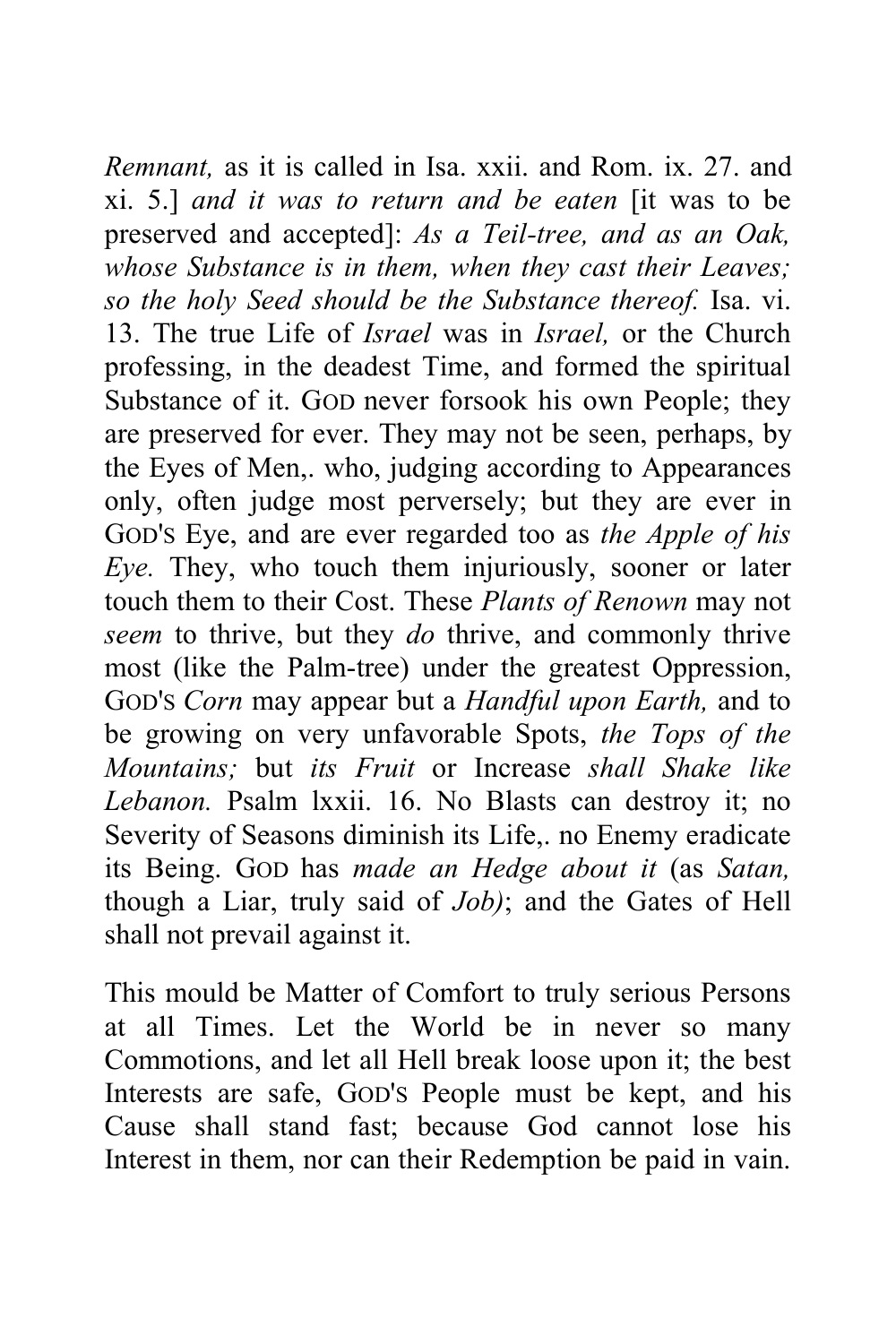How many restless Minds would be quieted, did such Considerations meet with their due Weight? And, after all, what avail the Bustle and Hurry of Men? Does not GOD ride in and direct: the Storm? Can the Creatures suspend a Drop of Rain from falling, or keep back the impetuous Winds?—A Christian's best Armor is the Armor of GOD, his sharpest Sword is the Word of GOD, his most effectual Artillery Prayers and Tears, These will avail, and have availed, when the Rage of Armies has been buried in Confusion. He would, in the Use of his Privileges, be soon led to see, like *Elisha's* young Man, that they are more that be with him, than they that are against him. 2 Kings vii. 17. Let the Potsherds of the Earth strive; but the Servant of the Lord must not strive. The Profession of Arms is however not unlawful, and it is justifiable for a Nation to rise in its own Defense; but a Christian should consider these as nothing without GOD, and employ far more efficacious Means against the Power of Man. In a Word, his Passions ought not to actuate his Conduct, but Faith should direct his Eye and guide his Hand. And, for his Encouragement respecting the Potency of Faith, let him get by Heart, and *into* his Heart, the whole eleventh Chapter of the Epistle to the *Hebrews.* When *Moses* did but lift up his Hand to GOD in Faith, *that* invincible Principle (not the Swords or Numbers of the *Israelites) turned to flight the Armies of. the Aliens.* It would be safer to meet an Host of Enemies, than to oppose the faithful Prayer of an *Elijah,* an *Elisha,* or a *Moses.* 

XII. WHO could suppose, were not the Fact constantly confirmed by Sense and Experience, that, when the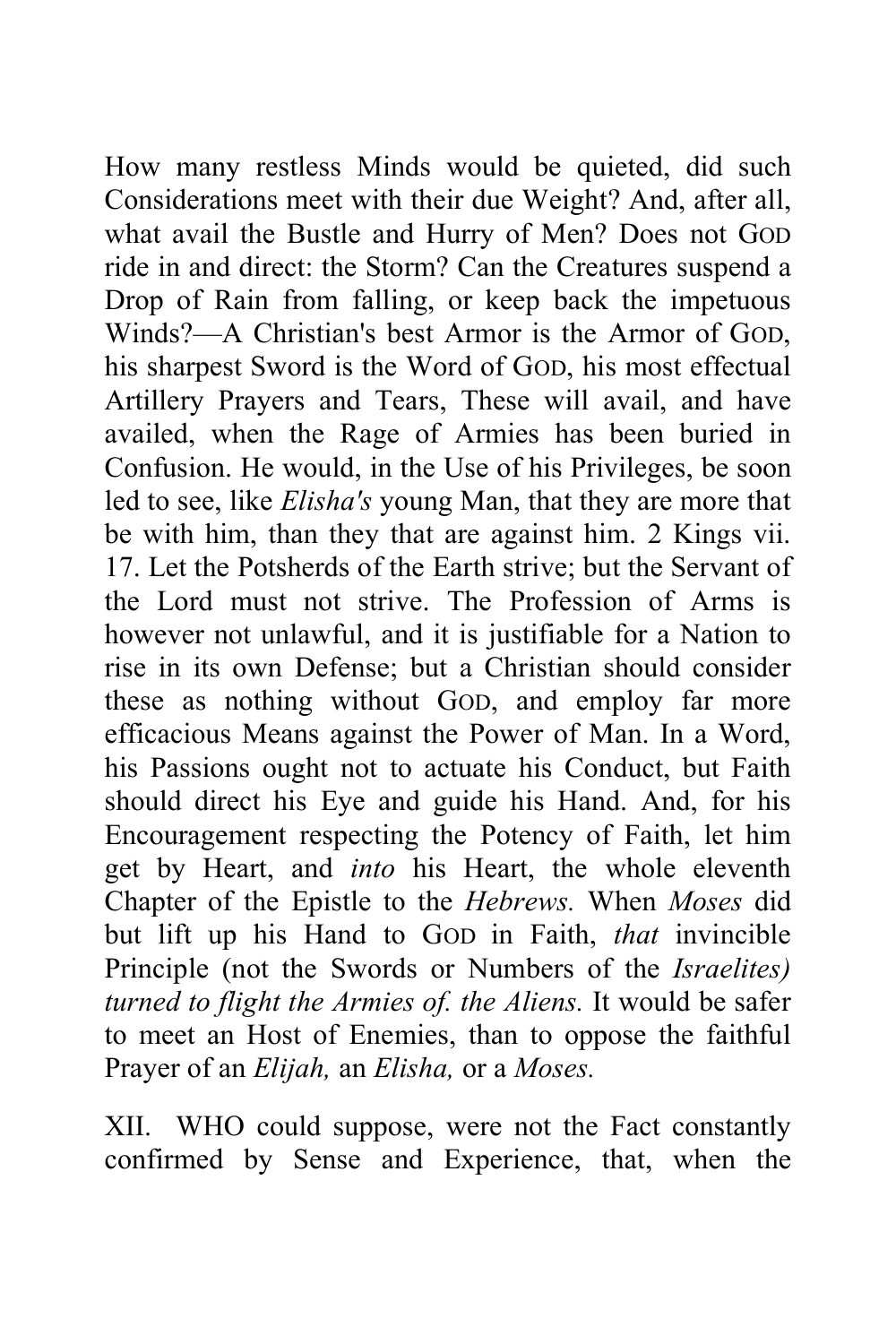Husbandman planted Acorns, Oaks should spring up from those small Substances, and form Bodies of such Strength and Magnitude? The Substance of an Acorn has not the least Similitude to a Tree. Yet nobody hesitates upon this wonderful Accretion: Nobody doubts of this inscrutable Process. If a Person had never seen or heard of such a Revolution; with what Astonishment would he meet the Discovery? but so it is throughout our whole material System; *ab ovo omnia,* All Things spring from their respective Eggs; Animals as well as Plants; and burst into View from their several Enclosures. The Eggs of Plants, which are their Seeds, are constructed to maintain the *Germen* or Plant in Embryo, during its Confinement, and till it has sufficiently vegetated in the Soil. The far greater Part of the Bulk of every Seed is appropriated to its Nutriment; for the living Principle is exceedingly minute, and, in some of the smaller Seeds, not discernable by the naked Eye. There are many Kinds of Seeds, which are themselves too small to be seen; and their respective *Germina* are not even a fiftieth Part of those little Substances. Yet these burst. into Life, by divine Appointments and afford a useful Produce for Man and Beast.

AND are not the Seeds (if one may so call them) of the greatest Events as surprisingly minute, and as little analogous to what they produce; as the *Germen* of an Acorn, which is scarce equal to the Head of a Pin, is to the Form and Bulk of a full grown Oak? What could be more apparently inadequate to the Design of saving *Israel* and half the Eastern World from Famine, than the Sale of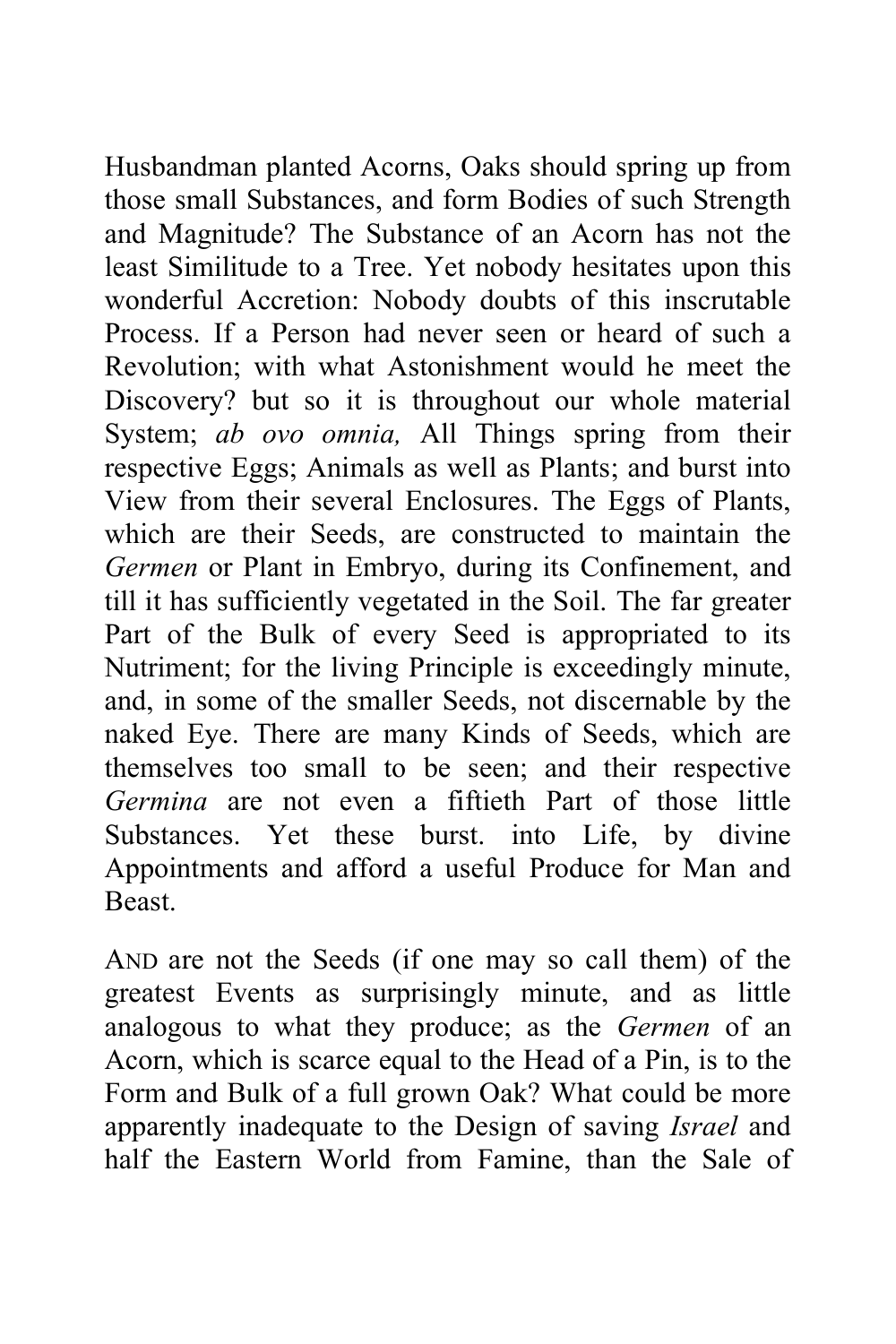*Joseph* for a Slave, and his Imprisonment for above two Years in *Egypt?* What more improbable Means, to human View, for his Advancement to the highest Dignity next a Throne, than his long Series of Depression and Hardship; or the immediate Occasion of it, his unfolding the Dreams of two Wretches in disgrace like himself? Where was the Prospect of a River issuing from a Rock, only by the Stroke of *Moses'* Rod*!* How improbable was the Support of *Elijah* by hungry, ravenous, Birds?—We might enter upon a long Detail from sacred and profane History to illustrate this remarkable Truth, which, if we open our Eyes, we may read also in every Tree and Plant about us, from the Moss upon the Wall to the tallest Cedar in *Lebanon.* 

But sublime and important Lessons of Grace also may be drawn from these providential Objects, by the watchful and attentive Believer. He reads all these Characters of the Divine Impression in their *sacred* Meaning. To him they are *Apples of Gold Set in Lattices,* Net-work, or transparent Cases, *of Silver.* They are bright only as Silver to the World, which views them carelessly and at a Distance; but to his prying Eye of Faith the interior Gold, the rich and spiritual Import, appears in its glorious Luster. He learns, from these things, that he is to confide in his Father's Love in all Circumstances; that he is not to enter upon the Scale of Probabilities respecting the Accomplishment of GOD'S Promises, but to depend upon him for the declared Event, leaving the Means to his Disposal; and that, as the Lord is able of the very *Stones to raise up Children unto Abraham,* so he can produce the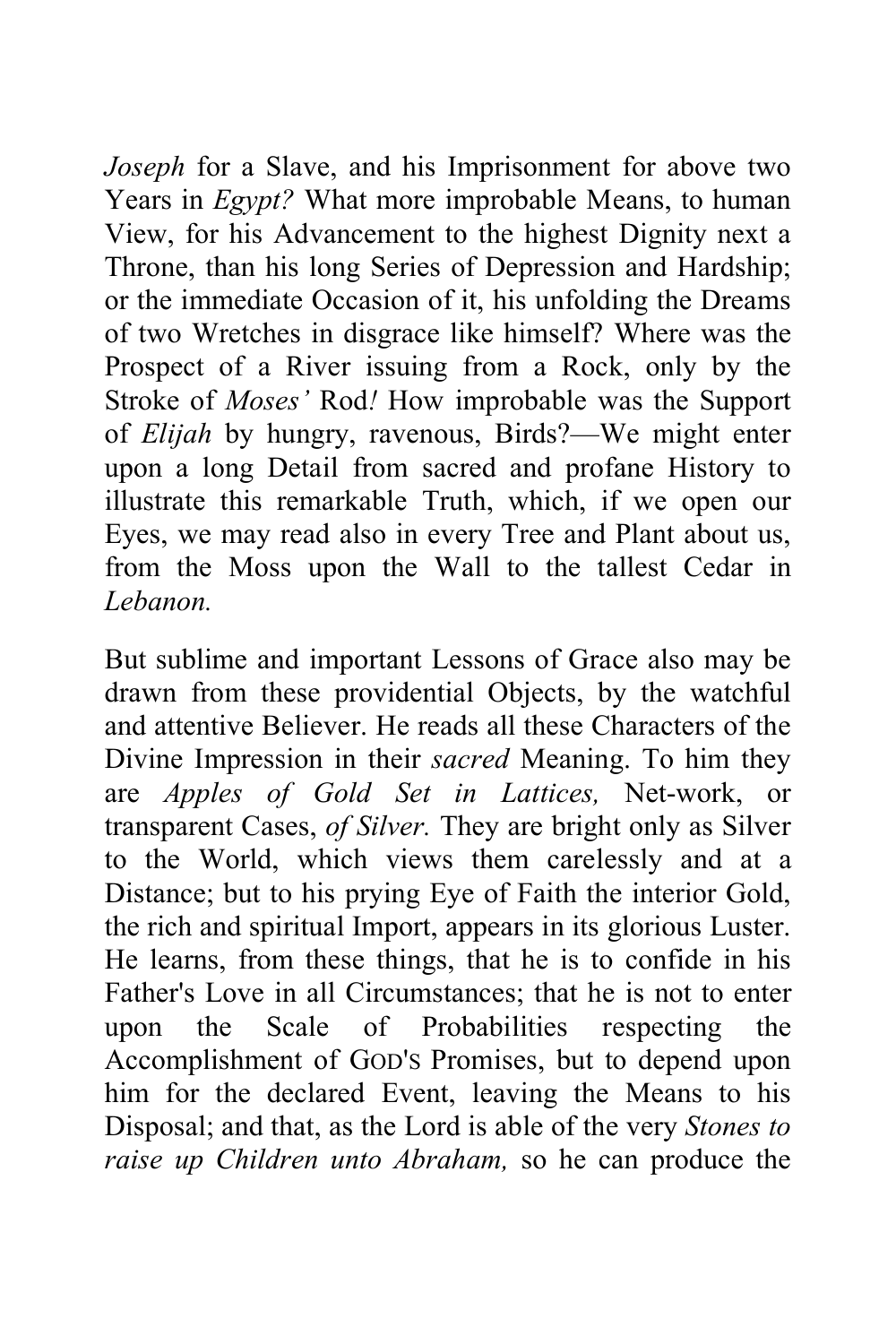Fulfillment of his Word by the most contrary Causes, and even without any Cause at all. Worldly Hearts stagger here, and say; "O then we may sit with our Arms across at this Rate, and have only to believe."—*Only* to believe! If they knew what this meant, they would see, that they might as soon make another World, as believe aright of themselves. What an incomprehensible Business was the Crucifixion of a poor, forsaken, Outcast, to the chief Priests and Scribes among the Jews, and to such learned Men as *Porphyry, Celsus, Julian,* &c. among the Gentiles? *He saved others (said* they in a Taunt) *himself he cannot save. Let* this mighty *King of Israel descend now from the Cross, that we may see and believe.*—"A crucified God (said the Gentiles), what an Absurdity? How is he to save *us,* when he could not rescue *himself* from a Parcel of contemptible Jews?" Human Reason could never have seen of itself, that, for this very End, Christ came into the World; that, by these very despicable Means, he was to accomplish the highest Purpose, which GOD had designed; and that, by this seemingly opposite Circumstance of Death, he was to introduce Life into the World and Myriads of Souls from the World into Life eternal. To Man's Sense, all this must be the most unlikely Affair, that ever appeared. Yet this certain Fact is confirmed by every Sort of Evidence, circumstantial and direct; by the whole Series of divine Providences from the Beginning of the World; by all the Prophecies in ancient Times; by all the Ceremonies of the Law, which were really Prophecies in Types and Emblems; by Eye-witnesses and Ear-witnesses without Number; by indisputable Miracles, and other-Tokens of divine Approbation; and by (what indeed is a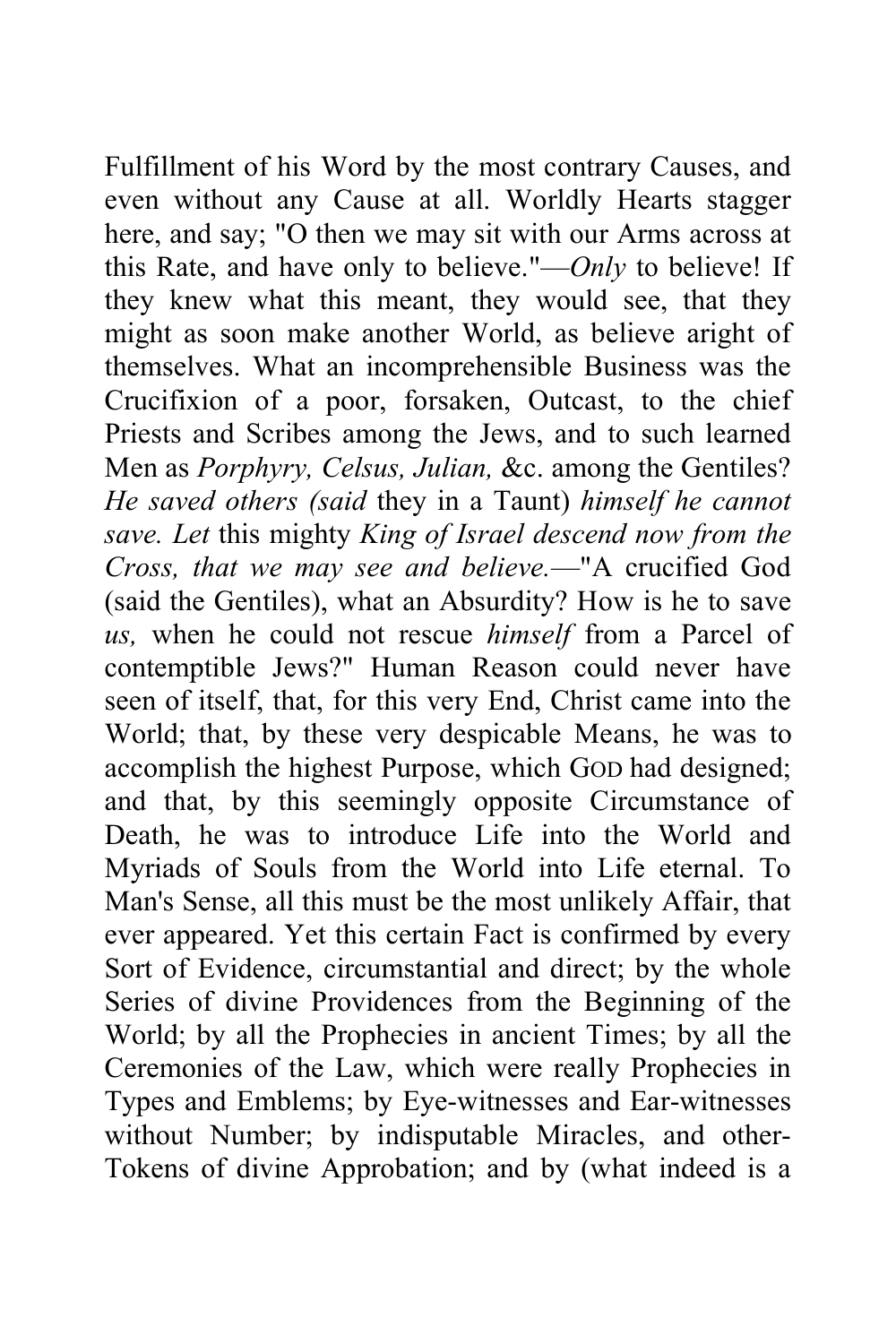noble Evidence to the real Christian, though to none beside) the Operation of God's Grace and Love within the Soul. Christ himself describes this astonishing Effect of his Redemption by comparing himself to a *Corn off Wheat,* which obtains its wonderful Renovation of Life by the Death of its outward Substance, and seems to start into Being, almost from the very Loss of Being. *Except* A *Corn of Wheat* (says he) *fall into the Ground, and die, it abideth alone; but if it die, it Bringeth forth much Fruit.* From him, as the great Seed, the only Principle of Life, do vegetate spiritually the living Branches, all the true Believers in the World. Almost under this Image was he graciously promised to the Church of old. Thus we may read the 17th Verse

of the ixxii Psalm; *His Name shall exist for ever;* HE THAT *WILL* BE A SON *Shall be his Name before the Face of the Sun* [through all Nature which the Sun enlightens]; *and all Nations shall be blessed in him and shall call him blessed.*  It is difficult to convey the full Idea of this assumed Name. It is a collective Word, or Noun of Multitude, including the Issue or Progeny, as a Seed does the Trunk and Branches of a Tree. Admirably it expresses the Inclusion of the Redeemed in Christ, as their great living Head or Seed, their Derivation from and entire Dependence upon Him. O what a manifold Instruction does all this contain for your Heart, O Believer, to commit your Way unto the Lord without Reserve, and to trust in him at all times! He has said, *I will never leave thee nor forsake thee;* but will *make all Things,* probable and improbable, *work together for* your *Good.*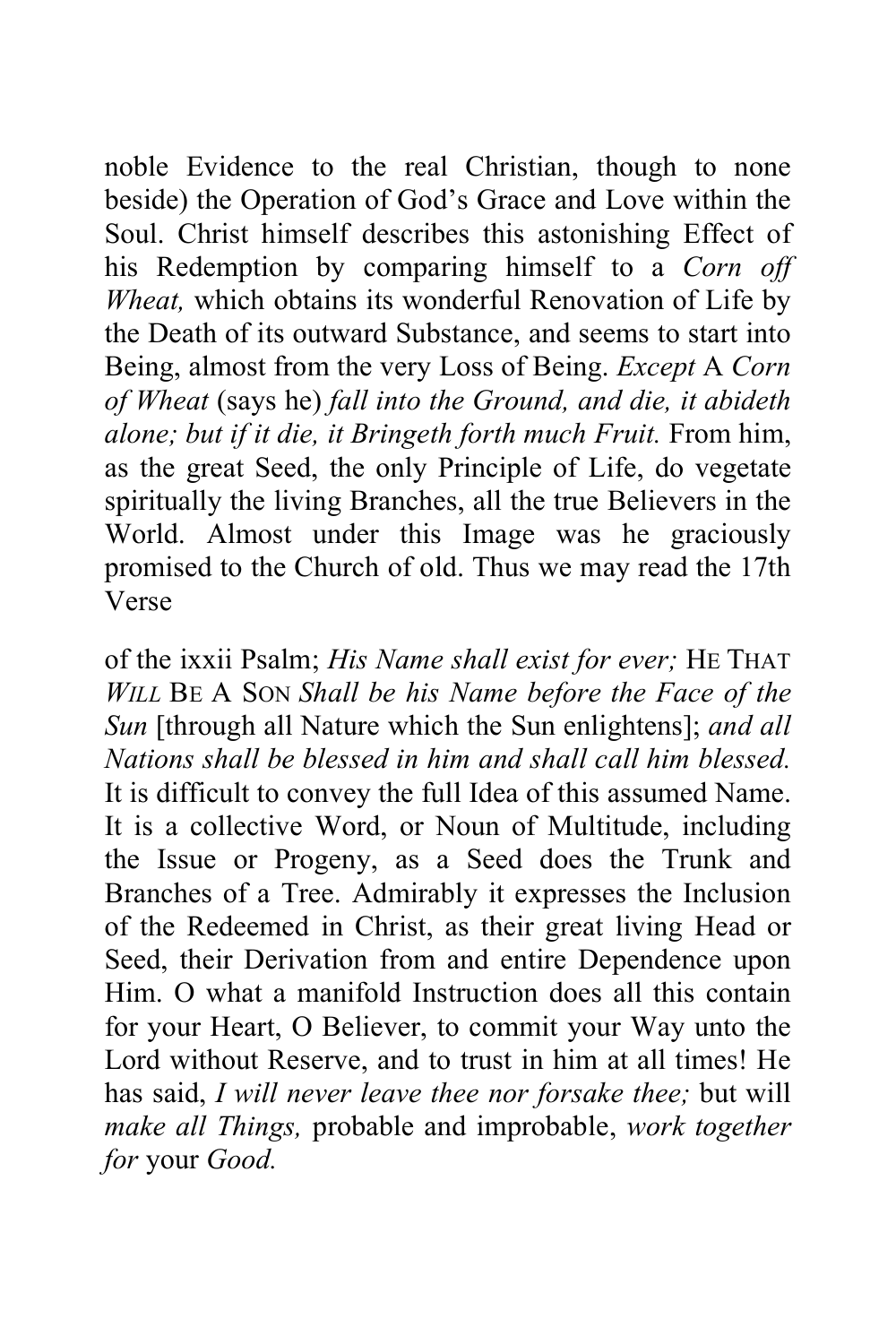XIII. THE World would be a Wilderness, were it not for Cultivation, and produce Nothing for the Comfort or Subsistence of Man.

AND what is poor Man's Heart, without the Culture of the spiritual Husbandman? A worse, a more barren and noxious Desert, than *any* he can tread upon with his Feet. *The Ground was cursed for his Sake,* and has since brought forth Thorns and Thistles in Abundance, in Token of the spiritual Evils, which his Fall has introduced within. From that Period, his Nature, once fertile for GOD, became a Wilderness and *the Habitation of Dragons:* And it can no more assume a better Form, by its own Vigor than a Desert can change its Soil, or a Waste afford the Vegetation of a Field. GOD has undertaken this arduous Work in him and for him. He, who created at first, to this End creates anew. He alone causes this Wilderness of the human Heart to *rejoice and blossom as the Rose.* Though it was once dry and *parched Ground,* the spiritual Husbandman converts it *into a Pool,* or *raises Springs* of Grace to saturate and replenish, to fructify and delight. This is his Promise; *I will plant in the Wilderness, the Cedar, the Shittah-tree, and the Myrtle, and the Oil-tree: I will set in the Desert the Fir-tree, the Pine, and the Boxtree together; that they may see, and know, and consider, that the Hand of the* LORD *hath done this, and the* HOLY ONE *of Israel hath created it.* (Isa. xll. 19, 20.) And again; *Instead of the Thorn shall come up the Firtree, and instead of the Briar shall come up the Myrtletree, and it shall be to the* LORD *for a Name, for an everlasting Sign that shall not be cut off.* (Isa. Iv. 13.) This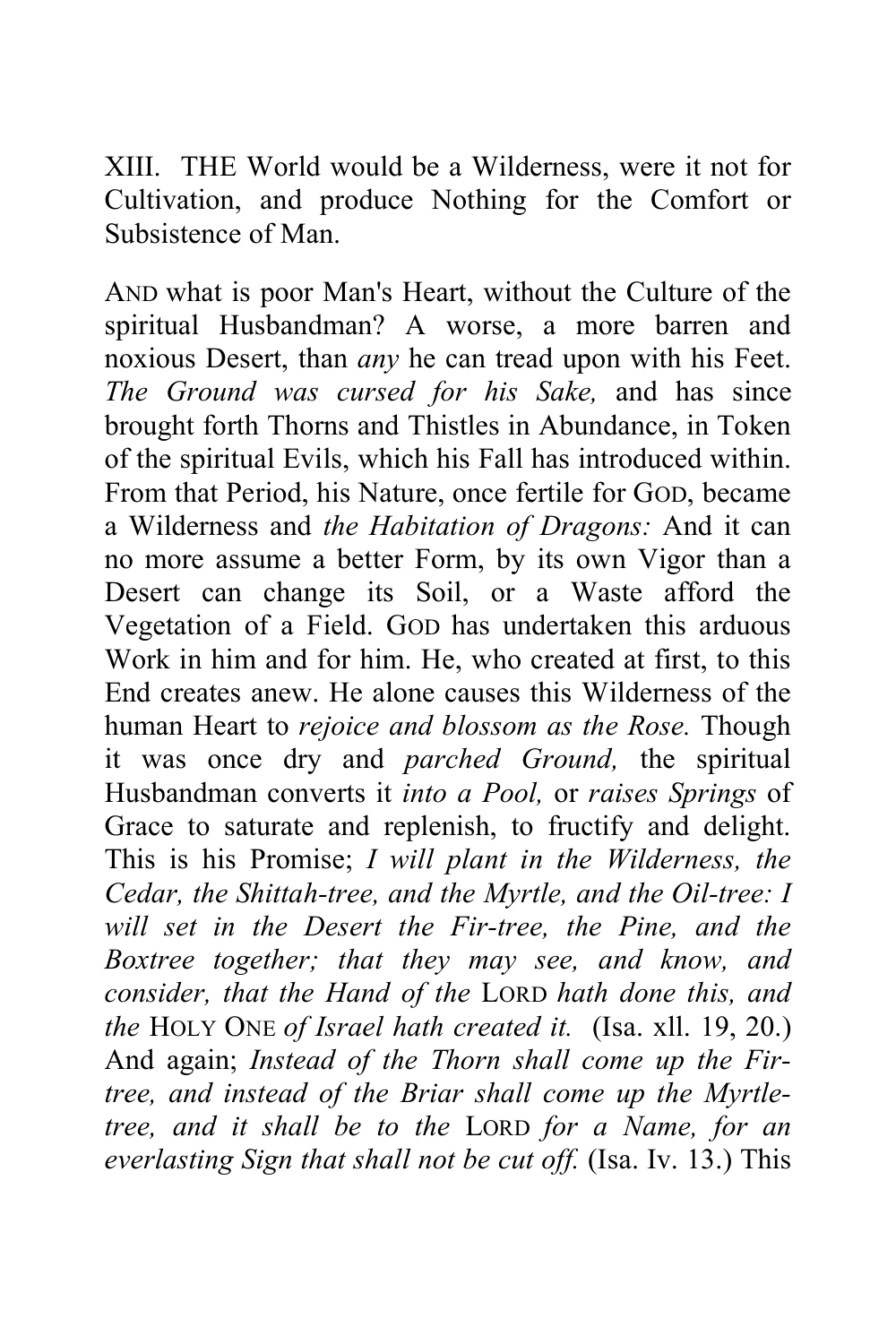is a rich Promise of Grace under the Symbols of Nature. If we were to translate the Passage into our Mode of speaking, and looked through the Metaphor, it might be by the following Paraphrase. —"In the Soul of Man, *barren*  of all Goodness, Happiness, and Hope, I " will plant such Graces, as shall *testify my Praise,* be *incorruptible* in their Nature, *fragrant* with Delight, and abundant in *Holiness* to my Honor: In his Heart, *void* of all spiritual Life, shall arise the Excellencies of a *sublime Affection, fruitful Conversation,* and *everlasting Life.* All this *can* be done by me alone; and I *will* do it for my Glory. *Again:* Instead of vile and offensive Tempers, shall appear an exalted and edifying Renewal of Mind, and, instead of groveling and worthless Inclinations, shall spring up, in the redeemed Soul, all that is beautiful in Holiness, all that is delightful for Praise.

The LORD hath *fixed* it for everlastings nor shall this purchased Blessing, or any of its Objects, ever fail."—This seems,: to be the correlative Doctrine of the Trees. To which let it be only added, that, as they appear to have been all Evergreens, they further represent, with admirable Fitness, those undecaying *Gifts,* and that holy *Calling, which are without Repentance.*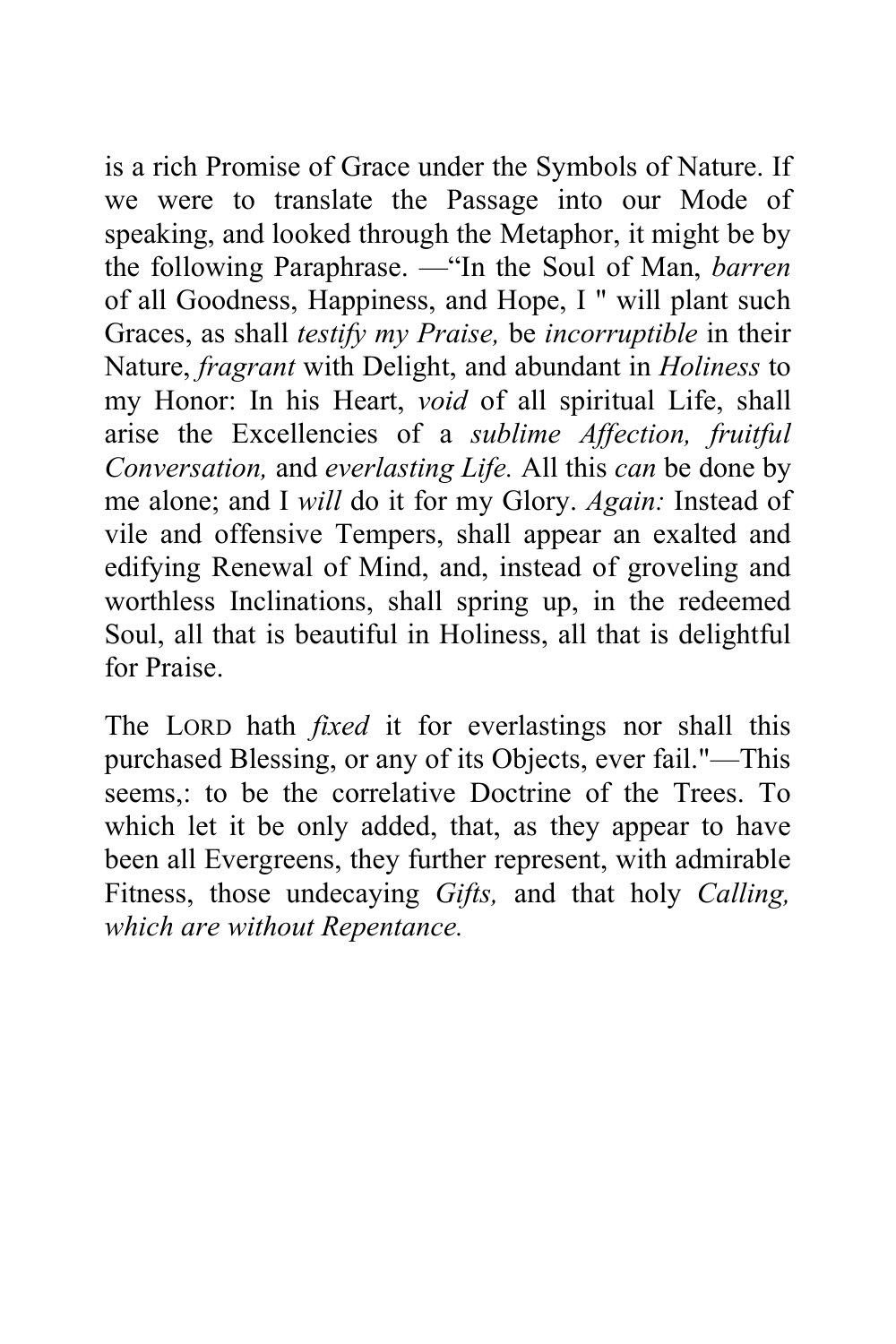## **SPRING**

As *Winter* seemed the Death; so *Spring* appears the Resurrection of the Creation. It has been supposed by some, that, but for the Fall of Man, the World would have been delighted with perpetual Spring, and that the Change of Seasons has been appointed as a Fart of human Punishment, inflicted by a Variation of the original Constitution, Motion, and Position of the Globe. They have been led to conclude, (as Perfection admits of no Change) that, at the first Formation of the Earth, the most exquisite Spring

## *Green'd all the Year; and Fruits and Blossoms blush'd, In social Sweetness, on the self-same Bough.*

However this may be; upon the Dawn of this Season, what an exhilarating Beauty and Delight pervade the Face of Nature? An universal Gaiety cheers both the animal and the vegetable World. Every Species of Being, wakened into Newness of Life, puts forth its respective Acts, and energizes to display the Wisdom and Goodness of the great Creator. The Fields are covered With the richest Verdure, which at once gladdens and improves the Organs, by which it is seen. The Flowers, in a thousand various and incomparable Tints, which the Art of Man can but remotely mimic, and which throw the most glowing Splendors of a *Solomon* into Shade, discover the surpassing Excellence of an Almighty Hand. The Birds are rich in Melody and loud in Song. They all combine to swell "the Symphony of Spring." The Poet attempts to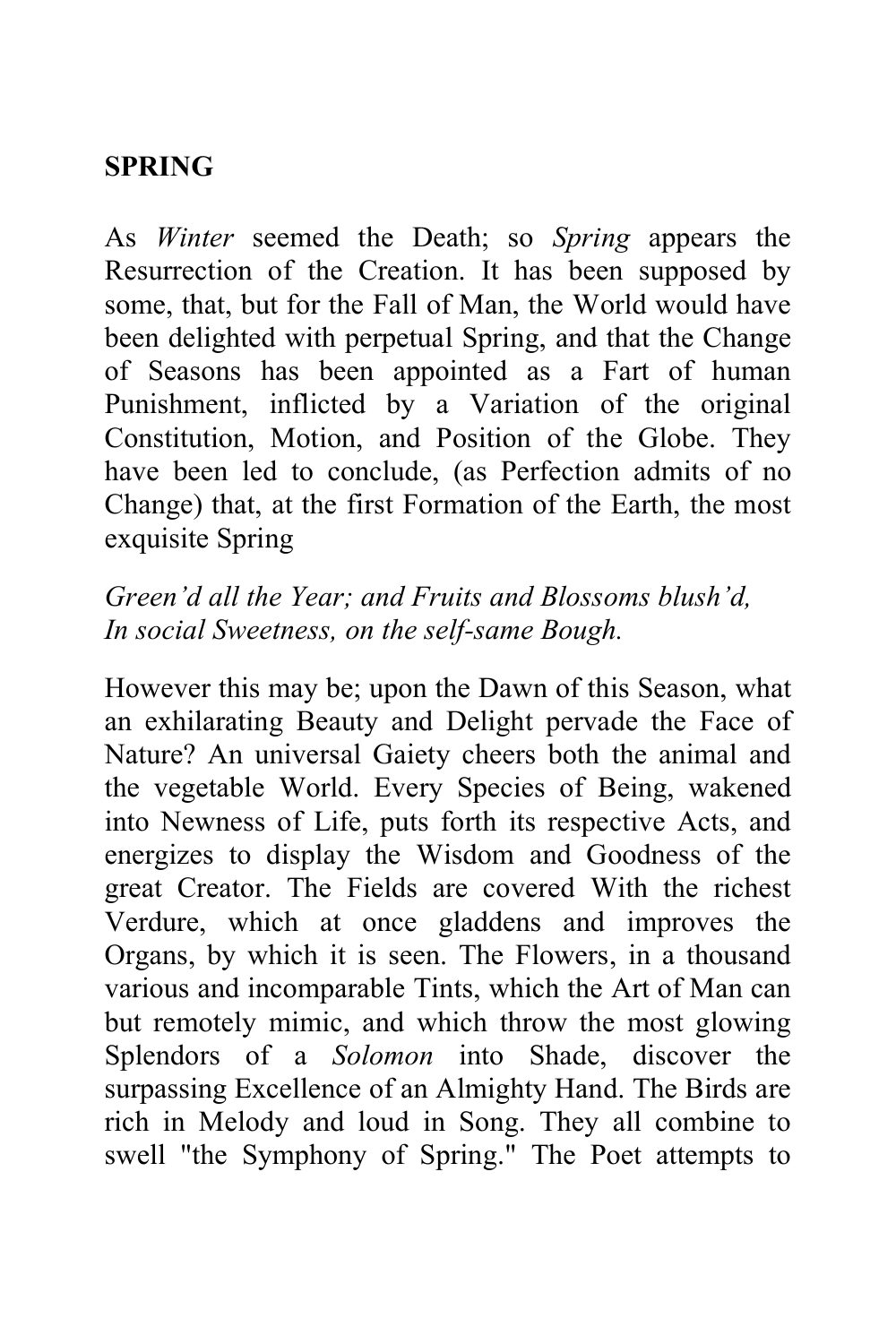celebrate the varied Wonders of this fragrant Time, and has been happy to paint only an hundredth Part of the Beauties, Beauties, which clothe the animated Scene. Consequently indeed are gathered, and may be gathered without End, Subjects for Action, Meditation, and Praise, by all that can see, or move, or think; but chiefly by you, O Believer in JESUS, who art privileged to read these living Hieroglyphics with enlightened Eyes, and to apply them, in a Sense far above the Reach of Nature, to your own Comfort, and your Savior's Praise. You art capacitated to peruse Characters, unseen by the carnal Eye, though impressed upon every Leaf, and Plant, and Tree— Characters divinely drawn, and Lessons sublimely written, of infinite Importance and Delight. Read the beautiful Transcripts of your Master's Loving-kindness and Mercy, and (like the silent and attentive *Mary) treasure them up in thy Heart.* 

Can you behold the beautiful Spring recovered from the Winter's Frost, or see the Face of the Earth every where renewed, without viewing a sensible Type and Demonstration of that regenerating Life, with which GOD has quickened you from *the Death of Trespasses and Sins?*  Christ was born in the Depth of Winter, and perhaps in Winter too—in the Winter of GOD'S Wrath and of his own Alienation from GOD. He has removed the Keenness of this Winter, and introduced an everlasting Spring:—He has mercifully introduced this Spring into your Soul. Consequently arise the Blossoms, the Verdure, the Fruits of Grace. Perceiving this glorious Change, your Heart is full of Wonder and Love; and you art bursting forth in the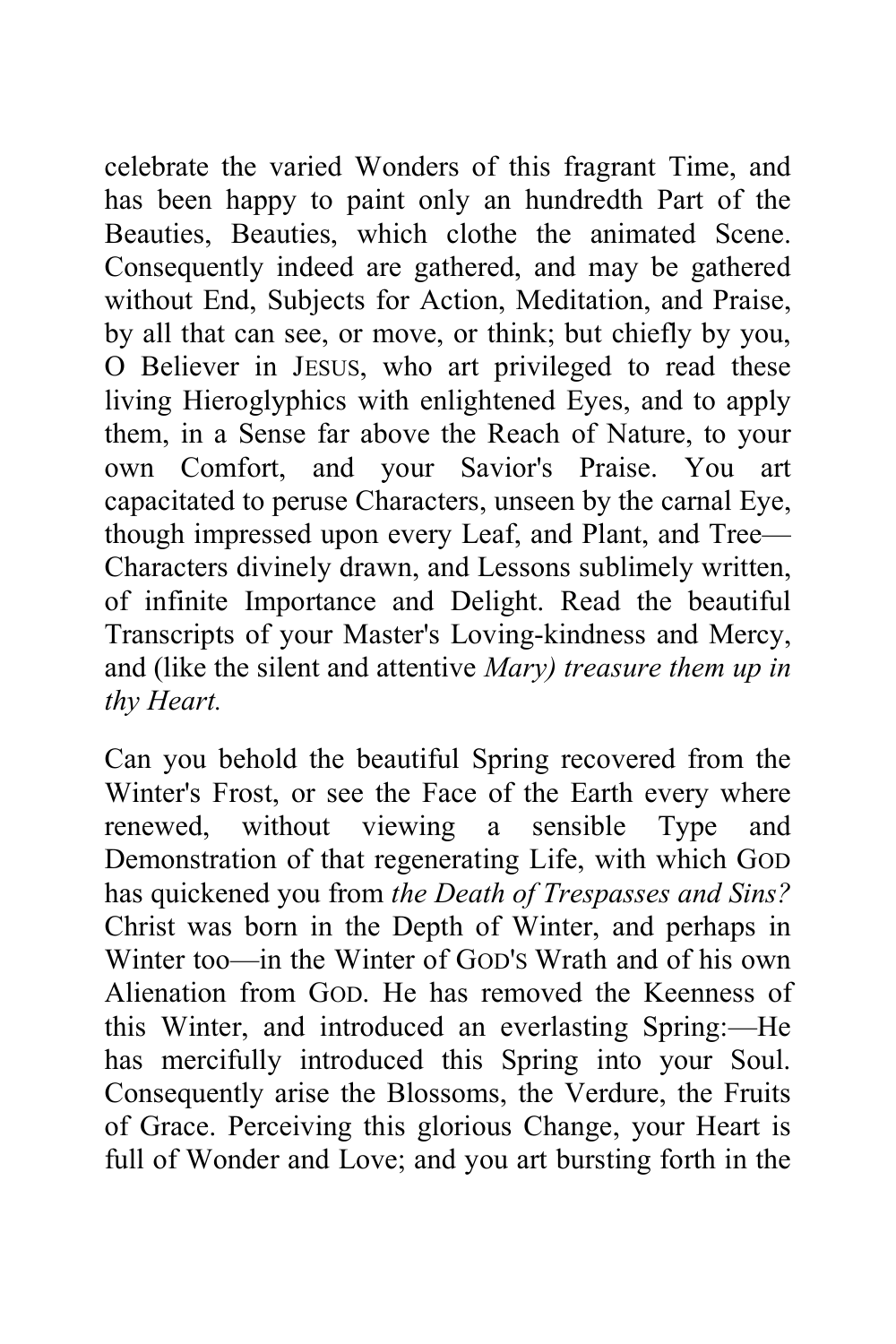seraphic Ardor of the Prophet, *How great is his Goodness! how great is his Beauty I* Dead as you once were in Trespasses and Sins, now you art all alive to GOD, and art calling upon every Member of your Body, and upon every Faculty of your Soul, to celebrate his Mercy and to *make his Praise glorious.* This is the Dawning of GOD'S eternal Spring. Before long you shall enter the full Blaze of uncreated Glory, and taste, and see, and enjoy, in the Realms of Bliss, what mortal Eye has not seen, Ear heard or Heart conceived, below.

II. THE Earth cannot recover itself from Winter; but God alone, according to his Constitution of Things, effects it by an Act of his sovereign Power.

NOR can the Soul of Man spring forth into spiritual Life, bat by the vivifying Agency of the Spirit of GOD. The true Christian is born, *not of Blood, nor of the Will of the Flesh, nor of the Will of Man, but of GOD.* The same Omnipotence, which gave all the Creatures their natural Being, must give him his spiritual Being. That almighty Word which spake, and all Things were made, can only make him, by his energetic Voice, a new-born Soul. It is GOD alone effects

*—the second Birth Of Heaven, and Earth. Awakening Nature bears His new-creating* WORD, *and starts to Life.*

And much Quietness and Assurance of Spirit result from this to the believing Mind. For,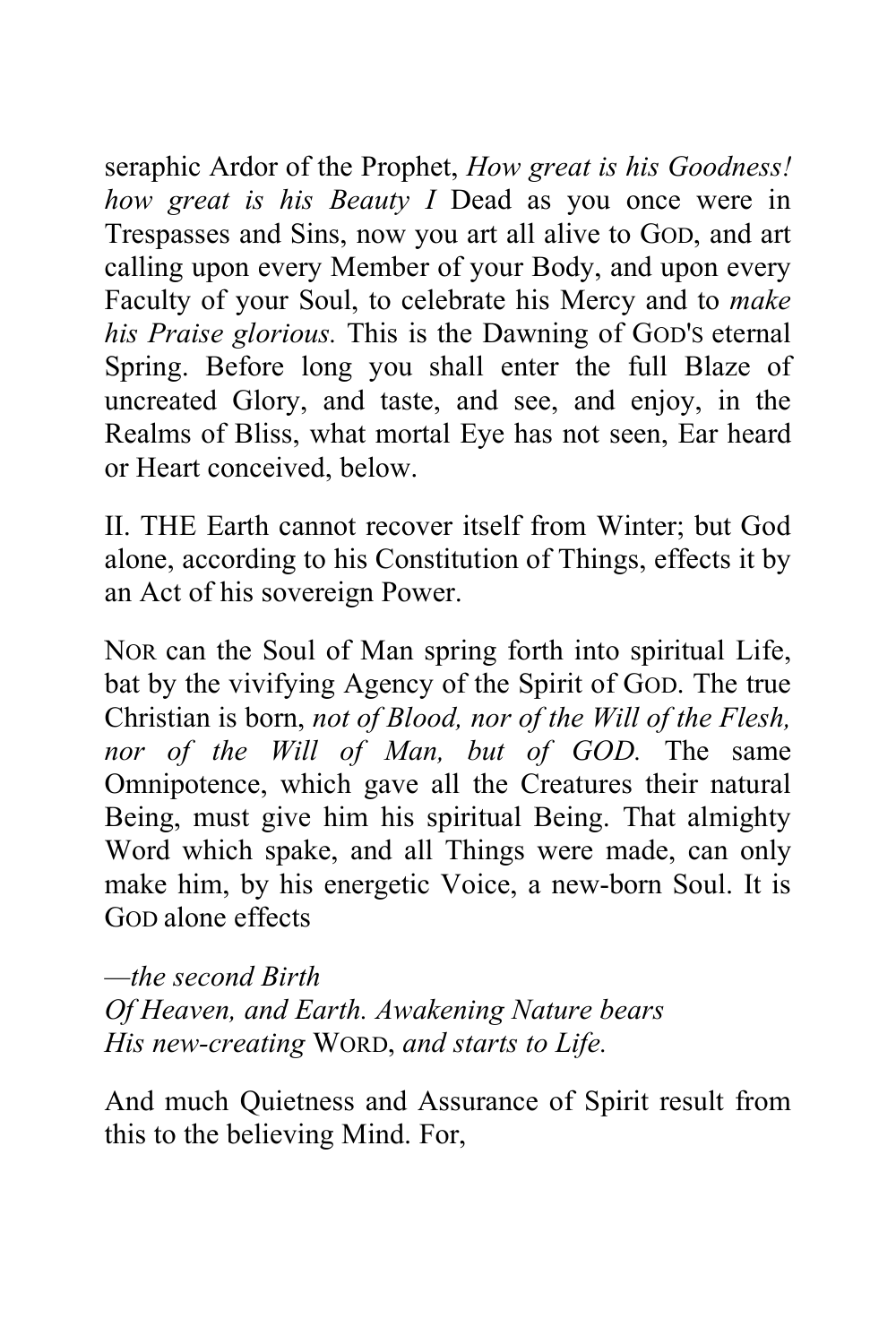III. AS the Spring does not change to the other Seasons, but is preserved, with invincible Certainty, in its own Order;

So the Soul, which is truly *born of God,* is never unborn of Him. He cannot be now an Heir of Grace, and hereafter a . Subject of the Devil. As a Man, once alive in the natural World, cannot become a Non-entity, or change himself into an Elephant or other Beast; or as a Plant of one Kind cannot drop its own Properties, and assume those of an heterogeneous Nature; without putting into Confusion the invariable Law of the whole Creation, which has fixed the *Genus* and *Species* of every Animal and Plant: So the Spirit, 'which is once regenerated and born of the Holy Ghost, cannot lose that divine Nature, of which it partakes, and which is its inherent Life as a Child of GOD, without breaking the whole Constitution and Decree of Grace, which, being ordained for higher and more important Ends, must surely be at least as invariable and irrefragable as that of Nature. When the Sun rises, it does not go back again, but passes on to the Meridian and from thence to the West, without the least Delay or Alteration. And if this Order were not settled in spiritual, as well as natural Things *t* upon what Ground could the Apostle mention to Believers the *strong Consolation,* which, he assures them, is the undoubted Privilege, that GOD has appointed for them ?—In short, if Men would read the Word and Works of GOD more, and perplex themselves less with the corrupt Reasonings of their own Minds; we should have fewer Disputes upon this Subject, because the Evidences of this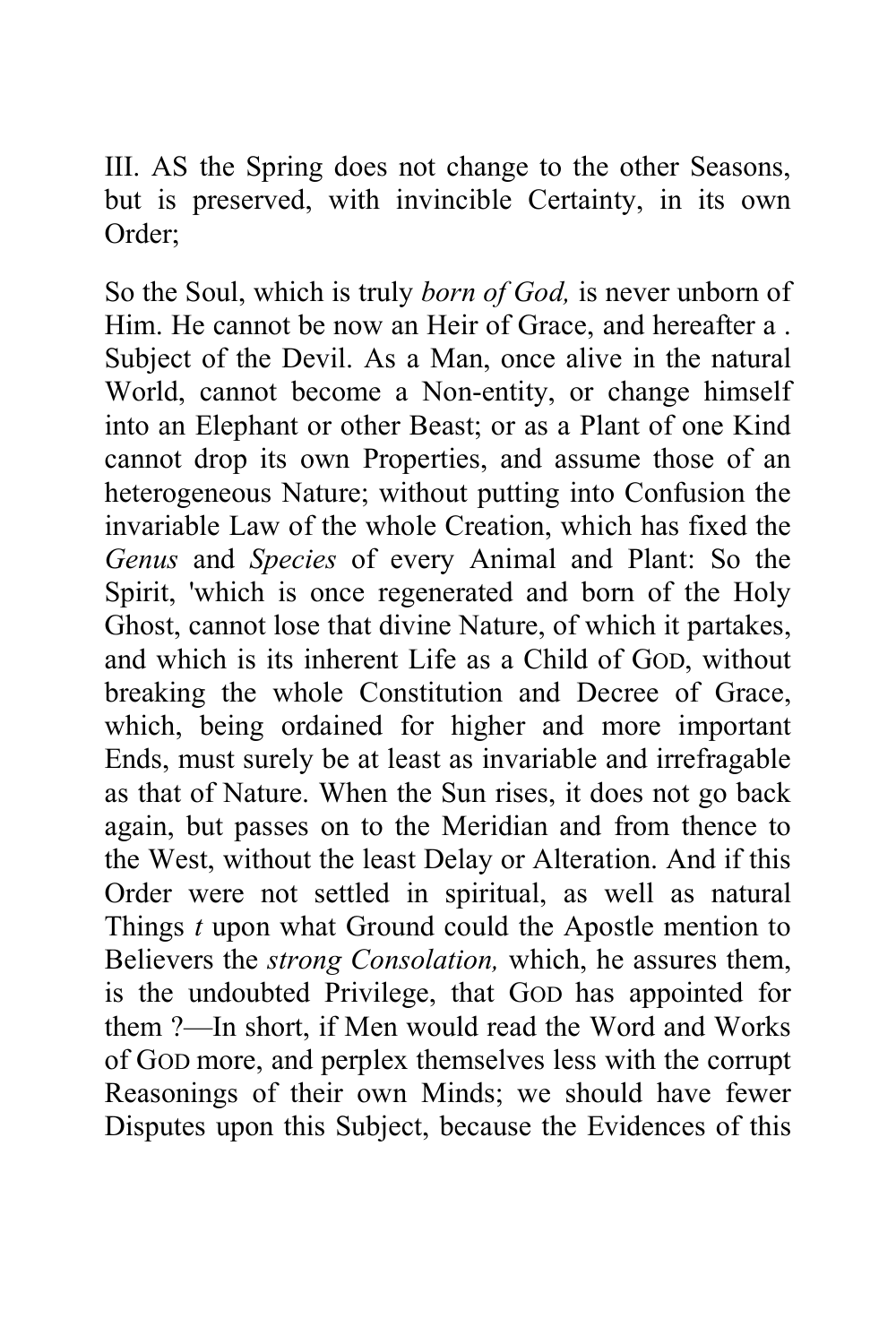Truth appear written both in the Word and upon the Face of all Things.

The Spring not only exhibits the important Doctrine of *Regeneration,* but also the *final Resurrection* of the Dead. Here we may admire and adore *the manifold* or *multiform Wisdom of GOD.* In a wonderful Combination of Ideas, all agreeing as reciprocal Parts of one Truth within themselves, he scatters the Rays of his Wisdom outwards to Man, various as the Colors they form in their Appearance and different likewise in the Design; and then concentrates, unites, and resolves them all again into his own everlasting Glory, and the Felicity of his Creatures. He can speak of Heaven and Earth by the same Word, and describe both the visible and invisible Effects of his Grace by the same Thing. His Wisdom is not only *multiform,* but of *every Form.* All Forms, ideal, natural, and spiritual, express this Wisdom, exist by it, and in it are one. He is their *Alpha* and *Omega,* the Beginning of all Things, and their End.

IV. TO see all vegetable Nature bursting forth into new Life, and assuming its beautiful Appearance on the Approach of Spring, would astonish any Person with Wonder and Delight, who had never beheld or heard of the charming Scene. From a State of Torpor and apparent Death, every Plant, by the inscrutable Operation of GOD, dilates its Substance into its proper Leaves, and exhibits the Luster of its peculiar Flowers. The general Vegetation is no less rapid than delightful, and fills the Air with Perfume as well as the Eye with Beauty. The whole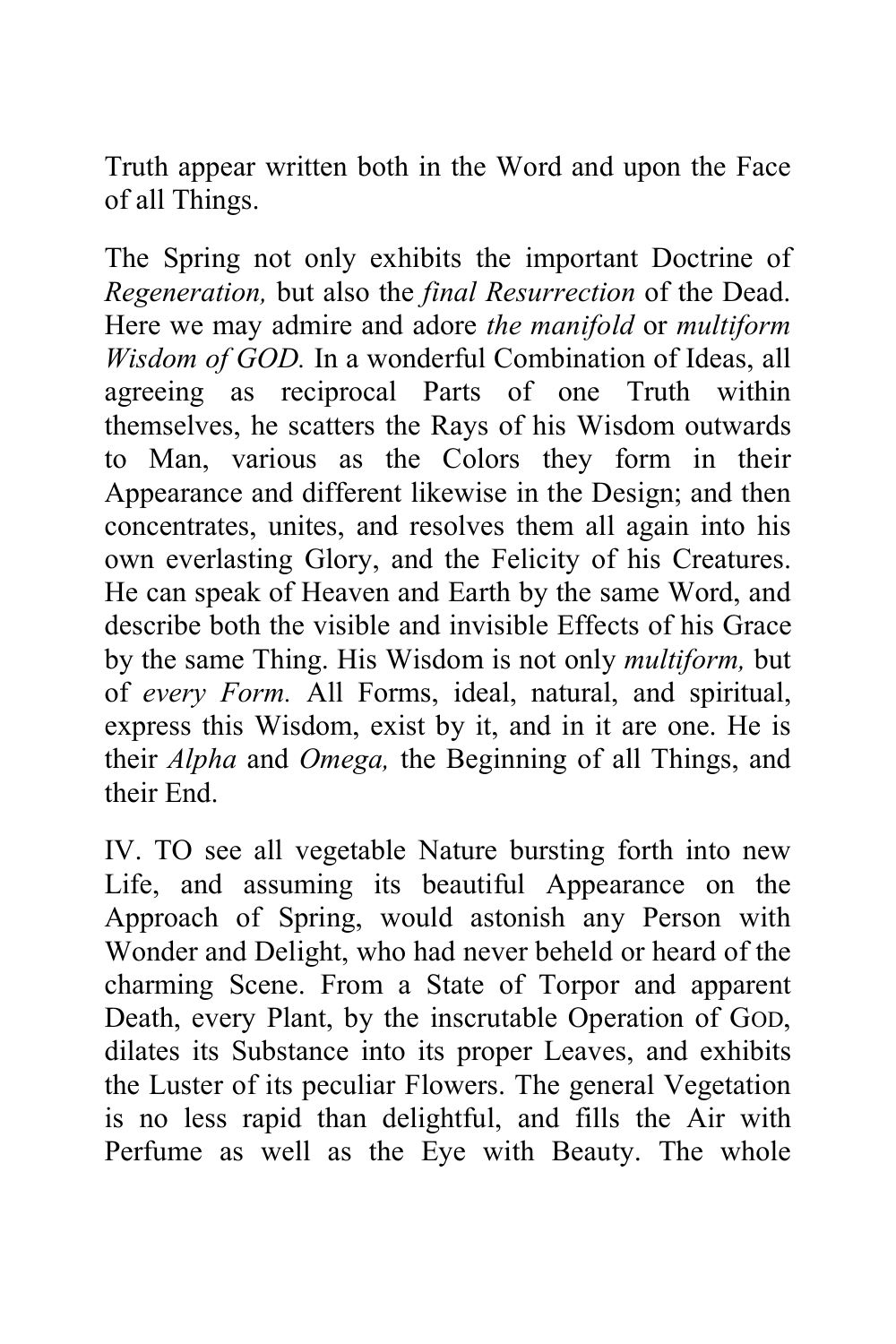inanimate Creation seems to glow with Joy; and all the animal Tribes, according to their several Ranks and Designations, testify aloud the jocund Sensations which they feel.

WHAT a lively Type is this of the general Awakening of the Bodies, redeemed to an eternal Life? GOD, who made them originally from the Dust, shall then raise them from the Dust again. Nothing shall remain in the corrupted Earth, but what 'was corrupt and impure. The Body of the Christian, like that of the Infidel, fell indeed a *natural Body,* tainted with Sin and gross with Disease; but shall rise up a *spiritual Frame,* meet for the Reception of that holy and sublime Spirit, which is to reside in it for ever. (Eph. ii. 22.) The Believer will be the *same* Being, though he will exist in a *different Mode* of Being. So *Jesus* was the same God-man before his Resurrection, as afterwards; but when his human Nature was fully glorified upon finishing the important Work of Salvation, that same human Nature had a new Kind of Subsistence. It could pierce through solid Matter, like the most sublimated Spirit; and when all *Doors were shut,* invisible to the Sight, unperceived by the Ear, unobstructed by the Walls of the Apartment and even by the Bodies of his Disciples, he *stood in the Midst.* Just such shall be the rarified Bodies of the Redeemed; for they shall be *like* their exalted Master in all Things; and, though now vile and depraved, shall then receive the *Fashion of his most glorious Body, according to the Working* of his Almighty Power. They will change the *Manner* of their Being, but not their *Being*  itself. When Corruption is extinguished within them,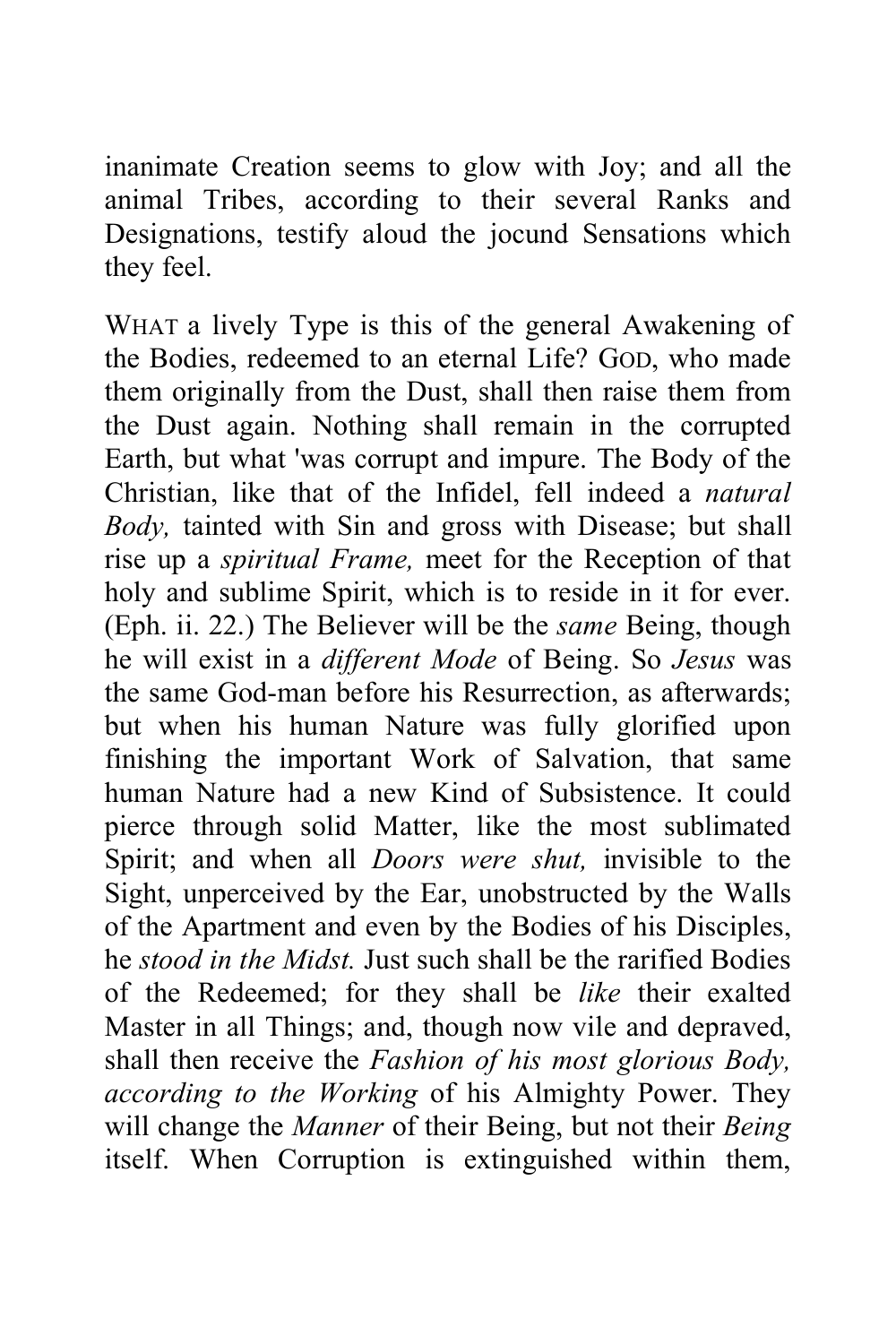which is not essential but adventitious only to their Nature they will become pure and spiritual.—Then shall appear the rapturous Scene of Heaven's everlasting Spring; then shall be heard the ecstatic Melodies of the Blest; then shall be felt those ineffable Delights, which no mortal Eye has seen, Ear heard, or Thought conceived—Is this the Prospect, O my Soul! and shall I not long to see it? Shall I not look over the low Impediments of Sickness, Sorrow, and Death, and cry out; *Come, Lord Jesus; come quickly!*—He will come; he will not tarry; he will bless you for evermore.

BUT there are some *among us,* as well as among the wise *Corinthians* of old, who say, *That there is no Resurrection of the Dead.* And yet, if there be Truth in GOD or. his Word, the constant Return of the Spring is not more sure. What should we think of a Man's Understanding, who, looking upon the dreary Face of the Earth in the Midst of Winter, should positively assert the physical Impossibility of a succeeding Spring? And he might argue with full as much Plausibility from the Death, Corruption, and inactive State of the Objects about him, against the Hope of a new Vegetation, as an Infidel can reason against the Resurrection of the Body. They both would object upon one common Principle—a Doubt of the Power of GOD, and a Disbelief of his Constitutions. Indeed, in the former Cafe, the Ordination of GOD returns upon the Senses and Experience of Men so frequently, that, while they might doubt, the Succession of the Season would confute them. But still there is not an Argument, which they can use against the Resurrection, but which may be turned,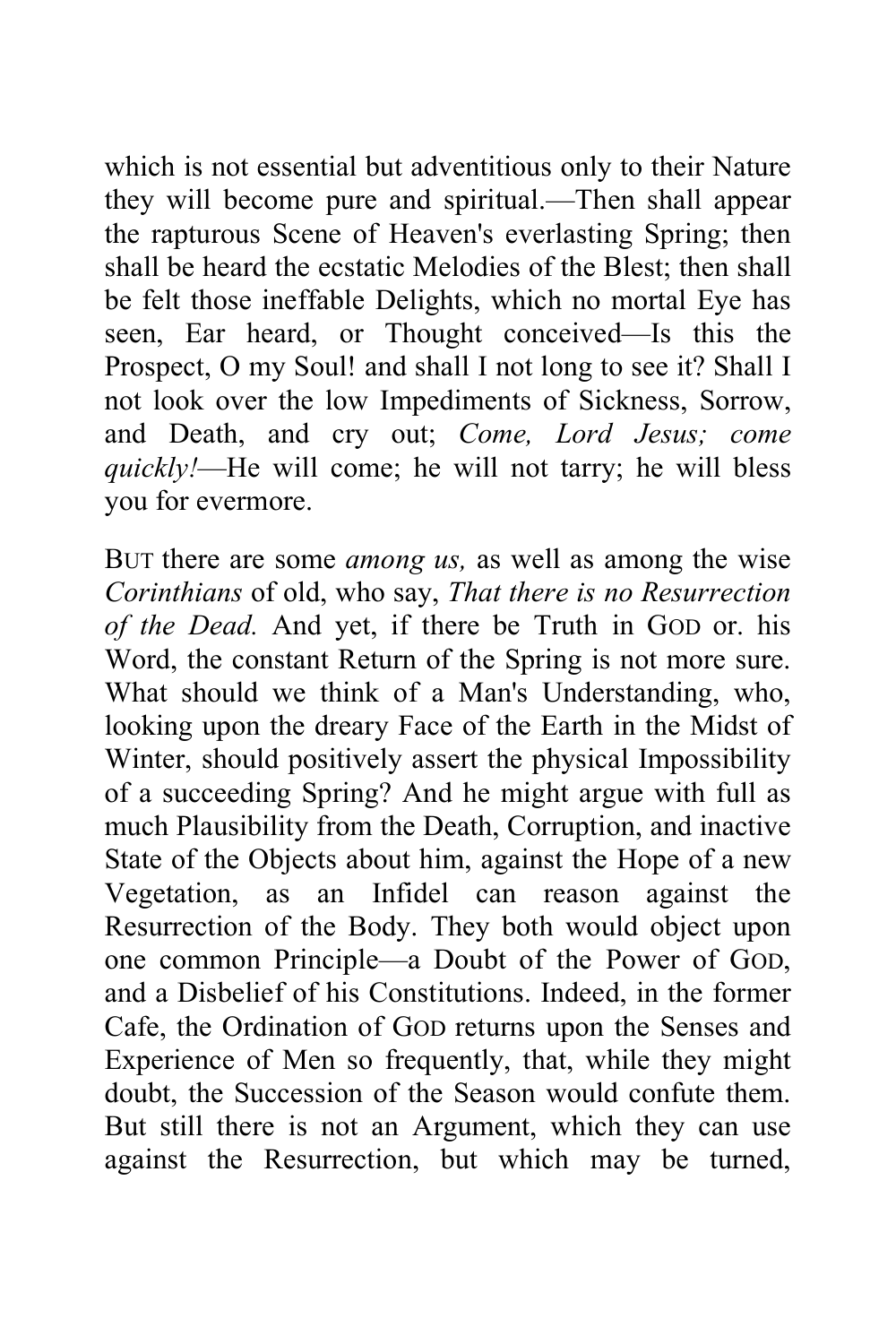allowing for the Difference of the Objects, as strongly against the Revival of the Spring. The Apostle, therefore, in the most excellent Series of Deduction which ever was penned, has taken one very powerful Instance from the Effects of the Spring, to shew the Nature, as well as Necessity, of our corporal Resurrection from the Dead, (i Cor. xv. 35—44.)

Could we admit for a Moment, that there will be no Resurrection; what is the Consequence ?—One almost too fearful to relate! It is briefly this: All the Book of GOD is false from Beginning to End; all the Promises made to the Patriarchs; all their Expectation and Deliverances, with all the Mercies they reckoned up and were careful to deliver down to Posterity; are all in vain. All the prophetic Ordinances, given to the ancient Church; all the most beautiful Types, framed with so much Wisdom and Propriety as even to surprise us now, and calculated to shadow forth heavenly and spiritual Purposes, are become Absurdities in themselves, and *lying Vanities* too, because they were said to be directed from God. All the consequent Observation of those Rites, Meditation upon them, and Learning in them, expressly enjoined by the Law, for Ages; and all the Faith and Hopes of holy Men, from the Beginning of the World, are altogether come to naught, and sunk in Oblivion. Ten thousand Times ten thousand Sacrifices, instituted as implorations of Mercy through the Blood of a Redeemer; and innumerable Millions of Prayers, have been offered up to a mistaken Object of Worship, and therefore offered to nobody for nothing. All the wonderful Appearances and Interpositions of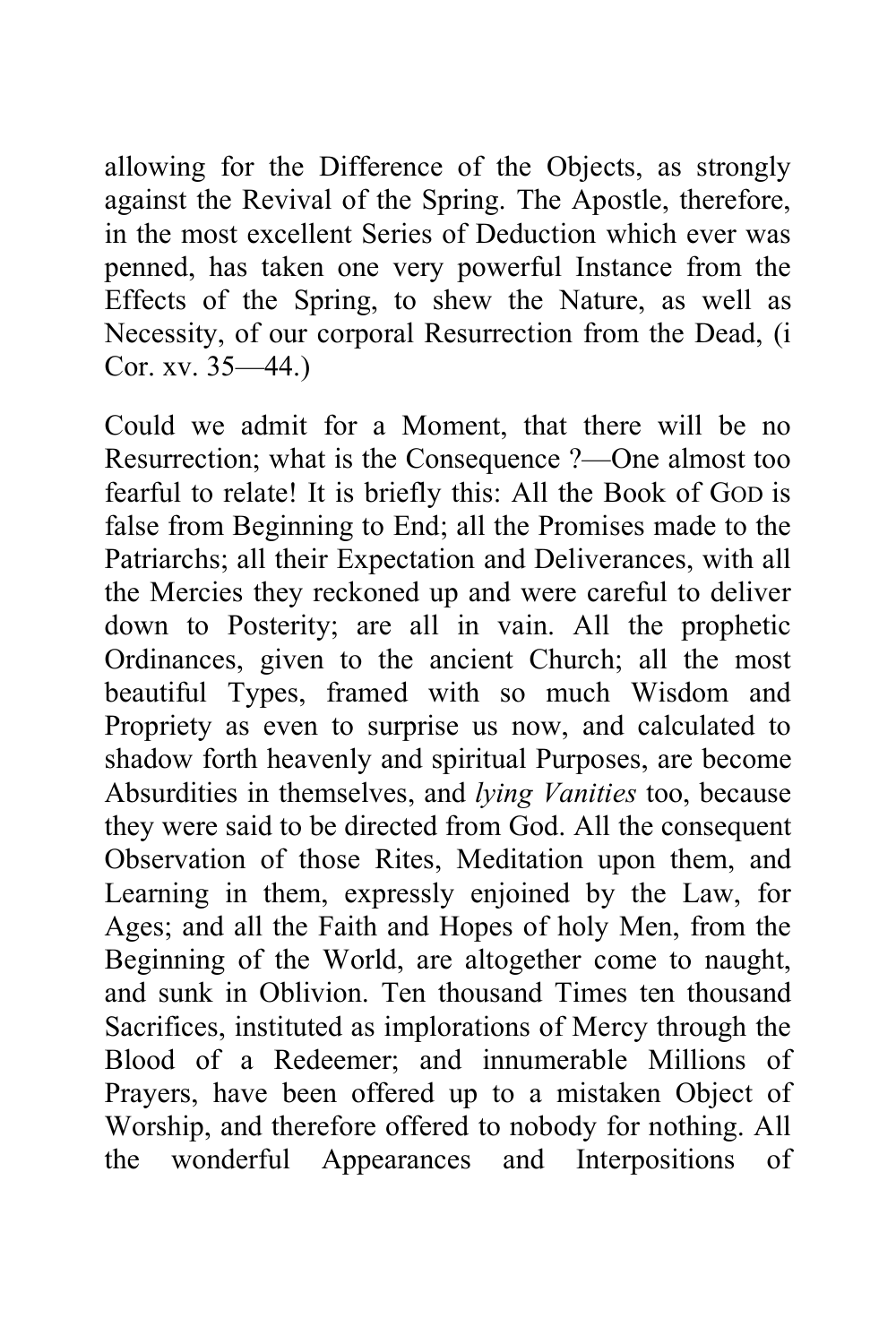Providence (as they were understood), and all the Enjoyment of Promises from Heaven fulfilled, have been only Matters of mere Chance, which the impious Piety of Men have converted into holy Frauds. In vain have Apostles preached, and in vain have Martyrs shed their Blood. All the Prophets were Liars, and their Inspirations vile Deceit. Nothing ever came to pass, which they predicted; or, if it did, it was only the Result of mere Guess. Of course, their Prophecies of the *Messiah,* and of the Rife and Fall of Empires and States at particular Periods, (notwithstanding the concurrent Evidence of History both sacred and profane) have been vile Impositions upon the Sense and Experience of Mankind. All that Christ claimed to be, all that he did or suffered, with all the Wonders and Miracles worked by himself and his Apostles, were infamous Pretences and abominable Delusions. The History, therefore, which recounts them in the New Testament, and the History of those Times, written both by Christian and Heathen Authors, were absolute Fables. In short, there is no such Thing as History in the World. We are in a Maze of Doubt and Uncertainty; the greatest Unbeliever is the truest Believer; and the most unsettled Skepticism must be the most certain Religion. There is, in, a word, neither Redeemer, nor Redemption; no Reality in the Relation of Things; no Evidence in our Senses; no Hope in Life or Death; no Heaven or Immortality; no Providence, Wisdom, or Truth, in all that *is,* or all that appears *to be*: But the whole Medley of Things is a mere Illusion, and the very Being of God a Lye.—This is the noble Creed of those, who renounce the Gospel: A Creed, which, if ashamed to own, they must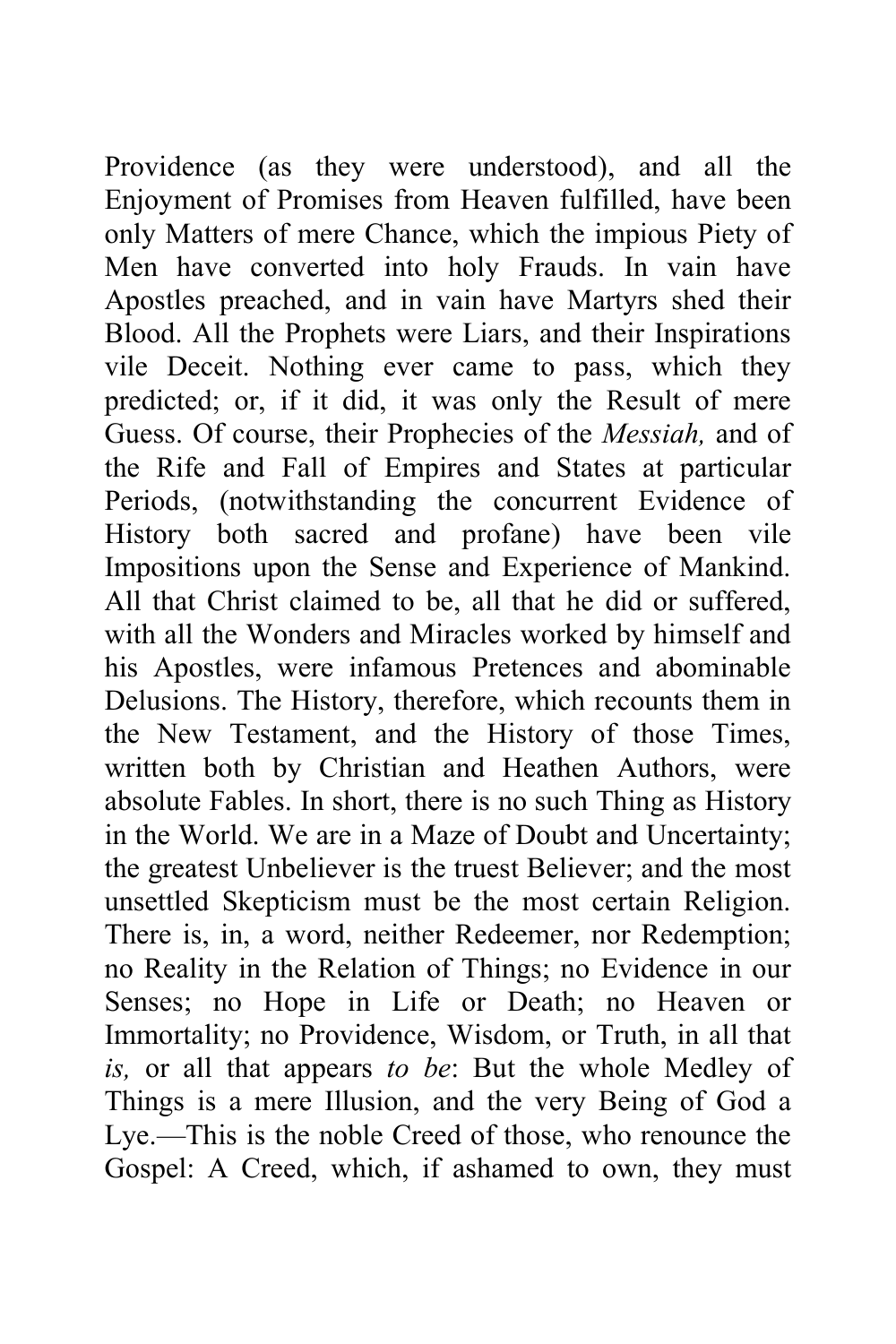necessarily hold; and so, to avoid what they think the Absurdity of Christ's Resurrection, and the Resurrection of his People, they plunge themselves into this Chaos, this Abyss of Absurdities; and, without Faith to receive the Truth, they have a Credulity which can swallow every Thing beside. Yet this is the Sum of the World's Wisdom, which rejects the Simplicity of the Gospel. Lift up your Heart, Believer, and bless GOD that from this *horrible Pit*  you art saved !

V. WE have considered the two important Doctrines of the Spring,—the Regeneration of the Soul, and the Resurrection (or Regeneration) of the Body. But this Season of Spring preaches also many other excellent Truths, which tend to our Edification and Improvement. Let us therefore attend to the Lessons, which GOD inculcates by his Works and his Word.

One great Use of the Leaves of Plants is to imbibe Air and Moisture for the Increase of their Structure, and particularly for the Formation of the Buds, which are the Branches, in Embryo, or the Stems of future Fruits and Flowers. These Leaves are full of Vessels, which are properly ramified for the Reception, Digestion, and Circulation of the vegetable Juices; and consequently, without them, no Plant could obtain Health or Increase. Every Vegetable has also its peculiar Leaf, constructed either broad or narrow, smooth or indented, fine or thick, as will best answer to support its particular Fabric: And, when the full Supply is effected, they fall off and disappear.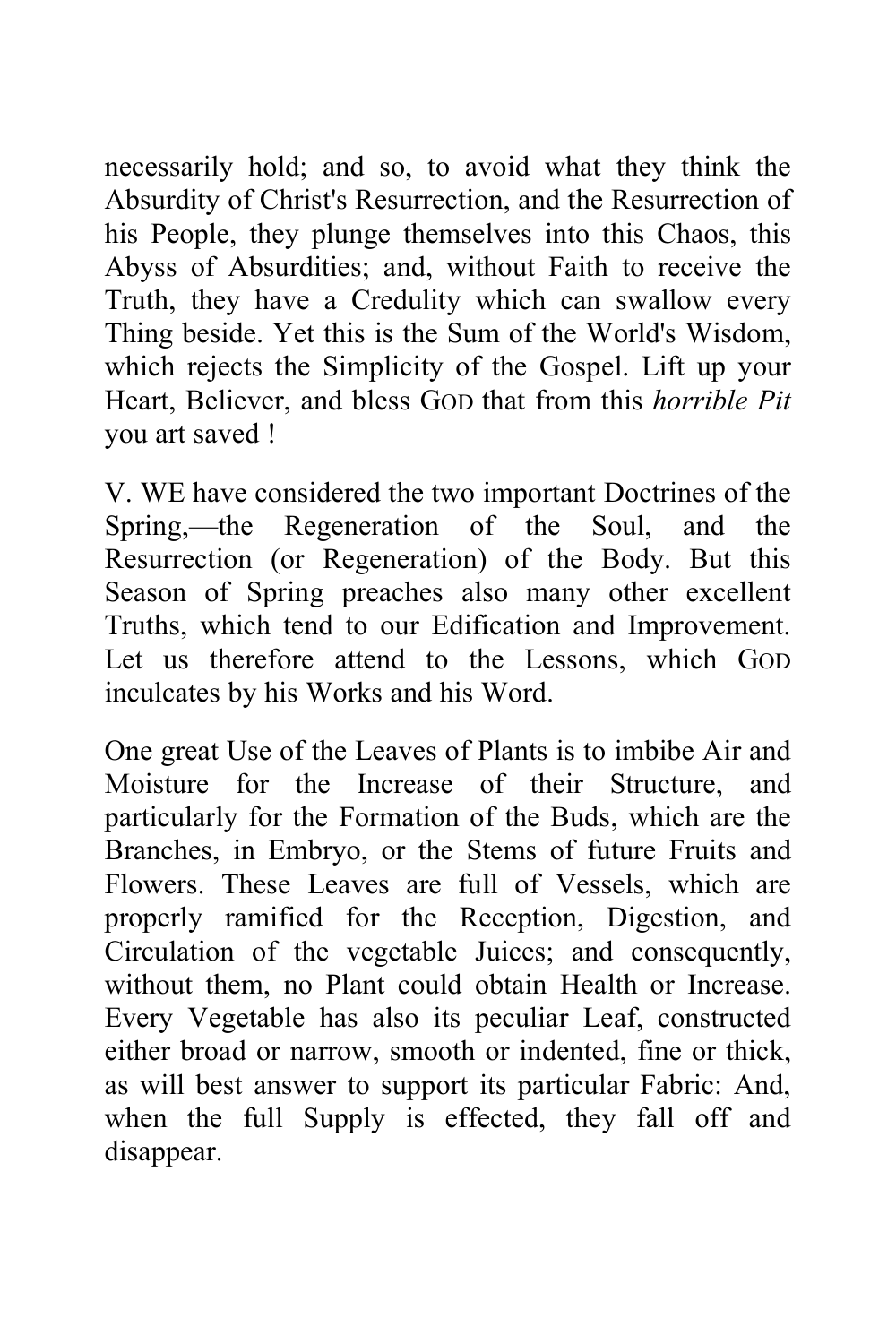LIKE these are all the Dispensations of GOD'S Providence and Grace to Man. They are calculated, with the utmost Exactness, for the present Advantage or future Glory of his People. They can no more flourish without his momentary Sustentation, than a Plant can prosper for a Moment without Air and Moisture. Nor could they receive this spiritual Support, without Faculties spiritually prepared for it. In such a Case, they would not be benefited by all the Blessings of material or spiritual Nature; as the dead Trunk of a Tree has no Capacity of circulating or digesting the natural Fluids about it. Every Believer has also a particular Dispensation, a peculiar Faculty assigned to him, which is fitted for the Purpose he is to answer in this World, or to prepare him for another. All good People are not smooth People. There is many a rough Leaf in the Garden of GOD. But these answer some wise Purpose of the Lord, though they are not very pleasant either to the Eye or Hand of Man. Some of these are commonly used, like *Luther,* against the Foes of the Church. The Understandings and Capacities also of Believers are broad or narrow, as suits their Order, Place, or Purpose. There are many slender Leaves, whose Plants, were they broad, would be encumbered with the Weight of their Moisture, or oppressed by the Fury of the Wind. So a narrow Comprehension often escapes Error, where a Mind of greater Compass is borne down by it entirely. In short, every Sort of Faculty is only a Blessing, as the Lord makes it and keeps it.—The same may said of all providential Dispensations. The broad or narrow Leaves of Riches or Poverty, the rough or smooth Foliage of Sorrow or Joy, are all suited aright, are all Blessings in their Time and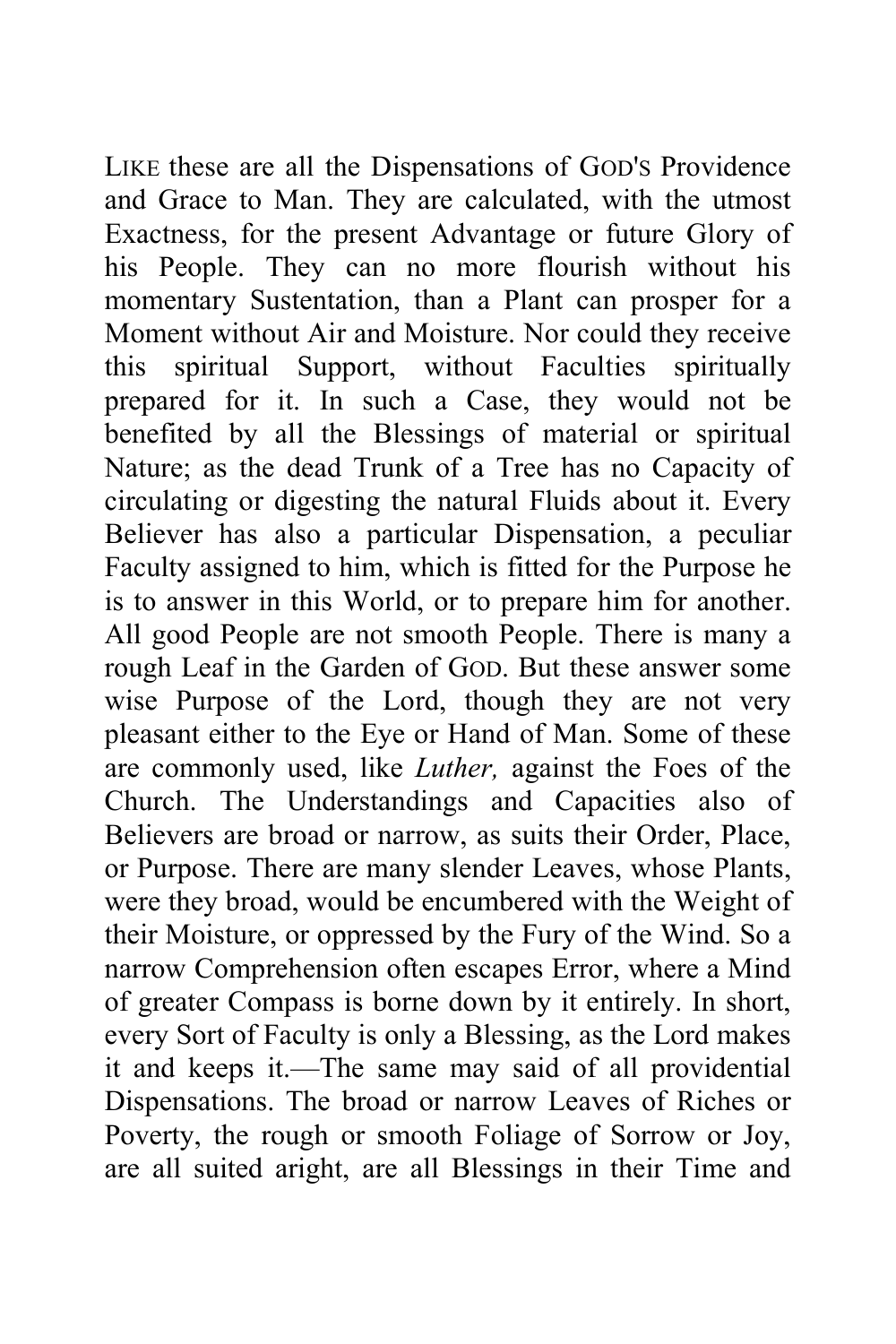Place, according to the divine Ordination. They last as long, as is necessary to the Object; and then (as none of GOD'S Works are in vain) they withdraw and disappear. The Wisdom of Grace seeks not their Removal for carnal Ease or selfish Views, but the Accomplishment of GOD'S Purpose and Glory by them, without which the Soul would be deprived of its true and lasting Interest. If this Point of Wisdom could be well established in the Christian's Heart, he would escape ten thousand Pangs of Sorrow.

VI. It is a necessary Precaution used in the Garden, to set out the several Species of Plants, which are designed for Seed, very carefully by themselves; lest the *Farina fæcundans,* or seminal Dust, of any degenerated Plants in their Neighborhood, be scattered upon the *Matrices* of their Blossoms, and thereby degenerate the whole future Plantation.

IN every Sense, *evil Communications corrupt good Manners.* In the Education of Youth, no Prudence is to be omitted, in removing, as far as possible, the Contagion of ill Examples. All our Senses have that sympathetic Turn in them, which disposes us to an Assimilation with those, with whom we chiefly converse: And Experience has proved, that, if our Affections are once carried away by any particular Persons or Objects, our Reason and Imagination, as well as the subordinate Faculties of the Soul, generally become subject to their predominate Vices or Passions. If we consider the Matter in a *spiritual* View, we shall find that the Command to GOD'S People is, *Come out from among* the Evil doers, *and be ye separate.* If a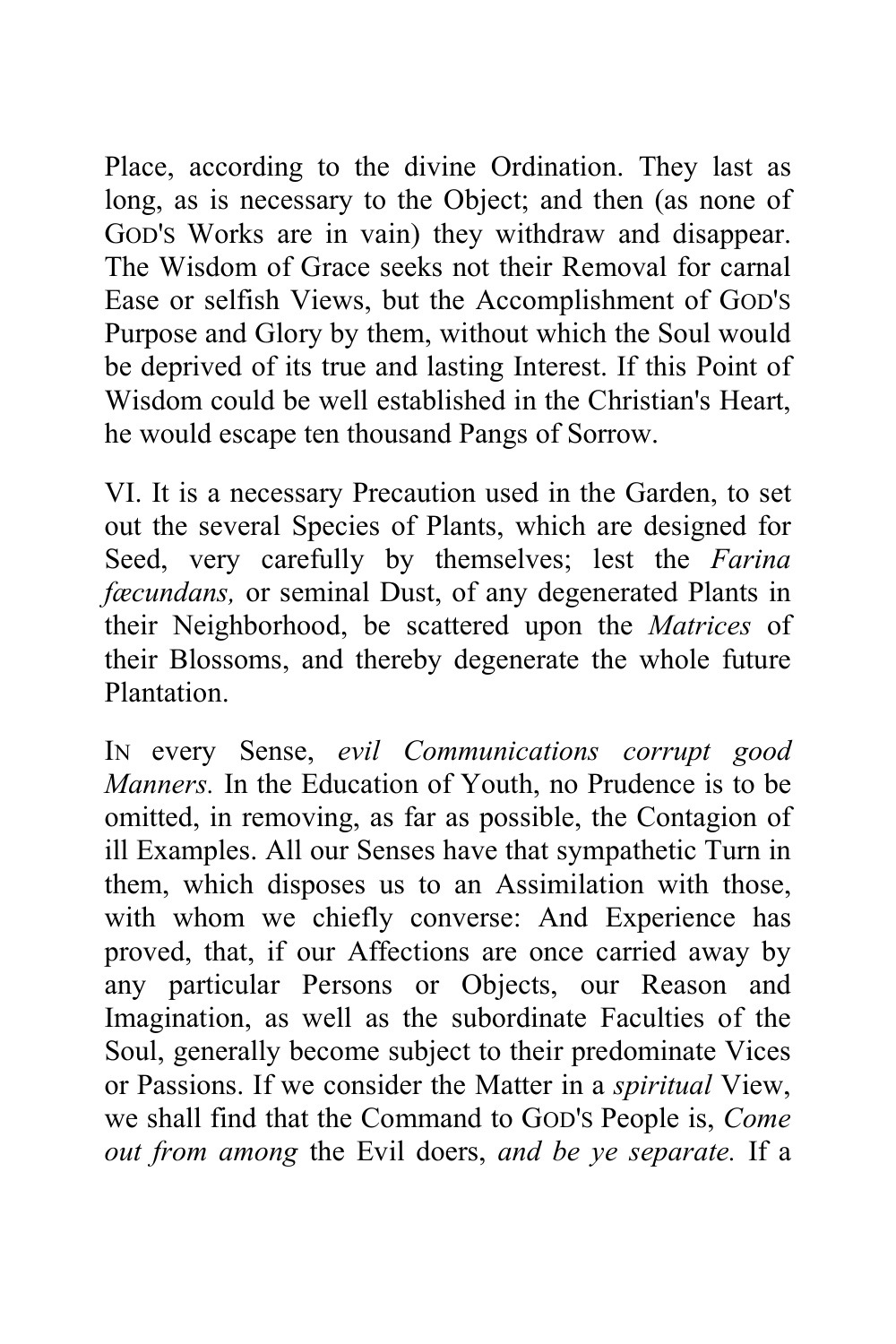Christian live much with Men of the World, *he* must imbibe *their* Spirit, or *they* must receive *his.* If otherwise, the Complacency between them will soon be broken. He may and indeed ought to carry on the particular Allotment of Providence with them in Business, or human Affairs, or else he must (as the Apostle speaks) be actually *out of the World:* But here rests the Difference; though he *trans-; ails* with the World, he does not *enjoy* with the World. His Affections are not with them; for his Views and Hopes, like his Head and Heart, are lifted above the Earth: His *Feet* only touch, and, while they touch, they trample upon the Ground. As a *Man,* he must live with Men in all the common Offices of Humanity. But, as a *Christian,* he lives with his GOD; and one great Point of his Happiness and Duty consists, in living *above* the World, and as much as may be in a spiritual *Abstraction* from it. If a Plant incline to the Earth, we drive a Stake by it, and tie it up, or else it would rot upon the Soil: And shall we wonder therefore, when GOD'S Plants are prone to kiss the Ground, and to rest upon the Dirt, that their Inclination is hedged up with thorny Providences, that some rugged Bar is fixed close to their very Roots, and that they are tied up fast by Afflictions or Disease ?

VII. IN the Spring, that curious Operation called Grafting is practised by the Nursery-man upon the several wild Stocks, appointed for that Purpose.

AS the Life of the Year begins at this Season, so commonly in Youth (the Springtime of Man) does GOD engraft the Life of the Soul. We are, since the Fall, all wild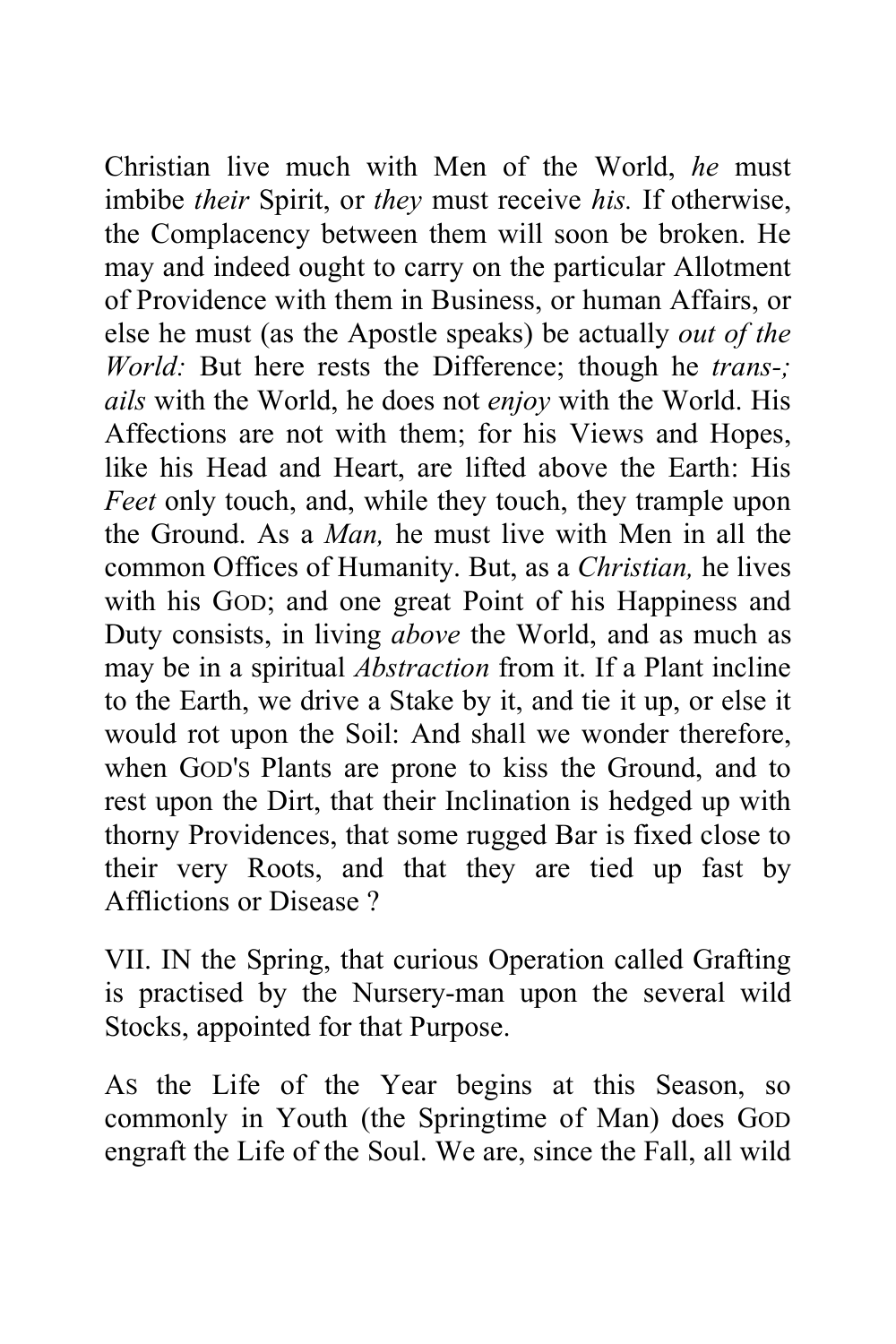Stocks, by Nature, bearing Thorns as well as. Leaves, or at best useless and ungrateful Fruit. The Lord cuts off the luxuriant Branch, cleaves its very Heart, and inserts where he has cleaved, the small Scion or Shoot of his Grace. He binds it fast, and defends it from the hostile Inclemencies around, till the Contact is duly formed, and the Tokens of Life, like the protruding Buds and Blossoms, begin to appear in the Soul.

VIII. THE Nursery-man chooses his Stocks for grafting according to his own Mind, and passes by others at his Pleasure.

GOD likewise selects his *Trees of Righteousness,* according to the Purpose of his own unerring Decrees. They are planted, they are grafted, they are made fruitful; agreeable to the Motives of that Wisdom, which cannot but order what is right, holy, just, and good; and consonant with the Impressions of that Power, which can never be frustrated or over-ruled. Thus faith. Christ to his Disciples, *Ye have not chosen me, but I have chosen you, and ordained you, that you should go* forward, *and bring forth Fruit and that your Fruit should remain.* (John xv. 16.)

IX. WHEN a Tree is grafted, the old Stock is not suffered to shoot out and bear Fruit; but its wild Branches, which are ever budding forth, and especially in young Trees, are cut off with Attention and Care. Thus, though the old Nature remain, it is kept under and subdued; while the good Branch alone is suffered to flourish and produce.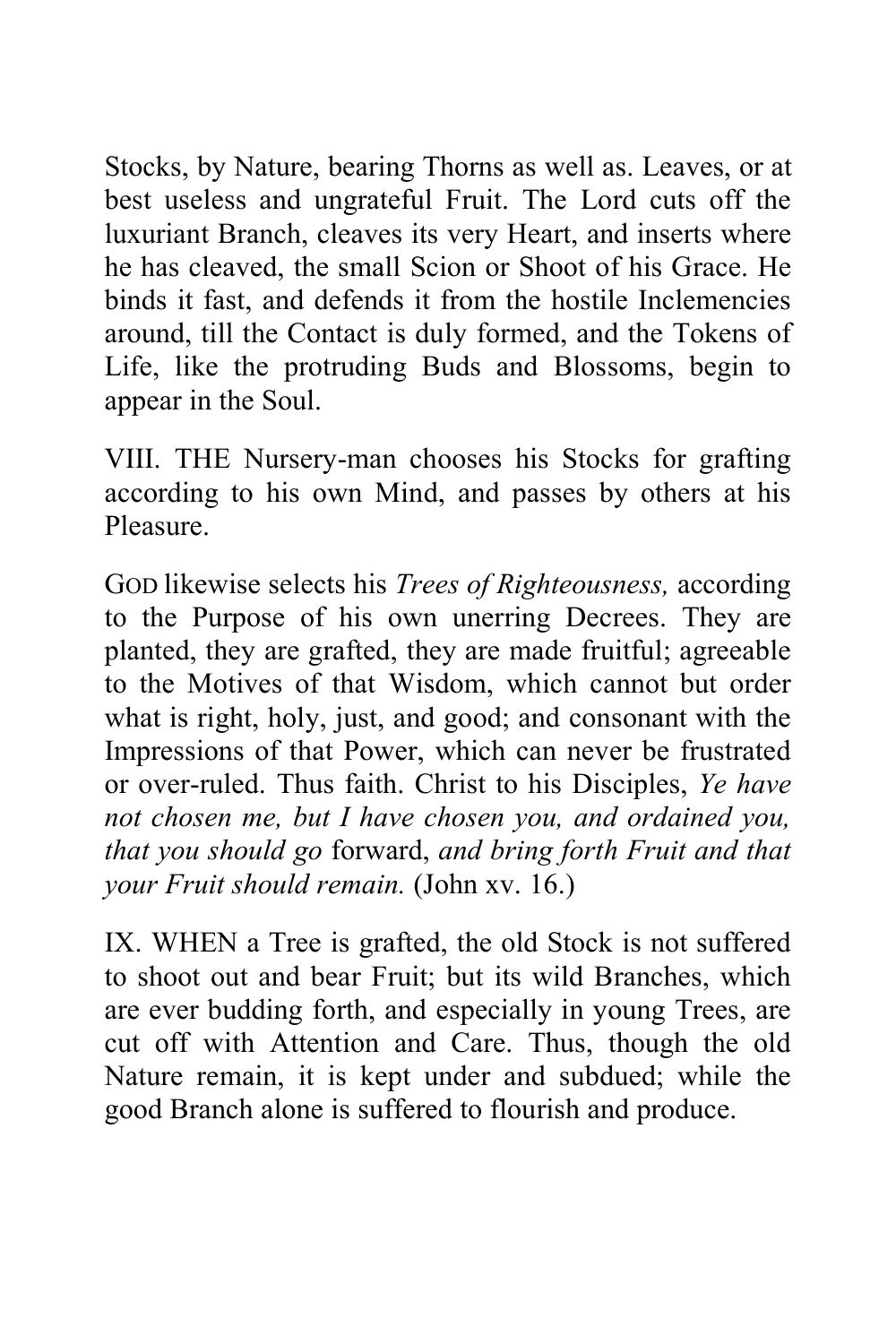IN the Christian, though Grace be grafted into his Soul, his old carnal Nature remains just as it was before. It is of itself, as it ever was, *carnal, sensual, devilish.* It produces no good Fruit, and can produce none. A Thistle might as soon afford a Fig, or the Thorn a Grape. The Spirit of GOD, therefore, nips its shooting Branches, when they appear; lest they should exhaust the Vigor and Sap of the Tree. Were they let alone, they would soon destroy the most valuable Part of the Plant. The Knife of the Law, with its Sharpness of Duty and Command, is most rigorously to be applied here, both to cut down and keep down the luxuriant Excrescences of Sin.

Thus the old Nature being suppressed daily *with its Affections and Lusts,* the new engrafted Nature is permitted only to rife, and flourish, and bring forth *the Fruits of Righteousness, which are by Christ Jesus, to the Glory of God.* By this Cultivation of the heavenly *Husbandman,* the Plants are *made* holy, and *kept* holy. In their new Nature, they would not fin, if they could: In their old Nature, they must not sin, if they would. By the one, they commit no Sin, because as a divine Nature, it is born of God, is grafted into Christ, and abides in him. (I John iii. 6.) By the other, Sin cannot have Dominion, because they are crucified with Christ, and are circumcised by him; in other Words, he cuts off their natural Branches and their evil Fruits, whenever they appear. By this constant Operation, (for this is a constant Work) the carnal Nature is kept down, and the spiritual Nature rises up; so that the whole Man, from a barren or evil Tree, becomes a fruitful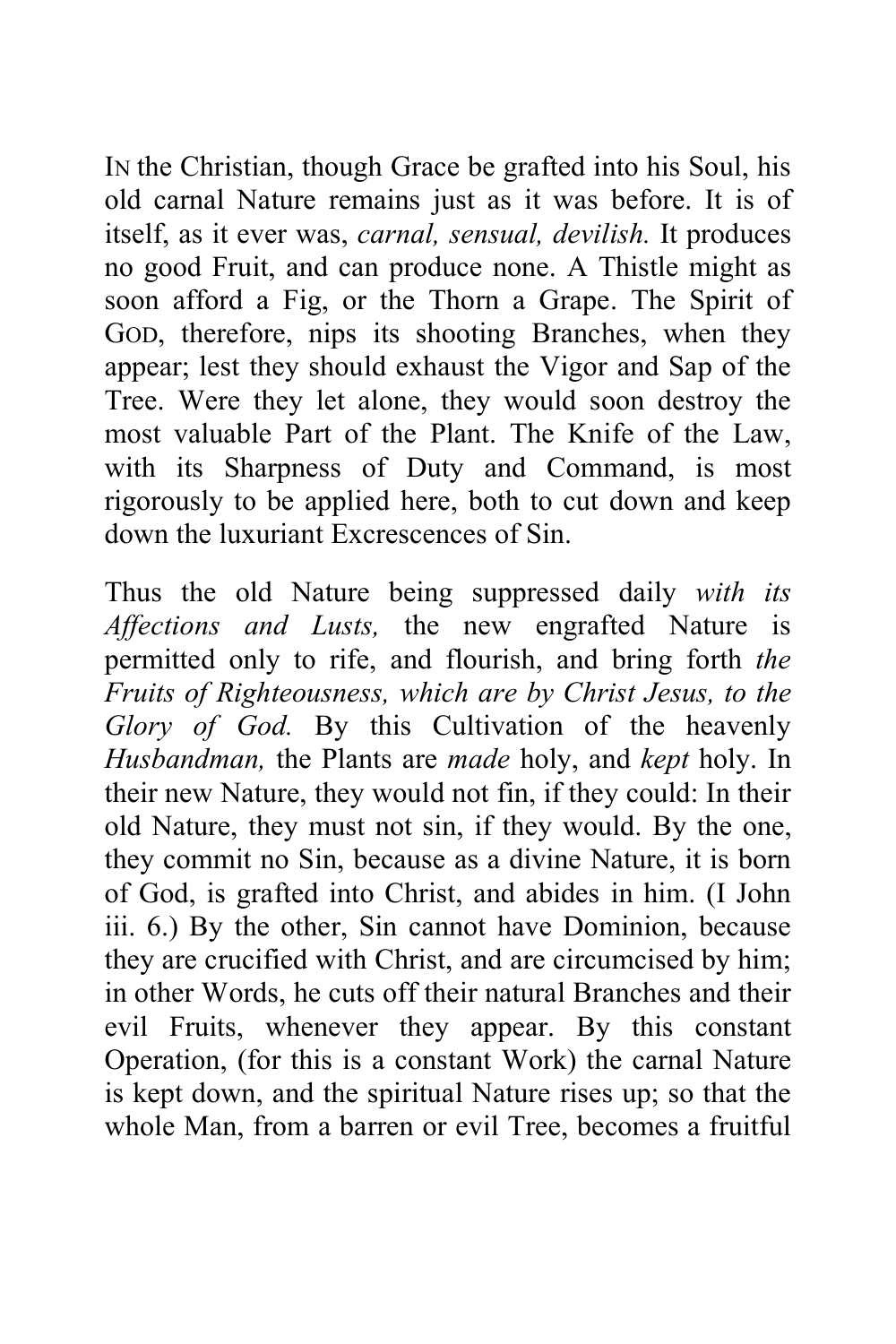and a good one, thrives in Grace, spreads to an appointed Stature, and at last is transplanted to Glory.

X. IN the Spring, all the Fruit-trees are covered with Blossoms, and make a most splendid Appearance; but, when the Winds blow and the Rains beat, only those whose Fruit is kernelled within them, remain for Maturity. In the Kernel is that Principle of Life, without which, however minute beyond Conception at first, all the rest is mere Bulk, and for the Support of which, both Flower and Fruit are constructed.

AN EXPRESSIVE Symbol this of the State of GOD'S Church below! When "Religion walks (as one expresses it) in her golden Slippers," her Attendants are numerous, and her Admirers not a few. But let her once appear, like her Master, forlorn and rejected of Men, without the Credit of the World, and without a Place in it where to lay her Head; her unreal Votaries will fall off by Troops, and will find, with very little seeking, a thousand Occasions of Offence. (Mark iv. 17.) When Profession becomes a Fashion, like all other Fashions, it will be followed. But when GOD lets loose the Persecutor's Arm, when his Winds of Trial are permitted to blow, and when to be a Christian indeed is to be odiously singular; alas! how many fair Blossoms fall off to the Earth, and corrupt upon it as their End and their all? How many, that once hung upon the Top of the Tree, or were the highest and loudest in the Christian Profession, have shrunk beneath the Root, and within a while have left their Place to be known no more? The View of this will touch our Feelings as Men, and mould teach us Humility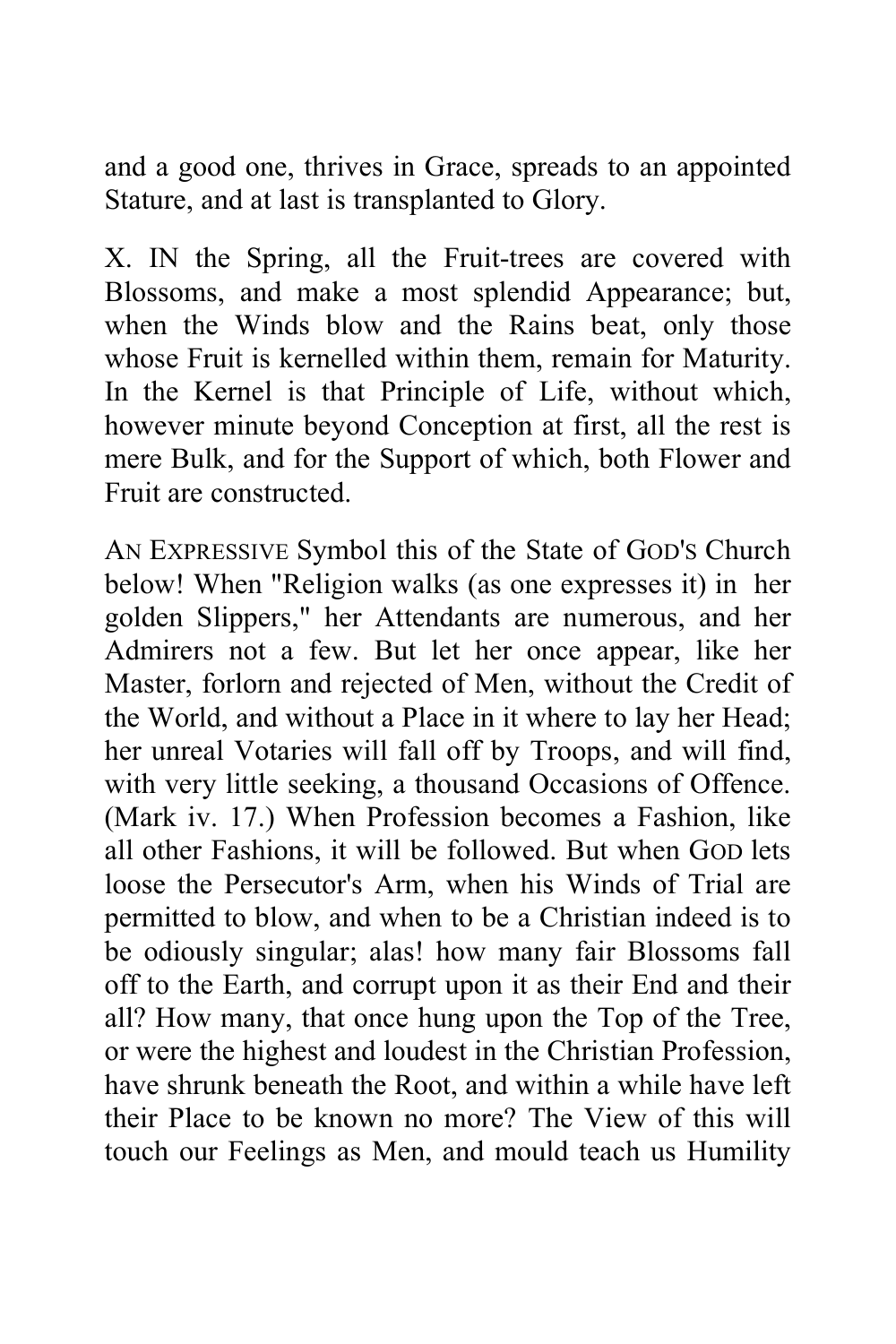as Christians. *By Faith ye stand* (says the Apostle); and this *Faith is not of yourselves; it is the Gift, and the Operation, of God.* Amidst, then, all the Shipwrecks we have seen, net *of,* but *concerning* the Faith in the Minds of Men, we have a noble Establishment to rest upon from the divine Promises; *Nevertheless* [let all Things appear as they may] *the Foundation* [the Covenant and Decree] *of*  GOD *standeth sure, having this Seal* [whole Legend on one Side is] THE LORD KNOWETH THEM THAT ARE HIS, *and*  [on the other] LET EVERY ONE, THAT NAMETH THE NAME [or possesses the Nature] OF CHRIST, DEPART FROM INIQUITY. One Side of this Seal of the Covenant is turned towards GOD, and is impressed invisibly (but to him) upon every believing Soul; but the other Side lays open to all the World; and if the Transcript of it is not legible in the Professor's Life and Conversation, it is because he is unsealed of GOD, and therefore *none of his.* The Lord alone knows his Redeemed by one Mark; but Heaven and Earth may know them by the other. Thus they are all *sealed* (Rev. vii. 3), *sealed to the Day of Redemption* (Eph. iv. 30), *and set as a Seal upon the Heart and the Arm of their Lord.* (Cant. viii. 6.) Their Fruit remains amidst all the Blasts and Trials of Time, and is brought to full Perfection in the heavenly *Eden.* 

XI. EVERY Vegetable has its essential Oil, without which it could neither flourish nor live. Upon this Oil, which is extended through the Ramifications of every Plant, and without which it would be as dry and sterile as the chemical *Caput mortuum;* the Rays of Light from the Sun act, generate by it that Motion through the Vegetable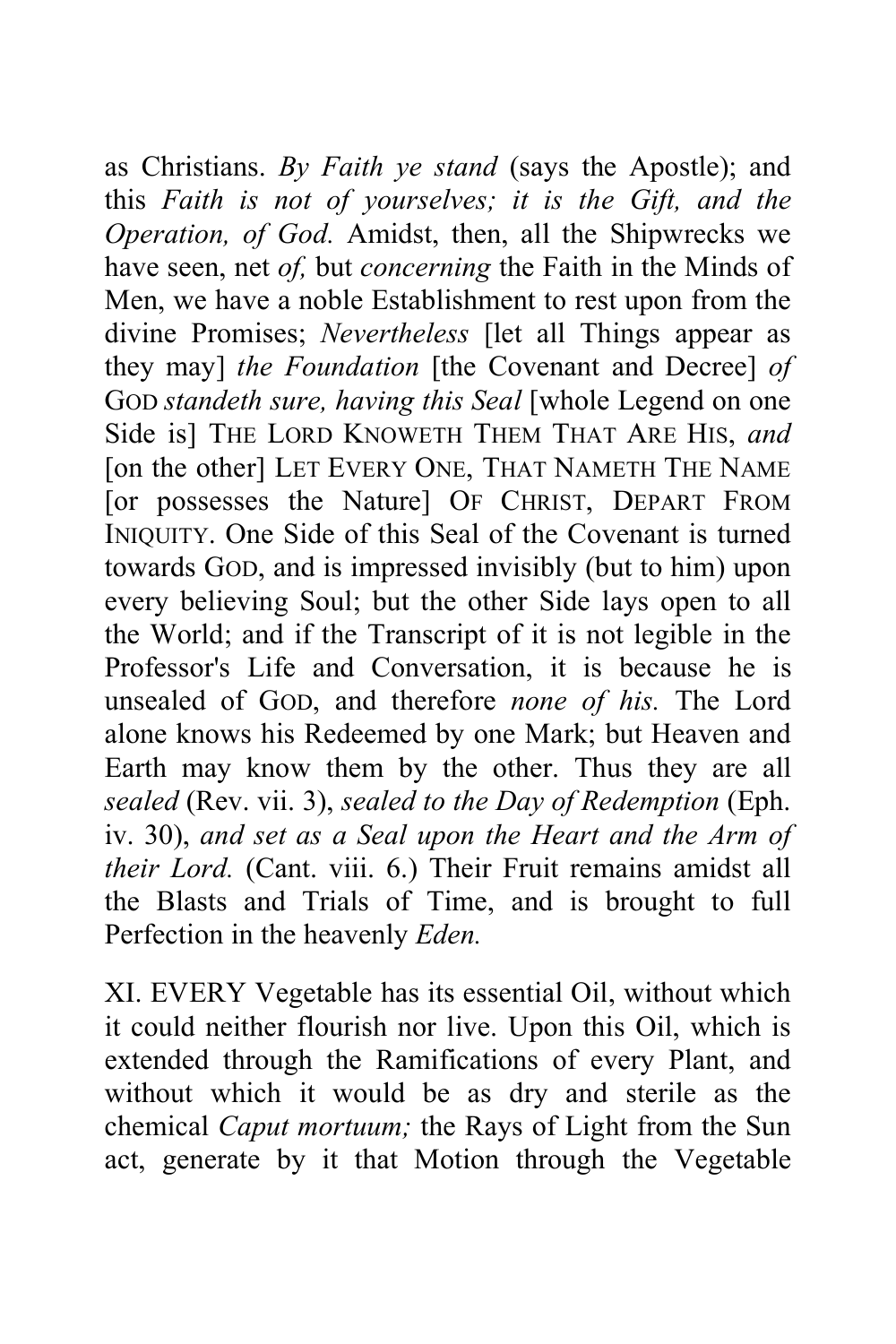which is called its Life and Increase, and render it the Vehicle of all the imbibed Nourishment by which that Life and Increase are supplied.

IN like Manner, every true Believer has the Oil of Grace, and because of the anointing of this Oil, which runs from the Head of the spiritual *Aaron* to the meanest of his Members, he is called a *Christian.* He is not *a Christian indeed,* without this Oil. The Use of this precious *Unction from the Holy One,* is to fit the Soul for the Impression of those Rays of Light from the Sun of Righteousness,. by which it grows and bears Fruit to the Glory of GOD. This glorious Sun might irradiate ten thousand spiritual Worlds! yet, without this Oil, the Spirit of Man would not be the better for its Rays. It could neither prosper nor be happy. But having this spiritual Unction, the Soul has Communion with the Lord of Life, and grows, by his Light and Heat, in Wisdom and Stature, according to the Measure of the heavenly Gift.

XII. AT this Season of the Year, there is much to be done in the Field and Garden. Most of the Crops for the ensuing Autumn are now to be sown; and great Care is usually taken to suppress or destroy the rising Weeds, which will spring up with all the useful Plants, and would injure, if not absolutely choke up, the expected Produce.

So in the Husbandry of GOD, the great Business of sowing the Word or Seed of Life is usually performed in the Spring-time of his People's Hearts. He then *breaks us* their *fallow Ground,* and begins the Preparation of their Souls for the Autumn of Glory. More rarely are his Redeemed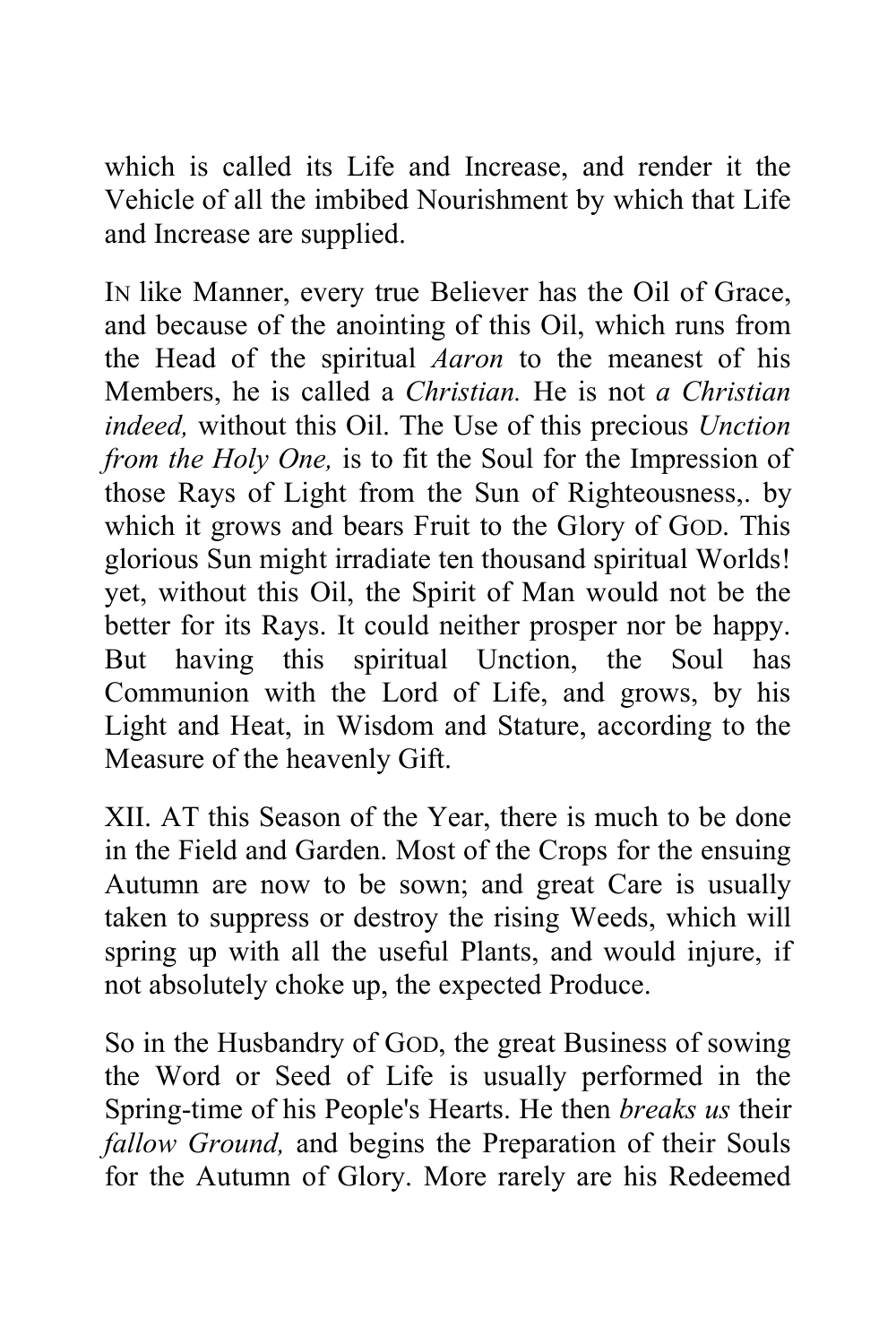called in riper Age; and such of them, as are so called, more rarely still arrive at that Height and Vigor of Grace, with which more early Converts are blessed, or produce equally excellent Fruit. In the youthful Part of Life, however, many rife and luxuriant Weeds, many strong and baleful Lusts, rife up and *war against the Soul.* These, but for the Providence and Grace of the spiritual Husbandman, would soon over-run and prevail. Did not an invisible Hand conduct the Redeemed in Youth, when Passions and Temptations eagerly solicit a League; they would be more exposed to spiritual Dangers of every Kind, than while Infants they were liable to temporal Injuries without the Guard of a careful Eye. In Fact, GOD'S People are all Infants, respecting the Need of his Protection, and therefore are usually called his *Children.* Some, in respect of others, may indeed appear like *Fathers* and *young Men;*  but they never assume their full Growth and become of Age, till they are released from the Bondage and Burden of the Flesh. Like the Field or Garden, they always want Culture and Care. They have a thousand rank Weeds continually springing up, which *Satan* has sown with a busy Hand. These are to be cut down

gracious Redeemer), *which my heavenly Father hath not planted, shall be rooted up.* He fulfills this blessed Word by the Agency of his Holy Spirit. These Weeds of Corruption he watches now to suppress, \*and, when the Time of Harvest shalt come, will absolutely destroy. He constantly nurtures, on the other Hand, the Plants of his Grace, *waters them every Moment,* attends them through all their Growth, and finally matures them for Heaven.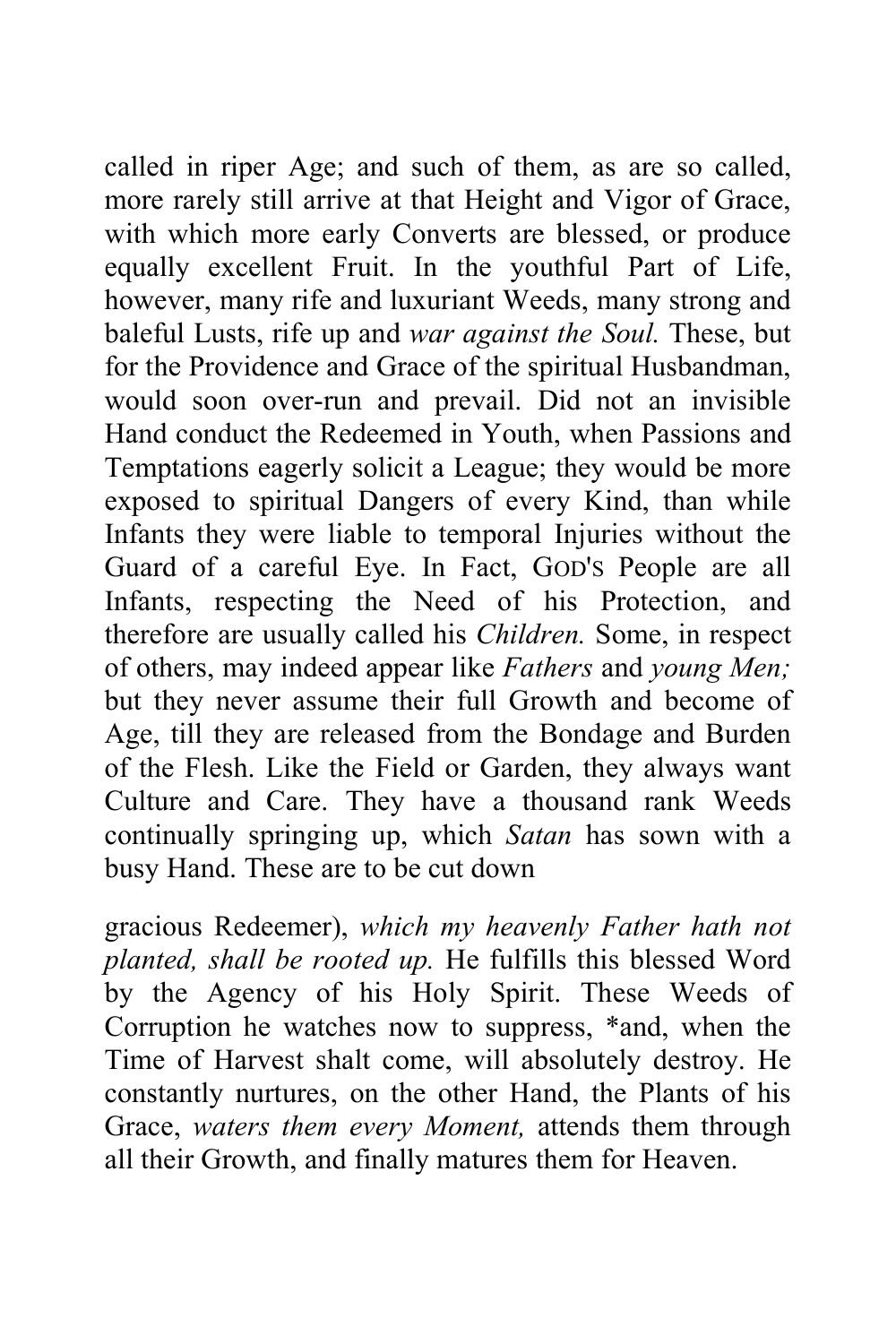XIII. IN dry Spring-weather, the Earth, after ploughing, would run into hard Clods, so as not only to deform the Field, but to prevent in great Measure the Success of a Crop. The industrious Husbandman, therefore, at such times, follows up the Plough with Rollers to break in pieces the larger Masses, and with Harrows to pulverize the whole Face of the Soil, for the Reception of the Seed, which by these Means finds Nourishment when it first puts forth its tender Roots into the Ground.

THE spiritual Husbandman deals thus with the fallow Ground of his People's Hearts. He breaks them up first by the Plough of the Law, and follows the Conviction of Sin, through the Law, by weighty Oppression of Spirit, and reiterated Trials of Soul, which break (as it were) in Pieces the Obduracy of Nature, and reduce it to a thorough Sense of its own Littleness and Poverty. This he calls *bringing down their Heart with Labor.* (Psalm cvii. 12.) Then the Seed of the Word grows fast and well, takes deep Root downward and brings forth much Fruit upwards, to the Glory of God and the happy Edification of the Soul. An unbroken Heart is as little disposed to yield the Fruits of Righteousness, as an untilled Field a Crop of Corn. Neither Seed, nor Rain, nor Dew, can penetrate to purpose into the one, nor what these signify spiritually into the other.

XIV. GOOD Plants require Care and Cultivation; while Weeds thrive spontaneous and spread themselves quickly throughout the Soil.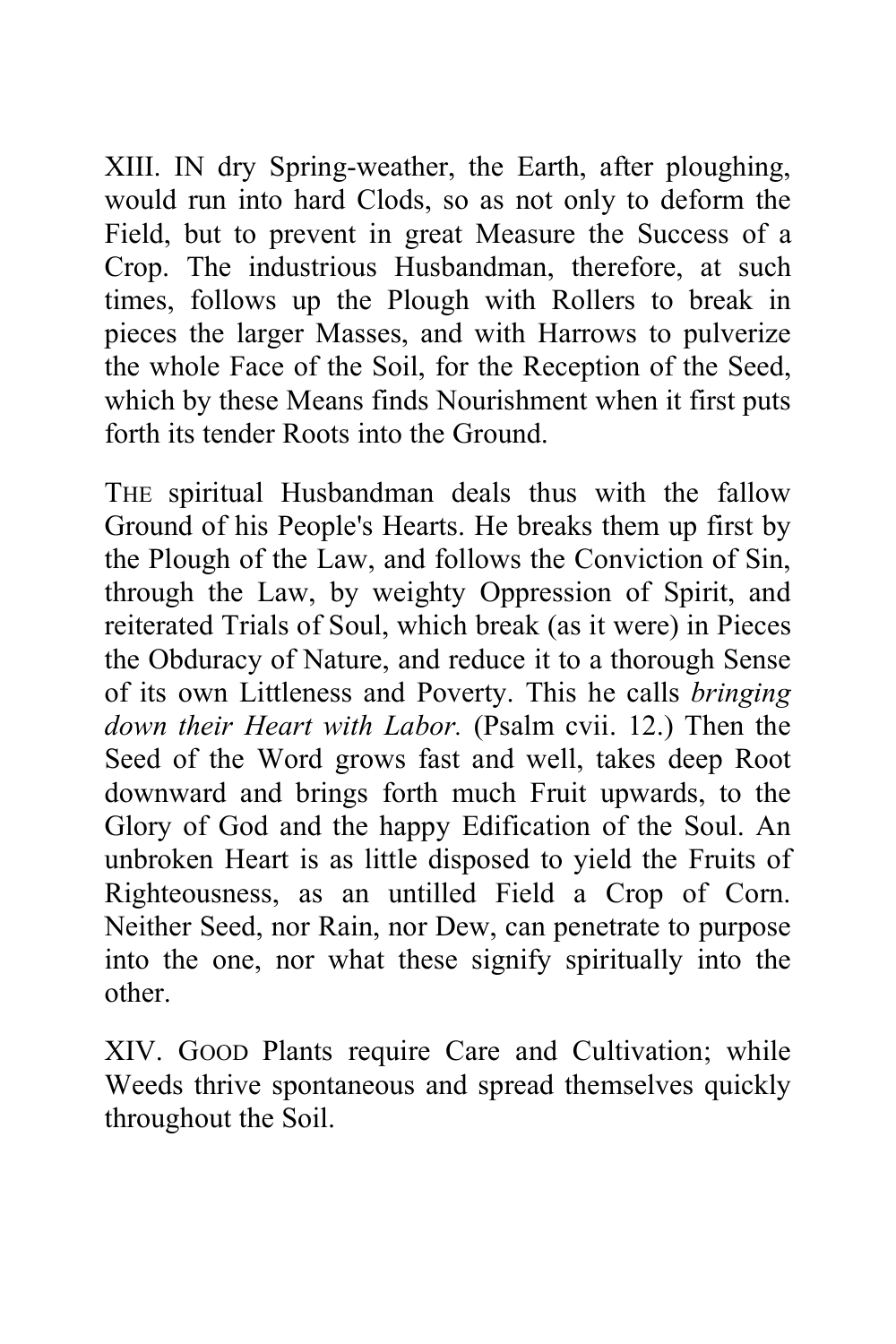ALL the Principles of Grace are *first* carefully sown by the great Husbandman, and *then* by him as carefully nurtured and improved. *He withdraweth not his Eye,* (Job xxxvi. 7.) from what his Hand has worked, nor suffers his Word of Grace to return unto him void, or without accomplishing his Will. Too true indeed, will Vice and Sin spring up of themselves, and require only to be *let alone* in order to cover the Soul. The Heart of Man, like the Ground on which he treads, is fitly disposed for every baleful Production, and, like its Symbol the Earth, is *cursed with Thistles and Thorns\** The Christian finds them to be such, whenever he attempts to attack them: they lacerate his Flesh, and give him many a painful Wound. He has, however, this Comfort; the Spirit of the Lord shall ever long consume them all; and then *instead of the Thorn shall come up the Fir-tree and instead of the Briar shall come up the Myrtle-tree, and it shall be to the Lord for a Name*  [or Establishment], *for an everlasting Sign that Shall not be cut off.* (Isaiah lv. 13.)

XV. THE more delicate and tender the Plant, the greater is the Gardener's Watchfulness and Care over it

THIS but saintly expresses the infinite Attention of the Lord to the weak and feeble among his People. Could they perceive his kind Concern and understand his constant Love for them; how happy and resigned in their Hearts, how holy and regular in their Lives, might they find themselves privileged to be? He does not *drive* the Lambs of his Flock before him, but he *gathers them with his Arm, and* (if they cannot walk) *he carries them;* nay, he carries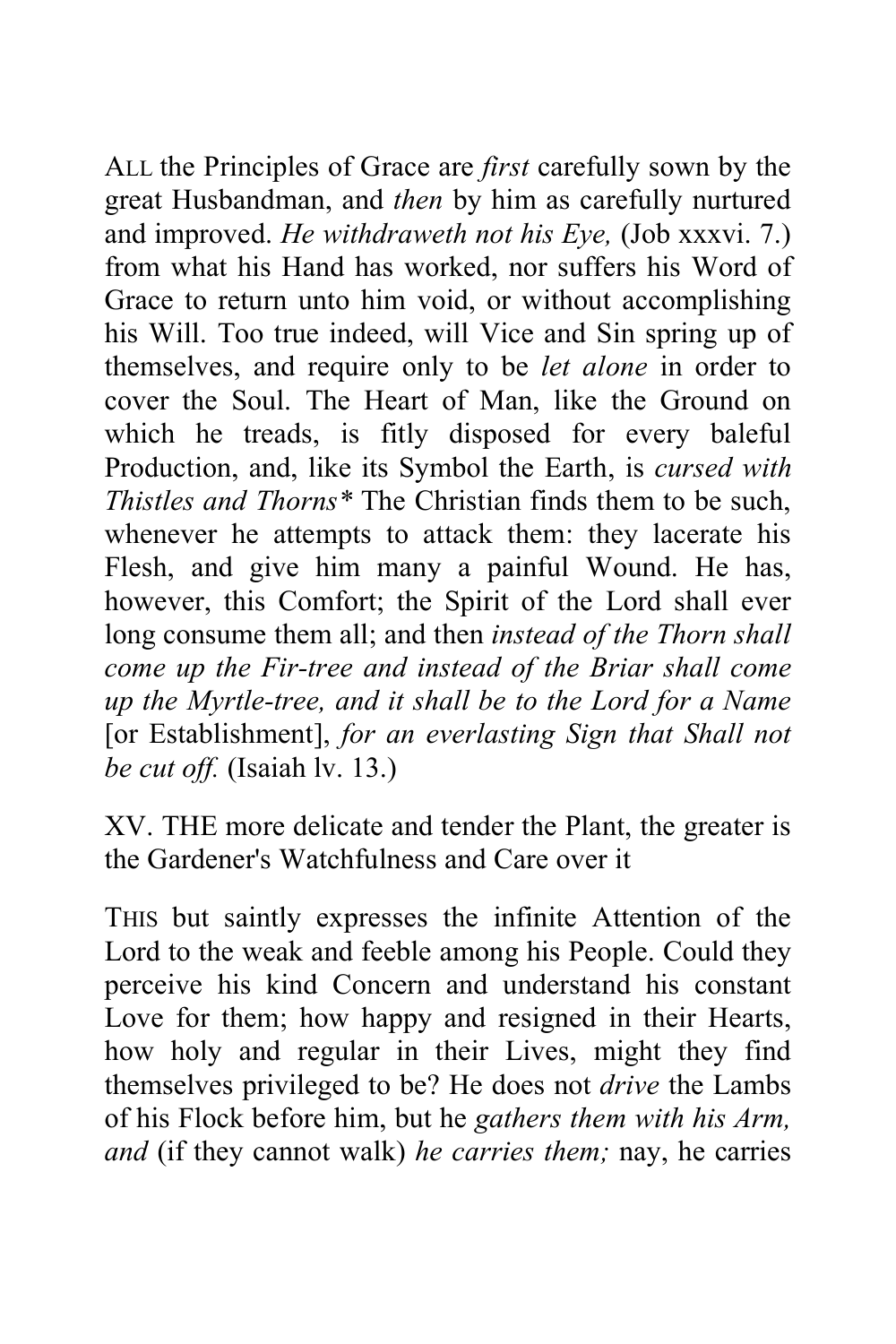them *in his Bosom,* close to his Heart, *and gently leads those that are with young.* (Isaiah xl. *2.)* Can the believing *Soul* doubt of his Love, who is all *Love;* of his Conduct, who is all *Wisdom;* of his Ability, who is all *Strength;* of his Promise, who is all *Truth;* of his Fulness, who is *All in AU,* and who has all Things at his Disposal ?—Ponder this again and again, O my Soul, and say unto yourself, what your. Lord perhaps would say too; O You of little Faith, for what reason do You, for what reason did You, for what reason can You, doubt! Lord, I may justly have hard Thoughts of *myself:* but, after the Manifestation of so much Goodness and Mercy in Christ Jesus, how can I have any hard Thoughts of *Thee!* O wash me from a Sin, which not all the Unbelievers in the World, nor all the Devils in Hell, ever did or ever can commit! Deliver me from that Distrust of your Faithfulness, which I might not harbor perhaps against the Credit of one of my Fellow-worms!

XVI. YOUNG Trees, newly planted, are usually defended from the Sun and Wind; too much of which would probably destroy them, before they have fully taken Root in the Ground.

AFTER this Similitude, does the Lord defend the Children of his Grace from being over-borne with the Weight of Trial and Temptation. Till they are in some Degree established in the Faith, the Heart is kept from much Oppression, and generally enjoys much Consolation. As *new-born Babes,* they have *the pure Milk of the Word,*  something soft and sweet, *that they may grow thereby.*  When they become older, they have Trials for their Teeth,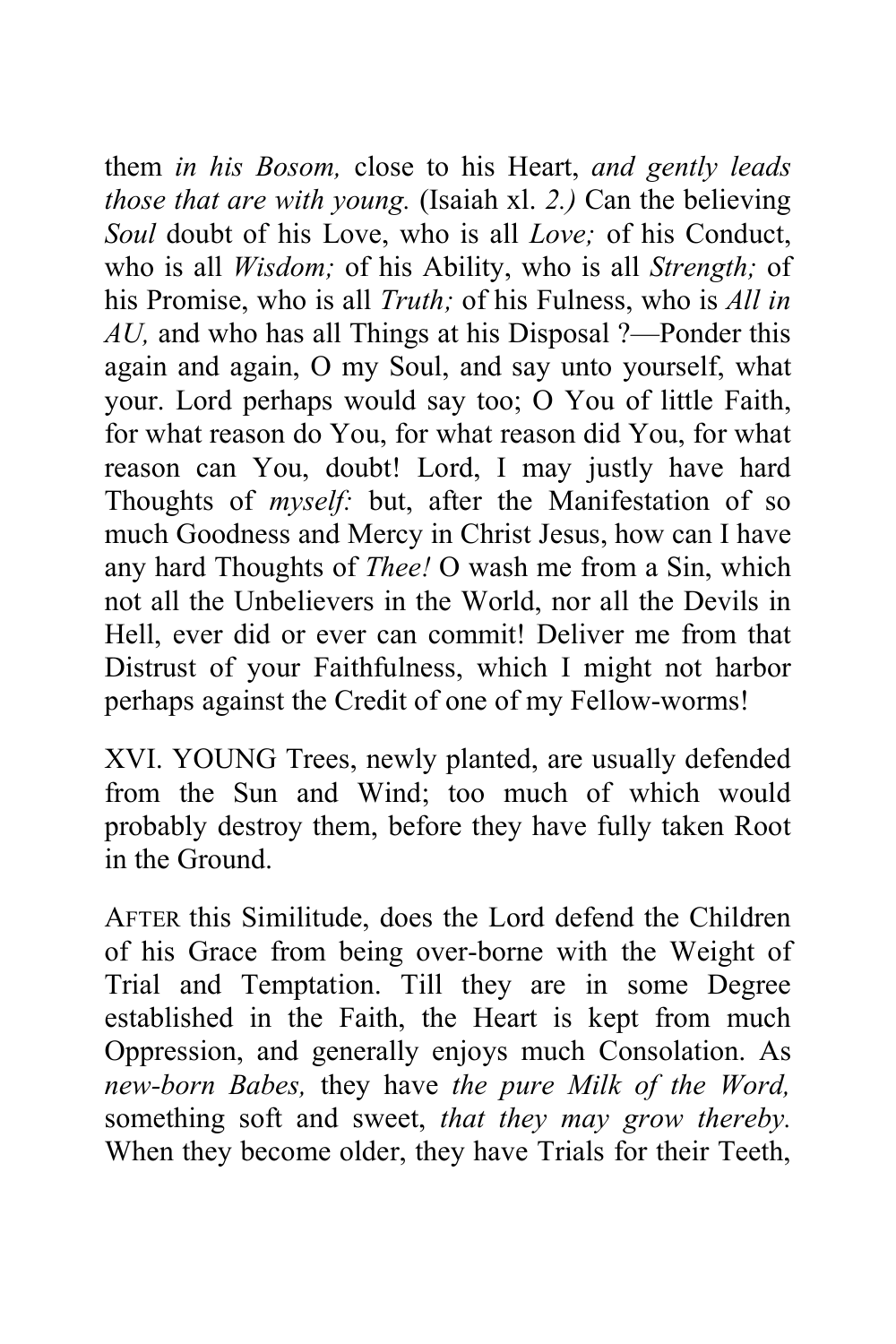many a hard Crust to digest, and many a scanty Bone to pick. But all is ordered well, and agreeable to the State of their Capacity and the Circumstances of their Situation. No Stomach upon Earth could always subsist upon Sweetmeats. The great Feast of Comforts is reserved for Heaven, where the Frame of the Believer will be perfectly fitted to receive and digest them.

XVII. TREES are observed to strike the stronger Roots, and to lay hold faster upon the Ground, from the Prevalence and Oppression of high Winds.

It is the same in Grace. Adversity and Temptation, withstood by the Help of God, invigorate and establish the Soul, and cause it to depend more simply and more ardently upon the *Strength of Israel.* In a gracious Sense, as well as the moral, it would be a Disadvantage not to have known Adversity. Trials give the Believer convincing Views of his own Weakness and Insufficiency, and lead him to lay hold upon the *everlasting Strength* of his Redeemer. By laying hold of this Strength, he becomes strong too; not in himself, but in the Lord alone, and *in the Power of his Might.* Consequently the Apostle deduces a Series of most reviving Conclusions. *We rejoice* (says he) *in Hope of the Glory of God.* This Hope, employed upon Objects of Life and Immortality, would naturally excite Joy. *But not only so* we can rife above all the Powers of mere Reason and Sensation through the Strength of *Jesus;*  for it is our peculiar Privilege to *glory even in 'Tribulations also, knowing that Tribulation worketh,* leads to, induces, *Patience* or constant Expectation; and this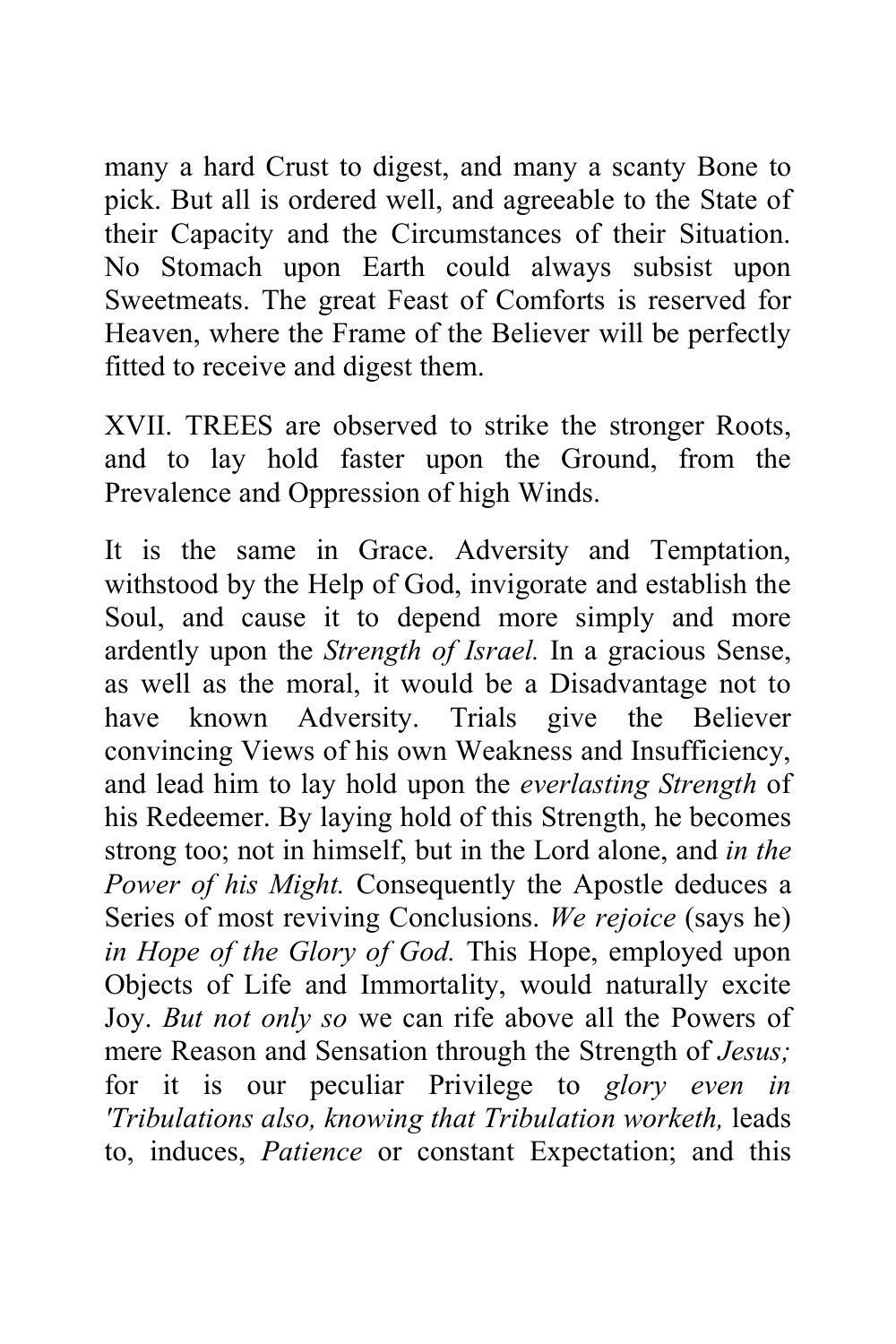*Patience, Experience,* or an approving Trial of the Soul's Love to GOD, and of GOD'S Love to the Soul; *and* this *Experience, Hope; and Hope maketh not ashamed, because the Love of God is shed abroad,* or poured out *in our Hearts, by the Holy Ghost which is given unto us.*  (Rom. v. 2—5.) The Christian begins with Hope; and all the Circumstances, which can occur to his Flesh or Spirit below, are meant to increase and establish that Hope in him to the End. Thus the Trial of Faith is *precious:* And thus the Faithful become refined by Trial. They lose none of their Gold: They can only drop their Dross.

XVIII. In choice Trees, Care is taken that the Fruits do not hang too thick or close together; for, otherwise, they would be weak and ill-flavored, as well as injure the Vigor and Fertility of the Branches. A few well-grown and welltasted Fruits are esteemed more than Bushels of puny or blighted Productions.

THUS, in the Christian Life, it is the Wisdom of Grace to produce its Fruits in proper Order, Time, and Situation. Not the *Quantity* only, but the *Quality* of good Works, is to be considered. Too much. Fruit cannot be borne, if it be borne well. —There is an *Order* in all Things; and Christians mould arrange all their Works of Piety, and even of temporal Vocation, in a proper Course; so that *one*  Part of Duty may not clash with or hinder *another.* In such a Case, most probably *both* would be ill done.—*"Time*  also is to be consulted. Much of Happiness and Success very frequently depends upon the well timing of our good Works. The Lord has appointed an exact Time for all his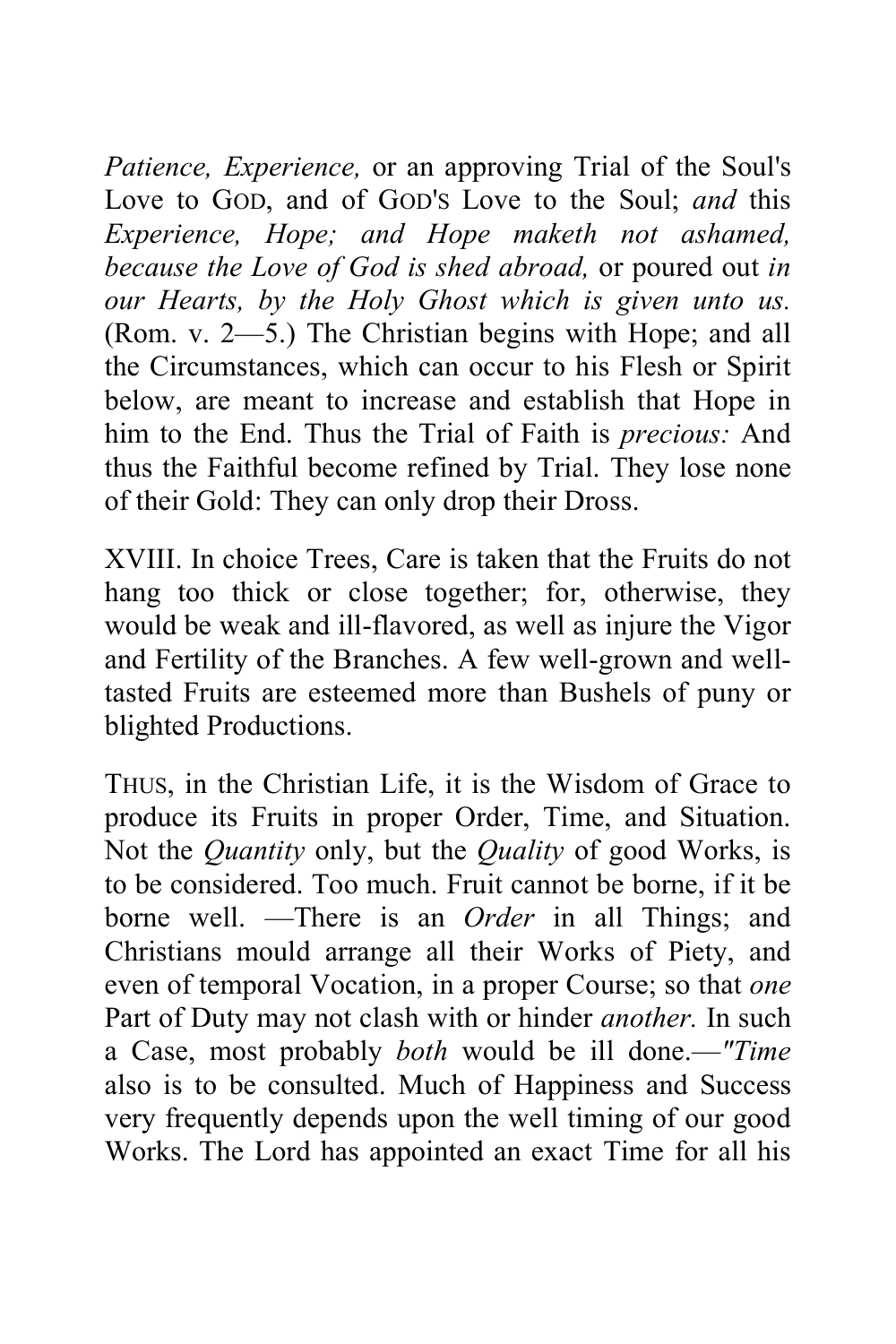Operations, and an exact Time (every seventh Day) for our more solemn Service of Him. And it is our highest Wisdom to copy even the Shadow of his.—There is a suitable *Place* also for every Thing. What is right in one Situation, may be wrong in another. A common Ploughman would be ridiculous, mould he pretend to teach the fine Arts; or a Man that could not read, the Sciences. It may be feared, that half the Errors in Divinity have arisen from the bold Ignorance of Men, whose Views have led them, where their Business never found them. It is a great Duty, therefore, to arrange our Duties: And we should pray for Wisdom to arrange them well; that none may be in Confusion, none out of Season, none out of *their own*  Place, or unbecoming *ours.* The Lord once made an awful *Breach* in *Israel,* for a Want of Order. (I Chron. xiii. 10. and xv. 13.) Let us, therefore, as true and wise Believers, look up to GOD, that we may be instructed and enabled, *what* to do, *how* to do, and *when* to do. The Lord regards all this in his Dispensations (Eccl. iii. 2.) and we should diligently attend to this in all our Duties. We are less liable to repent of such Precision, than to miscarry without it.

XIX. THE Spring abounds with Flowers, which scatter in their subtle *Effluvia* a most grateful Perfume, Different indeed are the Scents, and emulous (as it were) to exceed in Sweetness. The delightful Fragrance is diffused by every Breeze, and exhibits, to another Sense of Man, the Vastness and Variety of his Maker's Bounty.

IN the spiritual, no less than in the material, World do fragrant Spices flow. These on Earth are the rich Graces of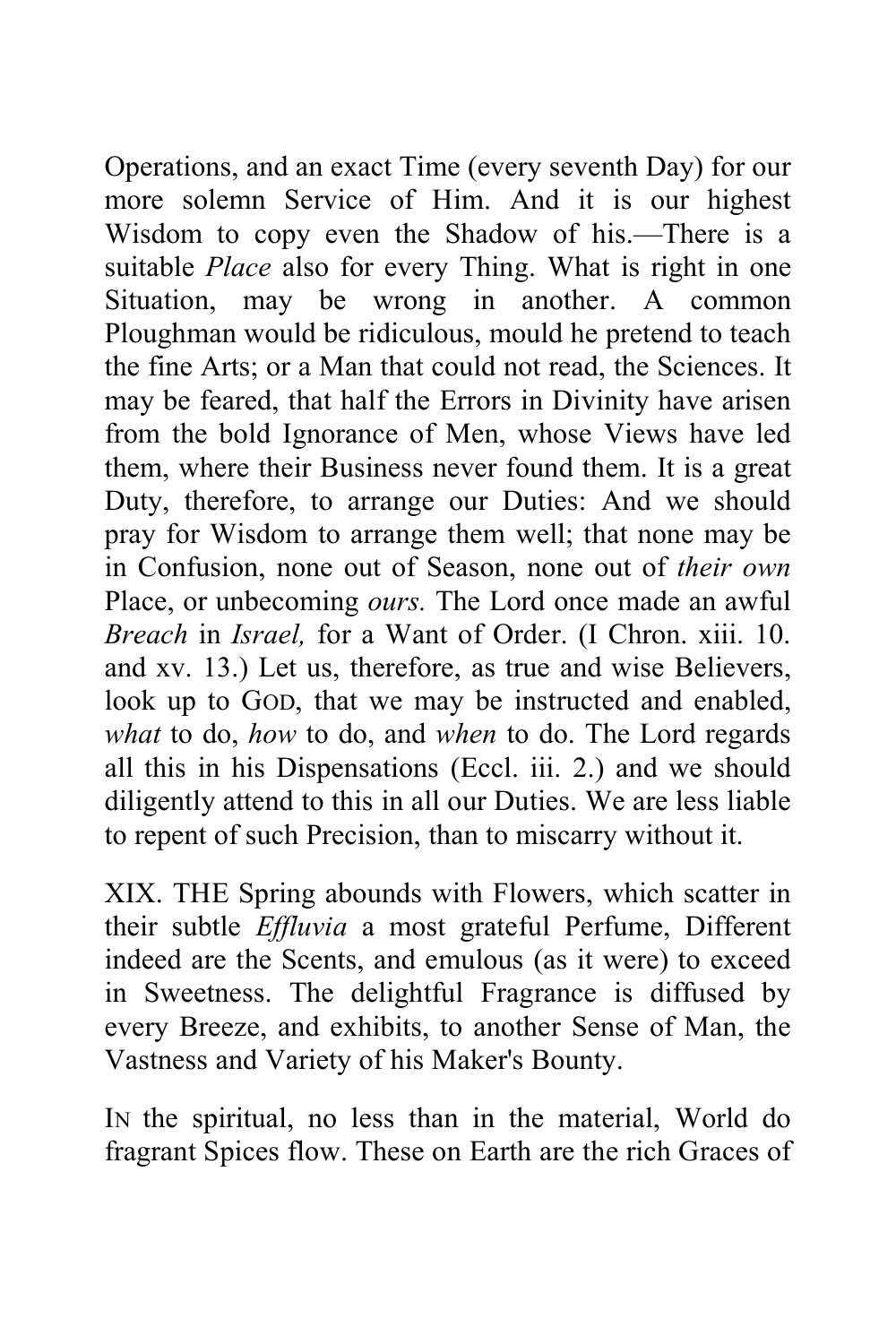Holiness and Praise, imparted by the Divine Spirit to the Believer's Soul. In these the Lord himself is said to delight, and, speaking after the Manner of Men, to. enjoy *a sweet smelling Savour.* Of this Holiness and Thanksgiving, 'and of their Gratefulness to GOD, the odoriferous Offerings under the Law were but Types and Shadows. They were sweet Odors to the rather, offered through the Son, and by the Power of the Holy Ghost. And as, both then and now, the Services and Gratitude of Believers were thus full of Fragrance; so their very Persons are said to be unto GOD *a sweet Savour of Chris.* (2 Cor. ii. 15.) But if their Sacrifices of Praise be now so acceptable, ascending from the midst of so foul a Vessel as this *vile Body* of Sin and Corruption; what must they be hereafter, when both Soul and Body shall be perfect in Holiness, like the Body and Soul of the great Redeemer? Their *Vials*  mall be *golden,* because pure; and *full of Odors,* because replete with Praise. Thus are the Graces in a Christian fragrant to his GOD. -- They also shed a pleasing Perfume to the rectified Sense of Man. Nothing is more delightful to a believing Heart, than heart-felt Thanksgiving and Praise. It is a Foretaste of Heaven, and an Anticipation of everlasting Joy. Let a Breeze arise, let an Occasion appear; and Christ's holy Garden must yield its precious Perfume. Well then may he command; *Awake, O North-wind, and come, thou. South; blow upon my Garden, that the Spices thereof may flow out!* (Cant. iv. 16.)

XX. MANY Flowers, both in the Field and Garden, when the Light of the Sun is withdrawn, close themselves, as if asleep, [the Botanists do term it *fomrius plantarum*] and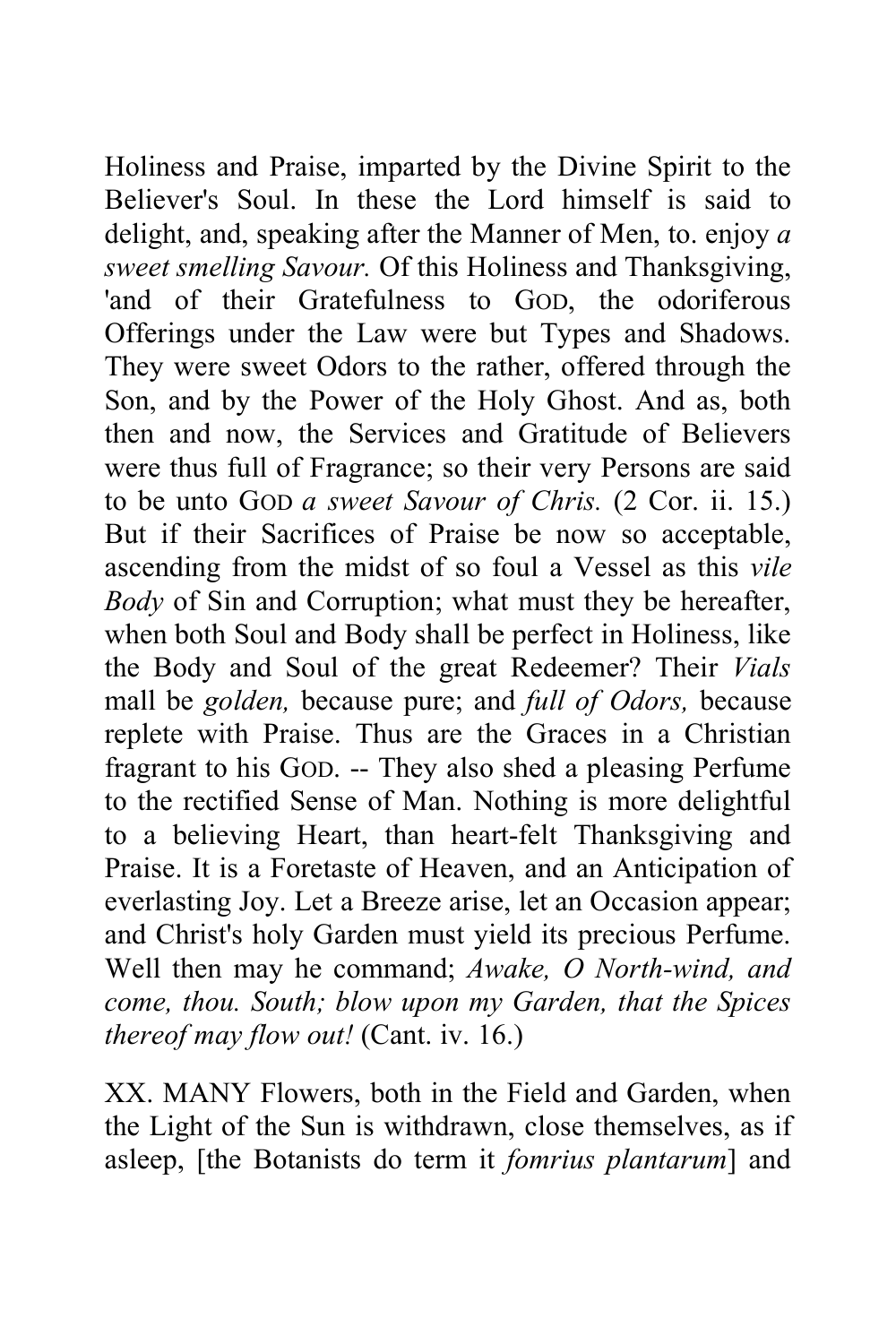remain in this State till the Light returns, by the Action of which they expand themselves again, rejoicing (as it were) to refract its Rays in their beautiful Variety of Colors. Others again, when the Rays of Light act in particular Directions, hide their little Glories, as if ashamed to dilate themselves before the magnificent Splendor, which beams upon them.

IN both Respects, these Flowers resemble the Work of Grace in the Christian. When the Light of Life beams strongly on his Soul, it opens all his Affections and Faculties; and an eager Earnestness is induced to receive this Light, to refract its Glories, and to communicate the delightful Effects of it to all around. The Believer rejoices in the Light of GOD'S Countenance, in which his true Life consists, and which is *better to* him than the natural. (Psal. lxiii. 3.) "He aims to shew its Excellence to others; and, being a Partaker of the heavenly Gift, his Soul is earnest to *let his Light* so *pine before Men, that they may glorify his Father which is in Heaven.* 

In the other View, when the Believer considers *himself* by the Manifestations of GOD'S Light shining upon him, in which likewise he beholds the unutterable Glory and Holiness of the Almighty JEHOVAH; he cannot but hide his diminished Head in the humblest Contrition, and *abhor himself* (with *Job) in Dust and Ashes.* The Brightness of the Lord stuns all Comparison in the Creatures, who, if they are under its Impressions, must fall down, like the Blest above, deeply confessing that HE ONLY IS WORTHY.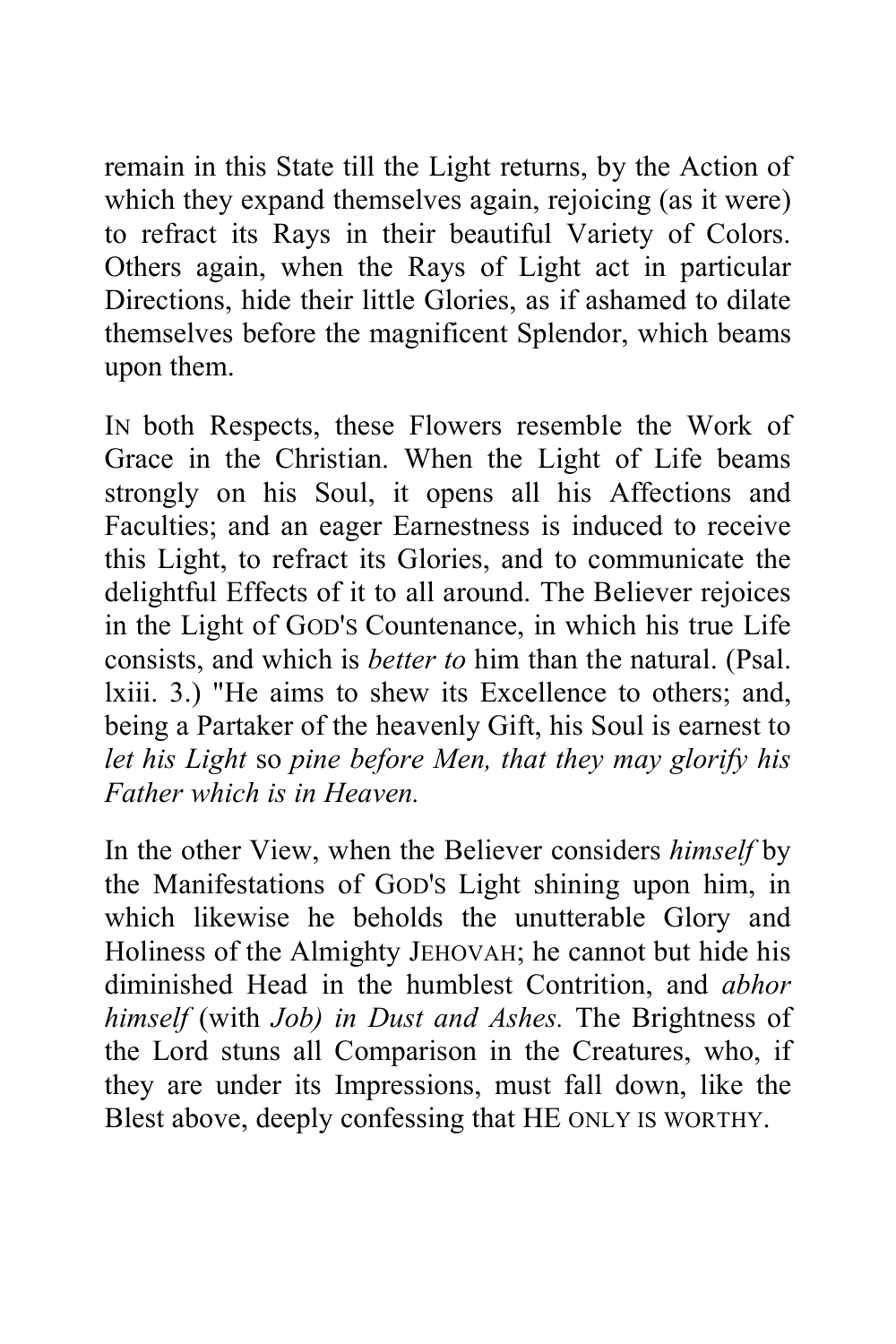These Flowers, then, should teach the Heart this double Lesson; that it is our Privilege to rejoice in and glorify GOD, while it is our Duty to *walk humbly* before him. In the first cafe, we exalt him before Men; and, in the other, we magnify him within ourselves. In both, we shall find the Effects of his Light,—Holiness, Peace, Quietness, and Assurance for ever.

XXI. IN a well cultivated Garden there is a great Variety of Plants, which are fit for different Uses through the several Seasons of the Year. All of them are planted in *Places* proper for their Nature, and brought forward in the *Time* requisite for Service. Plants, originally exotic, are not set out in a cold Exposure; nor do the Esculents, peculiar to the Spring, thrive and succeed in Autumn.

VARIOUS also are the Faculties and Designations of the People of GOD. Every one of them has his proper Place in the Church, and in the World. Some are evidently born to answer some great and particular Purpose; which being accomplished, they are taken to their Home. Others, though less evidently perhaps, are planted about upon Earth to effect the Ends of Providence and Grace, which, if ever so hidden, are not the less necessary or sure. These being answered, other Successions of the Faithful arise, and, in the Agency of the same Divine Power, act and perform according to what GOD has given them to do. There never was a Believer born for nothing, or for no particular Good, which would be equal to nothing. In their Day and Generation, all GOD'S People have their respective Departments to fill; and *he* lives the most like a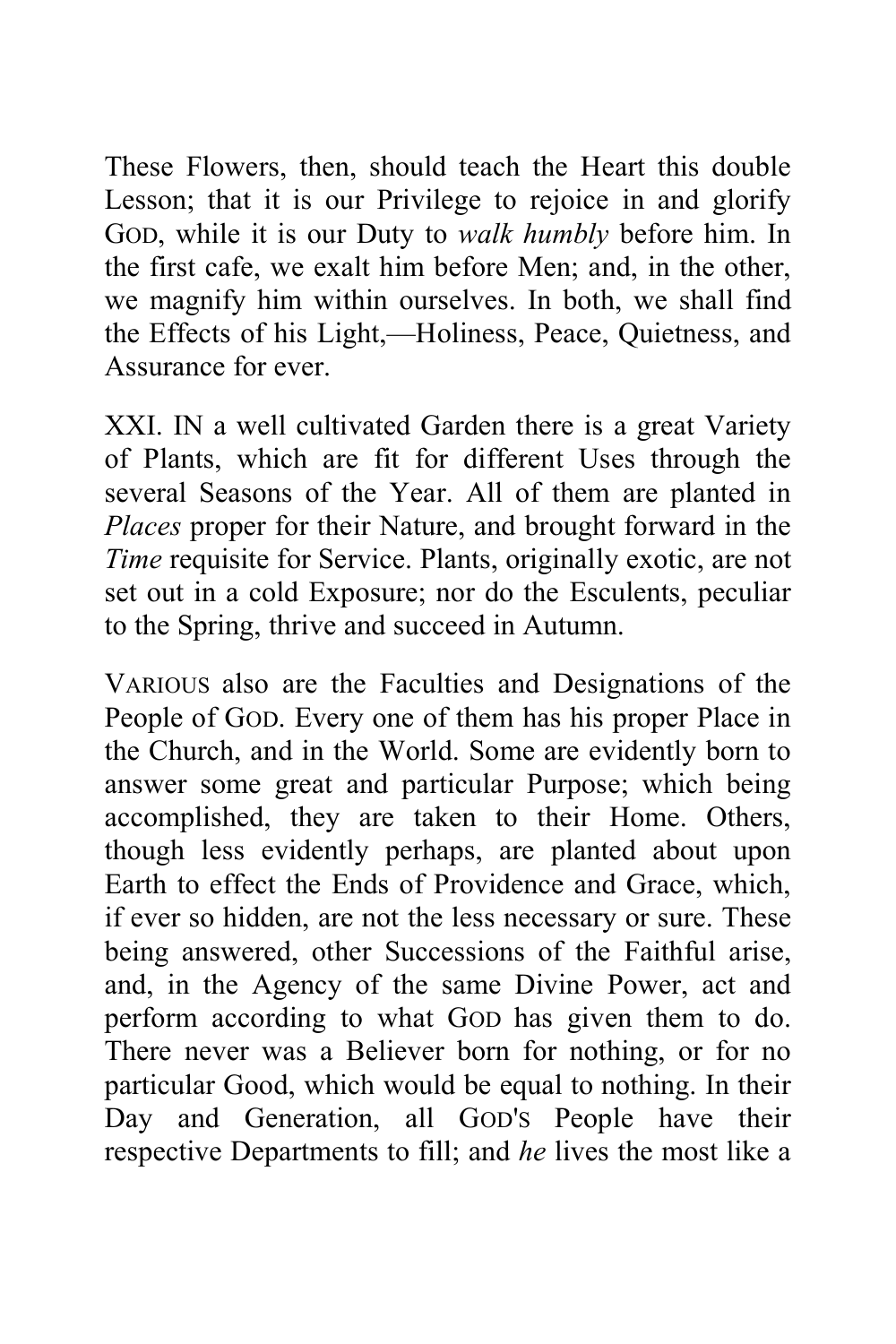Christian and honors GOD most, who fills his Station the best. The *Rank* of that Station is in the Hand of his. Maker; and with this Rank he has nothing to do. His Object should be to mind the. *Purpose* of GOD in it, and to pray for strength to accomplish' it. He will then find his own Place, arid all the Circumstances of it, the most happy and the very best that could have been provided for him. The Reason .why People fret about their outward Circumstances is—they are not living for GOD in them, but for themselves; not for the Purpose of his Glory, but for their own carnal Wills and Inclinations. They think those Things *great,* which are but *little* and make too *little* of those, which are the *greatest* of all. They have not laid down this for a Principle, that nothing is good, but as GOD makes it, to the Soul; and that the whole Earth, nay Heaven itself, would be an Evil without his Blessing. In short, they seek to be their own Masters and Managers, and (at the Bottom) leave GOD out of the Business. Such is the natural Apostasy of all our Hearts; but GOD has brought his Redeemed into Being at a right Time, has fixed them in aright Place, and will cause them to answer a right End. *To every one* (says the wise Man) *there is a Season, and a Time to every Purpose under the Heaven.*  And *the Times and the Seasons the Father hath put in his own Power,* said one, who was wiser than he. Let every Christian, then, repose himself in the Will of GOD concerning him, follow faithfully wherever it leads, and act agreeable to it, to the utmost of his Power. He will find his Heart at Ease in this Way, but in no other Way beside. It is heavenly Wisdom to see the Hand of GOD in all Events; and: it is heavenly Grace to say over the most: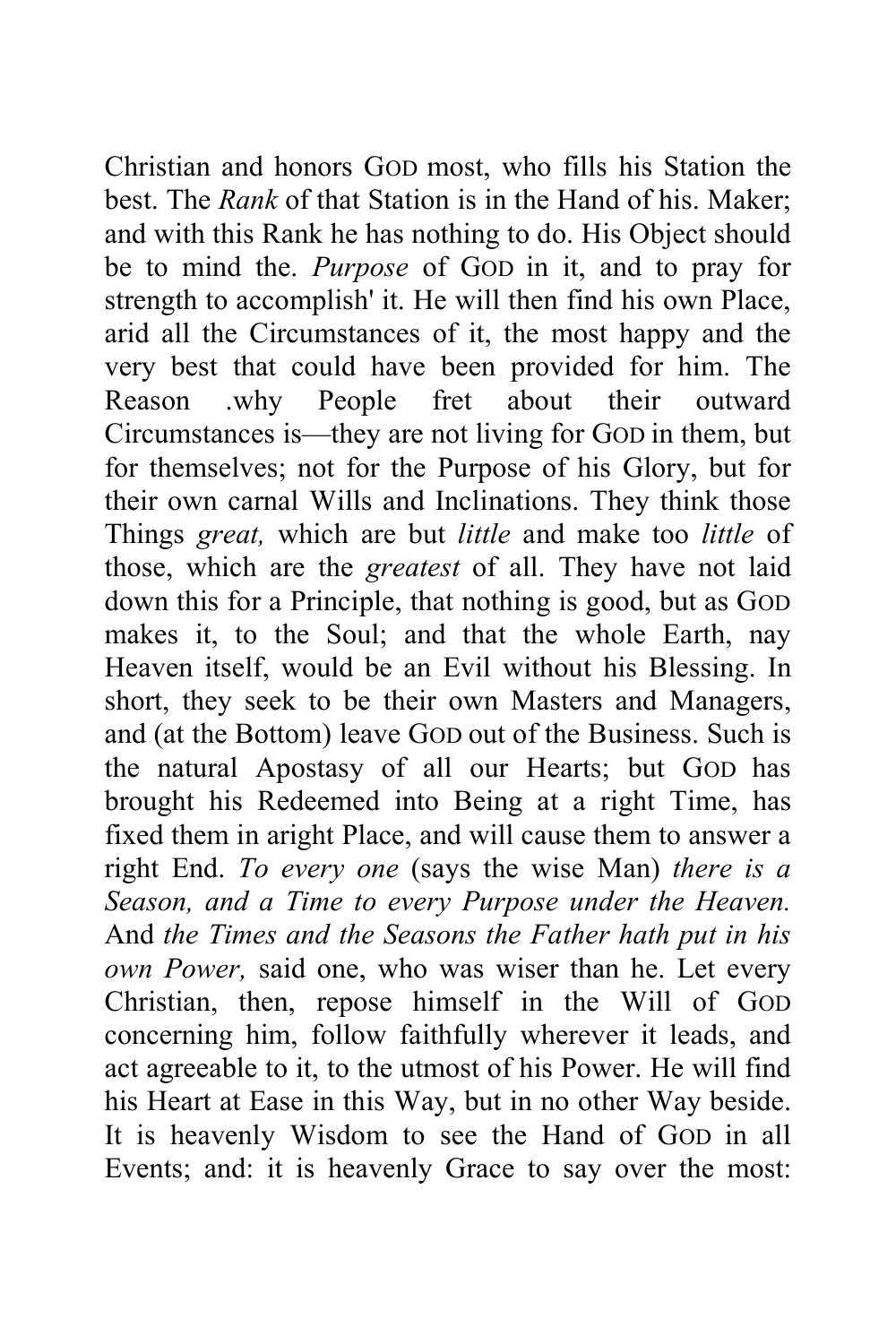Trying of them, *It is the* LORD; *let him do what seemeth him good.* 

XXII. WHEN a Man takes a Farm, or cultivates a Garden; if he be prudent, he considers his Ability to stock the one, or his Strength to manage the other. Too great a Farm would ruin a poor Man. He could not exert the necessary Means to procure a Crop; and, of Course, what Mould have well supported some other Person of greater Capacity, will only plunge him unavoidably into Distress. So likewise a Garden, if the Strength employed in its Culture be not proportionate to its Size; some Parts at least must be neglected, and most likely the Whole would be over-run with Weeds, or yield Productions of little or no Value.

SHOULD not this demonstrate to Christians the Folly of Covetousness, and the Danger of large Possessions? As *a Man's Life doth not consist in the Abundance of the Things which he possesses:* so neither does his *Happiness.* The true Secret of *enjoying* the World, is to live *above* it; not to create earthly Wants, but to diminish these by a larger Income of spiritual Blessings; not to extend Desire to a thousand Objects, but to fix it on ONE, and, in that One, to enjoy all the rest. The Heathen Philosophers have made many sensible Reflections upon the Vanity of the World; but their Wisdom sailed, on the Point of using the World without abusing it. They could talk of having the Heart loose *from* the Earth, but they could not lift it *above* the Earth. They felt a Void with-, in, and they perceived too, that the whole Earth could not fill it: And therefore, that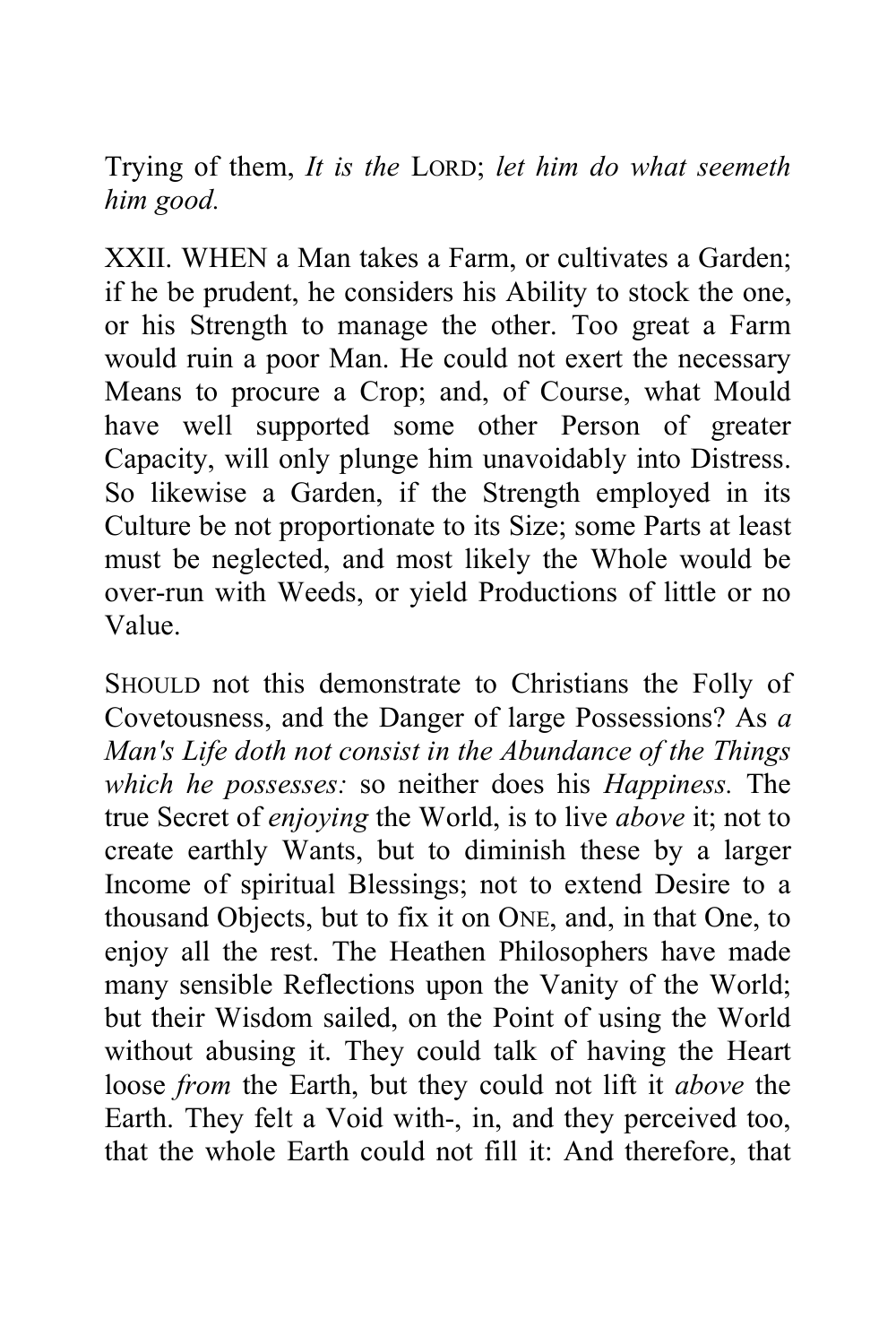they might not hunt a Shadow, they tried, to contract Desire not to fulfill it, to reduce Sensation not to gratify it, to live without Enjoyment rather than to enjoy. They, and even *Epicurus* himself, placed Happiness in *not wanting,*  rasher than in the positive *having.* The Christian's Wisdom mounts higher, and, instead of professing a stoical Apathy, founded on rank Pride or Despair, aims to have the most exquisite Sensibility, and to have that gratified chiefly with the true Enjoyment of the best Things, without being put off with the worst. In other Words, the Grace of GOD in him, upon Proof of the Vanity and Wretchedness of all earthly Objects in themselves, fills the Heart with a strong Desire after those invisible Realities, which the Gospel sets before him, and which he has had some Foretaste of in believing. He then begins to view, how unseemly a Business it is for him, as a Christian, to be *overcharged*  with the Cares of this World, since he must shortly leave it, and should always remember his Home to be somewhere "else. Having thus made a right Estimate of all temporal Matters, his Soul is led tip to GOD, as the only Source of Rest and Comfort. Here he is stayed, and by him becomes steady. But still having a Body in the World, and Business in the World, which Providence has set before him; he does it with all his Might, but in a very different Spirit from that which once engaged him. He looks upon his Avocation in the World as a Duty to God and Man, performs it diligently in this View, but leaves all Issues and Events to HIM who orders all for Good. He is relieved from Anxiety, in Proportion as he simply rests upon the Will of GOD. And he enjoys with Comfort every Bounty, because it flows from that Will, arid is meant for his truest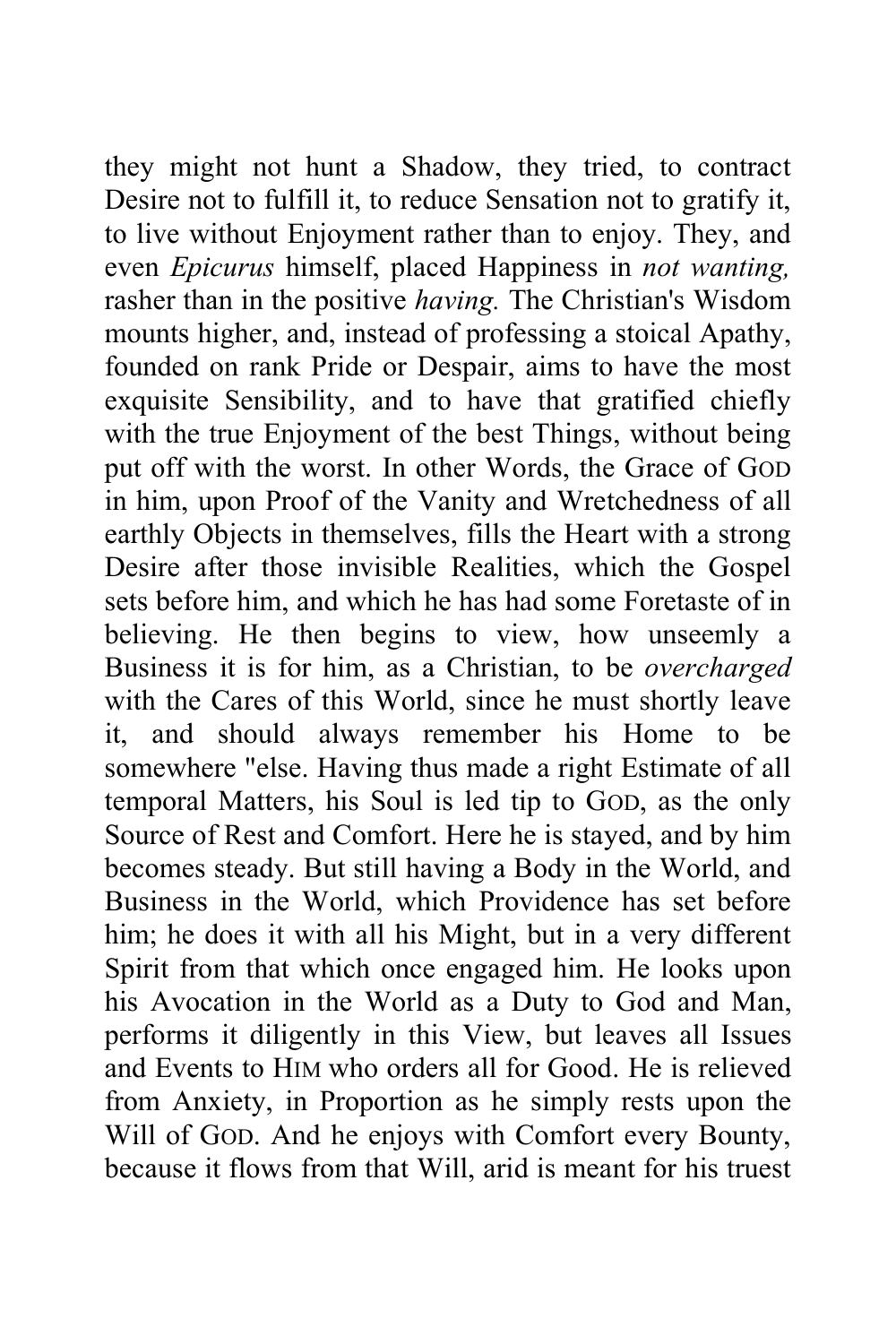Good. The Measure or Quantity of this Bounty he leaves to his kind Provider, whose Wisdom, Love, and Power are engaged to do the best for him. Consequently arises the Death of Covetousness. He wants *suitable* Things, *not great* Things. His with is to *be filled* rather than to be *loaded.* As somebody expresses it, "He seeks not a *huge*  Coat, which will fatigue him to wear, but *a fit* Coat, which may keep out the Cold." In this Frame of Spirit, how many Toils and Vexations he escapes, which others drudge through all their Days, and find no Rest, nor Heaven, at last? His Ambition is to live with GOD in the World, and to enjoy what he has of the World in the Love of GOD. This Ambition finds a Rest, and exults in it. All other Ambition, with the Envy which attends it, preys upon a Man's own Vitals, always eats up his Peace, and often his Being. It only, at the utmost, swells the Vanity of the human Heart" from a Vapour to a Bubble." And as to those, who *will be*  rich and cry out for *Wealth, Wealth, by every Method Wealth •* what do they. get with all their Gain? The Apostle tells us, *they fall into 'Temptation and a Snare*; if the World and the Devil lay a Bait or a Trap, they are caught by it;—*and into many foolish and hurtful Lusts*, yet they themselves clever and cunning;— *"which drown Men in Destruction and Perdition,*—Fine Gain truly! A large Farm, with a Crop of Thistles! A great Garden, choked up with Weeds !

XXIII. WHEN the Farmer has manured his Field, ploughed it deep and sowed it well; when the Seed is sprung up, and promises fair for a plentiful Harvest; it rests entirely upon the Bounty of Providence, whether a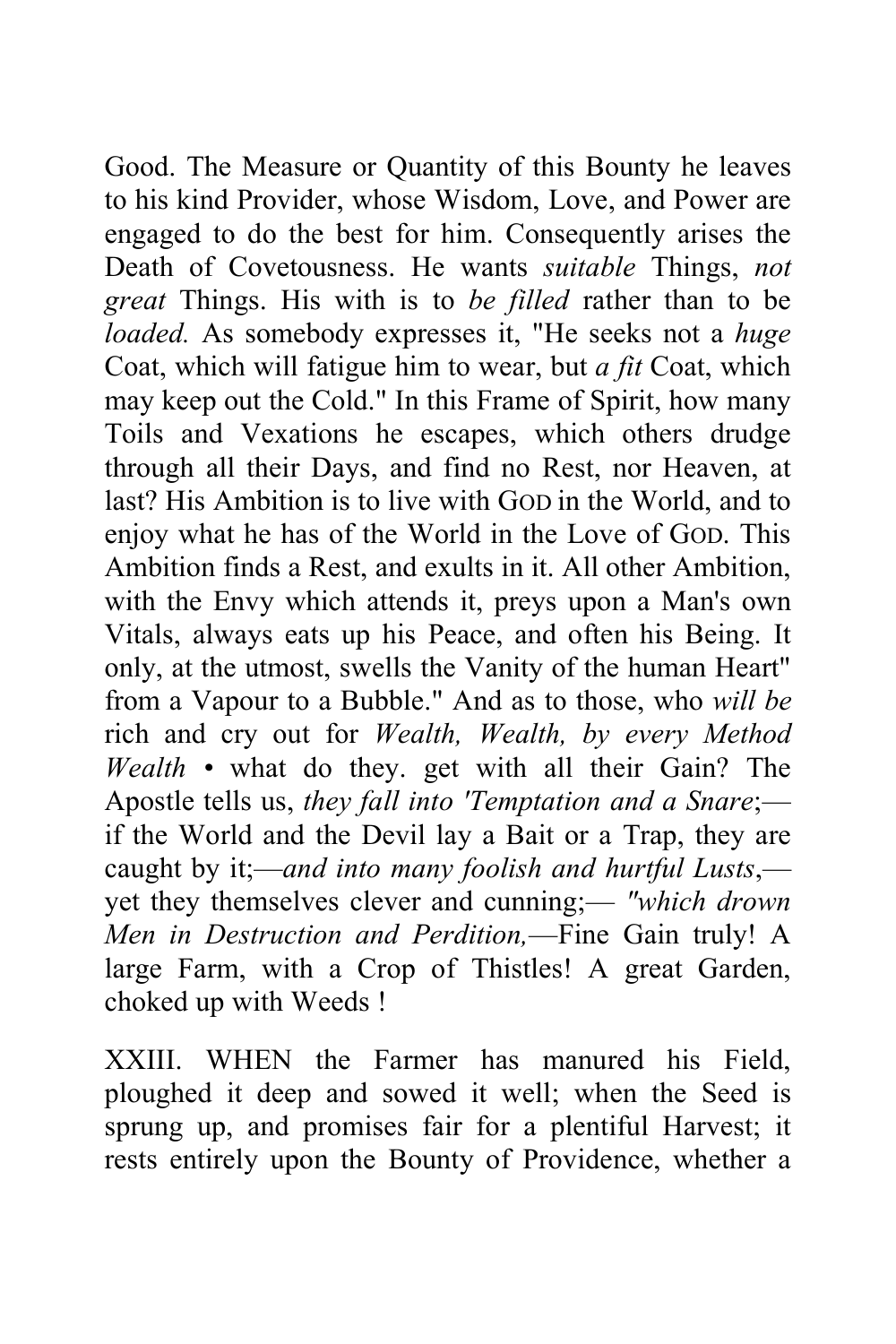Grain shall ripen, or a single Sheaf be gathered into the Barn. A destructive Blight may seize the growing Stalk, or a parching Drought prevent it from growing. Excessive Rains may forbid the Harvest, and tempestuous Winds lodge his Crop; so that it may rot like Dung upon the Ground. He only, who makes the Corn to grow, and has promised Seed-time and Harvest, can give the Corn its Increase, and fill all Things living with Plenteousness.

WHAT GOD performs by his Providence in the natural World, is a strict Symbol of what his Grace effects in the spiritual. All our Cares as Men are thrown away, without the Energy of his Blessing: And his Blessing is often withheld, that Men may notice the Vanity of human Cares, and look beyond themselves. Men are prone to lay great Stress upon themselves, or upon the Activity of others: But their Labor is lost without GOD. If they seem even to accomplish their Purposes, they cannot enjoy them. They get perhaps to the End of their Road, which appeared to terminate in a Sort of Elysian Fields, where all was Harmony, Beauty, and Pleasure: But, when they came there, a great Gulf, which 'till then was hidden, stops them from their fancied Delight; or, if they still push on, will swallow them up with Despair. *Alexander*^ conquered all that he thought worth conquering of the known World. He came to the End of human Ambition. But did he find Felicity; or was he, in any real Respect, happier than when he began his strange Career ?—Poor miserable Wretch! in the Littleness of his Mind, he *cried—* cried for more of what had only made him restless and distracted—the Child blubbered for another Plaything; for another World; being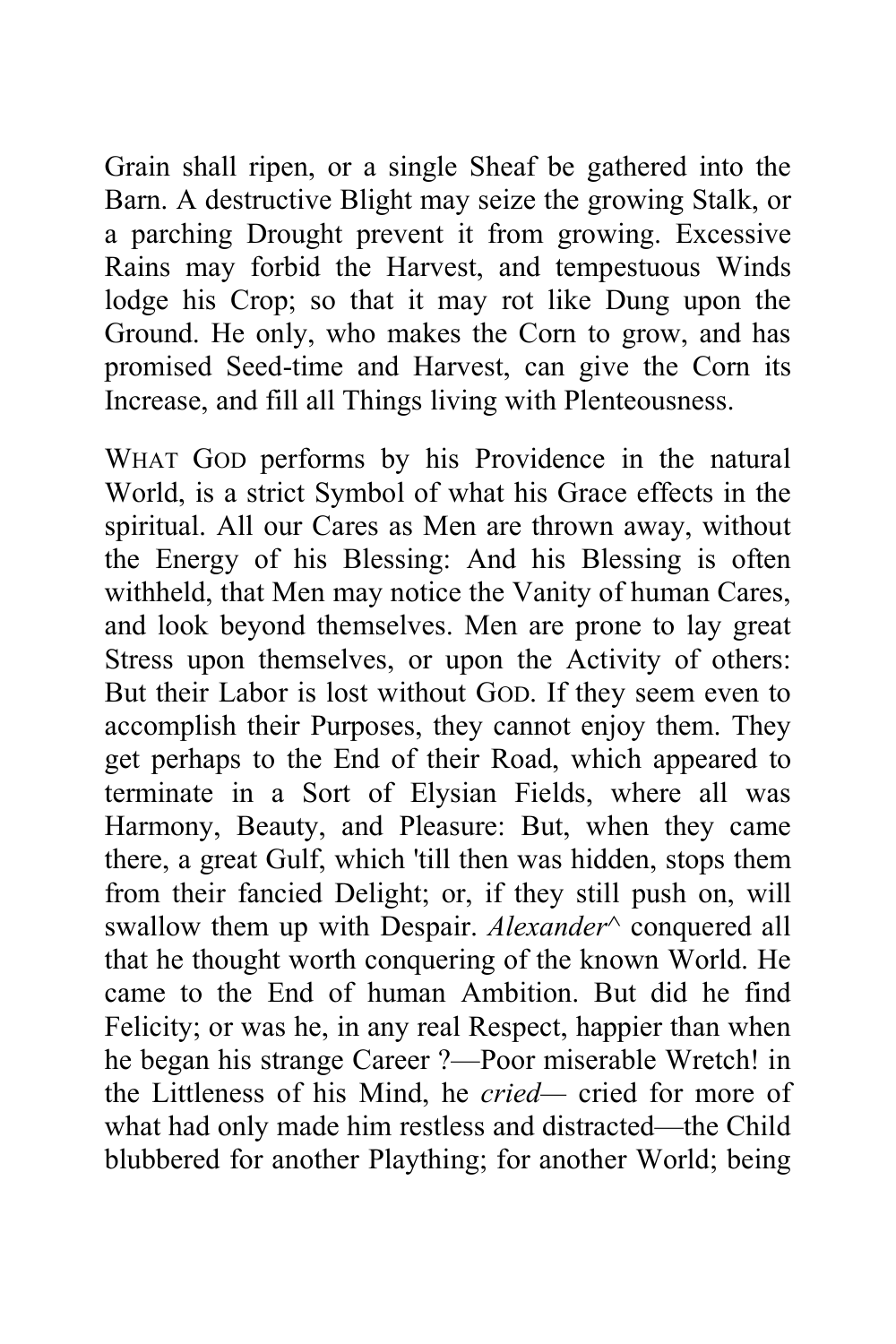fatigued and dissatisfied with the first. GOD raised up this detestable Cut-throat for a Scourge to a sinful Age; and when he had accomplished the Chastisement intended he perished like a Shadow.

From repeated Declarations and Examples we know, that *Power,* simply and entirely, *belongs unto God.* Even when Men are employed for his Service, they are mere Instruments, which of themselves can do nothing'. Indeed, by human Eloquence and the Subtlety of Thought, it is possible, that they may *draw away Disciples after themselves:* but not all the Ingenuity and Labor of Mankind, united, could make one real Convert to Christ. The *effectual Working* of his almighty Power alone can accomplish this Task; in attempting which, all the bounded Might of Angels would utterly fail. The highest Archangel in Heaven could not create a Blade of Grass, or the Wing of a Fly: What then are his Abilities to regenerate a Soul, and fit a polluted Clod for Life eternal? *Paul* planted, *Apollos* watered, and all the Apostles gave up their Lives and their Time for the Promulgation of the Gospel. They were sharp Ploughshares to break up fallow Ground: They sowed the heavenly Seed with a liberal Hand: They watered, what they had sowed, with Doctrine, which distilled as plenteously as the Dew: They rejoiced in their Labors, and gloried that they were not in vain in the Lord. Yet what says the Man, who *labored more abundantly than they all,* who *ceased not Night and Day to warn every one with Tears,* and who *counted not his Life dear, that he might finish his Ministry* with Acceptance; I did not labor, (says he); *not I, but the Grace of God, which was with me;*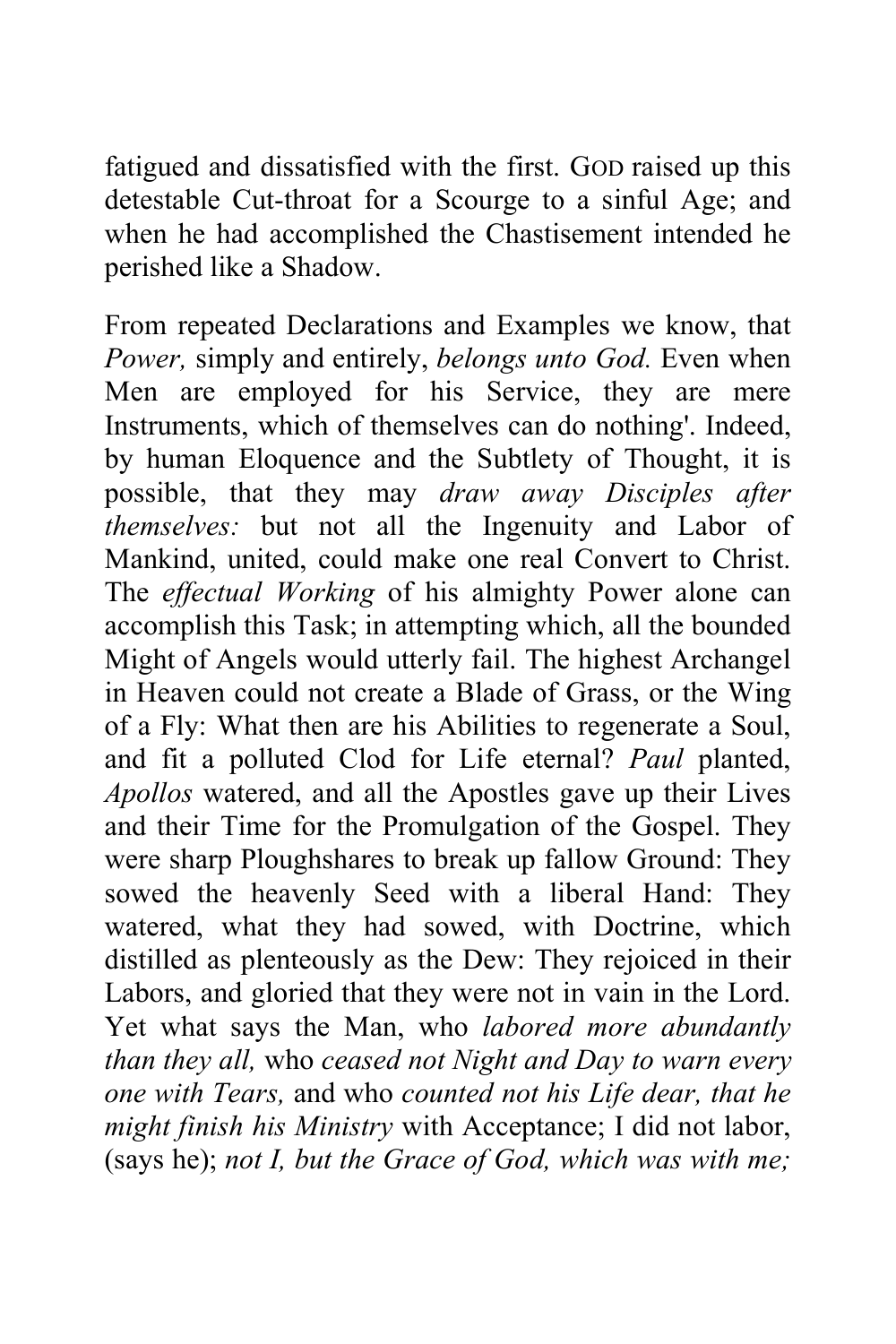for *neither he that planteth is* ANY THING, *neither he that watereth; but* GOD *that giveth the Increase.* He *had nothing* (he says further) *whereof to Glory,* except *in his Infirmities:* And to glory in these, where would be the Honor or Comfort before the World? The Truth is, he labored *in* the Lord, or the Lord *worked mightily in him;*  so that, while GOD put Honor upon his Minister, by using; him as an Instrument for the most glorious Business in the World; that very Instrument, full of the Grace with which he worked, gladly avowed, *All my Sufficiency is of God.*  When Men. are diligent in the Work of the Lord, with the Apostle's Frame of Mind, usually they are crowned with Success. God gives them Seed-time and Harvest, and they have a blessed View, sooner or later, that their Labor has not been in vain. They know, that the Word, spoken by them, can naturally have no more Effect in taking the strong Citadel of a Sinner's Heart, than the Rams-horns by their humble Noise could have demolished the Walls of *Jericho* in a Moment: But they sound the Gospel-trumpet, both earnestly and long, and leave the Event with GOD, abhorring the very Thought, that any Thing can be done by their Wisdom and Strength, confessing, that it succeeds *not by Might, nor by Power,* but *by the Spirit* of the Lord of Hosts. They freely own, and sensibly feel, with the Apostle, that they are *nothing;* that all *the Good which is done upon Earth, the Lord doeth himself* and that GOD alone *is all in all* 

XXIV. HOW busily employed is the indefatigable BEE at this flowery Season? He gathers the precious Food from every Blossom in his Way, and conveys it, with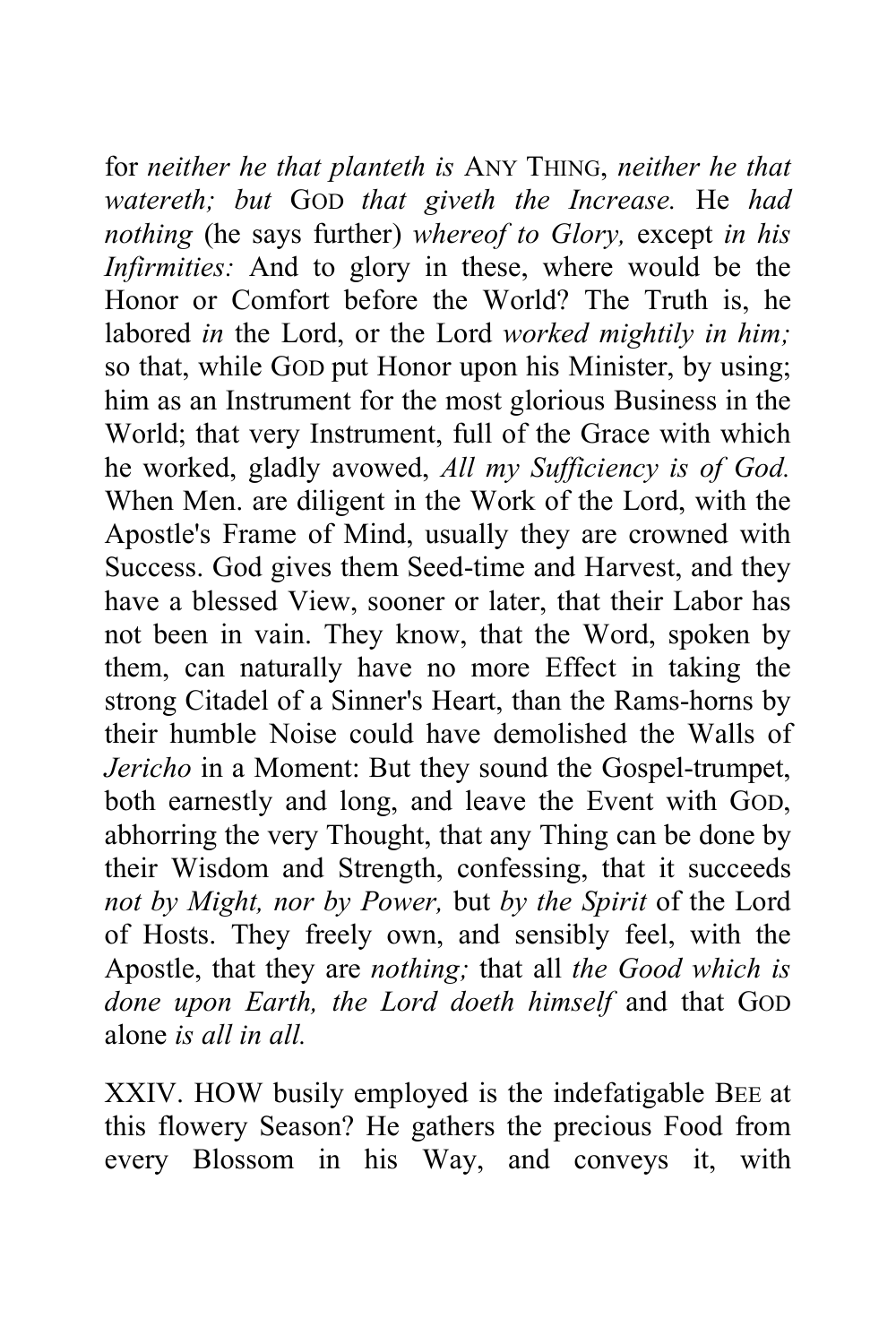unremitting Diligence, to his well-constructed Cell. There he treasures it up, and from thence draws forth his rich Subsistence, when other Infects either cannot seek, or seeking cannot find, a Grain of Food.

LIKE this industrious Laborer is the Christian indeed. He gathers the precious Food of Grace, from the holy Word, from the Manifestations of the Divine Spirit, and from all the Designations of Providence to him and about him. He seeks for this holy Relish in every Thing. Whatever yields it not, is to him insipid and impure. It is the Food of his Mind, and the Stay of his Soul. In hearing the Word, he carries home all he is able, prays over it, *treasures it up*  (like *Mary) in his Heart,* and shows the Sweetness and Strength of it in his Life. He does not dissipate, but gathers—gathers Honey, and not Froth. He does not hear, that he may shine in Disputes, but that he may learn how to live. He leaves Trifles for the Employment of those, who feel they have nothing to do, or are doing what will come to nothing at last. From the past Discoveries of GOD'S Mercy to his Soul, he draws a sweet Cordial of Encouragement, and lays up in his Mind this invaluable Conclusion; that, JEHOVAH, *having drawn him with his Loving Kindness* and Truth, *therefore hath loved him with an everlasting Love.* And from all the Tokens of Providence, respecting the World and its State, the Believer can draw Honey, when carnal Hearts can find none. Like his Master, *he has Meat to eat, which they know not of.* In the worst of Times, he can retire to his spiritual Cell, not the Cell of a gloomy Monk, but of an evangelical Heart, and there receive some *hidden Manna*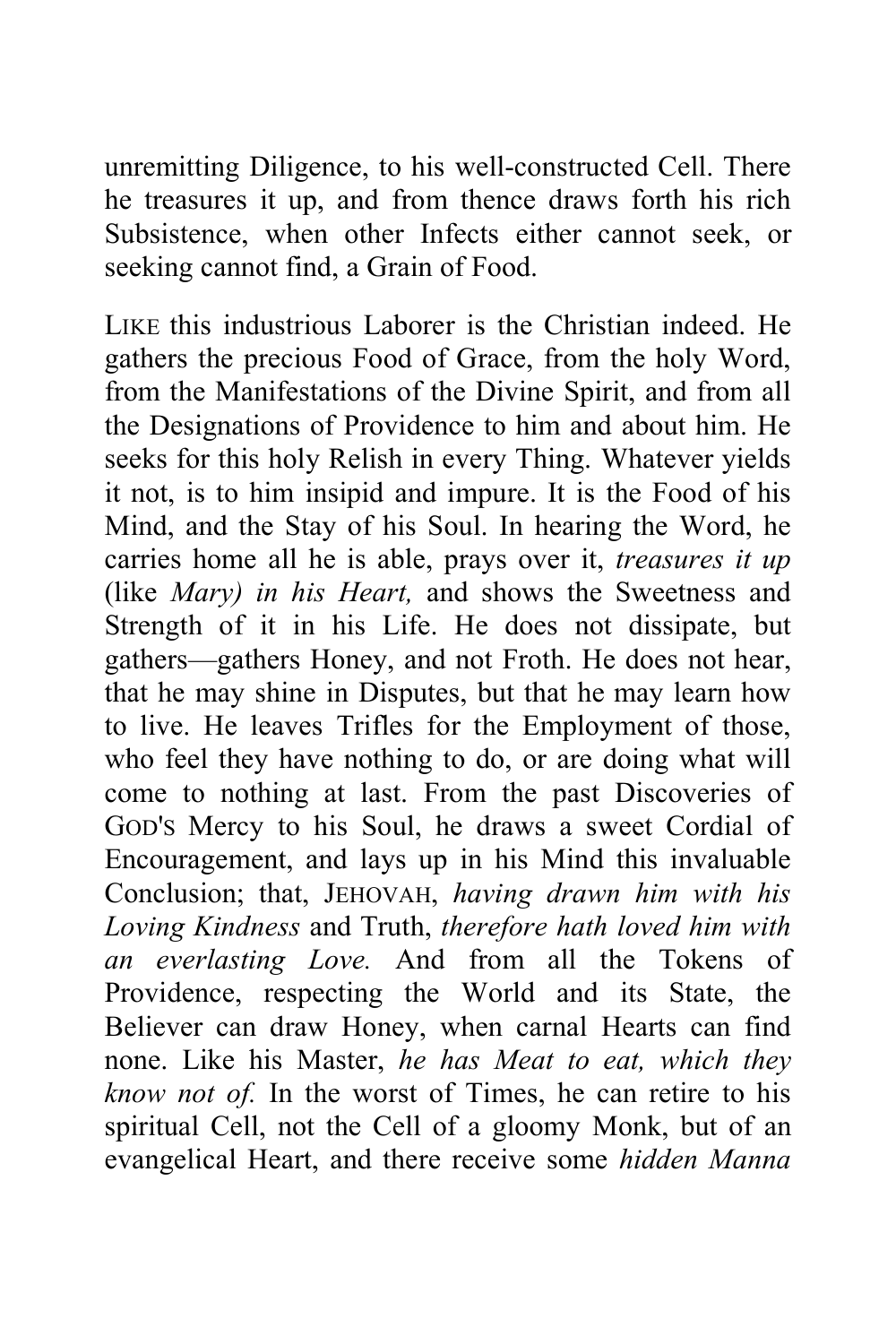to bear him up against the worst of the World, or Death, or Hell. As all Times are in GOD'S Hand; instead of venting malicious Invectives upon poor Creatures, who cannot move a Straw against the Divine Will, the Christian prays for them and for himself; that *they* may do and succeed in doing what is right, and that *he* may have Faith and Patience to meet that right Sorrow or right Joy, that best Order of Life or of Death, which his heavenly Father has appointed for him. What can hurt such. a Man, with such a Guard? Is the World or the Devil too mighty for GOD? — He could blow them away in a Moment, as the Dust of the Balance. One Blast of his Pestilence could destroy ten thousand Armies; one Gale of his Wind bury in the Deep all the naval Strength of the World.—Let this be the Anchor of the Soul, fixed in a ROCK, which cannot be moved. O that Christians would more zealously imitate the little Bee, *and lay up a good Foundation for the Time to tome;* there would be *no breaking in, nor going out,* and much less *complaining in our Streets.* (Psalm cxliv. 14.) When the World had no Food of Comfort, and was overwhelmed by the Want of Peace; they would retire to the holy Provision of their Father's Love, and praise him for that *Peace, which the World cannot give nor take away.* Thus would they *fuck Honey out of the Rock,* and solve what, spiritually applied, will ever be a Problem and a Riddle to the carnal Mind; *Out of the Eater came forth Meat, and out of the Strong came forth Sweetness.* 

XXV. ANOTHER Example of Industry is to be found in almost every Field and Garden, and meets the Eye of Man, as a living *Memento* to improve his Time, whenever he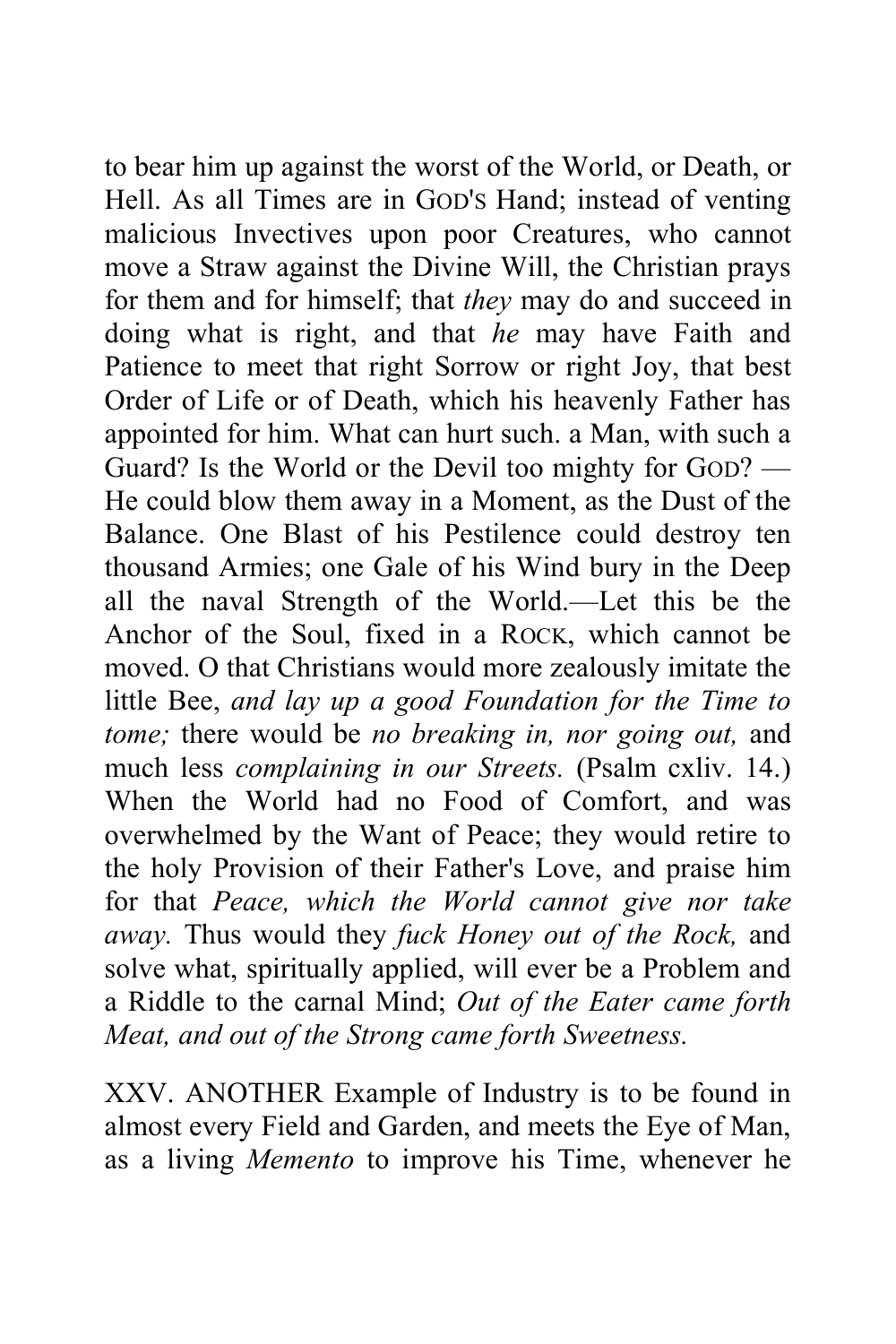strays abroad. The unwearied ANT collects her necessary Stores with Diligence, and prepares beforehand for the worst of Seasons. In this Instinct, or whatever we may choose to call it, the Traces of the highest Wisdom are to be found. And the wisest of Men has held it up as an instructive Pattern to those, who, with a Bulk sufficient to crush ten thousand Ants, have not the provident Sagacity of one of them. *Go to the Ant* (says he), *thou Sluggard,*  slow of Eyes to observe, and slow of Heart to believe, *consider her ways, and be wise, which having no Guide, Overseer, or Ruler, provideth her Meat* (or Bread) *in the Summer, and gathereth her Food in the Harvest.* 

AND what a Lesson does this ANT exhibit to Christians for *redeeming the time?* Our Days upon Earth are but few; we should therefore work *hard:* And they are *evil;* therefore we should work *well.* How many precious Hours have we consumed in Ignorance and Sin; how many lost in Sleep, or in Supineness, which is much the same! The Days of Man are *threescore Tears and ten:* and if he dose away but one Third of his Time, which is the general Cafe, near *four and twenty* of those Years are funk in the Image of Death; if one fifth of the Remainder be expended in supplying the Stomach with Food and Drink (in doing which, like the Beasts, we are rather procuring the Means of Life than properly living), above *nine* Years more must be deducted for our Subsistence as Animals; and if, from the Years that remain, are subtracted all the idle and useless Portions of our waking Time; in many Cases, alas! how little will stand upon the Account either for GOD, for Man, or for ourselves! How many would be found not *thirty,* not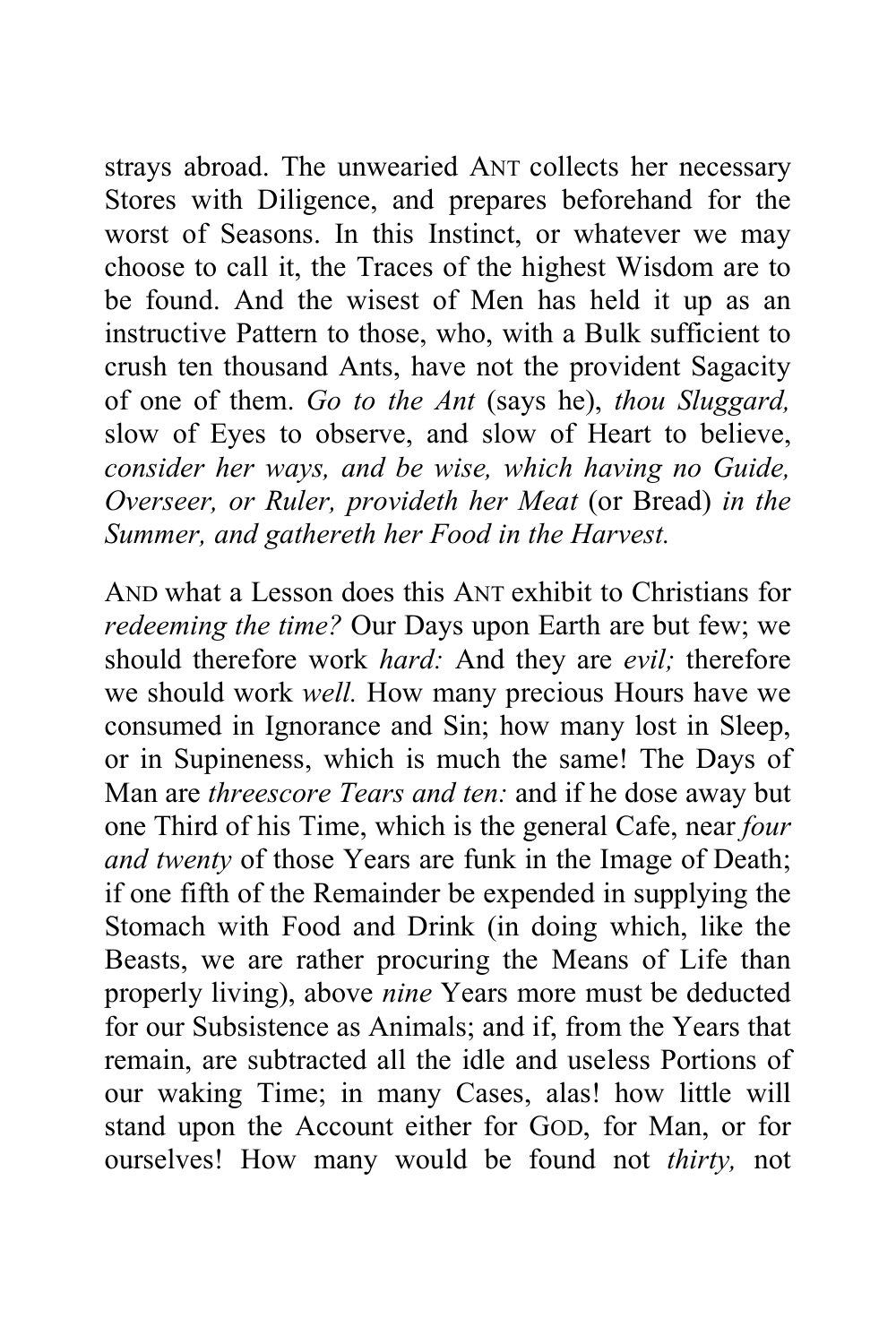*twenty,* not *ten* Years old, indeed? It is from here, we find Children at seventy, under a hoary Crown.—And are the warmest Believers exempted from this Reproach? No. The wise Virgins, as well as the foolish, *all Slumbered and Slept.* The most wakeful were not awake, and the most sluggish did but sleep. When even the most ardent of all Christians shall sum up the Account of their Time; can they do less than sigh over the prodigious Waste on the one Hand, and the little Improvement on the other ?

## *How few the Moments spent for God at most!*

The Ant has no Guide of her Youth, no Overseer to conduct her Industry, no Ruler for her Welfare; and when she hoards up her little All, she hoards it in a cold and dirty Home. But Believers have had Line upon Line, and Precept upon Precept; they have enjoyed the kindest Providences in Family or Friends; and certainly possess a dear Master, who defends them from Evil, and who has provided for them a blessed Mansion at last—A Mansion, bright with the Effulgence of his Glory, and eternal in the Heavens as his Love. And shall this poor puny Infect, whose Stock is a few Atoms, and whose End is nothing, reprove *me* for Want of Industry; when I am told too, that *my Labor Shall not be in vain in the Lord f* Forbid it, O my GOD, by a double Portion of your Grace: Forbid it, for your own Glory! I have lived long enough like a Brute or a Sinner; let that lost Time suffice! From henceforth I burn to live like an Angel, or at least more and more like one of those, whose Citizenship is in Heaven, and whose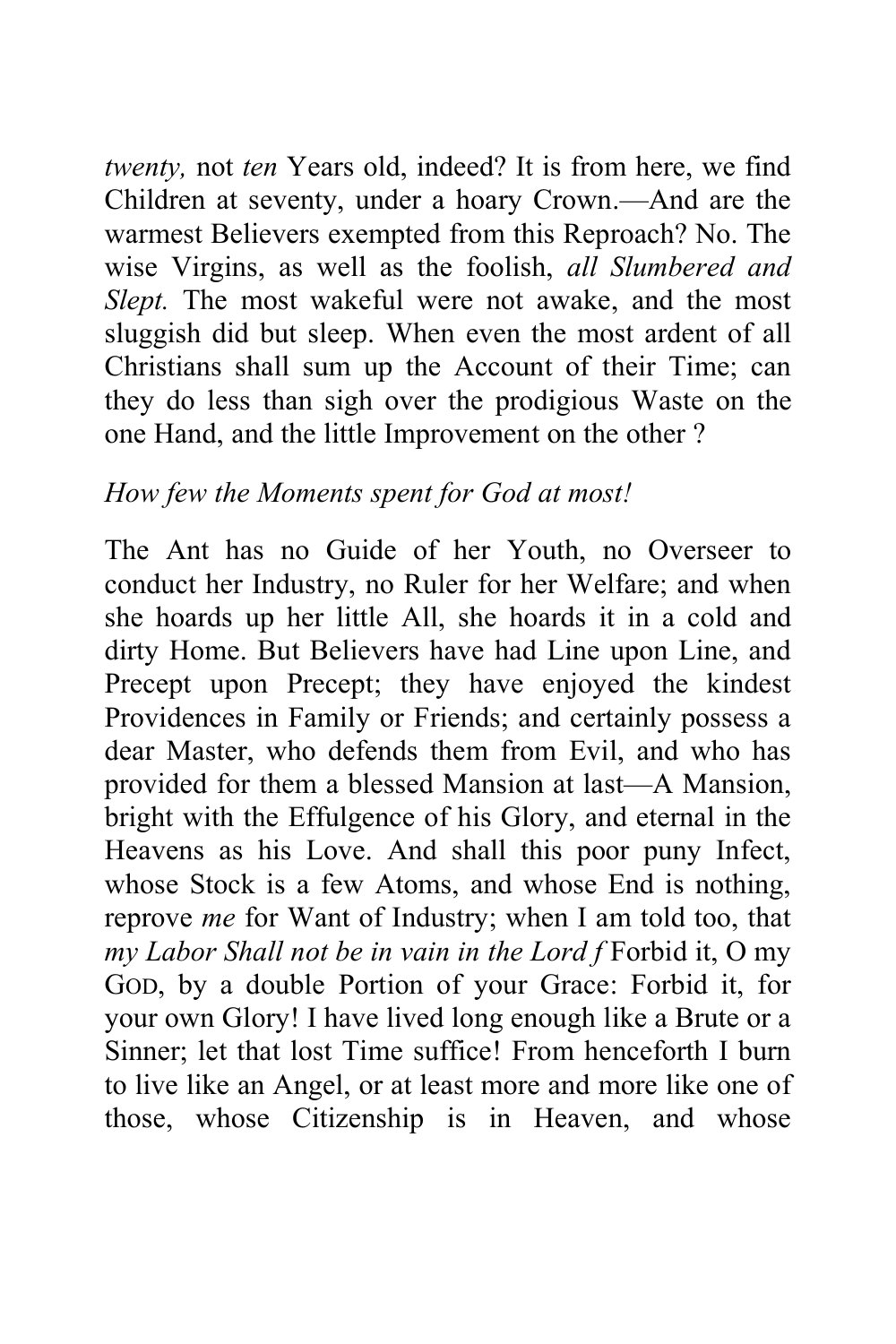brightest Hopes are there. Do You, who works all in all, *work in me to will and to do of thy good Pleasure! .* 

XXVI. THE Mode of GOD'S Working is inexplicable. No Man can explain or conceive *how* he puts Life and Spirit into all Things, nor *how* one and the same Cause should produce such various Effects, as we see in the elementary World about us. Our senses convince us of the *fact;*  because the Increase or Diversity of Matter is the Object of oar Senses. Bat the *Manner* of this Fact being entirely the Operation of an immaterial Spirit, we are obliged to submit our Reason to a Truth, which no human Reason can possibly explain. We think it Wisdom, and it certainly is Wisdom, to acknowledge an omnipotent Power and an inscrutable Artifice, working through all Nature, and demanding our implicit Assent to what we do not and cannot comprehend.

IF, in the sensible World, this Rule must be embraced by a sound Understanding; with how much stronger Reason, does it hold in the World, which is purely spiritual? If we are unable to explain the most common Properties of Matter and its innumerable Modifications; what Arrogance must it be to determine, by ourselves, upon spiritual Essences, and upon *their* Modes and Constitutions? Nature teaches us to take *that* for granted, in her Operations, which we cannot understand or account for: And shall the Works of Grace then, of a more exalted Kind, and tending to a more important End; be subjected to the Ignorance of the human Mind, and be exploded only because they cannot be defined? Can any one Thing in the World,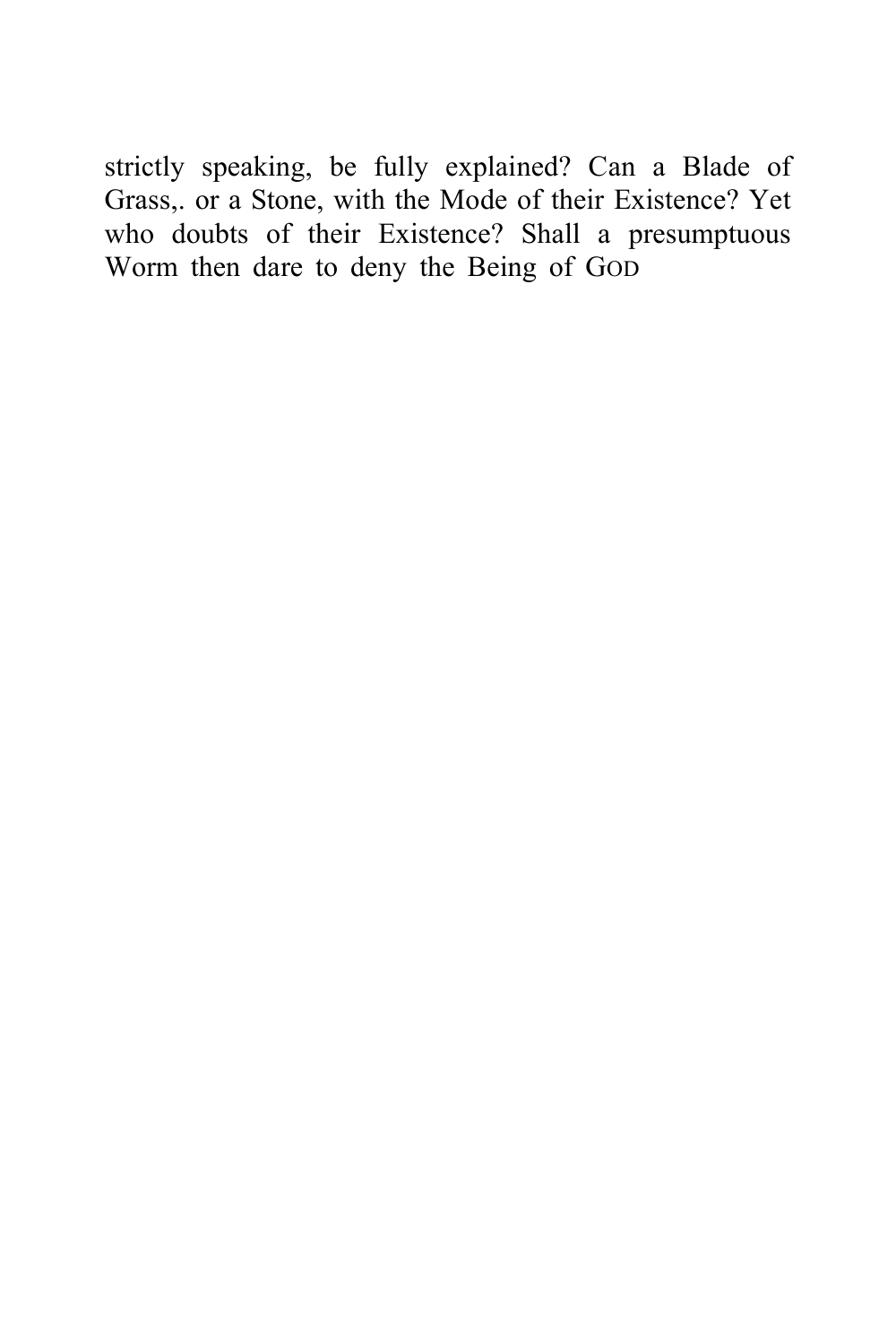eternal. Our Reception of it too must be upon this Ground alone; because it imparts much Information, which in its own Nature cannot be the Object of Sense or the reasoning Faculty. GOD has thought fit to *declare* the Truth in this World; but he will *demonstrate* it in another, where our Capacities shall be rightly enlarged to conceive it. This implicit Credit given to GOD'S Revelation is performed by that new Principle given to the Soul, called Faith, which an Infidel is as much at a Loss to reason upon, as he would be upon a Non-entity; for, indeed, it is a Non-entity to him. Faith believes what GOD has said; not because it can *explain* the Saying, but because, GOD having said it, it therefore must be true. AS the Eye of a Man convinces him of the Reality of the Existences about him, though it does not convey the Mode of their Being: So Faith receives the Truth of the divine Testimony, and enjoys it as such, though it can give no scientific Demonstration of its Nature or of the Objects it reveals.

Though this Deduction is here offered, it is confessed that all the Reasonings in the World can never win one Heart to GOD, nor cause it" to believe aright in his "Word. We may, however, should our Labor be to as little Purpose as the Apostle's with *Agrippa* and *Festus,* give a Reason of the Hope that is in us; that Gainsayers may at least be silenced, when they perceive that Christians, discarding Reason where it can have no Office, act an abundantly more rational Part than those, who, pretending to exalt her, lift her up to explain heavenly and invisible Things, while she cannot define the Manner of Operation in any one visible Object through the material World. This indeed is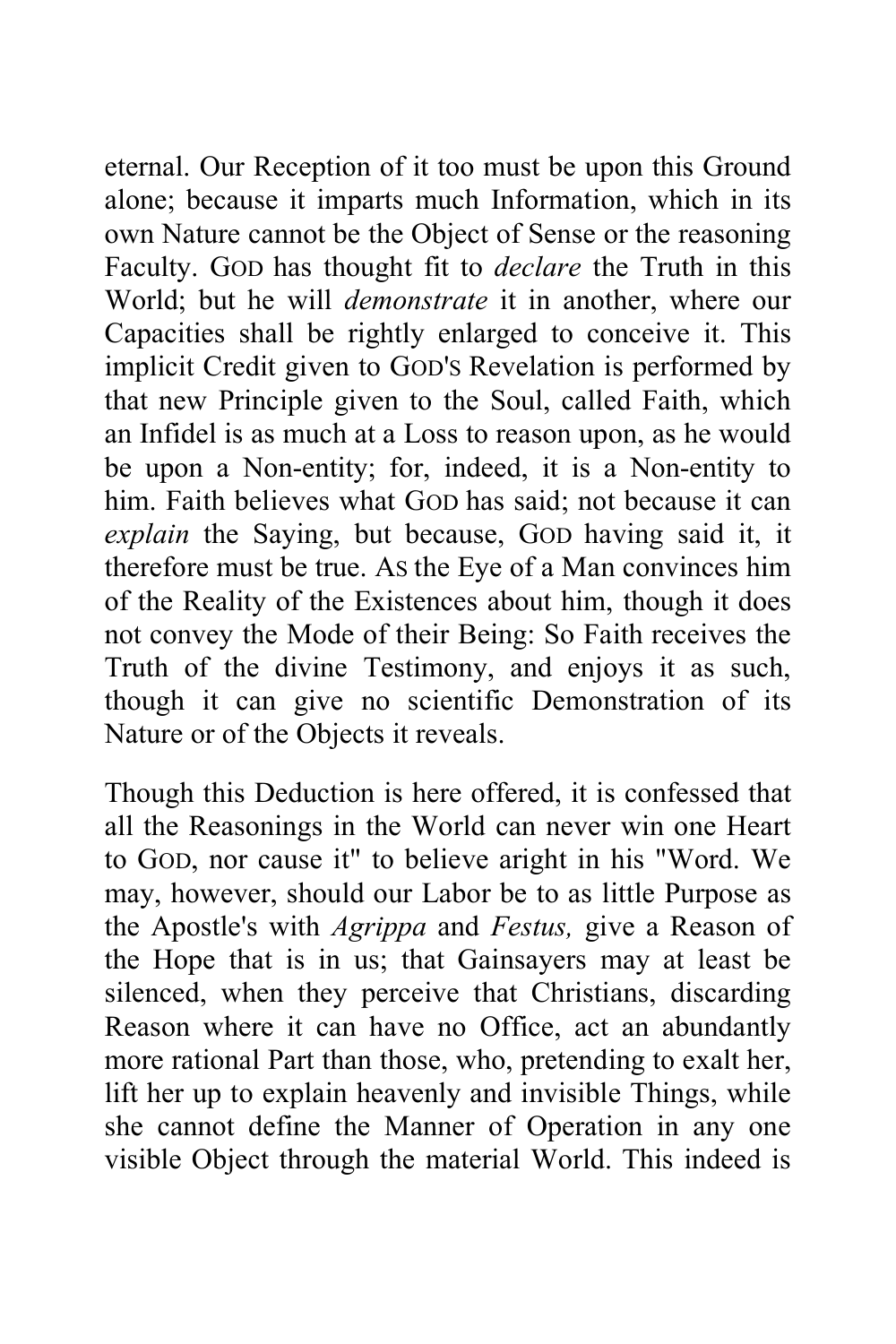*insanire cum rations,* to be rationally mad, and leads naturally and directly to universal Skepticism and Infidelity.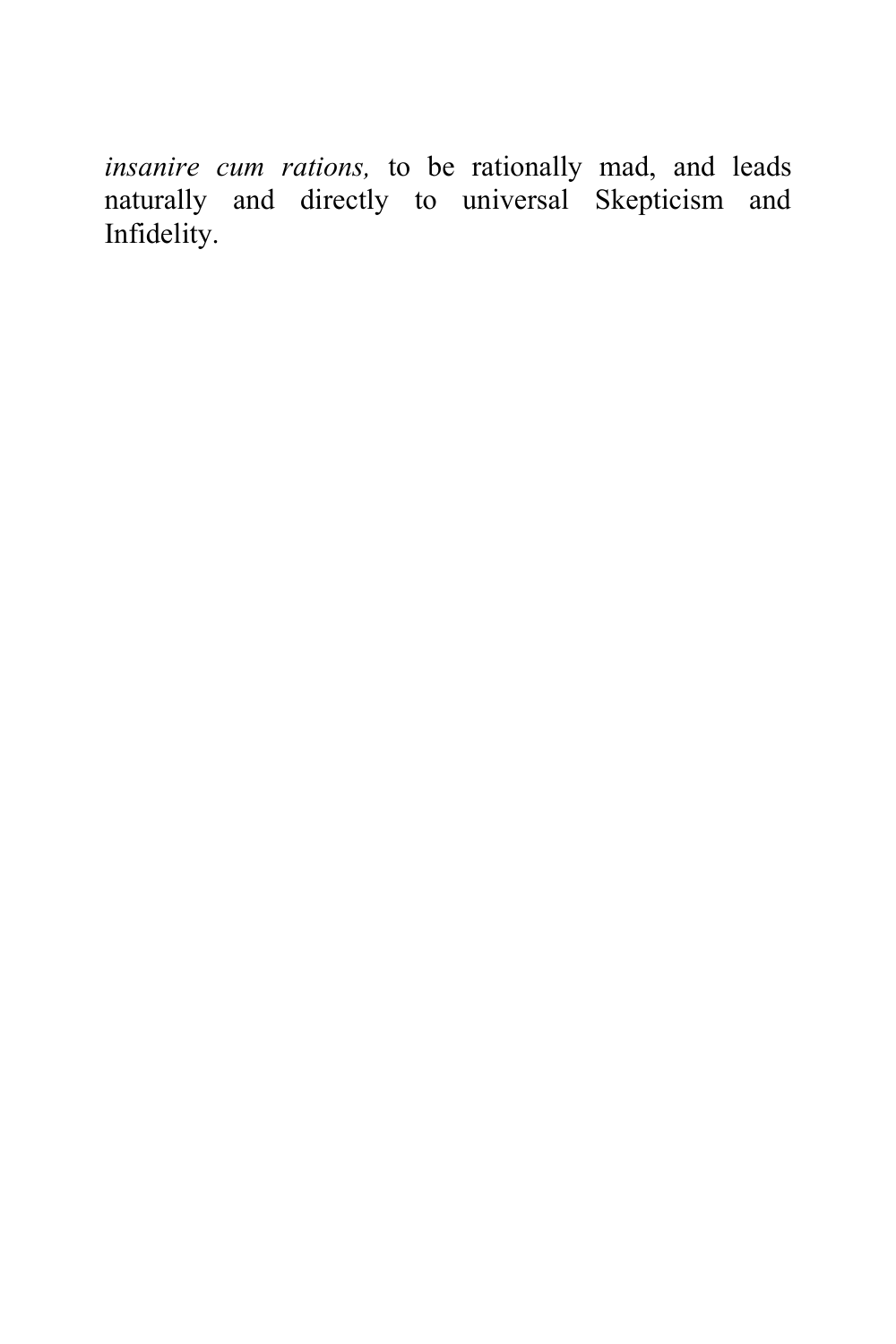## **SUMMER.**

I. IN this important Season of the Year, the Seeds which were sown, and the Fruits which were generated in the Spring, are proceeding towards Maturity. To accomplish this great Purpose of GOD'S Works upon Earth, an extraordinary Degree of Light and Heart is poured forth upon all the vegetable Tribes. Without this genial Ordination, no Plant could produce its Seed, no Tree support its Fruit. The Rays of Light act upon the vegetable Oils, and carry on what is usually called Vegetation. The Oil in Plants lubricates and extends the Vessels for the Passage of the Juices, prevents a too rapid Exsiccation, and, in Proportion to its necessary Quantity, maintains their Health and Vigor. It also preserves both them and their Seeds from the Injury of Cold. But for the Oil, every Plant would be adust, (scorched; burned, parched, sunburned) inert Matter: But for the Light, the Oil could never flow. The Light, the Heat, the Air, the Oil, and the Vegetable, having free Union and Communication; the Plant is carried on towards its perfect State, and assists, in its Rank and Place, to brighten the Face of Nature.

WHAT vast and invaluable Truths does this noble Symbol contain?—*Vast,* exciting our greatest Attention; and *invaluable,* delineating in a figure the most precious Objects of Salvation. The great Doctrine, which the Summer holds forth to the Mind, is the Christian's *Sanctification* or *Predisposition* for Glory. We will explain these Terms, that we may. more precisely understand their Meaning. The strict and primary Sense of the Word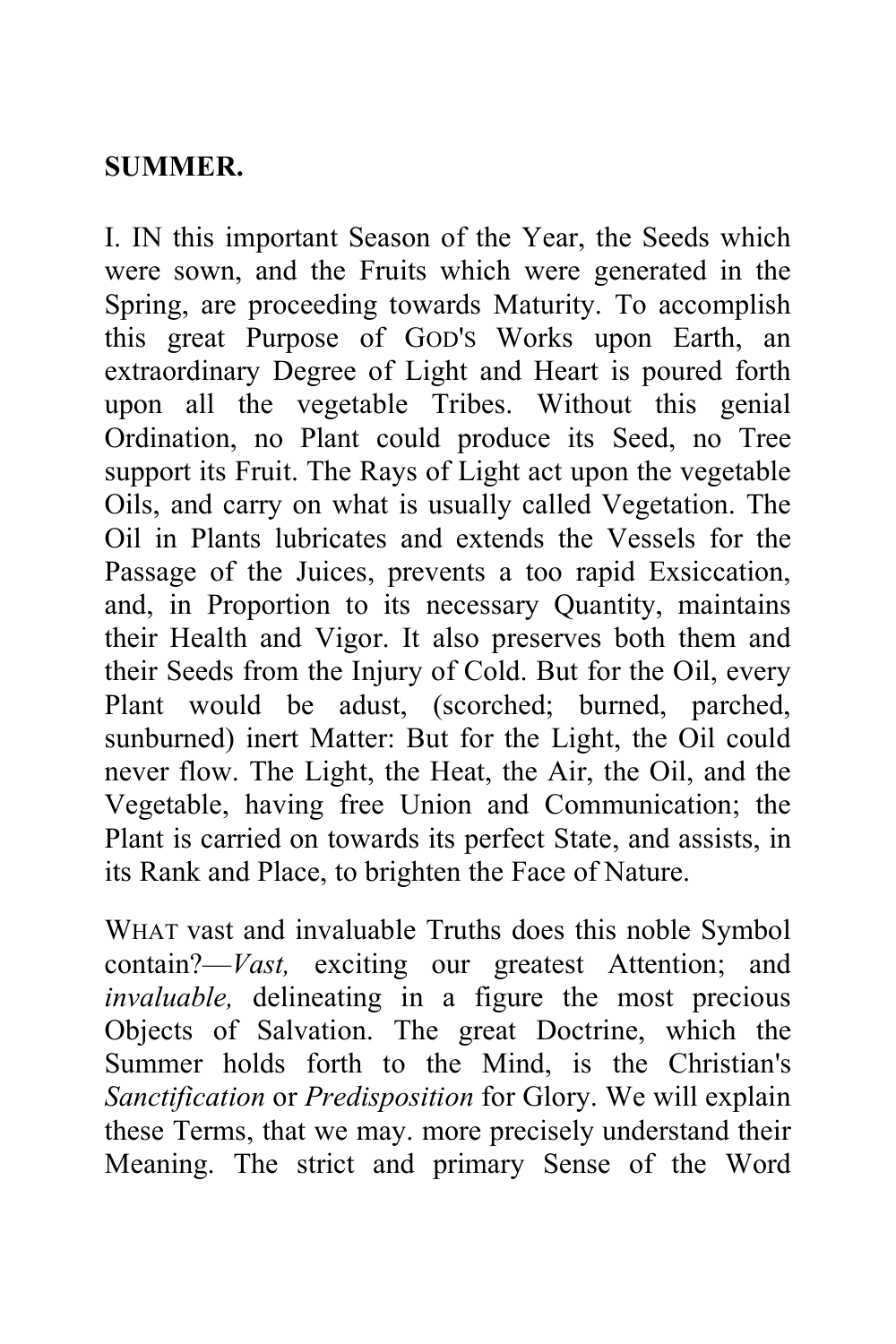Sanctification is a *Separation from all Sin and Impurity,*  an Abstraction from every Thing vile and worthless, a Release from the bitter Bondage of Satan, a Deliverance from the Load of oppressing Guilt, and a Devotedness to the great Author of all Purity and Perfection. In this view, it only differs from GOD'S Election by its *Time and Effect.*  Election is Sanctification proposed: Sanctification is Election in Act. The Apostle was *separated* from his Mother's Womb, in consequence of GOD'S Election before he was born; but he did not become a *Saint,* or one *separated in Aft,* 'till Christ was manifested in him. He was chosen out of the World from before all Time; but he was not separated from the World, 'till the Time was completed for that Purpose. Both the Hebrew and Greek Words etymologically imply this primary Idea. Consequently our Lord shewed himself as the great spiritual *Nazarite,* the *separated* one; and his Redeemed become *Nazarites,*  because they are *separated* from the World and from Sin through him and for him. They were eternally united to him in the divine Intention; and they are actually brought into the Enjoyment of that Union by the Power of Grace, towards its eternal Consummation in Glory.

But we have also obtained another Sense in the Term, and often understand by it *infused Grace* or Holiness. Many carry this Sense so far as to mean a *Stock* of inherent Virtue, by which they suppose themselves able to exert Acts of Righteousness, and to do a great deal for GOD without his immediate Aid. We will dismiss this as a gross Error, founded in the Ignorance of GOD and of human Nature, and attend only to the better Notion of the Term.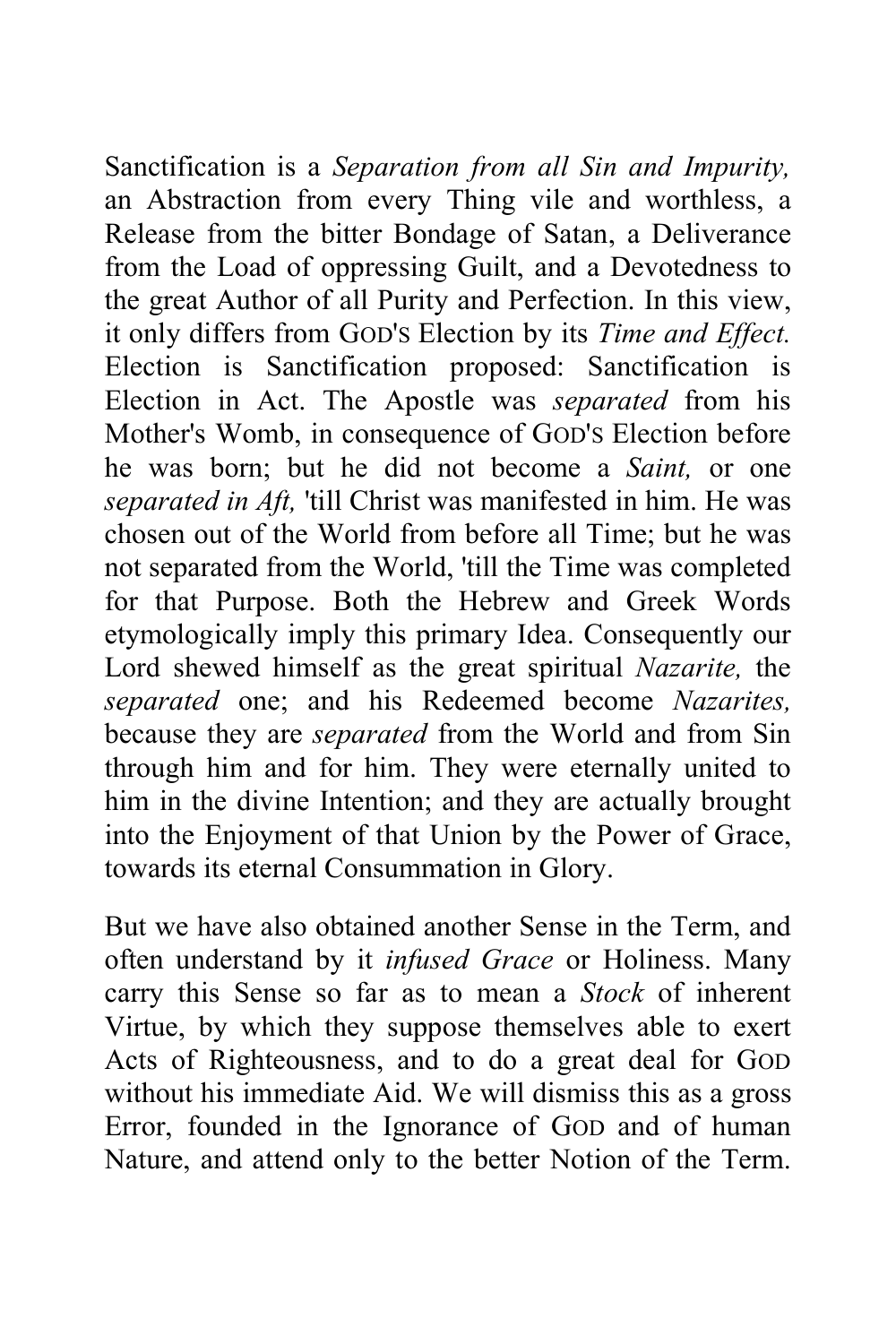Undoubtedly, there is a Communication from God to the Soul, which forms a most essential Part of its Comfort and Safety; but this can only be called Sanctification,. as an Effect may be named from its precedent Cause. In *consequence of* his Sanctification, the Believer in *Jesus*  has a sweet Communion with him, by receiving out of his Fullness, and *tasting that he is "gracious* indeed. The Believer enjoys Christ, because he is separated from the unholy World, and in a Life of Union devoted to him: And Christ, for the same Reason, *manifests* himself to the Believer. This gracious Manifestation is in the Old Testament called LIGHT: And the ancient Church often understood by it, what we now understand by communicated or imparted Grace. This Grace is the Wisdom of GOD working in us, and discovering itself to us. It is therefore an imparted, but not an implanted Blessing. It remains in GOD'S Hand, and not in ours. The old Believers, accordingly, did not conceive by this Light a Quality separate from its Essence, which was Christ to them as well as to us, or any Principle inherent in themselves; but an Effusion proceeding from him, and enjoyed with him. *Jehovah* the Redeemer is *the* Light essentially; and *the Light of his Countenance* which enlightens the World above, the new *Jerusalem,* is the Portion of his People derivatively. The last was an Emanation of the first; as the Rays of the Sun proceed from. its Body, and are in Contact with all Objects in their Direction. But these Rays are still *in* and from the Sun, not *in* the Objects. So this Light of Life is not resident in Man, but communicated immediately from GOD. Agreeable to this is the Apostle's Declaration; *I live, yet not I, but Christ*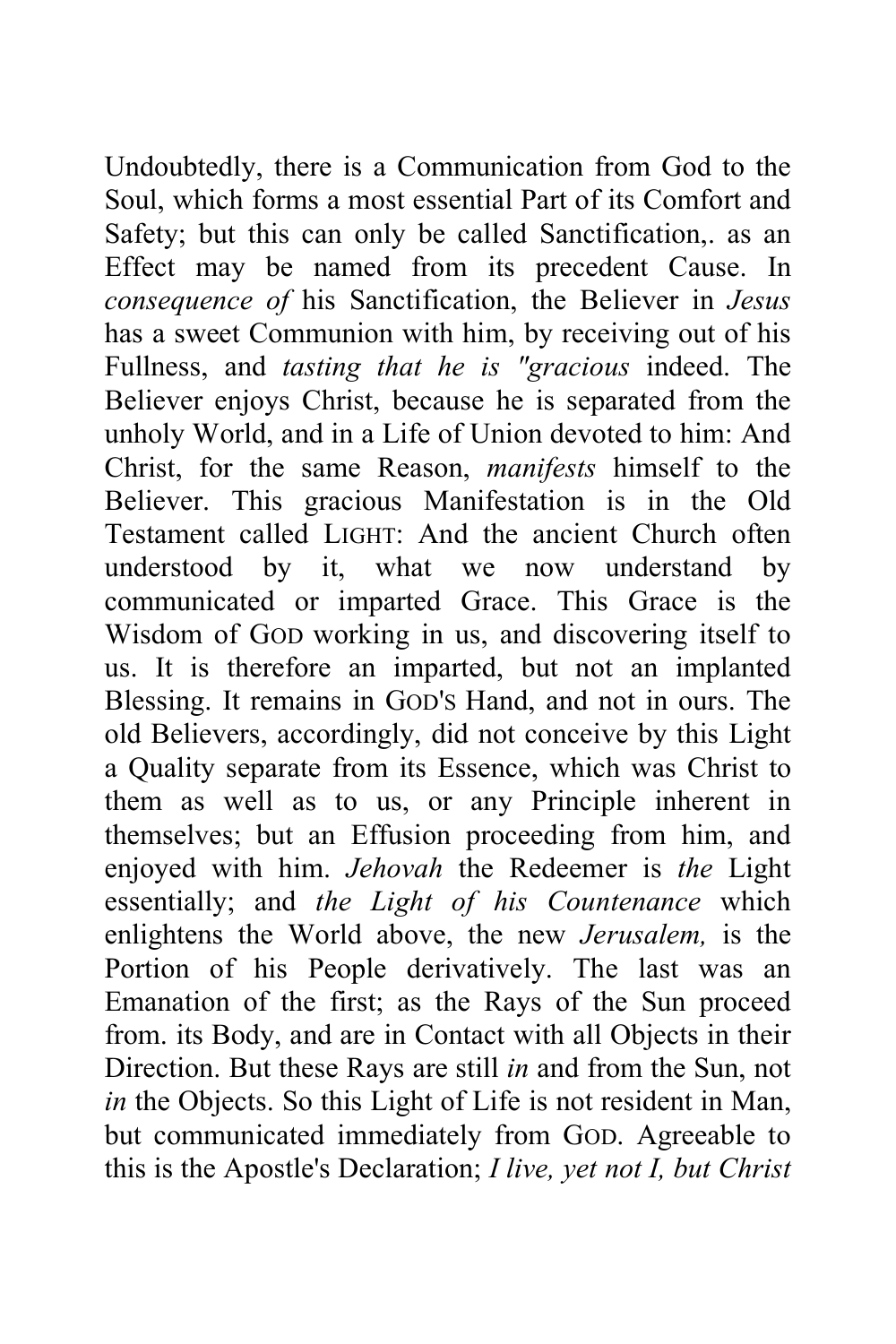*liveth in me.* And thus, when the ancient Believers said, *the Lord hath shewed us Light,* or *sent out his Light* unto us, or *enlightened us with the Light of the Living;* they meant (according to the Language of the New Testament) that Christ was *the Life and the Light of Men,* yielding that gracious Effusion, by which the Soul is made alive and kept alive to GOD. This Effusion might, with Propriety and for avoiding the Confusion of Terms, be called *Sanctity,*  rather than *Sanctification.* Where this Light is, there is a clear Discovery of Holiness and Truth, and *Joy and Peace in the Holy Ghost,* which are the happy Consequences of the primary Sanctification before mentioned, and the utmost Effects of it in this Life.

With respect to the *Predisposition* for Glory, it seems to be that Arrangement, Disposition, or Frame of the Soul, which is caused by the active Light, or Grace, or Working of GOD, upon the spiritual Faculty of the Believer, which is given by the Holy Spirit through Christ, and is formed by Communion with him. This spiritual Faculty, when implanted, is recipient of the *Light* of GOD, imparted; as the OIL in Vegetables is recipient of the Light of the Sun. Consequently we find this Oil used symbolically in 'the Old Testament, as the special Qualification or Predisposition of any Person or Thing to the most holy Appointments; and, without it, nothing was acceptable or approved. Consequently also, the blessed Person, who finished Salvation, is called the *Messiah or Christ,* or *Anointed;* because his human Nature, as the Head of his People, was anointed with the holy Oil, or the Divine Spirit, that it might flow to them from himself, and be in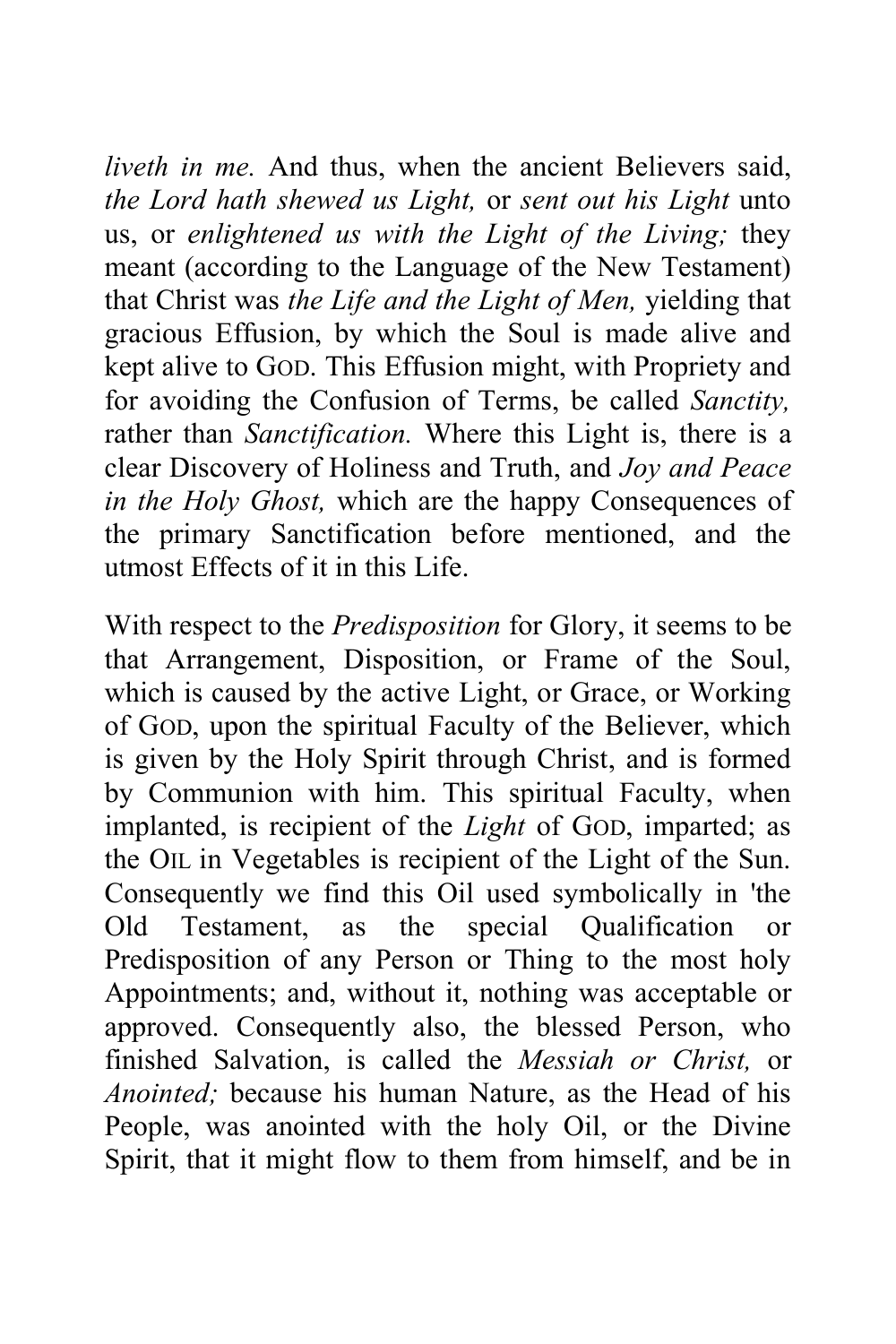them by virtue of their Union with him. And from here too, as Believers are called *Nazarites* and *Saints,* because of their *Separation* from the World, so they are named *Christians,* because they have an *Unction* of this Oil from the Holy One, and by it are made holy and disposed for Life eternal.

Here we may behold one of the brightest Mysteries of the Christian Faith. Christ is the *Light,* as GOD, acting upon the holy Oil in his People for their spiritual Growth and Improvement; and Christ is the *Life* of his People, as Godman, supplying them constantly by his Spirit with that holy Oil, by which they have Communion with the Light, or Divine Nature, so as to live and grow thereby. Thus, the Redeemed, *being joined to the Lord, are one Spirit:* (1 Cor. vi. 17.) Thus, *he that sanctifieth, and they who are sanctified, are all of one:* (Heb. xi. 11.) And thus, in yet stronger Terms. *they all are one, as the Father is in Christ, and Christ is in the Father, and one in the Father and the Son; for the Glory, given to the Son by the Father, is given to them by the Son, who is in them, as the Father is in him.*  (John xvii. 21, &c.) If Christ himself had not revealed this glorious Truth, what Man upon Earth could have conceived, or, conceiving, could have dared to express it ?

Upon the whole, it may be observed, that there are *three*  Distinctions to be made in the Word GRACE, which have an immediate and inseparable Relation to each other; which Distinctions, if observed, may possibly release the Mind from much Embarrassment, which the Confusion or Misapplication of the Term has sometimes occasioned to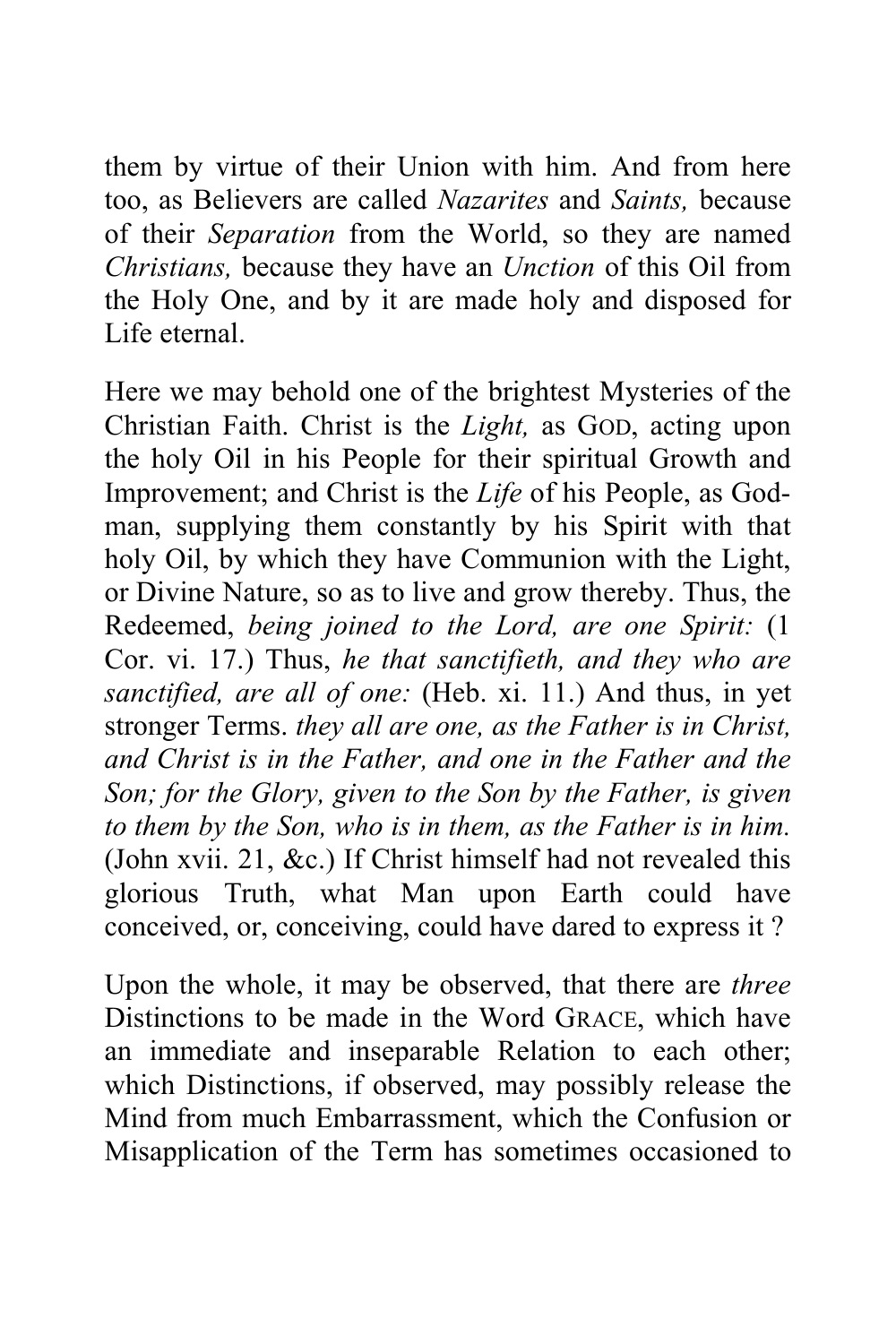serious People. In its *first* and leading Sense, *Grace* means the *free* and *fixed Favor* or *Affection,* which GOD has set upon his People; and, of course, this is an independent and voluntary Motion of the divine Mind for their Salvation, *He hath Mercy, on whom he will have Mercy. The second*  Distinction of *Grace* is the *Manifestation* of this Affection in God. Now, as *whatever manifests is Light,* this Flowing of the divine Love to Sinners is called *the Light of God's Countenance;* i. e. the *Evidence* or *Appearance* of his Favor and Mercy. This is that *Grace imparted,* by which they see the Wisdom and Glory of GOD'S Salvation, and their unalienable Interest in it; like as, by the material Light, imparted from the Sun, a Man may survey the Nature, Extent, and Worth of a temporal Estate. This Grace imparted works upon and with the *Grace* which is *implanted:* And this *last* is that *Regeneration* by the Holy One, which is given to the Soul, including the Capacity or Faculty of spiritual Life, and acting in that Capacity with the Grace imparted, from Moment to Moment, so as to produce the Fruits of Love and Joy inwardly, and of all other Righteousness outwardly, for the Glory of GOD. This is emblematically represented by the Agency of the Light upon the Juices in Vegetables, enabling them to exercise their several Functions of Life. All the other Ideas of the Term *Grace* may be traced from one or other of these *three,* as so many Branches springing from them.

In this Distinction of Grace into essential manifestative, and possessive, may also be observed the respective Offices of the ever blessed Trinity, of which, (as it would be too copious a Matter to treat of them particularly in this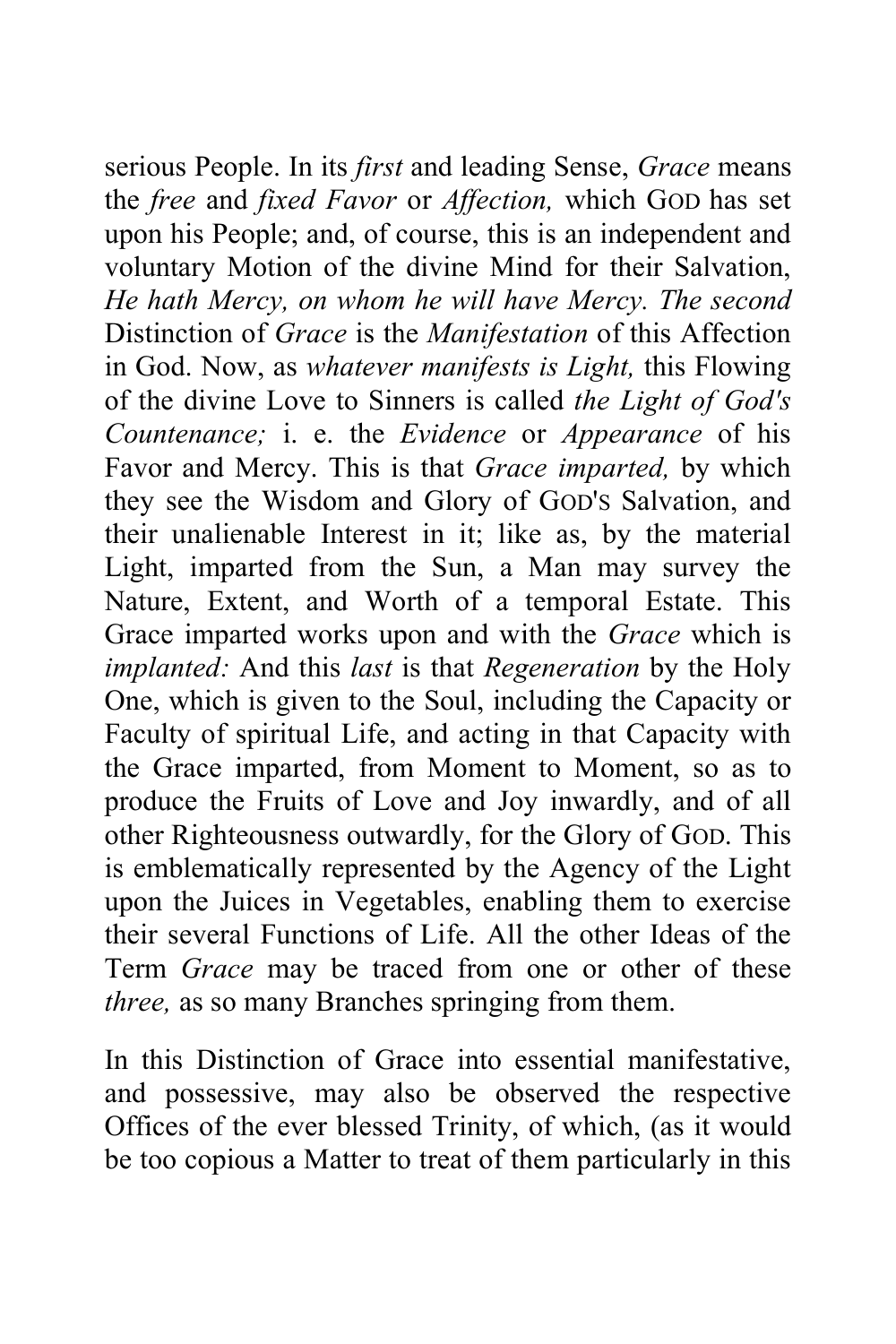Place) the following valedictory Words of the Apostle may afford an Application: *The Grace of our Lord Jesus Christ, and the hove of God, and the Communion of the Holy Ghost, be with you all. Amen.* Having thus, as briefly as possible, explained the Terms, we will recur to the Symbol, which led us to consider them.

It was observed, that an extraordinary Degree of Light and Heat was necessary in Summer to carry on the Progress of Vegetation. So, in the Christian Field, the believing Soul needs daily and continually *the Light of Life* to act upon him, for his Increase, Health, and Maturity. The Christian has no Life *essentially* in himself, but *lives by the Faith of the Son of God.* He could no more flourish and abound in good Works, or (which is the same) exert the Acts of spiritual Life, of himself, than a Plant could grow and bear Fruit without the Sun. All Bodies are opaque, and have no Light but from the Orb of the Sun; and there is no Principle of Grace, Holiness, Sanctification, Righteousness, or spiritual Energy (call it by which Name you please, though the Terms are not precisely used by Divines, which has occasioned Debate and Confusion) in any Believer in the World, but as he derives it, continually, from the Godhead through the Mediator. His Faith and Hope are not of himself, but are Expansions of the holy Oil in his new Nature, energized and acted upon by those Emanations of celestial Light, which descend from the Lord of Glory. *In him* (say the Apostle) *we live, are moved, and have our Being.*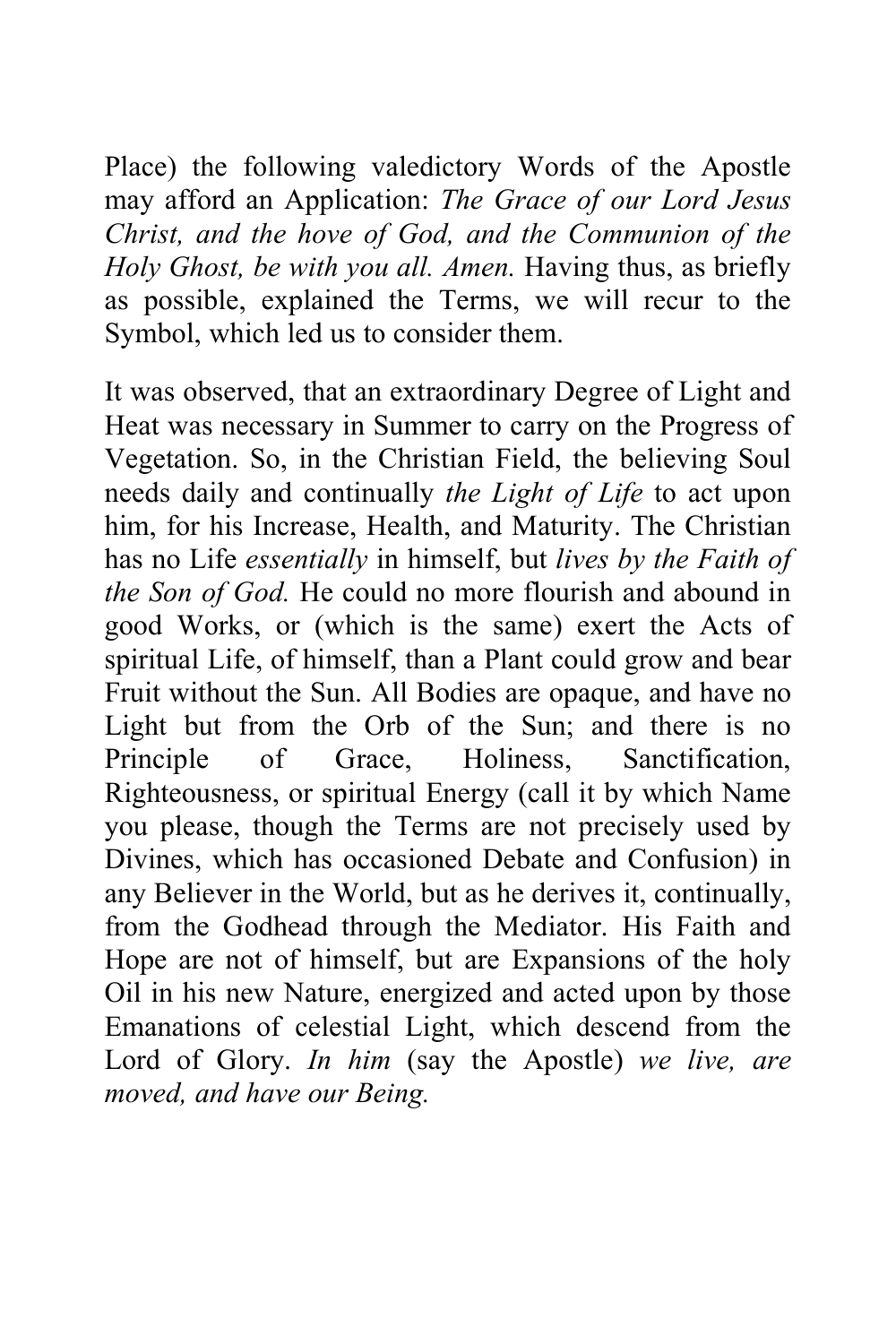Here we may see (for we cannot immediately quit this momentous Subject) the Force of that Injunction in the ceremonial Law, by which OIL was so frequently prescribed- There was *Oil for the Light,* Oil to be *mingled with the Offerings,* and Oil for the *Anointings;* all which served to denote, that nothing could be acceptable, nothing have the Favor of GOD, nothing be truly sacred and devoted to him, without that Unction of the Divine Spirit, which, flowing through the great Anointed One, is the *spiritual Oil,* gladdening all the People of GOD, and purifying both them and all their Services. to him. Thus, the wise Virgins had *Oil in their Lamps,* by which they might have an immediate Communication of Light; in other Words, they had the Spirit of Grace in them, and could hold spiritual Communion with the heavenly Bridegroom, as truly as Persons can feast with Joy at a temporal Marriage. (Matt. xxv. 10.) *Ye were sometime Darkness* (says St. *Paul* to the *Ephesians), but now are ye Light in the Lord;* and this is the Fruit or Effect of the Spirit, who supplies the Soul with that heavenly Oil, which capacitates the Soul to shine with heavenly Light. For this Reason, it seems, that the twelve Tribes of *Israel,*  representing the Elect of GOD, are called *Urim* and *Thummim* [Lights and Perfections] which were precious Stones with the Names of the Tribes *engraven* (not written) upon them, and placed upon the Breast of the High Priest, to show how near and dear the Faithful are to their Redeemer, and that their Names; shall never be blotted out. They are *Lights,* because they are formed to admit the Rays of divine Light, as a precious Stone is for the free Admission of the natural; and they are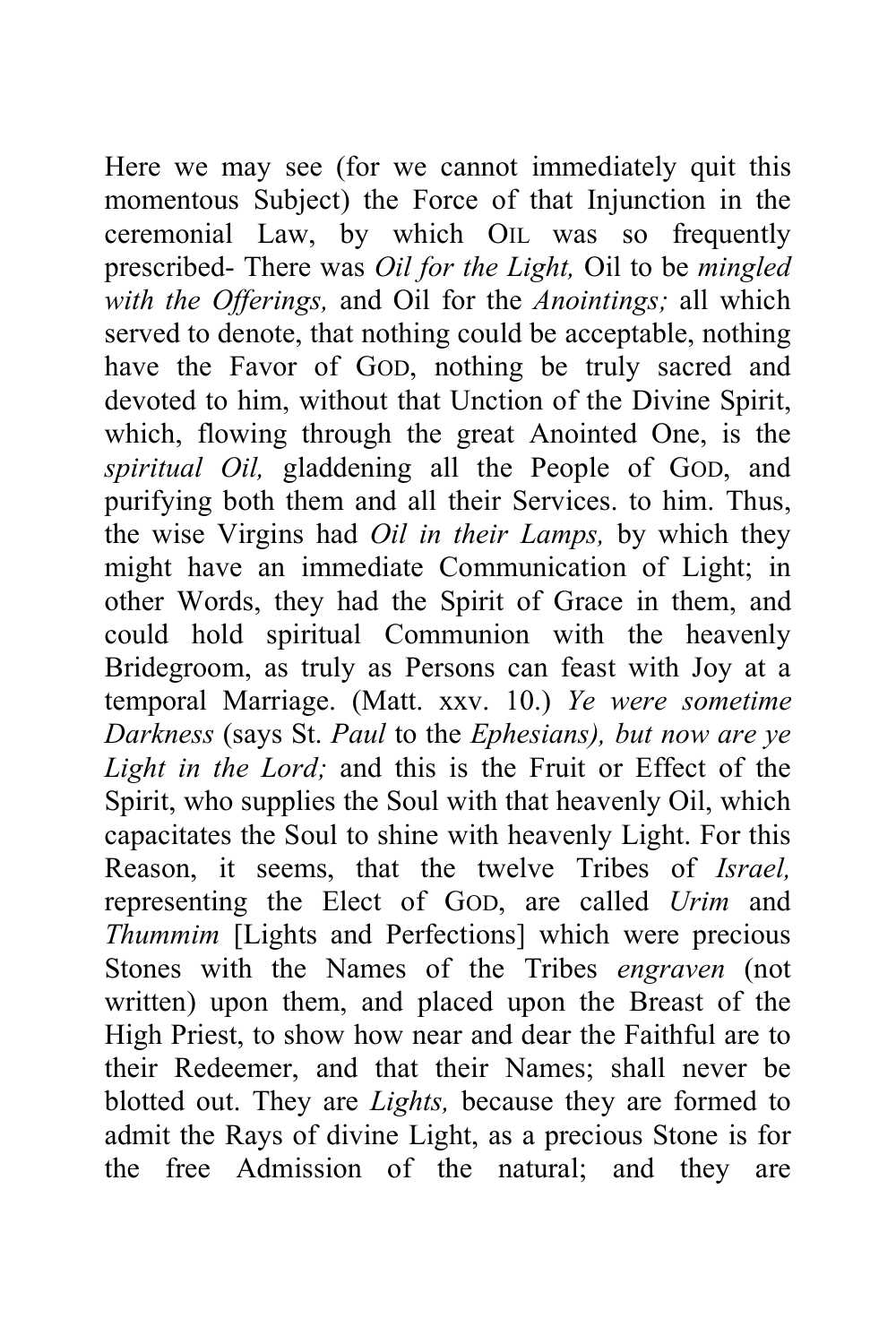*Perfections,* because they are perfect and complete in Christ, as the precious Stones were upon the Breast of the High Priest. United in; one Plate, that grand Assemblage of Stones, called *the Fullness of Stone,* all set in pure Gold, was named, what in our Bibles is rendered, *the Breast-plate of Judgment,* but which perhaps more justly might have been rendered *the Seat of the Decree,* from the midst of which Responses were given concerning the Welfare of *Israel.* Thus, the Redeemed are one compact Frame of Jewels, without Defect or Redundancy, conjoined with perfect Purity, borne by the Redeemer on his Bosom, and the Seat or Rest of the divine Decrees; for in them all the Determinations of Grace and Providence are ultimately fixed and concentered; and, according to their Welfare, is every Answer to Prayer given. Christ, their true High-priest, bore their Names on his *Shoulders*  to support them by his. Strength, and on his *Breast* to endear them by his Love. [Exod. xxviii. 12. 29.} Herein is the Promise, made to *Levi* of old, fulfilled to the spiritual *Levi,* devoted to GOD, *thy Thummim and thy Urim are of the Person, having Mercy upon thee*—*The Lord blesseth his Substance, and the Work of his Hands.* [Deut. xxxiii. 8. 11.] All his Perfections, and Progress towards Perfection; all his Lights, by which he knows GOD and is known of him, are from that merciful God-man, who blesses him in Body and Soul, and prospers him in the Way of Salvation.

Let us only add to the Length of these Observations one Reflection more, which we may gather from the natural Object before us. As the free Union and Communication of the Light and Oil, with the other Properties in Nature,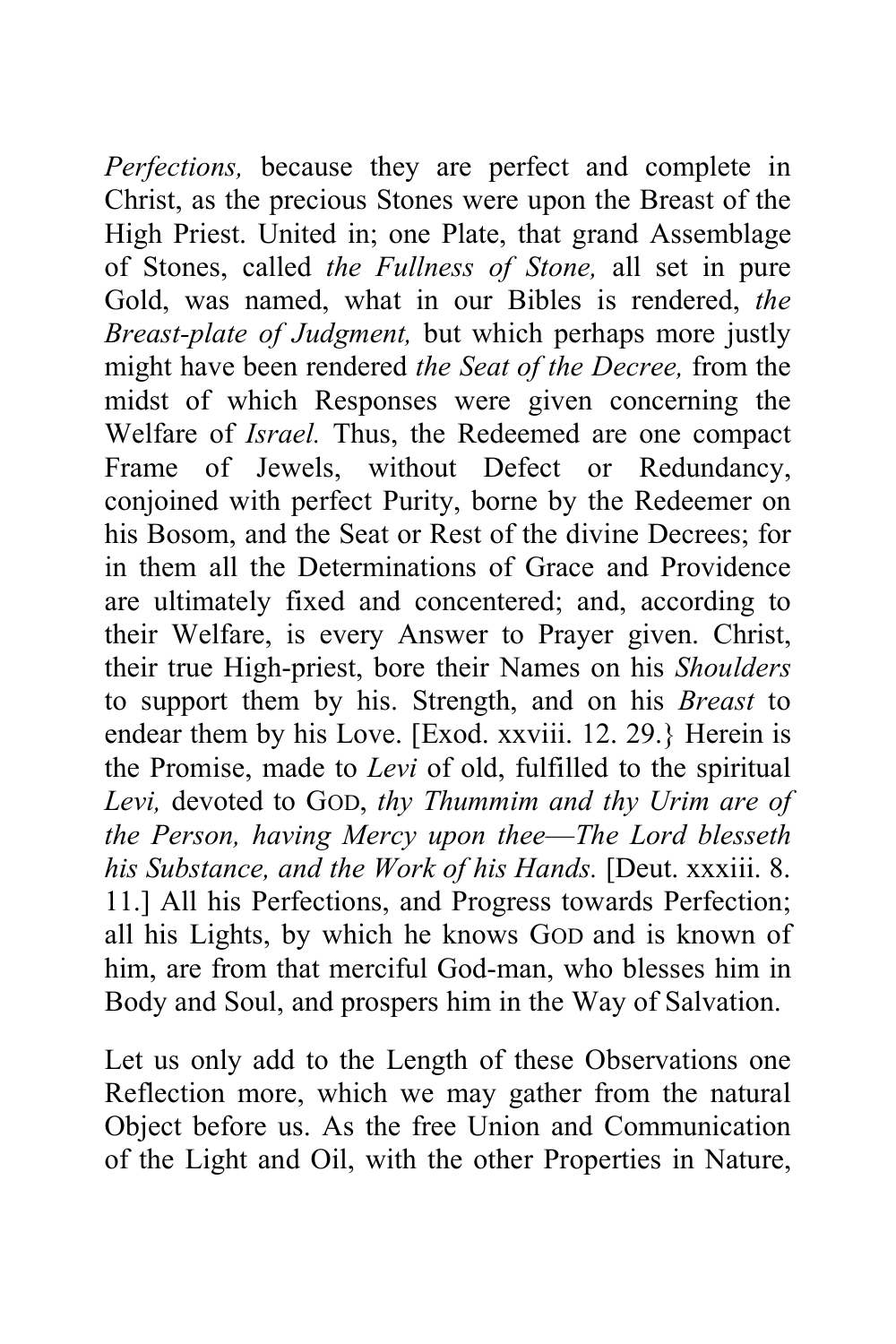constitute the Health, Vigor, and Increase of Vegetables; so the gracious Communion of GOD'S Love in Christ, and his Light, or the Sense and View of it, by Christ, ripen and predispose the Souls of the Faithful for that State of Perfection and Bliss,. which GOD has appointed for them, and which, therefore, they shall most assuredly obtain.

II. HOW strongly does a Garden itself illustrate and enforce the great Doctrines, of which we have been treating? In its first View, as a Piece of Ground selected and taken out of the common Field, fenced round, and appropriated to special Culture and Delight; how beautiful an Exemplification is it of that divine Favor, which chose GOD'S People, his spiritual Garden, out of the common Wilderness of this World, which walled it round so as that nothing can break down the everlasting Bounds, and which has *ordained* that the Trees *should bring forth Fruit, and that their Fruit should remain?* In another View, the constant Culture of a Garden, in its several Circumstances of breaking up the Ground, planting, pruning, watering, adorning, defending from inclement Weather, &c. most aptly represents the great Work and Office of the Divine Spirit, in disposing and fitting *the Heirs of Salvation* to Life eternal. Thus, they are not only a Garden, but a *watered Garden;* rendered delightfully cool in the most scorching Heat, and peculiarly fruitful in the most parching Clime. The Garden of *Eden* is a Description of human Nature before the Fall: Every Tree *was -pleasant to the Sight,* every Fruit was *good for Food.* The Heart of Man contained nothing, but what was beautiful for his Maker to look on, or happy for himself to enjoy. Since the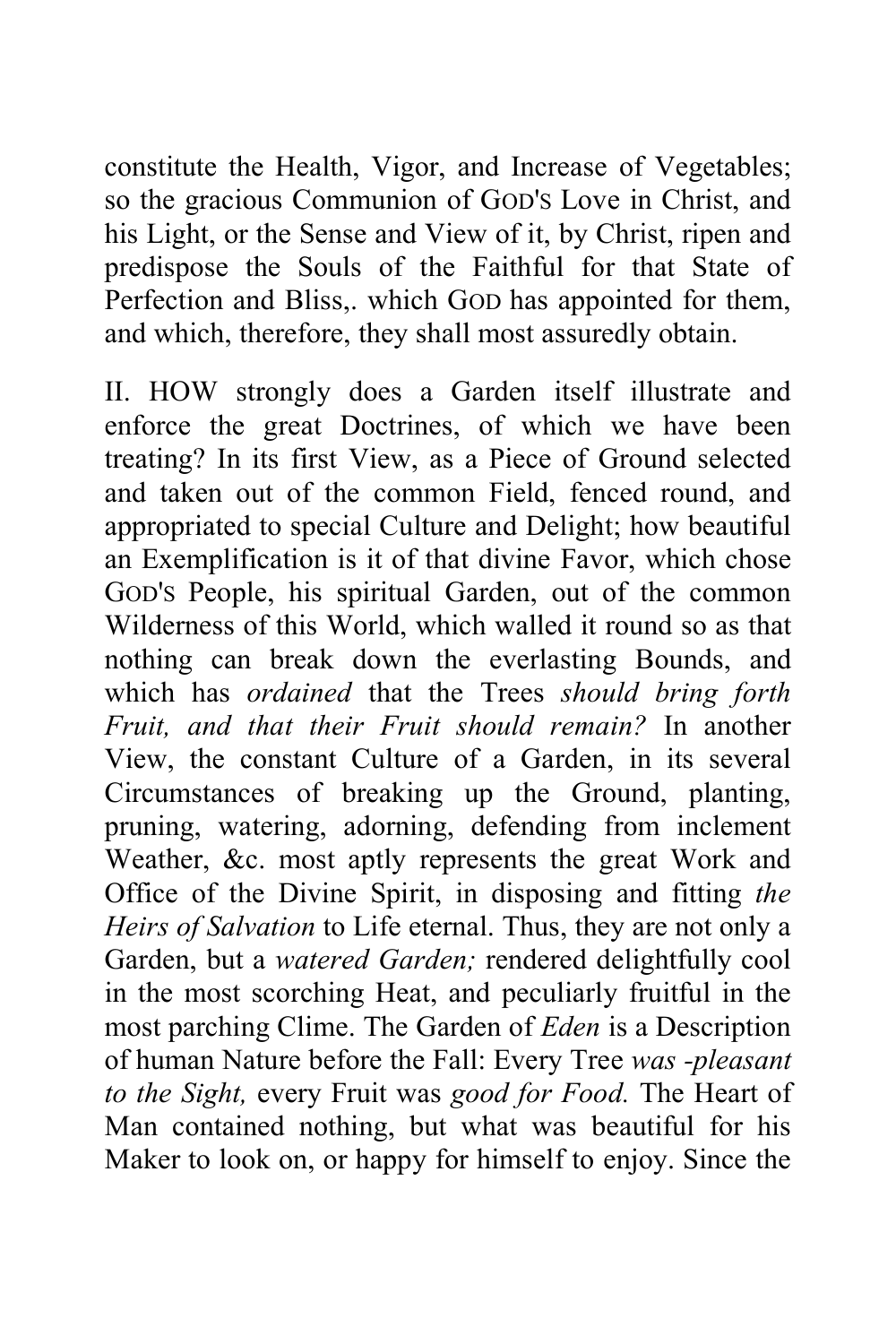Loss of that perfect Form, human Nature has been turned into a *Land of Wandering,* where every Soul is restless in the Pursuit of Good; and into a barren Wilderness, where it can find none. The Lord, of his own free Mercy, in this howling Waste has planted a second Garden, with better Defenses than the former, the Trees of which are calculated to bear more sure, rich, and permanent Fruits. His Eye is ever upon it; his Hand continually: improves it; and his Heart delights therein with everlasting Affection. There is  $\&$  striking Type of this Grace in Deut. xi. 1 o> &c. The People of GOD had been called *mat of Egypt* (and his *Church* has its name in both Testaments, because it is *called out of* the World) in which they *sewed their Seed,*  and *watered it with their Foot;* i, e. they were called out from among: worldly Men, who sow their own Counsels. and Purposes, and endeavor to make. them prosper by their own Skill and Labor. But the Land to which they were led was a *Land of Hills and Valleys,* not *to* be fructified by a certain Flow of Water, as was *Egypt* by the River *Nile* i. e. all temporal or second Causes of Success and Prosperity were removed from them. They were not to expect; Blessings from *Nature* but from the *God* of Nature. Of this they had a particular Earnest before they entered upon this Land; for they had every Day (the Sabbath-day excepted) their *daily Bread* rained down upon them from Heaven, during a Course of forty Years in their Passage through the Wilderness.

It was also a Land, where they *should look from the Rain of Heaven to receive the Waters,* a Land which the LORD had *purposed for them as a Lesson of his Mind and Will,*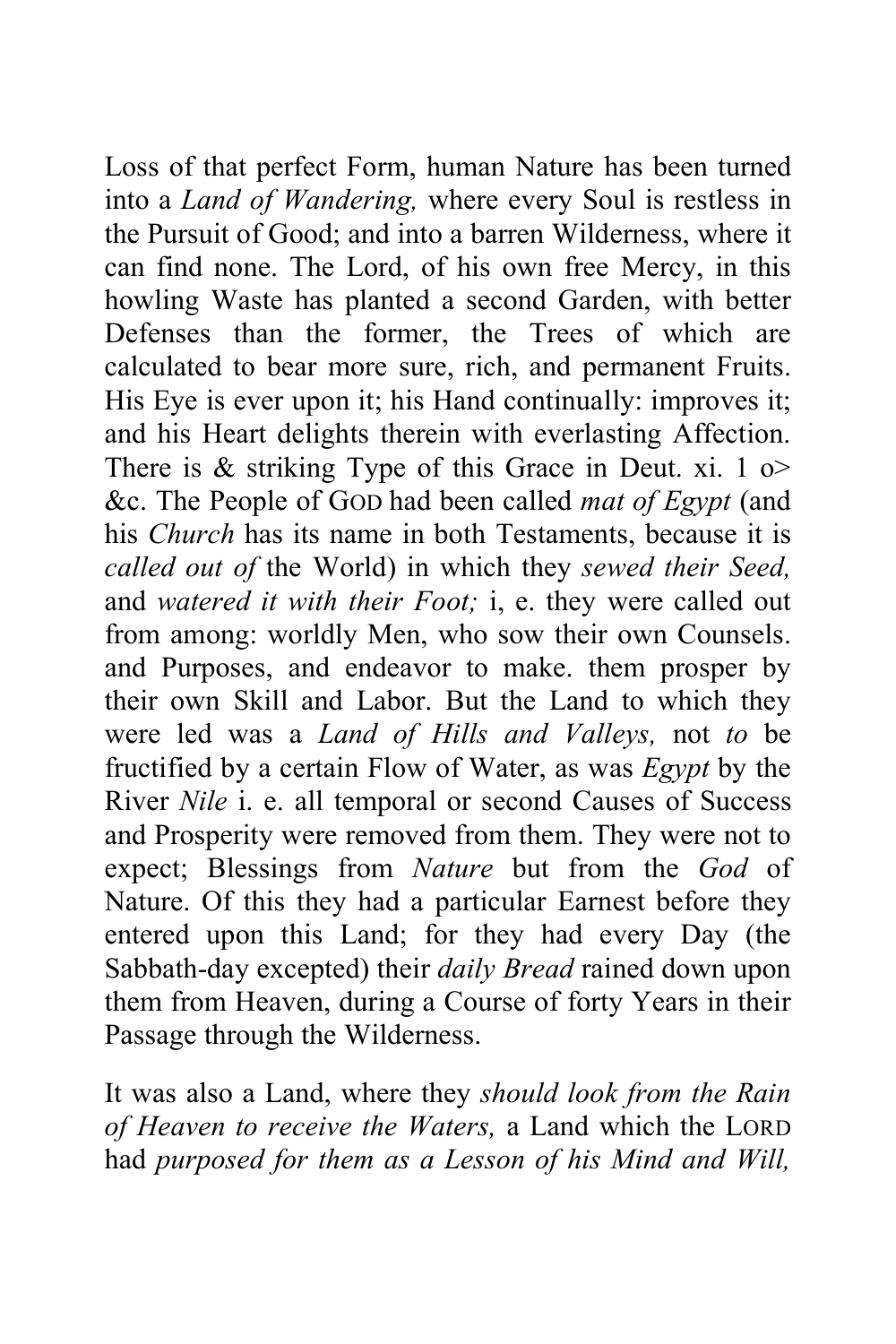and a Land *on which the Eyes of God continually rested from the Beginning to the End of the Year;* i. e. the Providence of GOD should support their Bodies, and his Spirit their Souls, according to the settled Counsels of his Covenant; for his Eyes are upon his People *to do them Good* through Time and throughout Eternity. To the same Effect is the Psalmist's Acknowledgment in Psalm, cvii. 34, &c. The *Israelites* were to depend upon GOD for every Thing; and upon their own Wisdom, Righteousness, and Strength for Nothing: And so is the whole Church of GOD, from the Beginning to the End of Time. The Consequence of which is, that the Lord supplies every Thing *in its due Season,* plenteously in its proper and appointed Time. The Text further says, and repeats it, that the Lord will *give* all Blessings to support, comfort, mature, and carry on both spiritual and natural Life; and these are expressed by the Symbols of *Corn,* and *Wine,* and *Oil.* They were not to be earned, but bestowed; not hardly procured, but freely given. *Alt* the Men in the World cannot draw a Drop of Water from the Clouds: Nor all the Christians in the World a Spark of Grace from above. Both must be freely sent, and gratuitously granted, from HIM, who rules All in All.-- To carry on spiritual Parallel from the above Text, and to pursue it through its natural and historical Circumstances, would require a Volume. Here we can only give Hints, and those but saint and imperfect, of that « glorious Wisdom, Grace, Love, and Power, which pierce like irresistible Rays through the Veil of Nature, and beyond it irradiate the Objects of that spiritual World, which but for the reciprocal Light of GOD'S Word and Works, would be concealed and invisible to the keenest Eye among Men.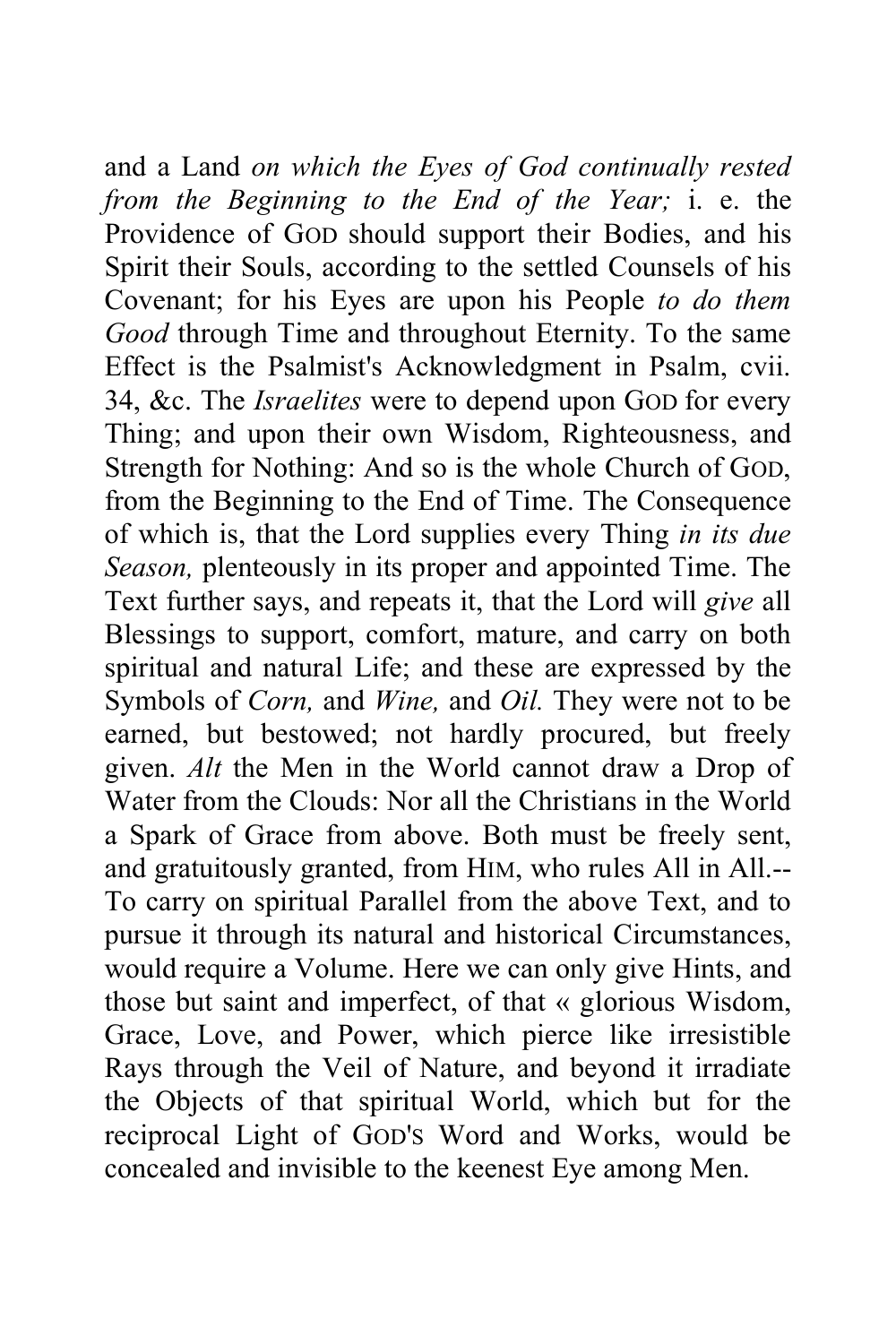III. YONDER beautiful Fir-tree, which urges its Point, like a Spire, towards the Clouds, marks every Year its Ascent, and shows its periodical Gradations almost from the very Root. Lately, it labored among the surrounding Shrubs, which seemed envious of its Rife, and urging to keep it down; but now it has fairly left them all beneath, and receives a freer Enjoyment of the Air and Sun.

THUS the Christian, when weak in Faith and newly partaking the spiritual Life, finds a thousand Lets and Hindrances to the free Contemplation and Enjoyment of the Love of GOD. He is as a Grain of Mustard Seed in the Garden of Grace, *small* in Size, and *humble* in Shew. But having radically an immortal Vigor, he still presses upwards, takes stronger and stronger Root, and gradually spreads forth his Branch upon Branch. Like the Plants of his Garden, he receives new and new *Lamina,* or increasing Coverings and Substance to his Trunk, from Season to Season; according to the Apostolic Description of adding Grace to Grace. (2 Pet. i. 5. See also Rom. v. 4.) He was first weak, then strong in the Lord. An Acorn, when planted in the Ground, fends forth a *true* Oak, but yet a *small* one. It becomes Timber by *Degrees.* So the Faith of a Christian is at first a weak and humble Confidence, feels much Oppression from carnal Reason and spiritual Foes, and gains Strength only in Proportion as it is nurtured from above. The weakest Faith of the newest Convert is indeed invincible, because it is defended and supported by an Almighty Hand; but it cannot be called the *Plerophory,* or *full Assurance,* because it has not fully received its spiritual Tuition, is unacquainted with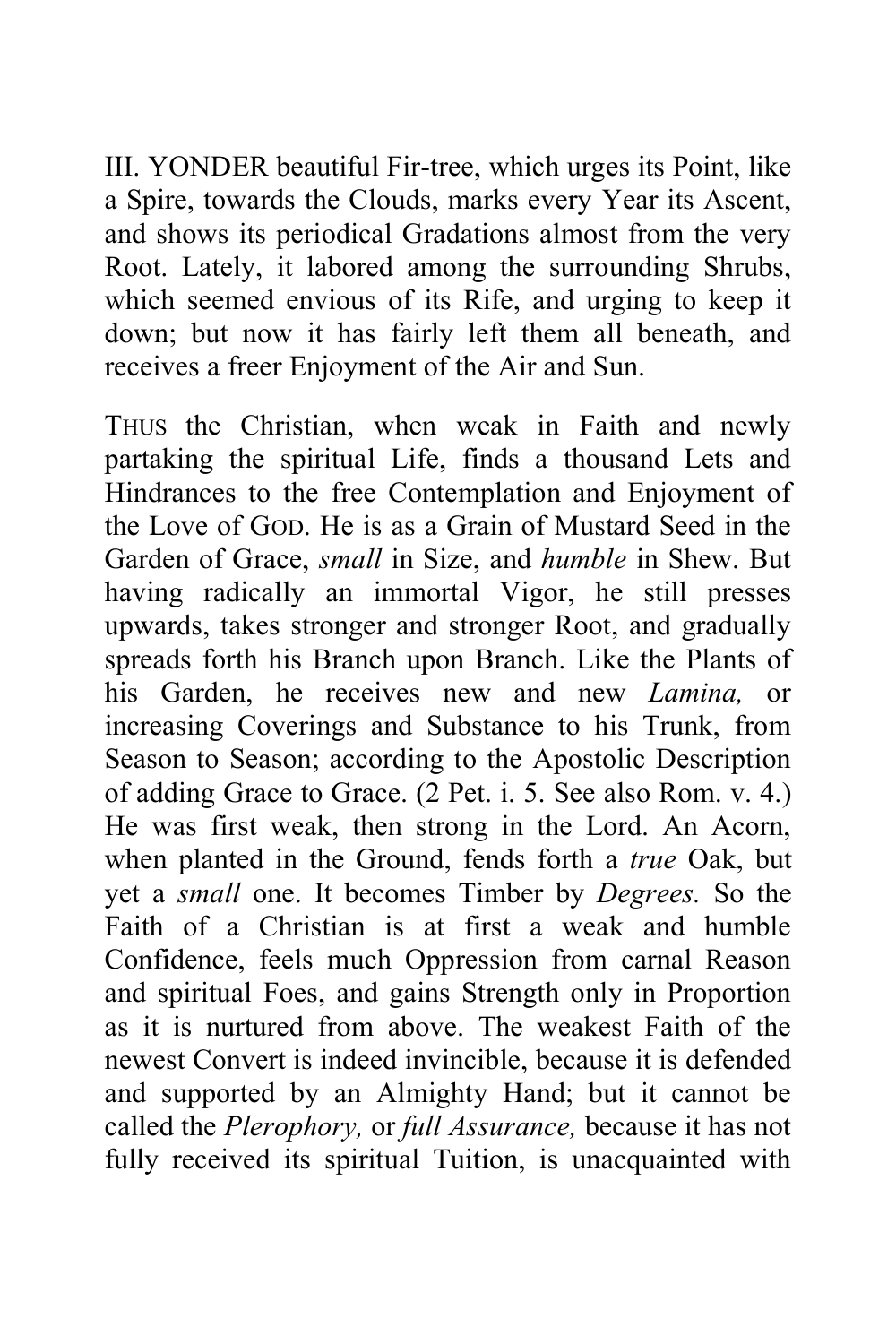spiritual Exercise, and rarely knows what to chose or what to avoid in doubtful Propositions. (Rom. xiv. i.) All Faith is truly Reliance; but certainly there is some Difference in the Weight and Proportions of that Reliance. First, it believes; then, embraces; and lastly, (as the highest Degree) it cleaves to the Lord, and clings close to his Salvation, of which in that Act it becomes assured. But, in the ordinary Course of GOD'S Working, it no more becomes the full Assurance at first, than an Acorn becomes Timber in one Year.—Some Mistakes seem to have been started upon this important Subject; and therefore it may be worth while to canvass it with more Attention; especially as many sincere Persons have distressed themselves upon the Assertions of others, who appear to have considered Faith rather as *sensible Vision*  and *Revelation,* than a spiritual Disposition worked in the Soul to believe in GOD, and to confide all its Interest and Happiness to Him. And there are others, who have by Faith meant *Comfort,* which is rather *Sense* than any thing else. It is true, Comfort *follows* Faith, but has no *necessary*  Connection with it in its Exercises; for many have believed most faithfully, who, in the Act of Faith, have felt no Comfort at all. Comfort came afterwards, and ever will succeed true Faith, sooner or later. AFTER *ye believed, ye were sealed,* says the Apostle.

We must look to the original Scriptures, and to the original Language of the Scriptures\*, to clear this Point. There we

<sup>\*</sup> The Necessity of recurring to the Language of the Old Testament for the more perfect Definition of the Terms of the New, will perhaps appear from the following Considerations. The most important Words, or Expressions of spiritual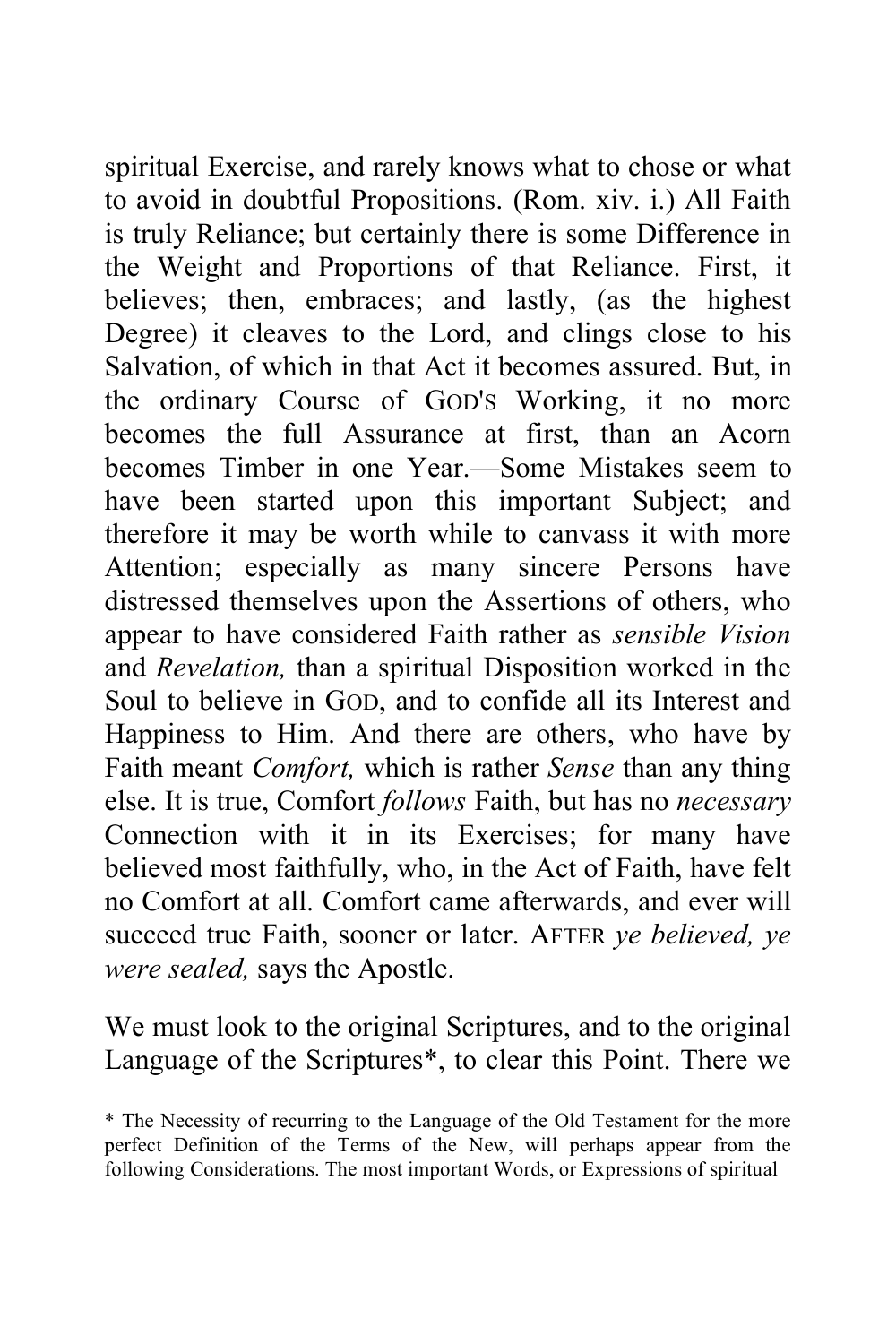shall find, that GOD *(*and Christ as GOD*)* proposes himself as THE TRUTH, the fixed, the settled *Foundation,* which nothing can overthrow or confound. Hence all the Promises *are in Christ, Amen:* that is, fixed upon him as the solid Foundation, and therefore worthy to be believed. And Men are said to *believe (*which is a Word derived from the same Root*)* when they *rest upon* this Foundation. They have then a fundamental Stability. Now, GOD being the Truth itself, all his *Words* must be true. The Christian is enabled to receive this divine Testimony, puts his Seal to the Truth of it, and (as one justly expressed it) "takes GOD at his Word." Thus the *Object* of Faith is *certain,* so as to remove all just Occasion of Doubt. The *Nature* of Faith itself, in its own *Essence,* is also *Certainty*; but the *Act* and *Exercise* of this Faith, or its *Existence* in the

Things, in the Gospels, are Translations of Words spoken in Hebrew, or at least in a Hebrew Dialect; and the Words of the other Books of the New Testament were also Translations, by the Apostles, of the Terms used in their vernacular Tongue, into Greek, the then prevailing Language. They evidently took such single Words in Greek, as bore the nearest Relation to the leading Sense of the Hebrew Terms, which had been used in the ancient Church; for the Greek Language, being arbitrary in itself, as well as compounded of many others, with no Sort of Regard to the true Religion, and used by Men who had no Ideas of the spiritual Objects revealed in that Religion, and who consequently could not employ the Terms of it to any such Purpose, could not express those divine and heavenly Thing\*, for which it was never prepared. The Apostles, therefore, often expressed themselves paraphrastically in their Greek Writings, that the important Sense of the original Terms might not wholly be lost. Thus St. John, in the Revelation, uses a Periphrasis for the Name JEHOVAH. (Rev. i. 4, &c.) So St. Paul (2 Cor. iv. 17,) uses another for the Hebrew Word rendered *Glory,* which, with all its Energy, scarcely comes up to the original Idea. And there are many other Terms, which contain the most consolatory Doctrines of the Gospel, transferred from the Old Testament to the New after this Manner. Sometimes they coin a Word, and always employ the Terms, which they use for spiritual Ideas, to a Sense, in which it was impossible for a Heathen, void of those Ideas, to employ them. Here we see the Truth of the Observation made by the Son of *Sirach.* "The same Things (says he)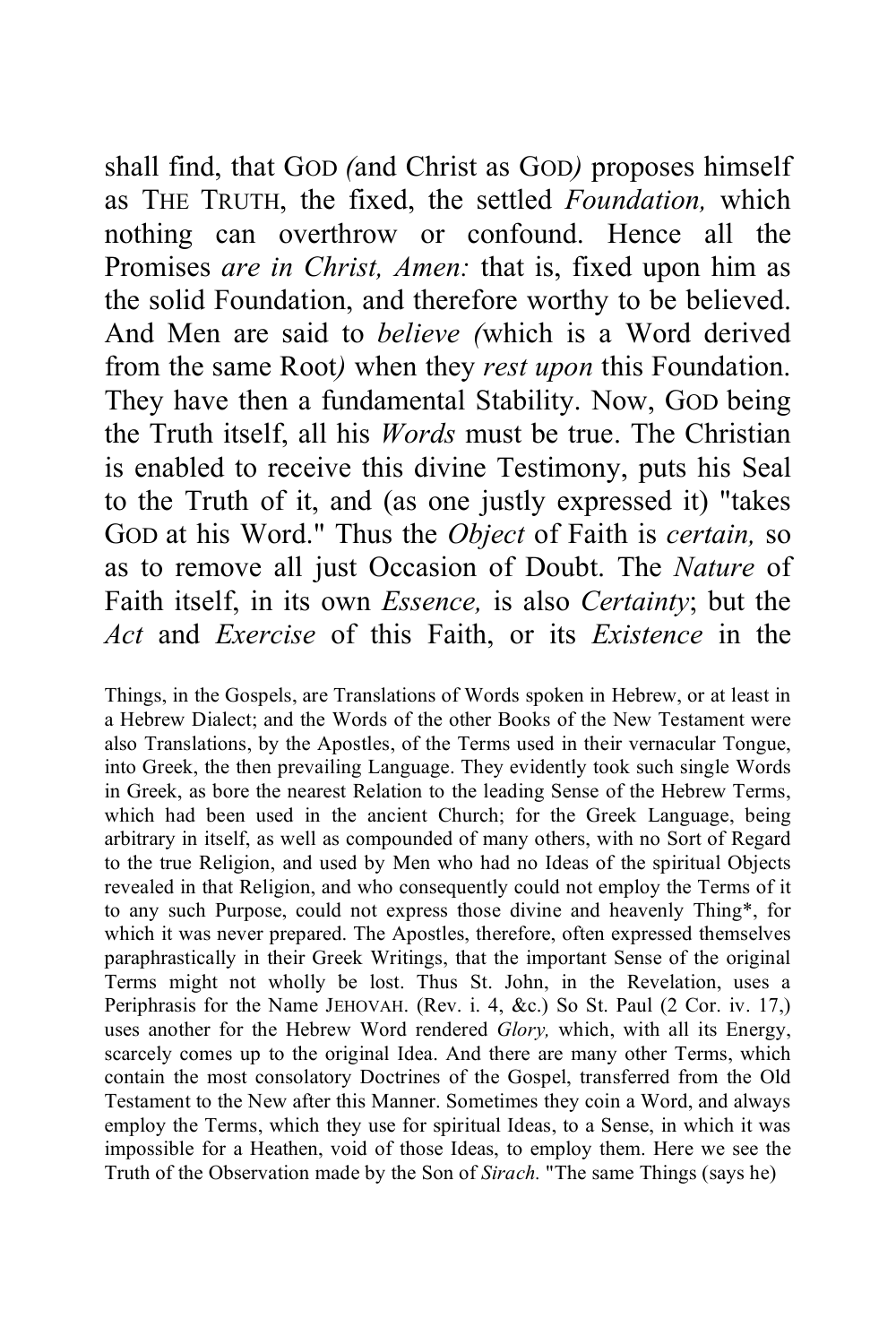the human Heart, being clogged with manifold Corruptions; the Christian can neither fully believe as he ought, nor perfectly do as he would. Looking, however, at Faith in its simple Idea, we may define it to be that gracious Perception of the renewed Mind which discovers the Truth of GOD, accompanied by an ardent Affection of the renewed Heart which embraces it; and both worked in the Believer by the Holy Spirit, and sustained, increased, and completed, by his Agency alone. Thus he rests and is built upon the Foundation —the whole Trinity as the grand Basis, Christ as the chief Corner-Stone, and next upon the Apostles and Prophets, as founded upon him. *Other Foundation than this can no Man lay;* and, *without it* all the Visions and Revelations in the World are not Worth a Reflection. *Luther* had a full Conception of the Excellence of Faith and the true Strength of its Foundation, when he

uttered in Hebrew, and translated into another Tongue, have not the *same Force* in them; and not only these Things, but the Law itself, and the Prophecies, and the rest of the Books, have *no small Difference,* when they are spoken in *their own*  Language." The Reason was; these treated of spiritual Things in a Language *fitted*  for them, and so properly called *their own,* which the Greek or any other Tongue, composed of vague and arbitrary Sounds, certainly was not. We hear a learned Jew complaining of the Greek, with all its boasted Copiousness and Propriety, that it could not express even his moral Ideas with *Force.* How then could it rise to sublimer and more heavenly Objects? And yet so great is the Excellence of this very Language in other Respects, that we find a Latin Poet, and with him an eloquent Latin Philosopher, confessing the comparative Poverty of their own nervous Tongue, and the great Difficulty of conveying the Sense of the Greek Philosophy by it. They, therefore, borrow some Greek Words, and coin others for their Purpose. It has been observed from *Jerom,* by M. *Rollin,* that "*Homer,* who is so judicious, harmonious, and sublime, becomes childish, insipid, and insupportably low, when turned into Latin, Word for Word." With how much more Difficulty then could this Latin translate, by Word for Word, the Wisdom of GOD?—-This, by the Way, may serve to explain the Worth of the *Vulgate*  Translation, so prized by the Papists, as well as fix the Value of the *Septuagint*  itself in its proper Place. Taking, therefore, this whole Matter together,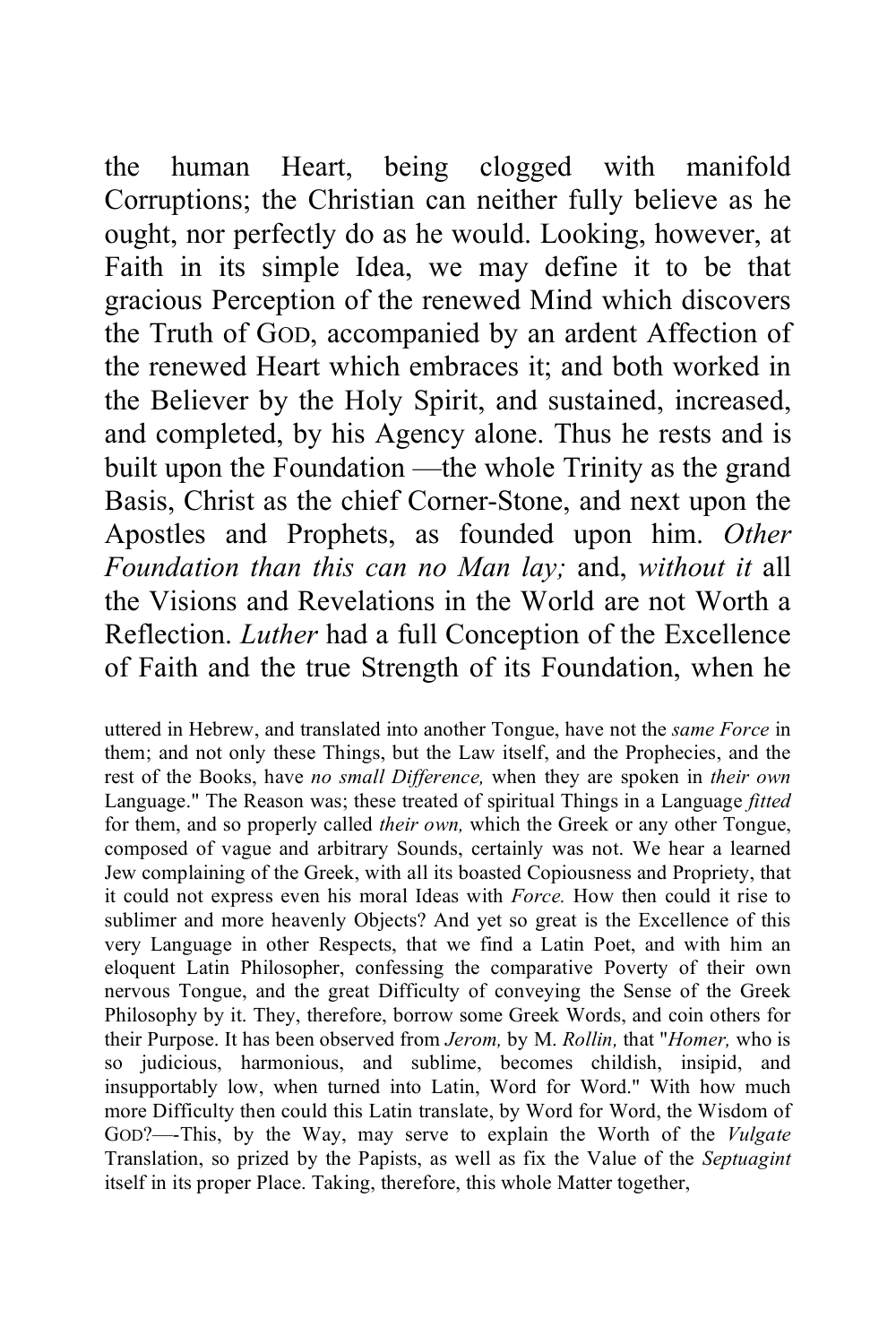expressed himself in these Words: *"*As I do not esteem myself qualified either to have or to interpret particular Revelations; so I do not desire for myself that sort of Faculty or Knowledge, and have begged of GOD, that he would not send either Visions, or Dreams, or Angels, to me. I am content with this Gift, that I have the Holy Word, which abundantly teaches, and supplies, whatever is necessary both for this Life and for Life eternal. In this I believe, and here I rest, with a certain Impossibility of not being deceived. Nor do I derogate by this from the Gifts of others, if possibly, beside the Scripture, GOD may have revealed any Thing by Dreams, or Visions, or Angels. They may indeed be Gifts; but they are such, as I neither

it seems plain, that, in order to understand the New Testament as well as the Old, in the more difficult Passages, where the Terms (if one may be allowed the Expression) are spiritually technical; constant Reference should be had, from the Greek and other Translations, to the Hebrew *Radices* and *Idiom.* To Hebrews, and in the Hebrew Tongue, have all GOD'S Revelations been primarily made; and, therefore, the *Things* of GOD are best explained by the *Words* of GOD. This holy Language was peculiarly formed to express or adumbrate those spiritual things; and, consequently, to understand them perspicuously, Recourse should be made to it for Illustrations of the New Testament, rather than to heathen Writers, who, G. however learned or elegant, could know nothing of its spiritual Purport, and who, if they used the same Terms which are there used for divine Things, must necessarily have used those Terms for a very different Meaning. This is not said in" Disparagement of classical Learning, but to prove that (like all other Heathens) it has no Right to enter into and profane the Temple of the Lord. Ancient Authors may indeed serve to illustrate Passages, which relate to the Offices and Principles of Men among the Gentiles; but, with Regard to divine Things, there can be no ancient Treatise so sit to explain the Sense of the Gospels and Epistles, as the most ancient Book in the World, which was composed to subserve the very same Purpose and Idea. This is the Way to *compare spiritual Things* with *spiritual,* and thereby to arrive (by the Blessing of the Divine Spirit) at a more full Comprehension of *the deep Things of God,* and consequently to become more and more *wise unto Salvation.*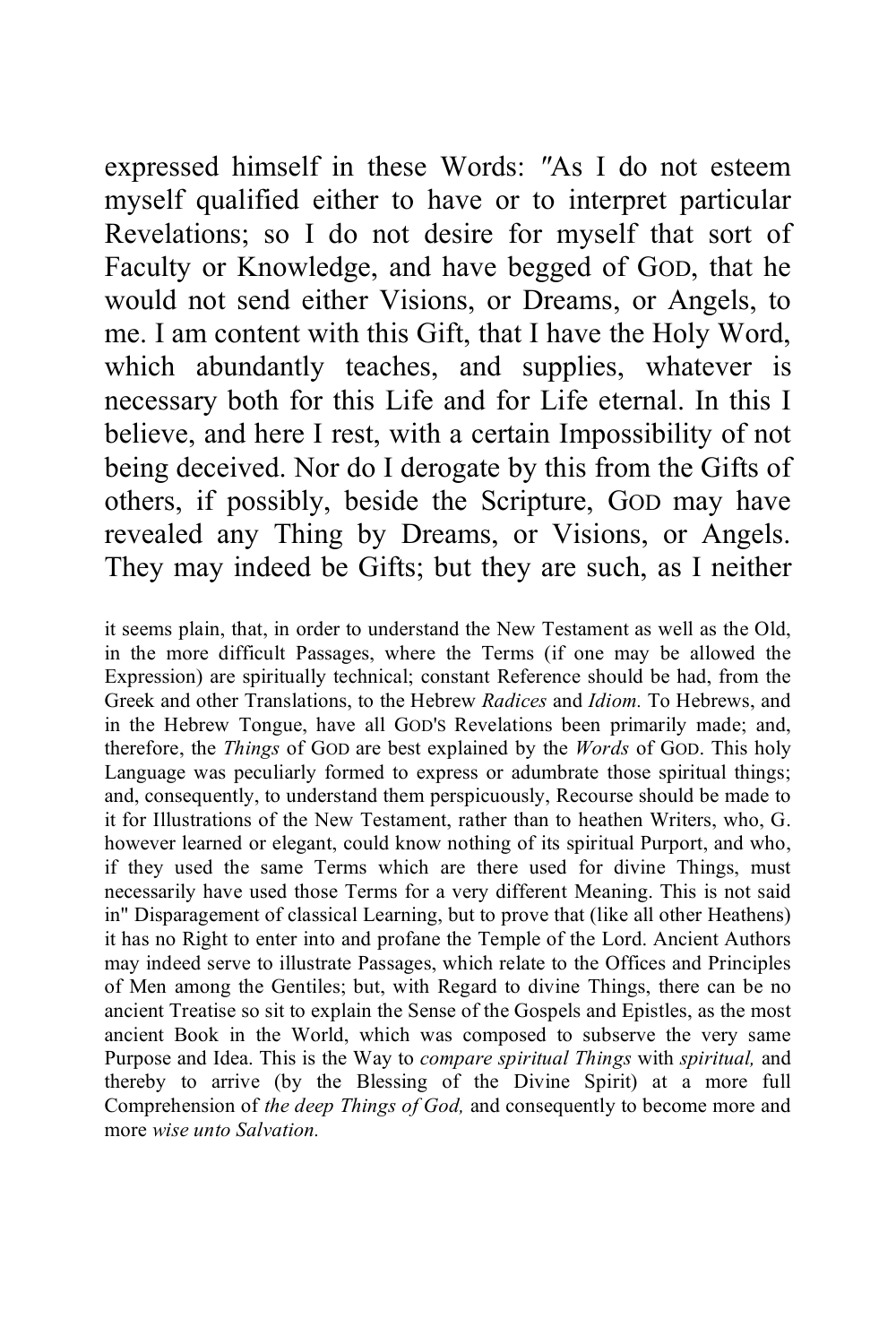care for, nor desire. For I tremble at that infinite Multitude of Delusions, Artifices, and Impostures, by which Satan has deceived the World for so many Ages under the Papacy: So that if I cannot credit the Sufficiency of the holy Scripture, I certainly shall not easily believe, either Angel, or Vision, or Dream." And, in another Place, he adds: *"*I have often said, that, from the first, I have always intreated the Lord, that he would never send Dreams, or Visions, or Angels, to me. For many fanatical Spirits have attacked me, of whom one has boasted of his Dreams, another of his Visions, another of his Revelations, by which all of them would have drawn me after them. But I have always answered, that I never desired Revelations of that Sort, and that I had no Dependence upon them, when proposed. My most ardent Wish is, that GOD would give me the true Sense and Understanding of his holy Word: For, if I have the Word, I am sure of walking in the right Path, and that I cannot easily err or be deceived. Indeed, I had rather have *David's* Understanding, than prophetical Visions, which, I believe, *David* did not greatly desire. Let me explore the certain Meaning of the Scripture. The Fanatics, with their Dreams, would have led me, some one way, some another; so that if I had attended to them, I must have changed my Doctrine thirty or forty Times.— If I have the Word, I am sure, that GOD and his Angels are with me." (Luth. *Com. in Gen. apud* Wits. *Misc. Sacr.* Vol. I. p. 379.) If others, who have pretended to wonderful Communications from above, had received the Blessing to be thus *faithful* the Christian World had been spared many Effusions of Absurdity, the Cause of GOD saved much unnecessary Reproach, and many a simple Heart preserved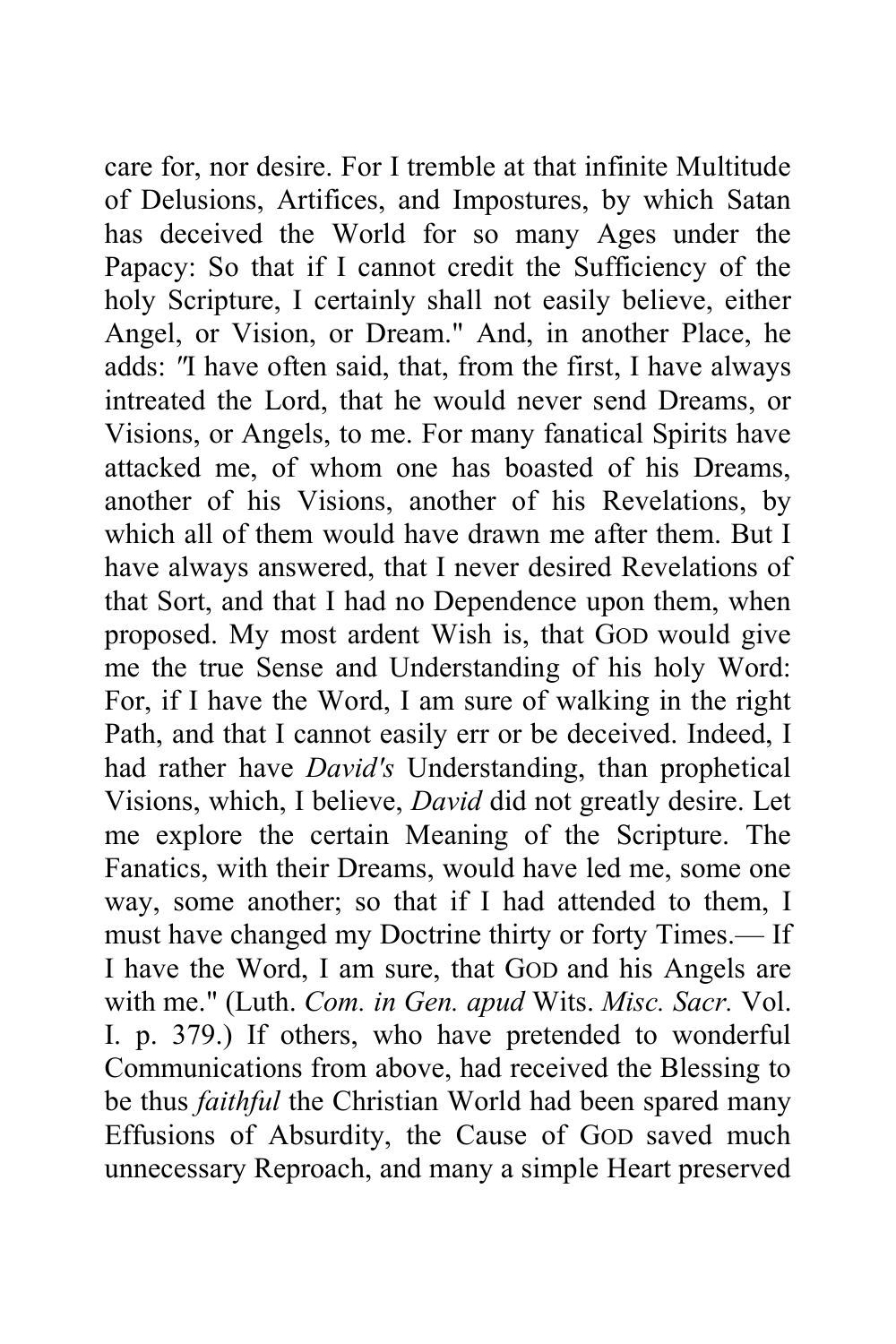from Uncertainty and Distress. However, it is melancholy to observe, that many of these Revelationists, with all their boasted Intercourse with Heaven, live upon Earth with less Order in their Lives, and with more Slavery to human Passion, than even some decent People, who make no Pretences to Religion at all. It is also fad to reflect, how many of these high Pretenders have come to nothing.

But, one would not be understood to affirm, that GOD does never vouchsafe extraordinary Communications and Testimonies of himself; for these have occurred upon some extraordinary Occasions. They were, however, *uncommon* and *extraordinary,* and are not to be looked for, because they are not *promised.* And let them come when they may, or how they may, if they are not agreeable to the written Word, and to the *Law and Testimony*  revealed; they are to be exploded as Delusions, and suspected rather to be Suggestions of the Devil, than Impressions from GOD.

We have considered *Faith,* in its simple Idea, as a gracious *Reliance* upon the Truth of GOD: And we may define the *full Assurance* of Faith to be, not an Exclusion of all Doubting, but a Victory over prevalent Doubting, and a settled Confidence in the Wisdom, Power, Love, and Faithfulness of the Lord. Corruption, while we are in the Body, will *rebel;* and so will Doubt and Unbelief, which are the great Agents of Corruption: But they do not *conquer;* they do not *reign*. Faith has the final Victory; though Faith must: fight constantly to obtain it. As, in the Cafe of a Rebellion, every Defeat weakens it, and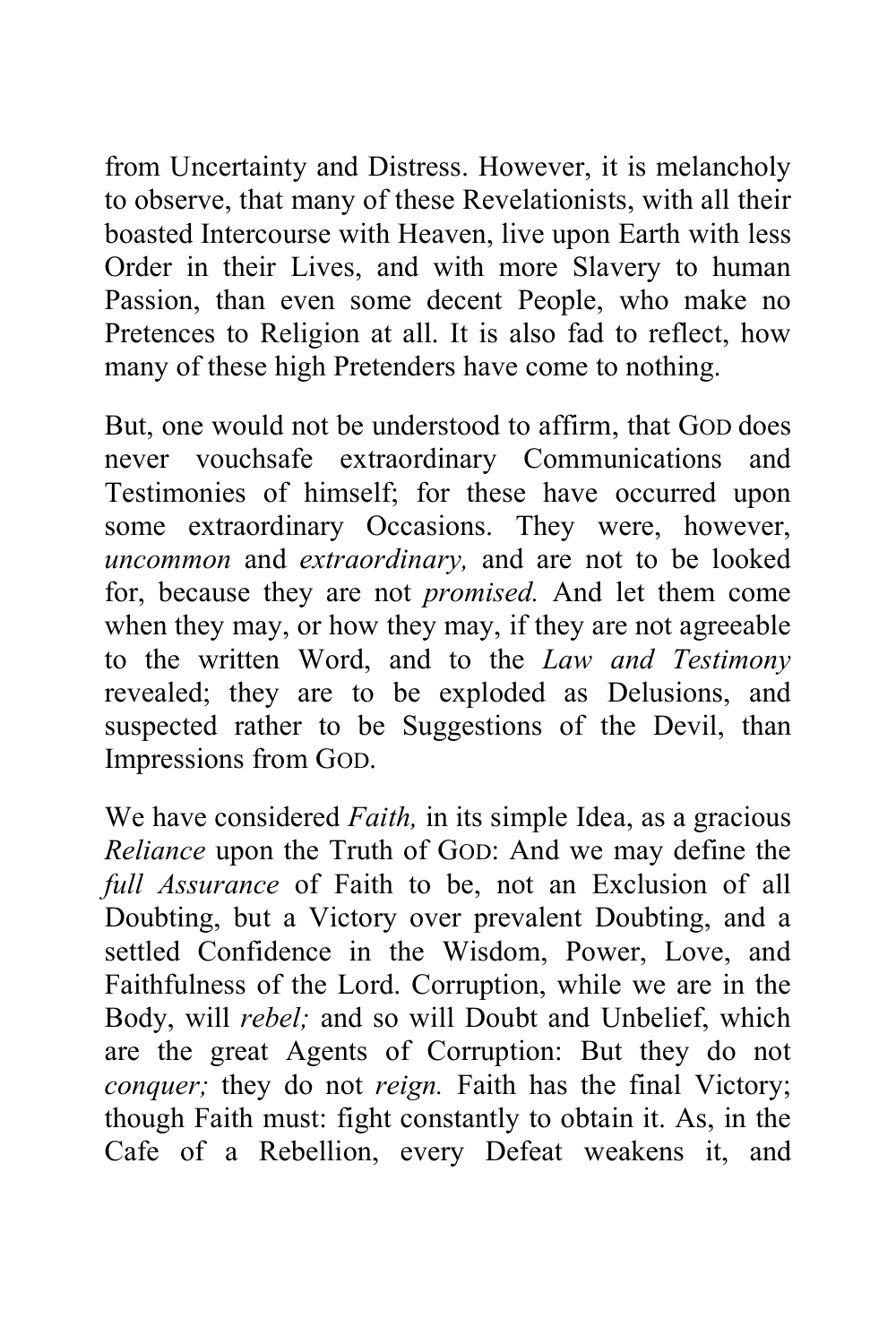strengthens the Power of a State; so, in this Rebellion of our corrupt Nature, with its Army of Unbelief, Doubts, and warring Passions, the Soul is invigorated by frequent Victories, and at length obtains such a Measure of Strength, as not to be shaken in its Conflicts. This Habit, and this Strength, thus worked in the Mind by Christ (for there is no Victory without the great *Captain of Salvation),*  is the *Plerophory* or *full Assurance of Faith,* which every Believer should be seeking, as the greatest Privilege and Bliss on this side Heaven. Now all this, evidently, does not arise from Whim or Vision, but from a solid, warranted, well-grounded, and well-fought Experience—an Experience, which does not rest upon Opinion, but upon Fact, not on immediate Revelations, which GOD has promised to nobody, but upon his infallible Word, which is spiritually open to all that truly believe.

From this Consideration, the weakest Believer may receive ground of Comfort. If he cannot rely, as much as he would; yet if he rely at all, or as much as he can, he has found a Measure of Grace to be faithful: And the very Desire is not of himself, but freely given him from above. He must join Faith and Patience; and he shall find, in pressing daily after the Mark of his high Calling, that he shall not miss it at the last. Bishop *Davenant* calls full Assurance, not so much Faith itself, as *the Daughter of Faith.* To which we might add, the Daughter cannot be born so soon as the Mother, who must previously have a requisite Maturity.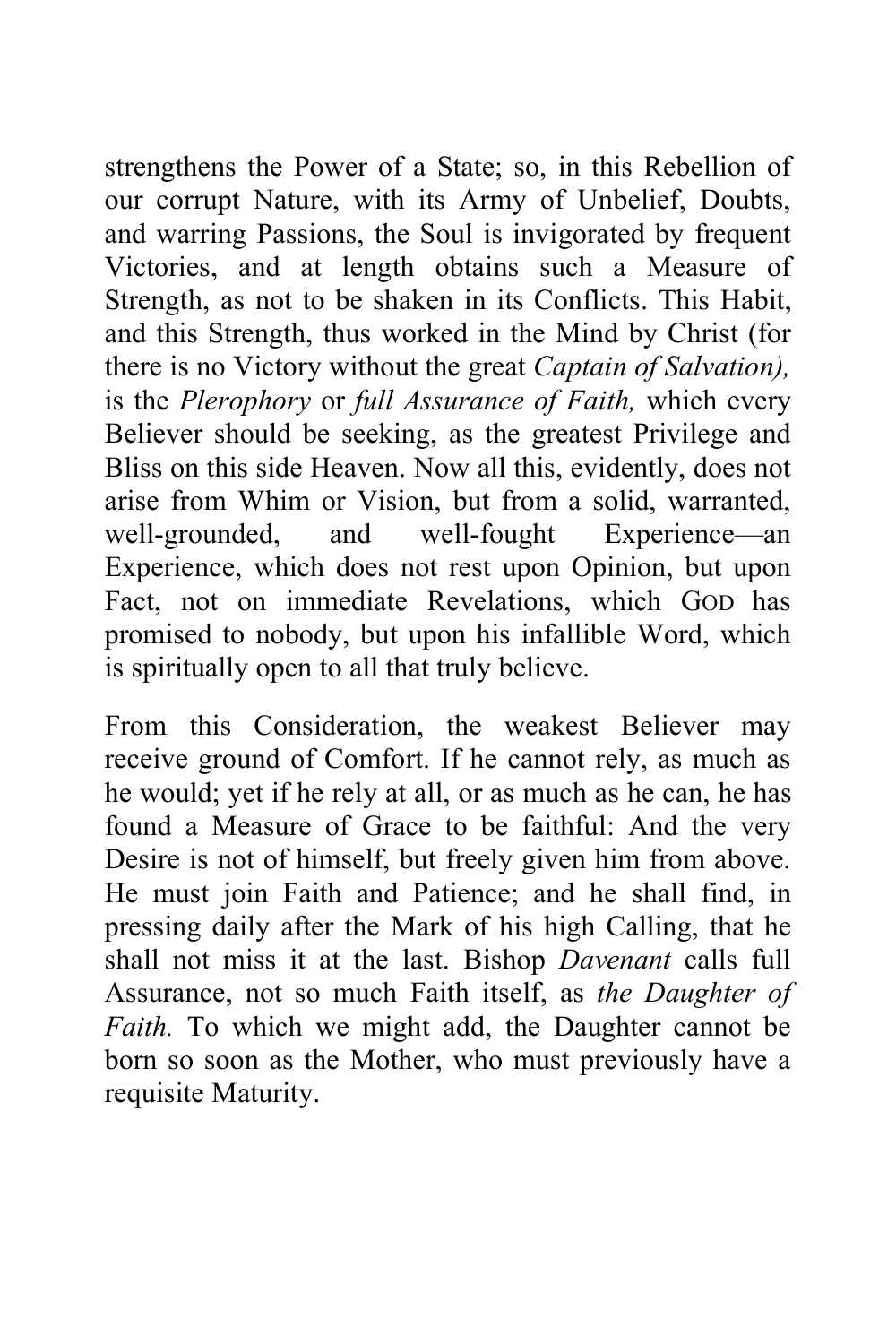Upon the Whole, we may see how justly the Image from Nature resembles the Progression of Grace. Every Believer may look back upon the Times that are past, and see many Victories obtained, many Snares avoided, many Corruptions subdued, which once had strong Dominion within his Soul. He fought hard in some Cafes, and seemed perhaps to be foiled in others; but he may remember, that he ever rose from his Falls with increasing Watchfulness and Strength. The Blows of the Adversary have inspired him with Wariness; and he is now less and less *ignorant of Satan's Devices.* He is grown, like our Firtree, above many of the obstructing Shrubs; and many things, which once were great Difficulties, are now become Exercises only to keep (as it were) his Life of Faith in Health and Vigor. He can breathe more freely the Air of Heaven, and k grown higher in his Wishes to be there. The Realities of Glory, always invisible to Nature, become through Grace more and more visible to his Soul, and wean his Heart therefore more entirely from the World.—This is Growth in Grace; And, without this, all other Attainments are but a Shadow or a Name.

IV. THE most flourishing Tree, or Plant, though it might spring like *Jonah's* Gourd, is not *seen* to grow. Time is requisite to mark or to measure the Progress; and, measuring the Progress by the Time, we determine the Growth to be more or less vigorous, and consequently the Plant to be more or less healthful.

TRUE Believers also are not like Mushrooms,

*Which spring with Morning, and at Night decay;*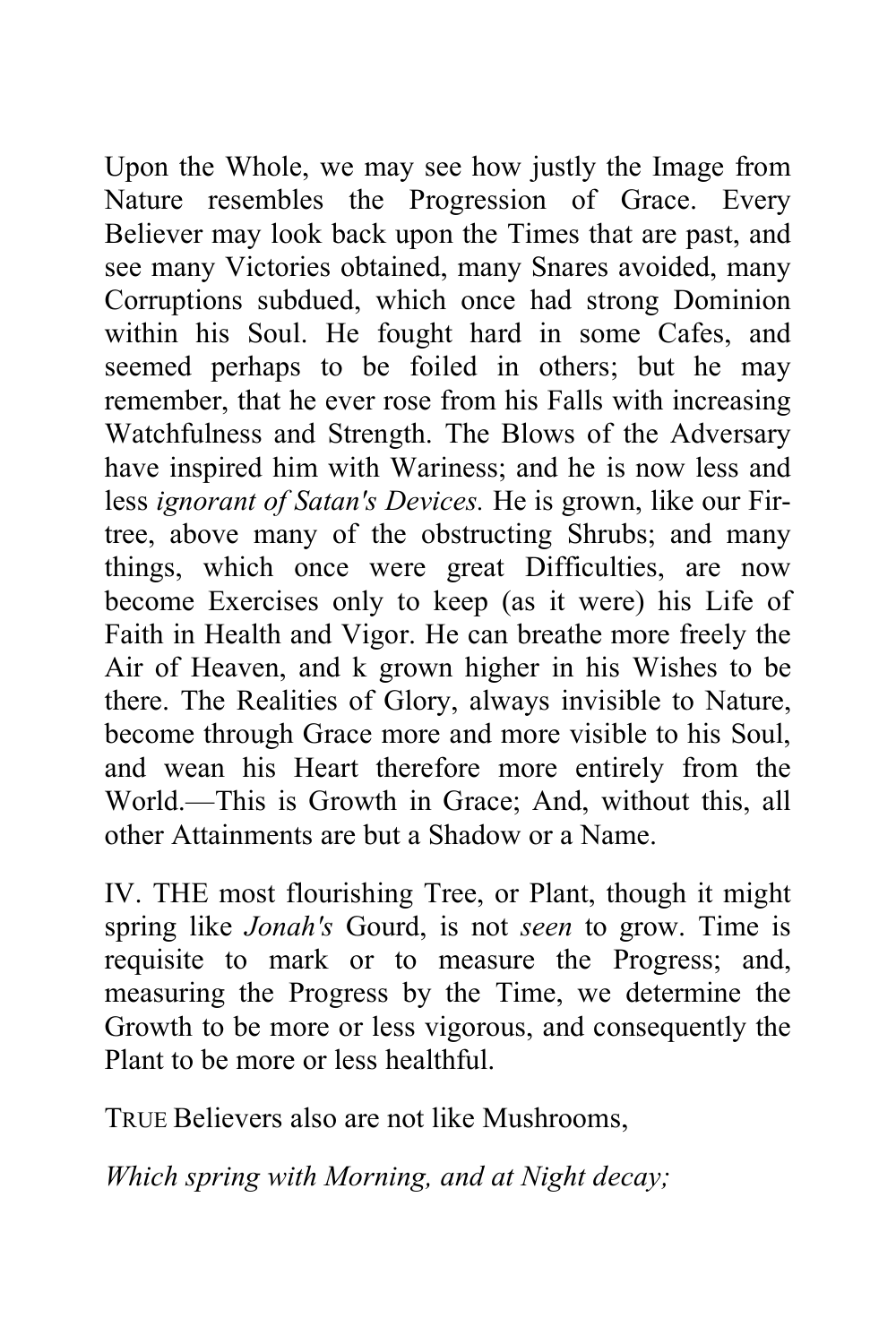But *Trees of the Lord's Planting, that he may be glorified.*  They grow, but their Growth is not seen by themselves or by others, *immediately.* It is perceived .only in the course of Time. Nor do they grow by Noise, any more than the vegetable Kingdom. An increasing Volubility of Tongue, and a blustering Profession, like a roaring Wind among Trees, are more likely to blow down than to impart Life. (James i. 26.) It is not so much the Interest of a Christian to talk about the Gospel, as to have his Heart molded into the very Frame and Fashion of it. Let his Spirit be truly evangelized, and his Conversation "will then be *as becometh the Gospel,* as well as *of* the Gospel. Grace is weighty, and leads to a Weight of Glory. It turns from Lightness and Trifling, as its Bane. (Eph. v. 4.) It dwells in a recollected Mind, a steady Heart, and a peaceful Soul. When the Professor has this within him, he ceases to be a Rattle; knowing, that those are but the emptiest Vessels, which give the loudest Sound.

V. SOME Trees in the Garden make a great Shew, but bear no Fruit. They are splendid in Leaves, and perhaps in Blossoms; but they yield either nothing fit to eat, or something not worth eating. The largest Species of Tree known in the World is the *Baobab* or *Calabash* Tree of *Senegal,* which often exceeds seventy Feet in the Circumference of the Trunk, and covers with its Boughs a Circle of above one hundred and thirty Feet in Diameter; but yields a Fruit, which, while it is unfit for Food, does not exceed the Size of a common Kidney-bean. With this enormous Substance; it has large and handsome Leaves,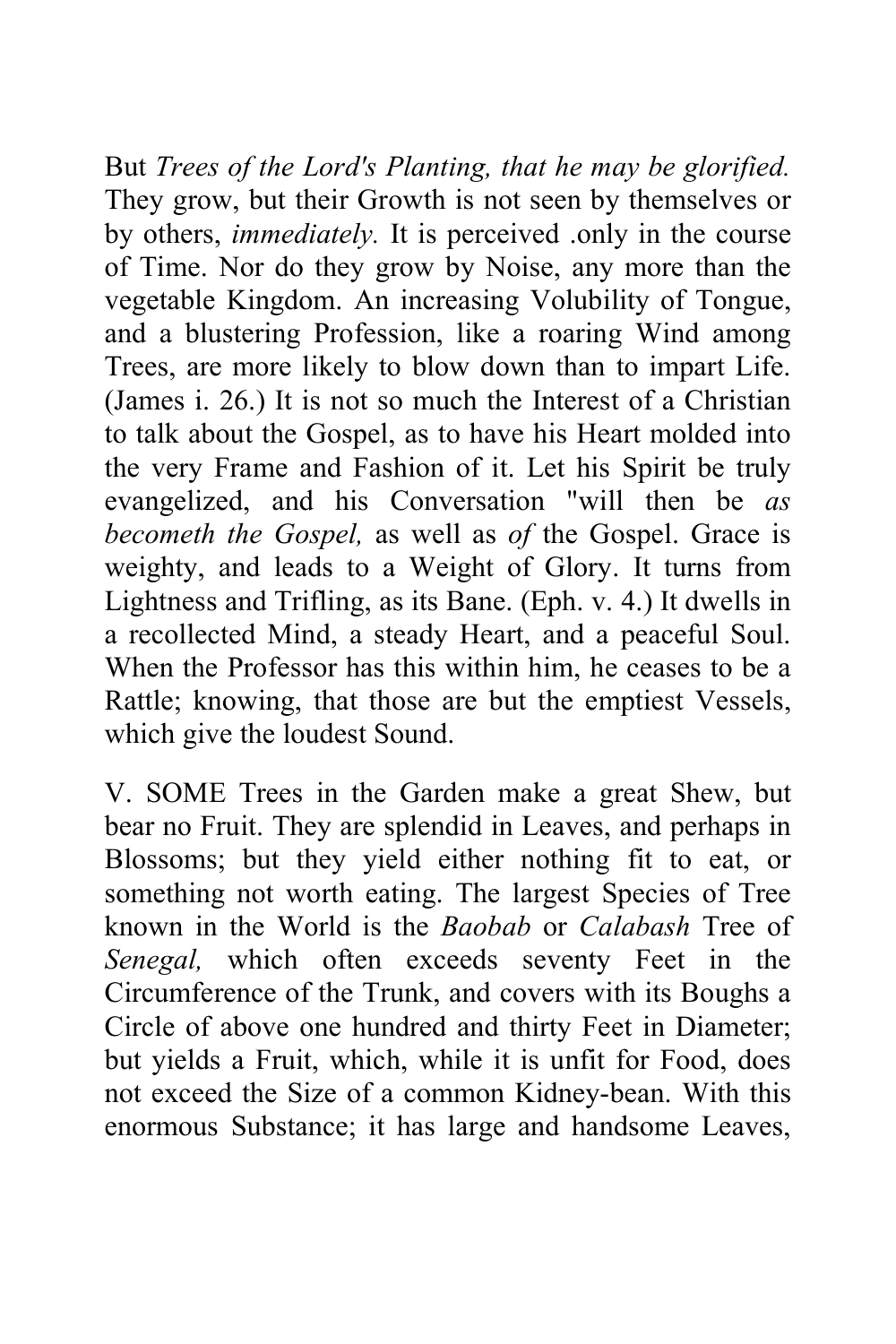and looks, at a Distance, rather like a Grove than a single **Tree** 

O WHAT a Picture is here of many a specious Soul! How many have looked tall like Cedars in *Lebanon;* how many have promised fair like the Fig-tree in the Gospel; who, when the Master sought for Fruit, have yielded none? Some have spoken gloriously, and written elegantly, of the Word of GOD and heavenly Things; have been supposed in the uppermost Class of the Christian School; and have even *done,* in GOD'S .Name, *many wonderful Works;* who, after all, have  $\sim$  O my

Soul, leave the awful Blank, and turn inwards for a deep Examination and Proof of your own Faith and Experience; lest, after treating of Christ and his holy Truths, you yourself be only *a Cast-away!* Dismal Reflection! It is sad for those, who are deplorably ignorant of the gospel, or who never heard its *joyful Sound,* to fall into Perdition; but how much more dreadful must the Destruction of other Persons be, who have talked loud and written fair of their Knowledge in the Things of GOD, and yet have been actuated all the while by the selfish, proud, and unsanctified Motives of the Devil? Rather let me be an humble Shrub of a Span in Height, with lowly Branches bent by the Fruits of Grace, than all the *Calabashes* in the World, with their spreading Boughs and useless Trunks. O that I may be *a green Olive-tree in the House of my God,*  of whom *my Fruit may be found,* and to whom it may be acceptable, through Christ Jesus!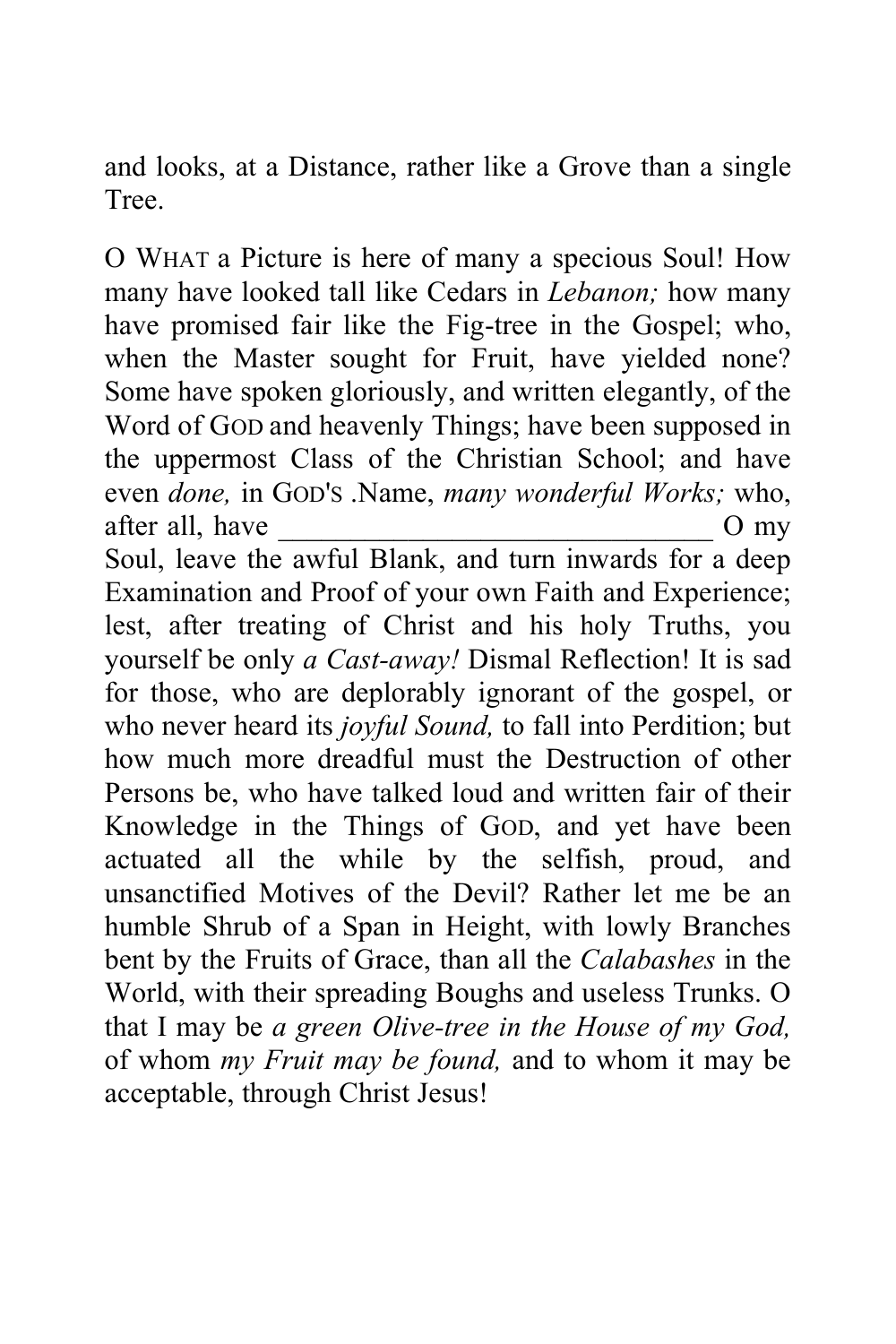VI. IT is a vulgar Error, that Plants feed upon the Soil itself, and derive their Increase from it. The Truth is, that the Soil itself is a Receiver of the vegetable Pasture from the Skies, and becomes a Repository or Reservoir of what ft has received for the Support of the Trees or Herbs which may grow upon it, but imparts none of its own Substance to form their Substance, which is compounded of other and different Elements. In proof of this, an Orange Tree has been known to be planted in a Box, in which the Quantity of Earth was both measured and weighed, and to have grown for many Years to a considerable Size; but when the Earth (to which no Additions were made at any Time) was taken out, there was precisely the same Quantity and Weight as at the first. Again; every body knows, that only the upper Stratum or Surface of the Earth, which has been cither exposed to the Elements or mixed with things which have been exposed, is capable of supporting Plants. And Soils are good or bad, as they are more or less recipient and retentive of the celestial Fluids. Sandy Soils, for instance, receive easily; but, being compounded of little more than an Assemblage of very small Stones (as may be discerned immediately by a Microscope) they as easily pass through them what they have received: and Clay, being of too adhesive a Nature to receive, or to part with what it has received, unless extremely broken and meliorated by some favorable Seasons, of course becomes sterile to Plants, and rarely fit for much Vegetation.

A STRIKING and beautiful Lesion this of human Dependence upon God! In Grace, as well as in Providence,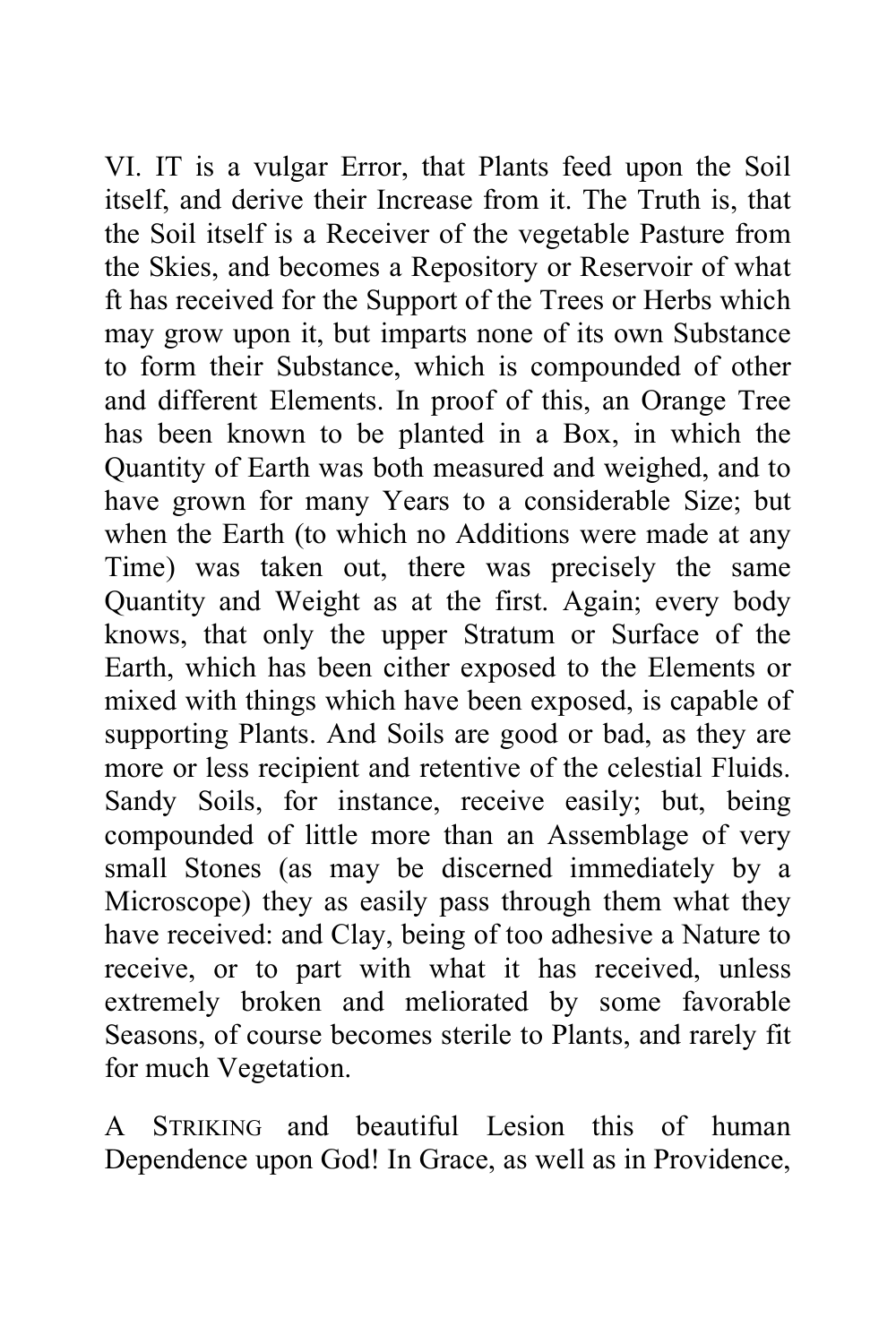every Blessing comes from above. The Earth and the Creatures have nothing in them

selves but by his Operation. The Soul of Man, likewise, derives all its Holiness from above; and therefore the Fruits of Righteousness in him are called *the Fruits of the*  SPIRIT. Without his immediate Agency, the Nature of Man, with respect to spiritual Productions, is as barren as a Rock. And, after Conversion, *all the fresh Springs* of the Believer are in his GOD; and, without GOD, *he can do nothing.* Grace is not in Man's Power, but, from Moment to Moment and from Day to Day, is dealt down from Heaven, as the Manna in the Wilderness was, or as the Rains and influences are, from the Skies. \*' Give us this Day our daily Bread," is a Prayer made to express every Day's Dependence, as it comes. The Bread of Life is the *Gift* of God, and not the *Stock* of Man: It comes through the divine Will and Power, not through human Potency, and replenishes those for whom it is ordained. It is *the Children's Breads* and not the World's. The World neither knows nor desires it.

All *Increase* of Grace, as well as Grace in the Beginning, is from GOD in Christ. As the Substance of the Earth is not gathered into Plants for their Growth; so nothing carnal or earthly administers the true Life or Substance to the Children of GOD. This comes entirely from himself, who is *wonderful in working.* 

The *Retention* as well as Reception, of Grace, is also *through the good Hand of God* upon the Soul. He prepares the Heart, and makes the Ground of it as good as it may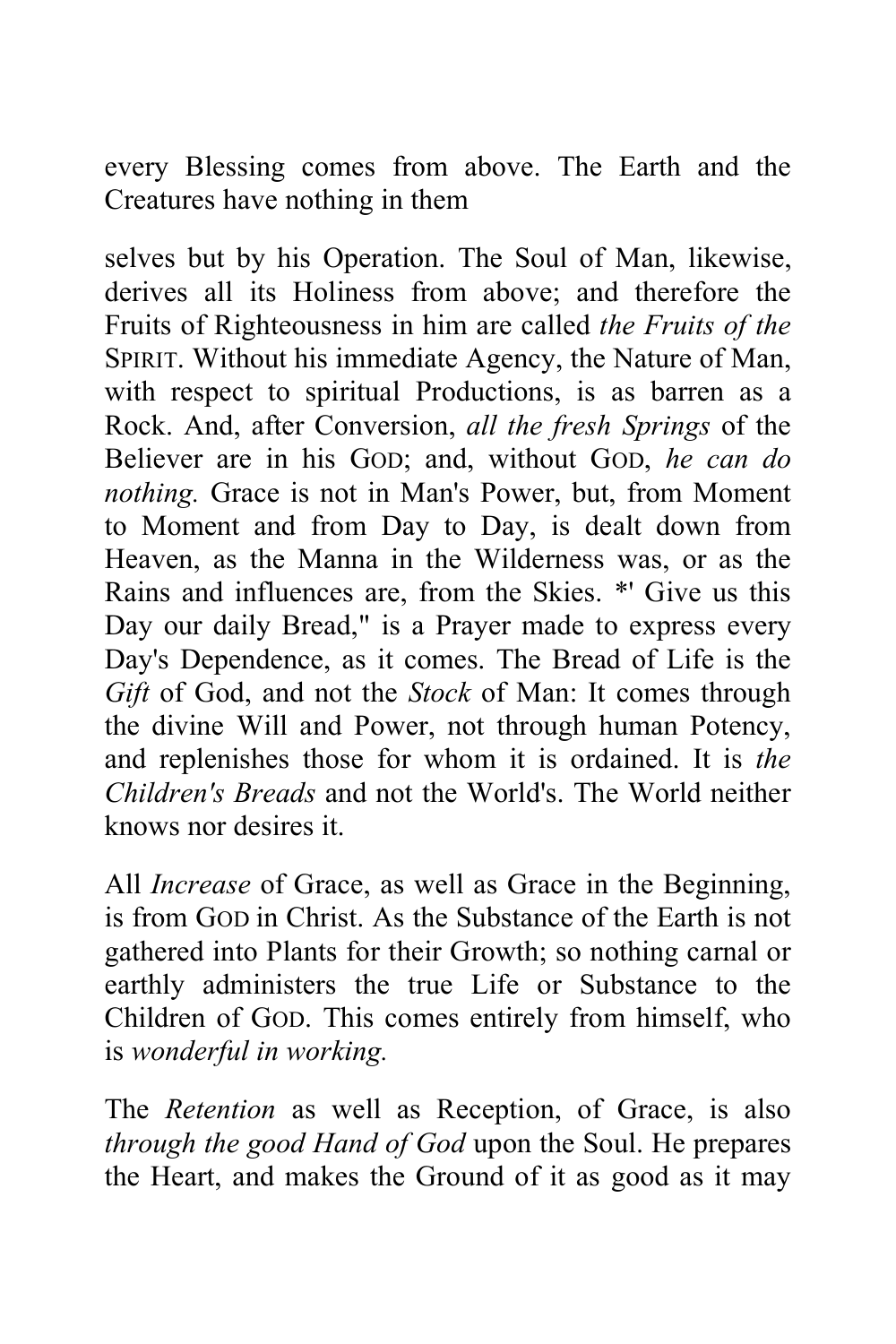be, according to his Pleasure. Some Souls, like the best Soils, are rich in the Abundance of the heavenly Influences which they are enabled to retain; and consequently the Plants, which GOD establishes therein, become *Plants of Renown,* yielding sixty or an hundred fold. Others, like the sandy Glebe, receive easily. the Word, but too easily part with it again; so that the Crop, which might have been expected, becomes thin and poor; or, in dry and trying Seasons, scarce any at all. Others, again, possessing a stiff and stubborn Temper, may be compared to Clay, which requires much Labor and Breaking for Cultivation and for Reception of celestial Influence, and which, after all, produces Fruits neither so sweet nor so abundant, as the more porous and friable Mould.

VII. IN almost every Pond exists an Object, which, observed with Attention in all its Parts, opens a new Source of Wonder and Curiosity to an inquisitive Mind. It is the *vegetable Animal* called a *Polype.* There are several kinds of this amphigeneous Being found both in salt and fresh Water. They take Root as Plants, but exert Acts of Life, as Creatures of animal Sensation. They evidently vegetate, and as evidently are animated. They have a double Life, and yet form but one Species of Being.

THESE animal Plants or Flowers beautifully exemplify the two-fold Life of a Christian. He rises indeed upon the Symbol; for he is a Partaker of a *divine,* as well as a *human* Nature. He lives as an Animal in the gross Atmosphere of this World; but, as a renewed immortal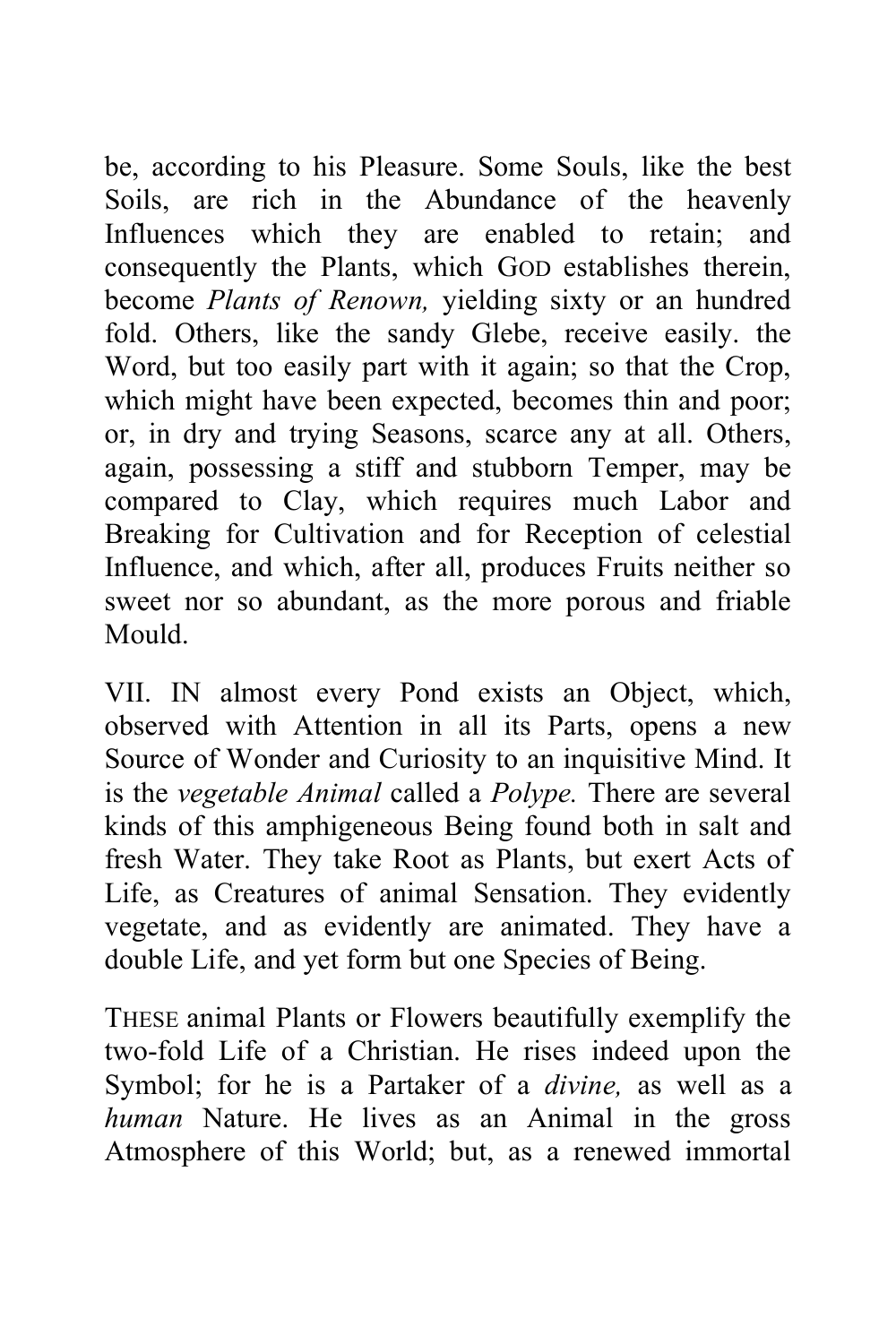Spirit, he exerts the Acts of a purely spiritual Life, which are as distinct from all animal Sensibilities, as the animal Faculty of the Polype is from the vegetable. We cannot define the *Mode* of either Existence; but we can easily discern *the* Existence and *the* Distinction. We can also speak positively upon one Fact, that the Christian receives his spiritual Life, and the momentary Support of it, from the Divine Spirit; because the Word of GOD (as well as Experience) will bear us out in the Assertion. Every real Believer perceives a Life in his Soul, with which he was not born, which was at some Period given him by the Ministration of the Word and Spirit, and which puts forth in him many Acts of a divine Nature, to which his human Sense was, before that Ministration, a perfect Stranger. He has new Eyes, new Ears, new Heart, new Hopes, new Affections: In a Word, he is become, in the Language of the Scripture, *a new Creature.* (2 Cor. v. 17.) This *new Creation,* which every carnal Mind, swollen with the Opinion of its own Powers, is disposed to treat with Enmity, because it cannot comprehend what is above itself, is a *spiritual* Creation, formed in the Soul of the true Christian, and superadded to that Nature with which he came into the World. Consequently he appears outwardly as a mere Man; but to GOD, to Spirits, and to himself, both an immortal and a celestial Being. Men see his gross Parts; but only spiritual Existences can discern his spiritual. He is known to be a *Citizen of Heaven* by all the Inhabitants of Heaven.

This Symbol yields likewise an Argument, by Analogy, for the Immortality of the Soul. The Scale of Being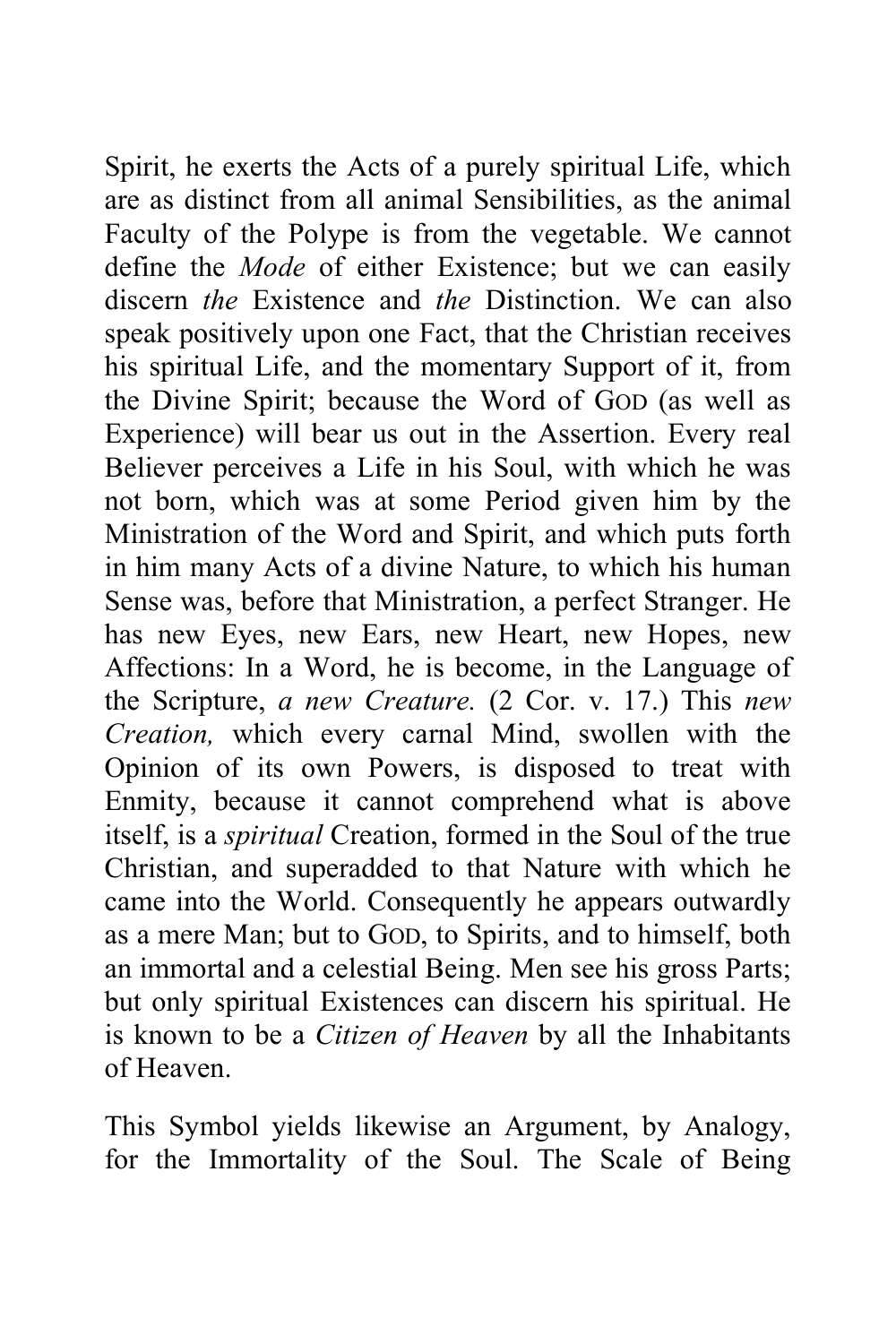ascends by Gradation. As vegetable mounts to animal Life in the Polype; so Man from corporeal rises to incorporeal, connecting the World of Matter with the World of Spirit and Immateriality.

*\_\_\_\_\_\_\_\_\_\_\_\_\_\_Grant a Make Half-mortal, half-immortal; earthy, Part; And Part, ethereal; grant the Soul of Man Eternal; or, in Man the Series ends. Wide yawns the Gap; Connection is no more.* 

VIII. EVERY Pond of water, as well as the whole Mass of Air, swarms with Inhabitants; and I have been sometimes much amused on the Bank of a Piece of Water in my Garden, by the wonderful Transmutation of various Insects from the State of Maggots, in which they first lived and swam as Fishes, to the State of Flies into which they have almost instantaneously emerged and flown as Creatures of the Air. In one Minute, they have been slow Animals swimming in a dense and gross Element; and in another, they have sprung into a Being, almost totally different in Life and Form, and flown swiftly off through an Element comparatively rarefied and pure, leaving their former Coverings or Sloughs in the Water behind them.

A MOST significant Emblem of that great Change, which shall pass upon human Nature in the Hour of Death! The Saint, in particular, shall start from a heavy earthly Tabernacle into a Form of Brightness and spiritual Agility. The Mass of Clay, with which he is now enveloped, both hides and confines his spiritual Part to the gross Atmosphere of this World; but it soon shall be thrown off,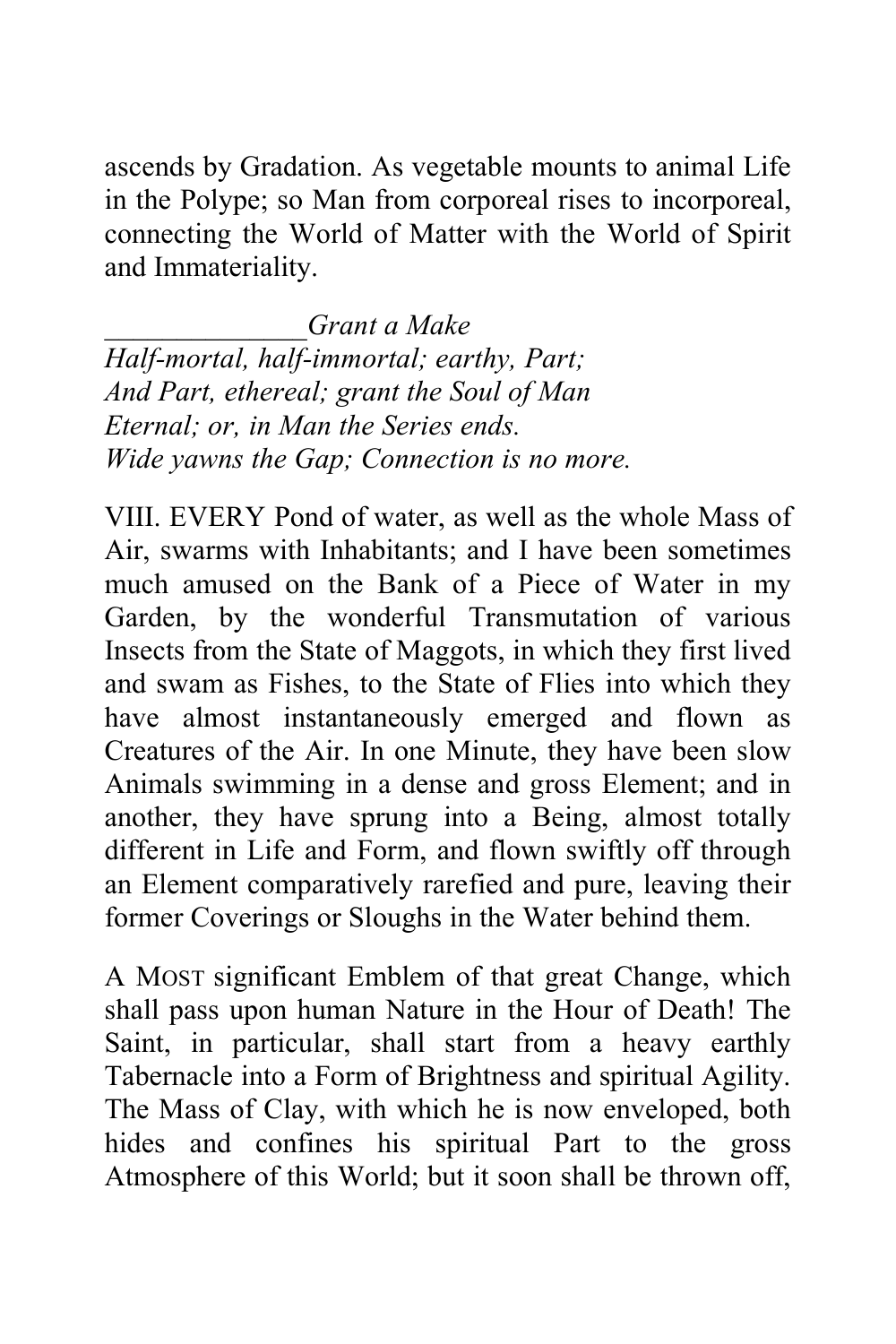and, like the Exuviæ or Coverings of the Insects abovementioned, shall be left to rot in the mass from whence it was derived. O what an everlasting Change in a Moment of Time! From corruptible to incorruptible! From mortal to immortal! From Pain to Bliss! From Darkness to Light! From dull Sensation to quick and vivid Intellection! From dying Creatures to the ever living God!

IX. IN this warm Season, while every Plant flourishes towards Maturity, a great Variety of pernicious Insects is dispersed over all the vegetable Kingdom. Some are large and voracious, like the Locust and Caterpillar, which desolate all before them. Others spread a no less certain, but more secret, Ruin over the Trees, the Fruits, or the Leaves, which they attack. Some work Destruction in the Dark, and make their Ravages when no Eye can see them, as the Slug and the Corn-fly. And others again, such as the Blights or Vine-fretters, almost imperceptibly assail the tender Twigs, and, though in themselves minute and weak as Individuals, are formidable from the vast Armies into which they combine. Every Plant, which grows, is subject to Ravage: One Party attacks its Leaves, another its Fruit, and a third its Trunk; while the Worms, Moles, &c. like Miners at a Siege, aim their Efforts at the Foundation, and sap the very Roots,

How strikingly expressive are these pestilent Vermin of those MANY *foolish and hurtful Lusts, which war against the Soul!* How characteristic of those numberless Swarms of evil Spirits, which lie in wait to devour! And, as in Summer, the destructive Insects principally abound so, in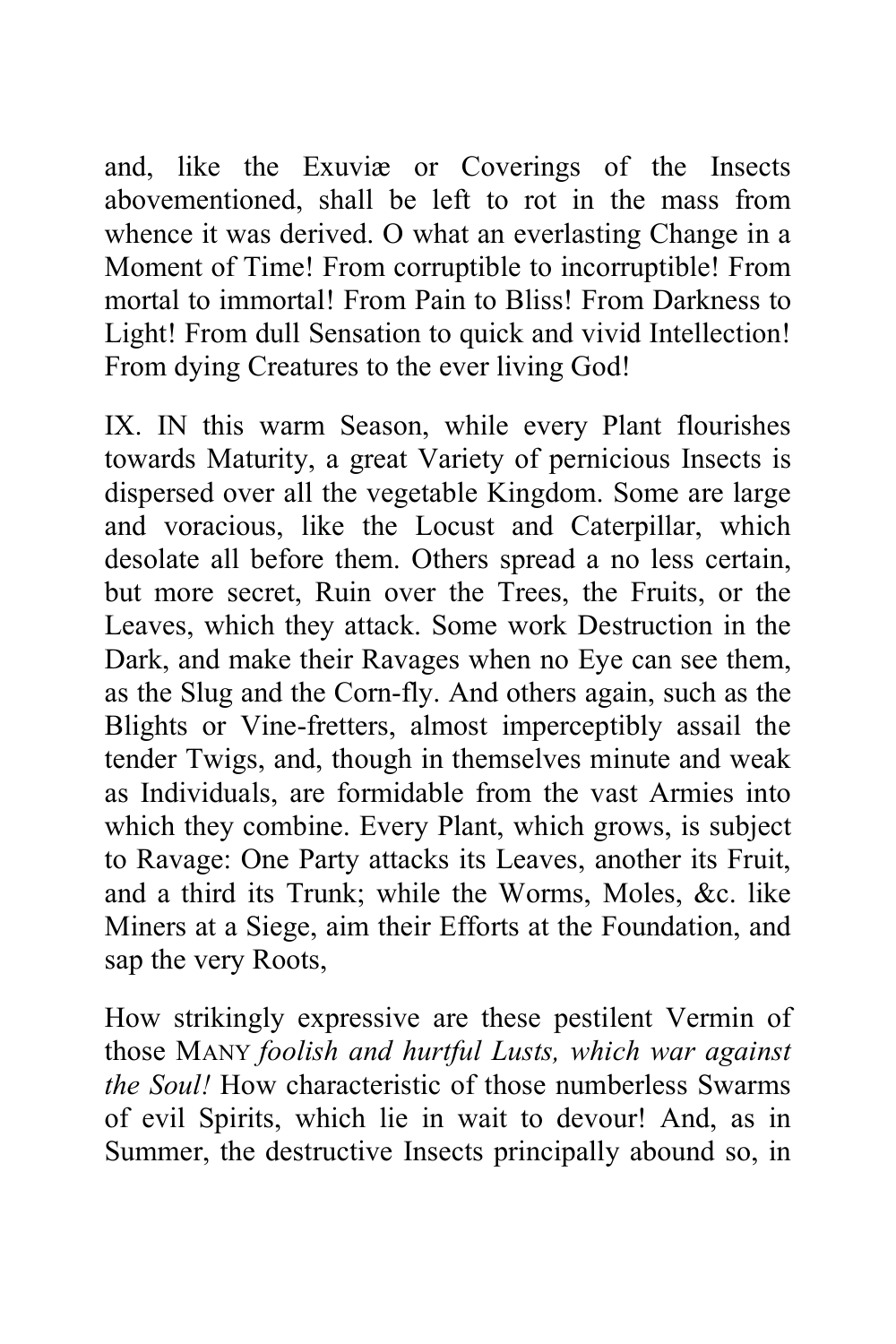the Prosperity of Man, do these Enemies of his Peace chiefly beset him. They creep under his choicest Blessings, as Vermin will under the fairest Leaves: And as the most delicious Fruits are most liable to Depredations, so the greatest Mercies should be received with the greatest Watchfulness and Prayer, lest some lurking Foe should insinuate himself among them. There are some Insects, which bear the exact Colour of the Leaves they destroy, and are therefore the more difficult to be seen: And how often will Satan be transformed into an apparent Angel of Light, that he may work unperceived, and the more readily carry on his destructive Aims? In the nearest Approaches to the Throne of Grace, that Summer of the Soul; how will this lurking Enemy attempt to defile, what he is not permitted to destroy? How will he suggest Motives of Exaltation from the deepest Abasement of Spirit, and urge Notions of Self-righteousness from the very Confessions of our Sin? And if he can thus prevail, as sometimes he does; how much more will he aim to swell the Heart with the Vastness of its Importance, and the high Degree of its Attainments, when it has been savored with the Sense of GOD'S Goodness and Love? O Christian, when the Light of your Father's Countenance shines *upon*  you; pray earnestly, that the Light may shine *into* and *under* you, that you may not only be fully discovered to yourself, but that also you may be able to discover the secret and subtle Enemy of your Peace. He, if let alone, would poison every act of Duty and Love, either by mixing with it your sinful Passions or his own diabolical Insinuations. Whether these Insects crawl or fly; that is, whether Lust and the Devil appear like a Maggot feeding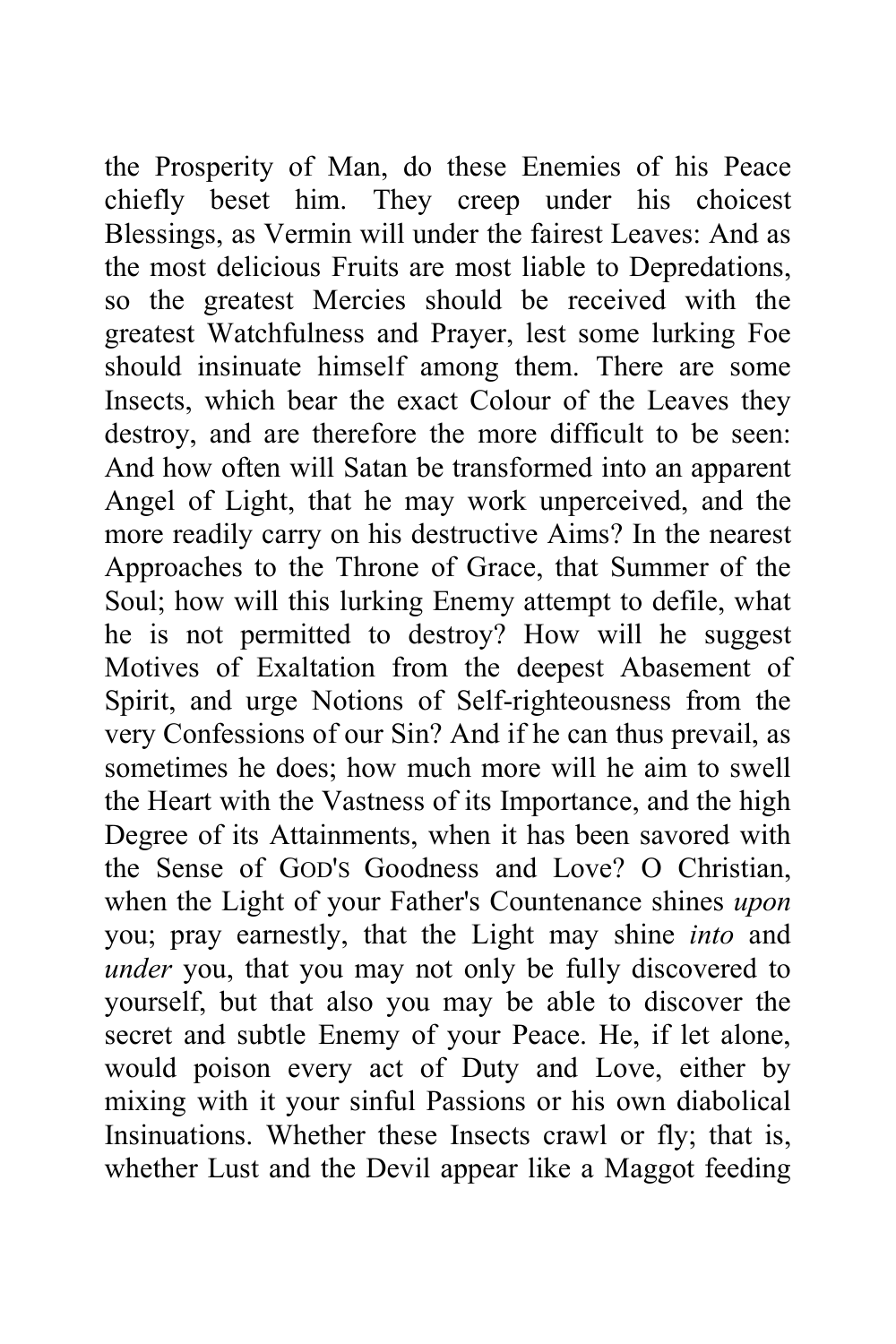upon the Trash of the Earth, or like a Moth with Wings of Pride and Self-exaltation; in the Help of your Savior, shake them from you; for the Purpose of both is to destroy your Soul, or to wither its growing Strength. Look to the great Husbandman, who will either send his Providence to take them off, or with the Word of his Power, like Lightning from Heaven, blast the blighting Race upon you. Be they ever so numerous, they shall be like *Sennacherib's* Host before the destroying Angel, (2 Kings xix. 35.) *all dead Corpses* in the Space of a Night: And, if others succeed them, fight the good Fight of Faith, and pray on; for, finally, you shalt be *a Conqueror, and more than a Conqueror, through* HIM, *that hath loved thee.* The Time will shortly come, when the many Foes, which you have seen in the Days of your Flesh, *thou shalt see again no more for ever.* (Exod. xiv. 13.)

X. THE Fecundity of noxious Insects is prodigious. It has been calculated, that one Female of the *Corn-fly* alone can produce, in one Year, no fewer than one hundred and five Millions, forty three thousand, seven hundred and fifty Individuals of the same Species. . WHAT an Emblem this of the prolific Nature of Sin! Indulge one Corruption; and how will you shut out the Torrent? One Lie, to cover itself, will often produce twenty; and every Lust, though supplied by Sins without Number, will still cry out, like the Horse-leech, *Give, give!* When a Man allows himself in any Sin, he cannot say, *Thus far shalt thou go, and no farther*; for he commits himself to the Back of a wild Courser, which (if GOD do not prevent) will entirely run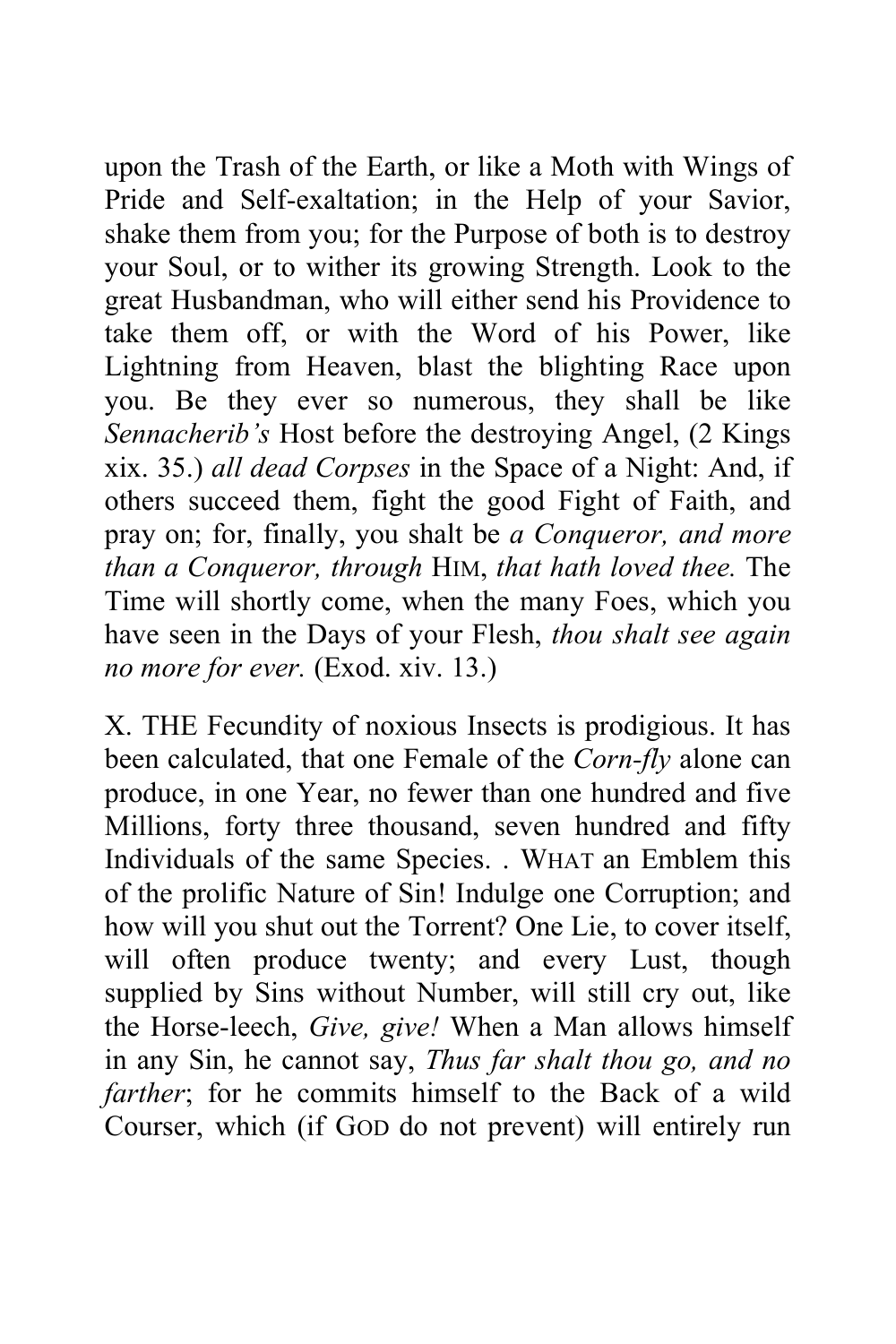away with him. Sin never stops but at one Goal; and that is, in the Bosom of Hell.

We may also look at the generative Faculty of all Sin in the one first Sin of *Adam.* What a Race of Wickedness, Impieties, and Vices, has originated from that single Stock? Can all the Sands of the Sea, or all the Stars of the Sky, be equivalent in Number! Or can Number express all the Sins of Thoughts which never appeared, of Words which have been uttered, or of Deeds committed, for almost six thousand Years ?—Sinner, can you reckon those, which you have conceived in your short Life? No. They are like the Caterpillars, which GOD sent upon *Egypt,*  absolutely *without Number.* (Psalm cv. 34.)

XL IN the Summer Season, the very luxuriant Branches of Fruit-trees are pruned off. These, if permitted to remain, would draw away all the Sap from the tender Shoots, which alone bear the Fruit, and, by destroying them, would injure and make barren the Tree.

NOT the most *splendid* Professors bear the most real Fruit, but the most *humble.* There have been many Souls, rich in Faith, who have escaped the World's Eye, and the Eye of Believers too, but have been most precious in the Sight of GOD. Perhaps, some of these *secret ones,* whom even serious Persons have thought the *least* and the *last,* will be found among the *first* and the *greatest* at Christ's appearing. Gold and Diamonds rarely lay upon the Surface. Who could have supposed, that a poor Heathen, and a heathen Soldier too, of a Profession the most unfavorable to Piety, should have outshone all the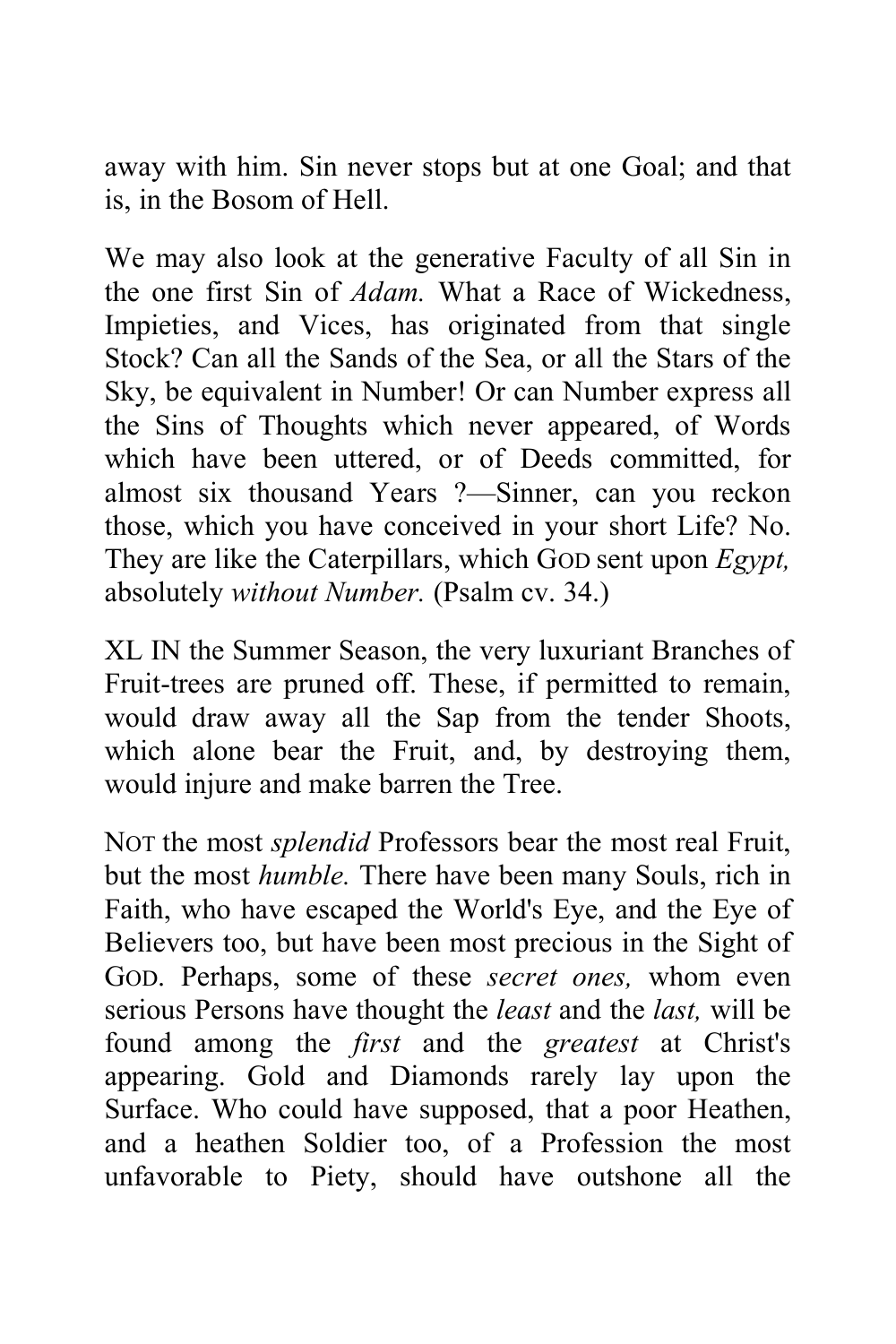Professors in the visible Church, and even the Apostles themselves, in an Exercise of Grace ;" if Christ himself had not declared it? *Verily,* says our Lord of the Centurion, *I have not found So great Faith, no not in Israel.* (Matt. viii. 10.) *The* LORD *seeth not as Man seeth* (it was said upon another remarkable Occasion); *for Man looketh upon the outward Appearance, but the* LORD *looketh on the Heart,* (i Chron. xvi. 7.)

As in the Church, so in every individual Member of it, not the most florid is always the most true; but the humble Acts and inward Breathings of the Soul have most of Christ in them, and are the most efficient Excitements to Works really good. *The Fruits of Righteousness are by Christ Jesus, to the Glory and Praise of God:* And, with these, all GOD'S Trees are more or less *filled.* (Phil. i. 11.) Our spiritual Husbandman prunes his Fruit-bearing Branches, that they may produce more Fruit. He cuts off their stubborn Will, rank Pride, and high Imaginations; all of them very showy and very luxuriant Boughs: But he cuts them off for a blessed End—that Faith may be strengthened, and that Joy, Peace, Holiness, and all other Fruits of Grace may abound. The true Believer can be satisfied, and often rejoices to see the tender Love of GOD, in the Suppression of his carnal Will and the *old Man,* and in the Establishment of the Will of *Jesus,* who is the Life of the *new Man.* The unmortified Spirit alone is dissatisfied and unhappy at this Work; but a Soul, given up to GOD and resigned to him, enjoys this Crucifixion of Self and this Cross, which he must daily take up after his Savior. For he is endued with this faithful Persuasion, that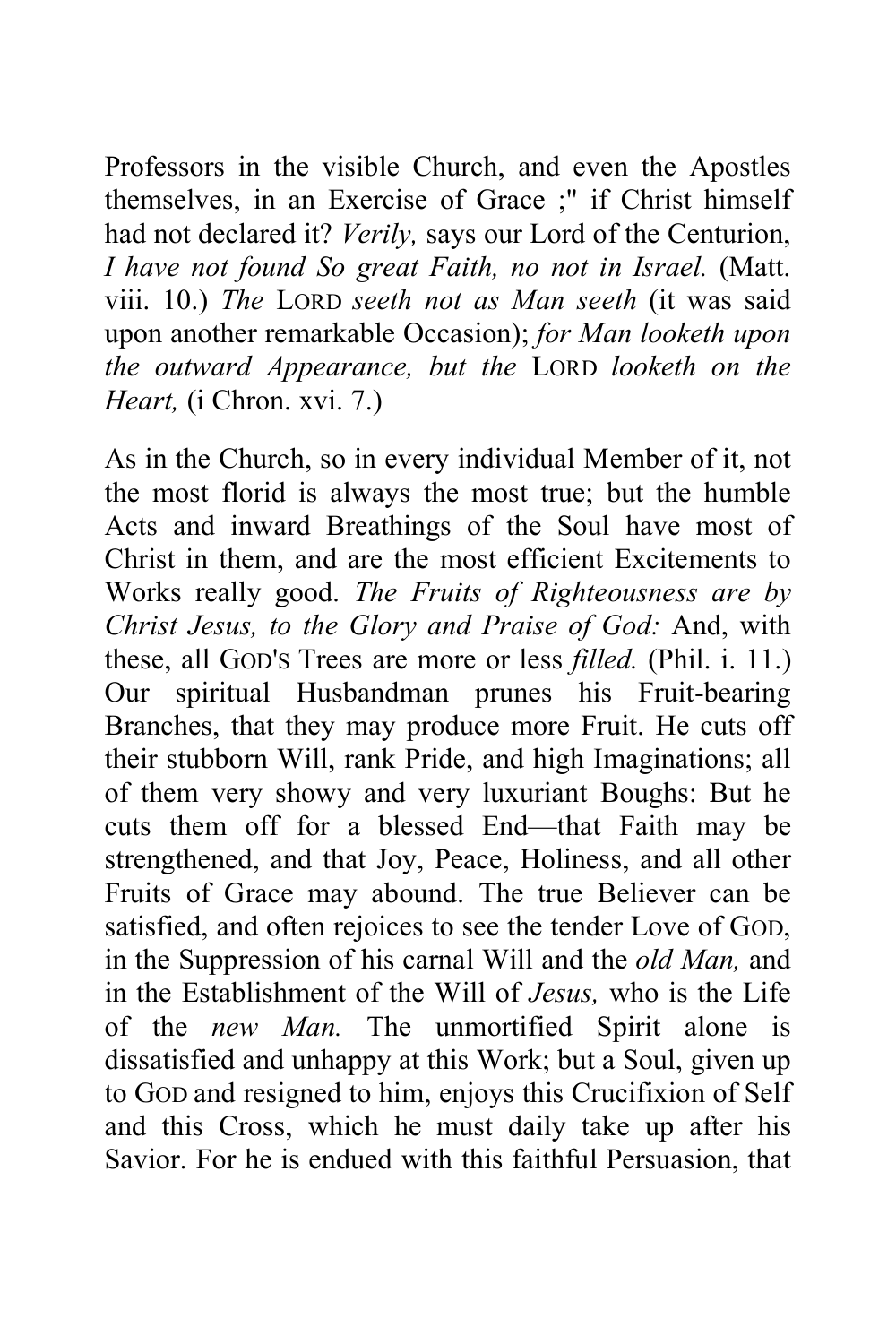let things *appear* as they may, his best Interest is safe, and his Soul is safe; because God has promised, that ALL THINGS */ball work together for his Good.* This is a *hard Saying* to Flesh and Blood; but, if GOD himself be infallible, it is a *true* one; and, sooner or later, every Believer will find it so.

XII. FREQUENTLY, in Summer, we have great Droughts and parching Heats, which would destroy many tender Plants, were it not for the copious Dews, which commonly fall at this Season, and for the attentive Watering of the Husbandman.

THUS GOD is gracious to his People, in the worst of Times. He either preserves them by his Providence, or removes them from the Evil. He is to them, as the *Shadow of a great Rock* from the virulent Heat of Trial; or as the *Dew of Israel* to their Spirits, to enable them to undergo it. In those parching Seasons, when the Comforts of all other Men are burnt up and destroyed; his Benign Spirit, ever ready to hear the Cry of his needy Ones, waters their Souls from the River of Life, nor suffers them to droop or decay. So assiduous is his Care, so unremitted are the Tokens of his Love, that he *waters them every Moment.* Whatever they may *seem* to want, either to themselves or others, they really *want nothing that is good* for them. They *have all and abound;* not perhaps in the immediate Perception of the animal Sense, but in the real and certain Enjoyment of that positive Mercy, which they truly need. Such is his Wisdom towards them, that he often converts the *Want* of what they think a Blessing, into *the very Blessing* which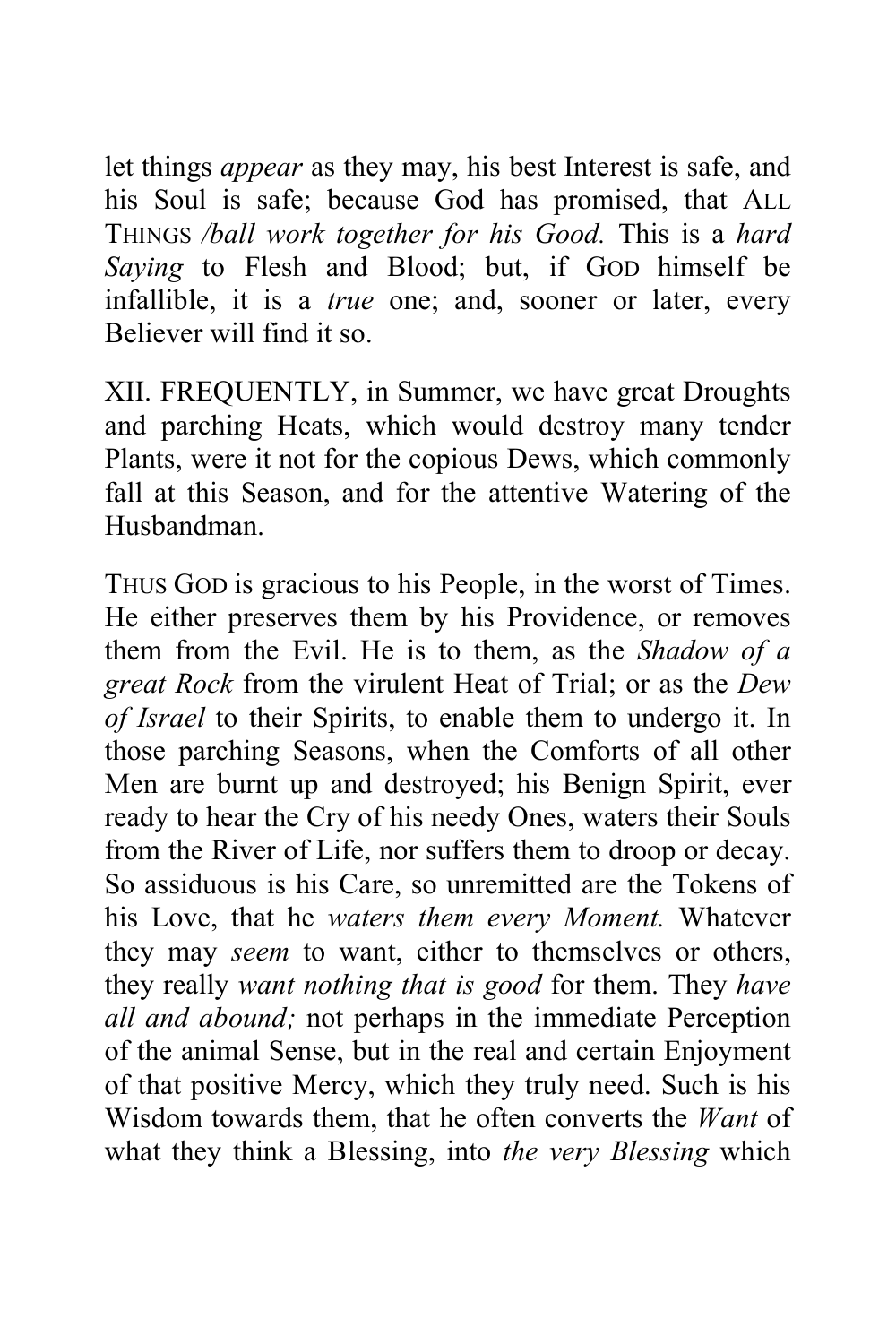they really want. Thus even *his Clouds,* gloomy and obscure as they seem, *drop Fatness.* When they come to Glory, doubtless they will look back upon Time, and reckon the Losses, Disappointments, Troubles, and Sorrows, they felt in the Flesh, among the choicest Mercies, which GOD ever bestowed. They will then see the Apostle's *need-be* for all *the Heaviness* they endured *through manifold Temptations,* and will bless the Goodness of GOD for the forest Troubles, which they ever sustained in the World. For,

XIII. AS the greatest Summer's Heat the soonest perfects the Fruit, and gives it the richest Flavor;

So the greatest Miseries and Trials, which the true Christian can endure in this Life, ripen his Soul the fastest for Glory, and cause the Graces of the Spirit to flow but the richer and stronger within him. As GOD *does not afflict*  his People *willingly,* or without particular Reason and Necessity; so they have not one Sorrow too much, too many, or too long.—Here let Faith and Patience come in. Here is their Exercise; here their Warfare. This is not *the Strife of Words:* for here the Sound of the Hypocrite, and the Noise of the carnal Professor, are not heard; but a mighty Wrestling of the Soul with GOD, which the Lord approves, because the Soul in this Act gives up its own Will and Strength, and *cleaves to him* alone *with full Purpose of Heart.* Grace enables the believing Mind to resign all into GOD'S Hands, and to be active or patient, to be in this State or another, just as it seems him good. O happy Frame of Soul! O desirable Temper of Mind! This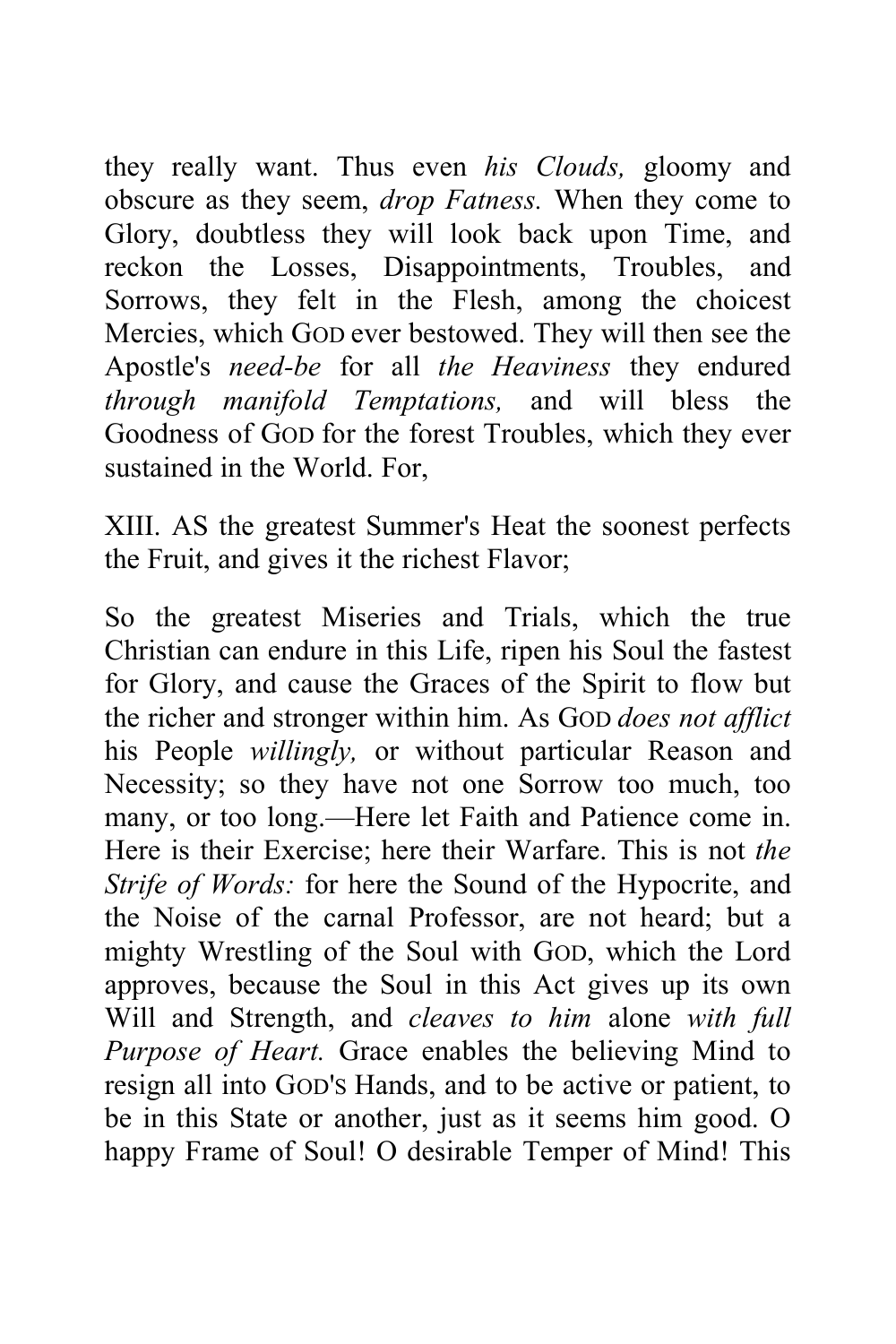is to be *rich in Faith,* wise in Experience, tranquil upon Earth, and foretasting Heaven. Compared with this; what are the Bustles and Bubbles of the World, the Pomp of Man, the Parade of Profession, and all the fair Shows in the Flesh? They are Vanity and a Dream— lighter than the Vapor of Vanity, and less than nothing!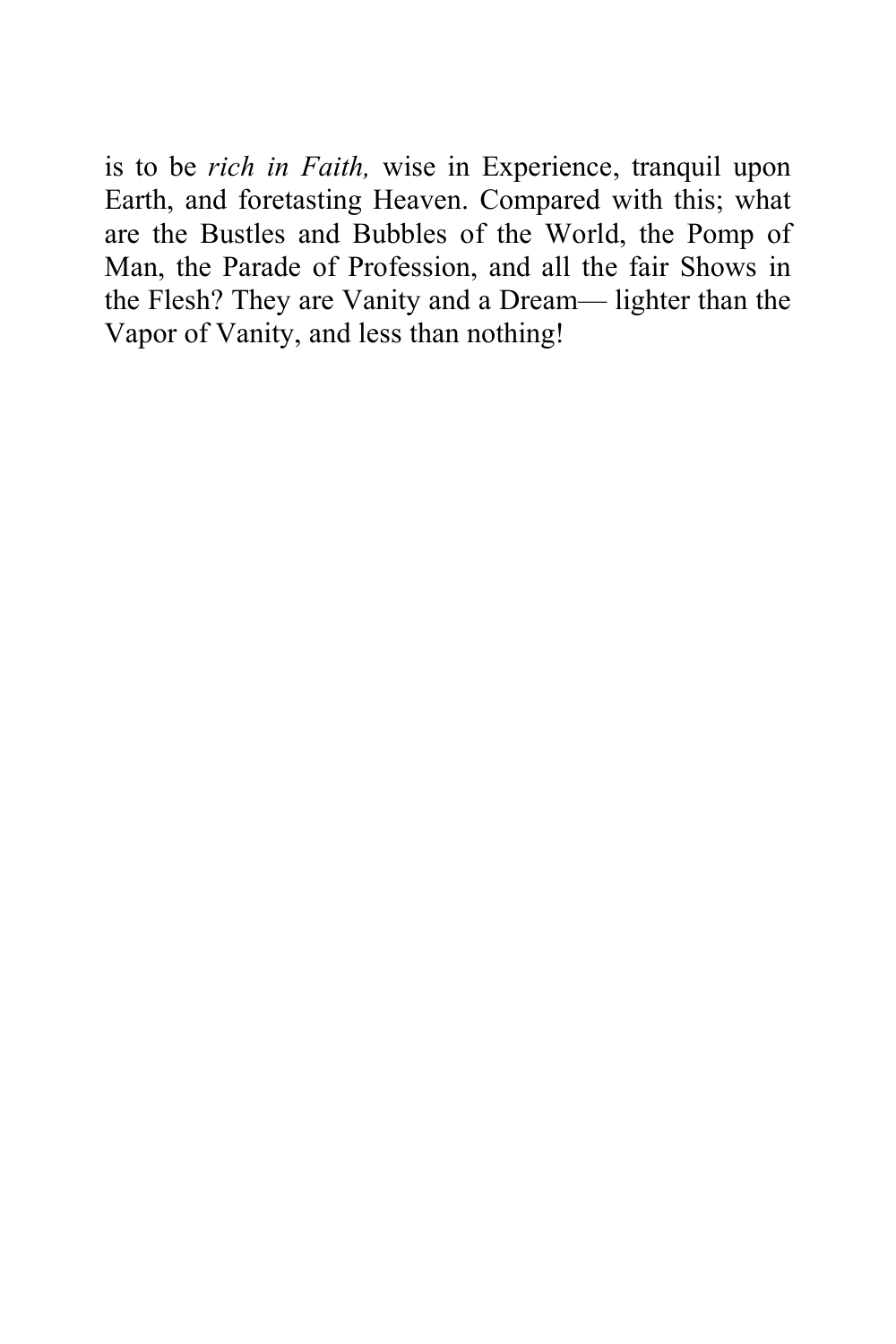## **AUTUMN.**

I. NOW comes the Crowning of the Year. All the Care and Labor of the Husbandman, in the *preceding* Seasons, from *this* expect their Recompence The Profusion of Fruits upon the Trees, the ripened Corn in the Fields, and the cheerful Acclamations of ten Thousand Swains, unite to proclaim *the Joy of Harvest,* and to diffuse Delight through every rural Scene. The Gladness of triumphant Industry appears on all the Plains. The Birds, with their chirping Offspring, regale on the Bounty of Providence, which at this Season, when their feathered Tribes increase the Demand, has, with equal Wisdom and Goodness, increased the Supply. All animated Nature wears the Face of Joy. Nor is inanimate Nature silent of Praise. *The Valleys are so covered over with Corn,* that they too *shout for Joy and sing.* In various Ways, by Deed or in Voice, all animal and vegetable Being form a Unison to the thankful Palmist's Song—*Thou crownest the Year with thy Goodness!* 

AND so will the Lord GOD Almighty crown the End of Time; when Earth shall no longer revolve, and when the circling Periods of the Year shall utterly cease. The Fruits of Grace (hall then be finally gathered into Glory. They shall appear with an everlasting Luster; as well as be collected with everlasting Love. GOD will *gather the Wheat into his Garner,* and all the Objects of his Salvation *unto Life eternal.* He will collect his People *from alt Nations,* and his Redeemed from the uttermost *Coasts of the Earth.* The Sea too shall give up her Dead; and the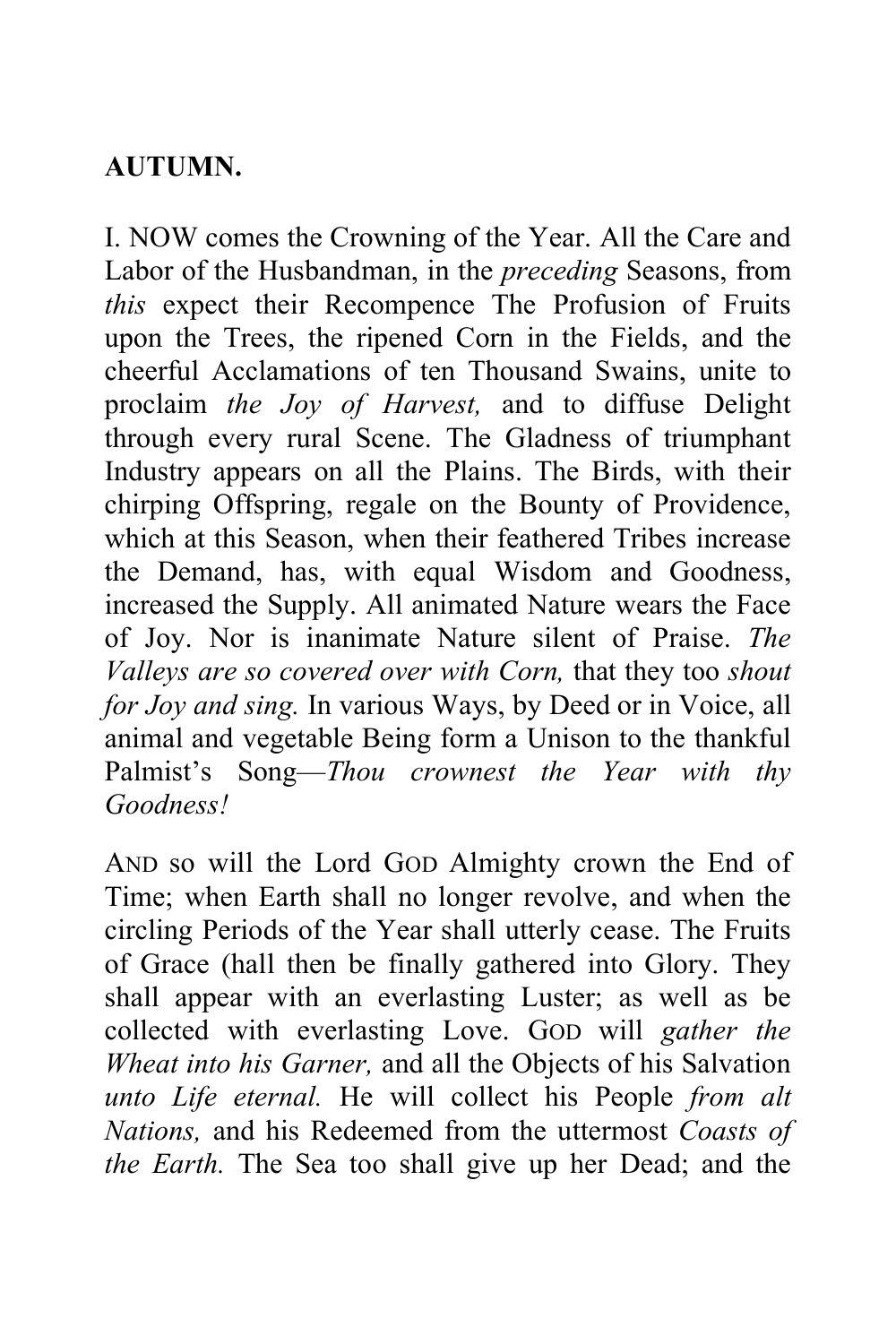Universe of the Blest, human and angelic, shall shout with Joy. Their *Number* transcends the Arithmetic of Man, and can only be faintly expressed by *ten thousand Times ten thousand, and thousands of thousands:* And as to their *Song;* it is *loud* to penetrate, and to fill, all that GOD has been pleased to create. *Worthy is the* LAMB (they shall shout) *that was stain, to receive Power, and Riches, and Wisdom, and Strength, and Honor, and Glory, and Blessing. And every Creature which is in Heaven, and on the Earth, and under the Earth, and such as are in the Sea, and all that are in them,* [at this time, shall proclaim] *saying, Blessing, and Honor, and Glory, and Power, be unto* HIM *that sitteth upon the Throne, and unto the* LAMB *for ever and ever.* (Rev. v. 11, &c.)

This is the Voice of *the first Resurrection,* over the Partakers of which the *second Death* has no Power. It is a Voice of everlasting Joy and Thanksgiving, of Melody and of Peace. Not one discordant Note shall be heard among the heavenly Throng; but the whole Company of the Blest, innumerable in Members, and yet one in Spirit, shall sing the high Praises of their GOD and Savior for evermore.

What a glorious View will this illustrious *Assembly of the First-born* afford? Clad with everlasting Brightness, all refulgent from the Righteousness of the great Redeemer; crowned with Glory, all proceeding from the Godhead of their Savior; and triumphant in the victorious Strength of their almighty Head; what can be mentioned upon Earth with this unutterable Splendor? Dominions, Kingdoms, Empires, in their most dazzling Luster, sink into Shade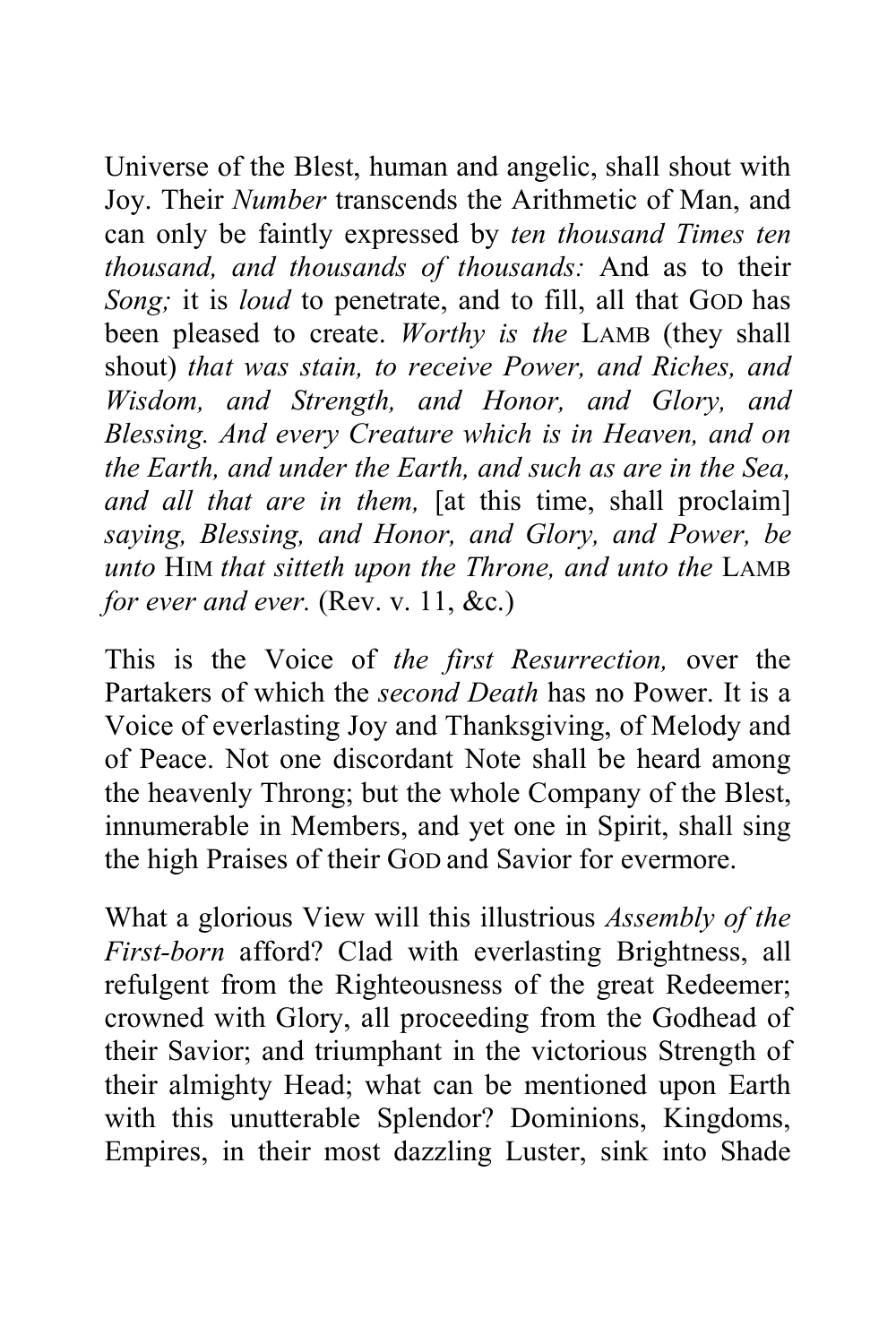before this transcendent Blaze of Glory; as the dim Spark of Light in the Glow-worm expires at the rising Sun.

Here will commence the everlasting Autumn, the everjoyful Harvest of Souls. The glorious Trinity will now behold the economical Labors of the gracious Covenant perfect and complete. The Godhead will pronounce over his whole new Creation, with a more glorious Emphasis than over his first, *Behold, it is very good!* The Father will rejoice in the many Sons brought into Glory. The Son, as God-man, will triumph in the Victories of Redemption, now fully accomplished and obtained. The Holy Spirit will glory in the Perfection of that Salvation, which He carried forth into the Souls of the Re-. deemed, and by which He prepared them. for Heaven. "All the Company of Heaven" will celebrate the Wonderful Love of their GOD, in the Deliverance and Exaltation of Myriads of poor Sinners to Thrones and Kingdoms from Misery and Bondage. And shall these once poor Sinners be silent in his Praise? Shall these for whom all this Joy shall spring up in Heaven, be dumb, or insensible to the Joy they have caused?—0, if any can feel an Excess of Blessedness, and Gratitude, and Love, and Wonder, and Praise, in those heavenly Regions; surely it must be THEY, for whose sakes such astonishing Glories have been shown, when they merited nothing but Weeping, and Wailing, and Woe! What a Sense of Adoration mail warm their Souls, when they hear that last Call of Grace from their dear Redeemer; *Come, ye blessed of my Father, inherit the Kingdom prepared for you from the Foundation of the World!* And how will they attempt to answer, in a Strain of unutterable Joy, *Not unto us,* Q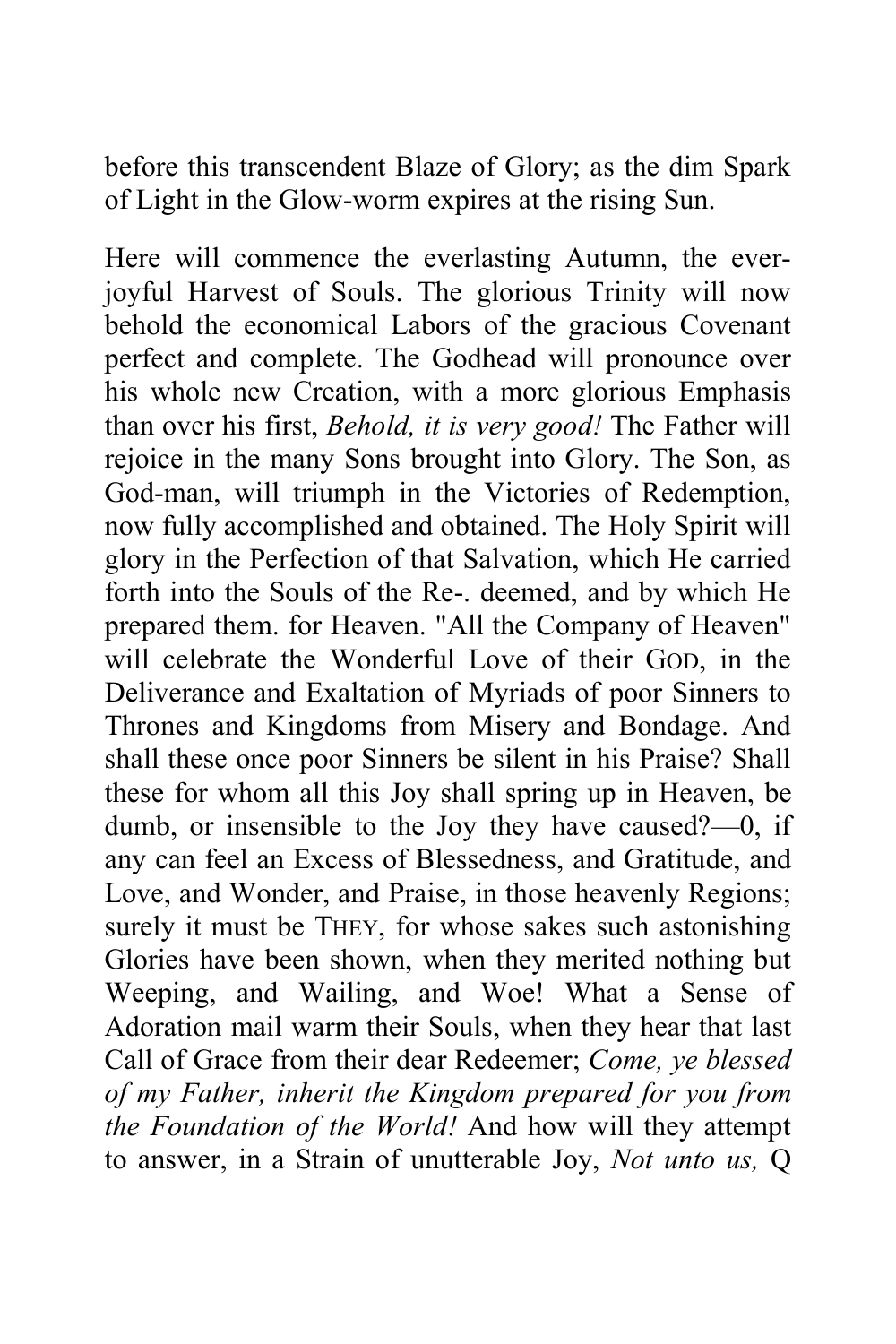LORD, *not unto us, but unto thy Name* we give *the Glory,*  for all the *Mercy,* and all the *Truth:* which we saw, we tasted, we felt in Time; and which we now see and know to *endure for ever!* O what a triumphant Meeting will be here! JESUS, the Author of Salvation, receiving the whole Company .of his Redeemed; these, adoring, and wondering, and exulting in their precious Redeemer; Prophets, Apostles, Pastor, and Teachers, finding their *Crowns of rejoicing* among the beloved Souls who were called into Life through their Ministrations; happy Believers embracing with Transport their faithful Leaders; and all the near and dear Friends of Grace kindling fresh and fresh Joy, as they meet with each other in Glory. O what a Scene will this glad Day present! Is *this* Heaven; *this* the Joy of your Chosen, O Lord! When will you appear? *How long!------*O blessed be GOD for the joyful Prospect! The Time of this Harvest shall shortly come, when *both he that soweth, and he that reapeth, shall rejoice together.* 

II. THE Autumn of the Year also preaches the Autumn of a Believer's Life upon Earth. When he is ripe for Heaven, it is not long before the Sickle of Death is put in, and the Spirit is gathered into the heavenly Garner. As soon as the Designations of Providence and Grace are fulfilled in him and by him, the Voice of GOD utters from Heaven the reviving Sound of—*Come up hither!*

III. THE Corn, when ripe, must be cut down before it can be gathered in; and, when gathered in, it must be thrashed and winnowed before it can be applied to Use.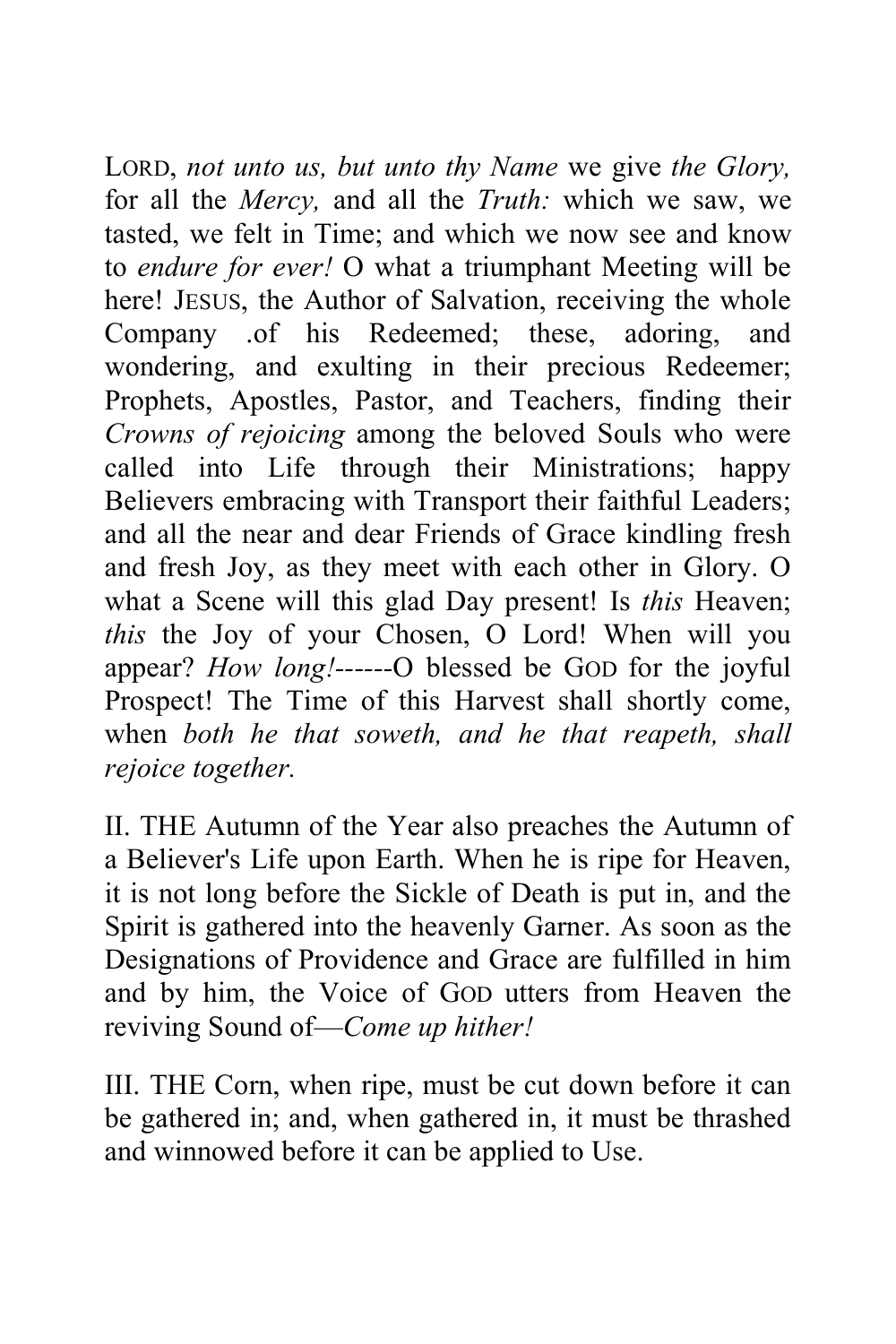So likewise the Christian's Body must be laid low by Death, before his Soul can mount up to the Mansions of Bliss: And thus Death, from being the forest Enemy, becomes one of the most blessed Friends to the Believer. Like a benevolent Angel, he bursts the Bars and Chains, which detain the Spirit in a World of Misery, and ushers in the Soul to a State of ineffable Joy. *Death is yours,* said the Apostle: And, without Death, who could fully possess the Life eternal?—This is among the Wonders of Redemption; the very Curse of Man becomes his Blessing; and that, which of itself, would have tumbled him down into Hell, now wafts him with a glorious Speed to the Mansions of Peace. In their last Hours, how many blessed Souls have thus perceived, that Death was their Mercy, their Privilege, their Joy? How many, when Nature could afford no Comfort, nor the Objects of Nature, have triumphed and rejoiced in the Foretaste of the Glory, just revealing? How many have braved what Sense considers with Horror; and nobly met this reputed Foe of human Life in his most dismal Forms? Read the Martyr's Pangs, but read his Comforts too; and you will find, believing living Soul, that Murder and Tyranny had no Advantage over *him.* In all these Things, he was a Conqueror, and more than a Conqueror, through HIM that loved him. Almighty Strength, unseen by Man,. supported feeble Nature, and gave to a trembling Reed the unbowing Stability of an Oak. Founded on *the* ROCK, the Soul could not be moved; but, conscious of replenished Strength, looked down upon the agitated Waves with Tranquility and Peace. The Martyr's Crown was the Martyr's Joy, his "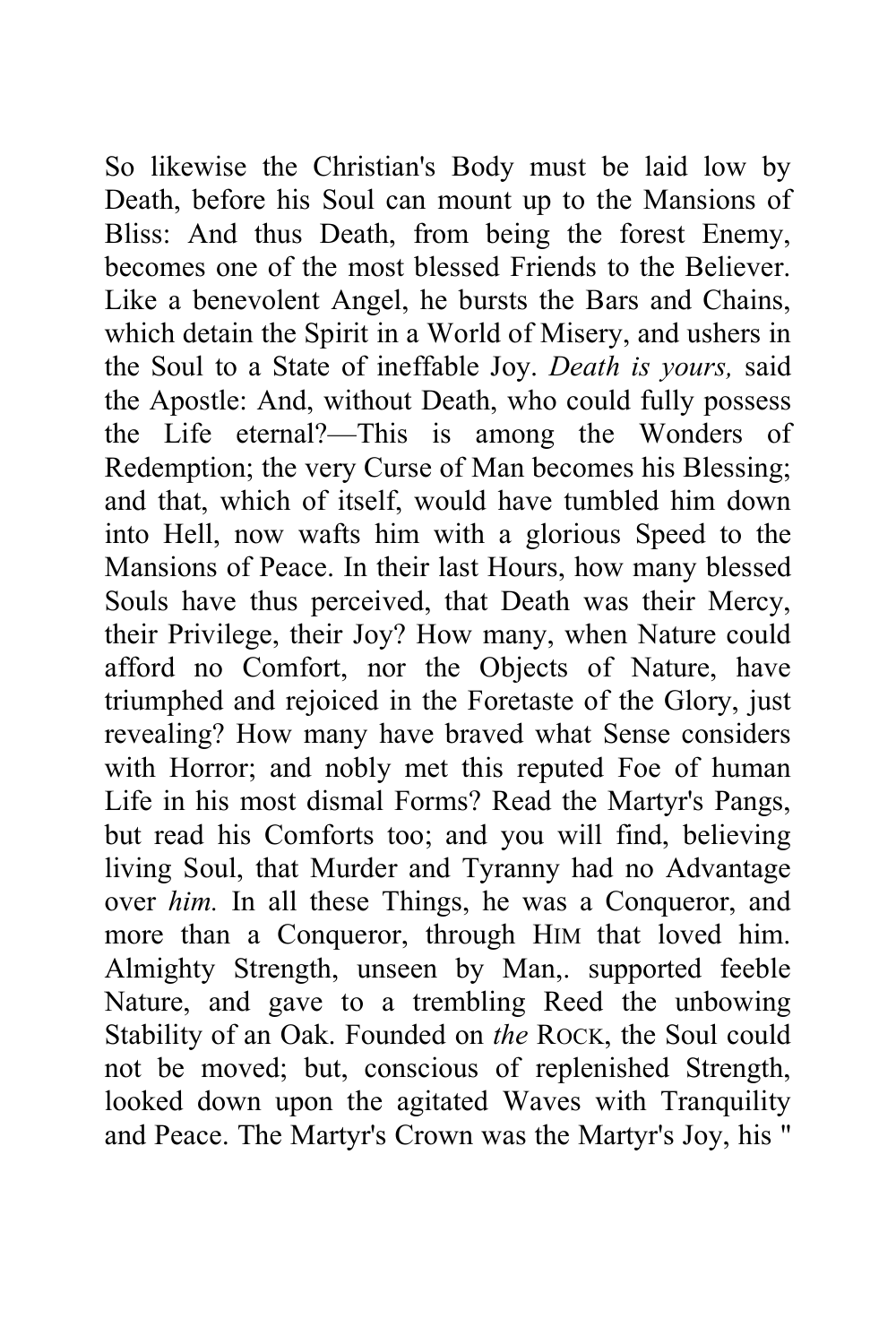Blood the Seed of " the Church," and his Peace is near the *golden Altar* of Salvation before the Throne in Heaven.

However tranquil and serene, *yet* every Believer's Death is a Martyrdom for Glory. He is cut off and becomes a Witness for GOD; and to a superior Interest he parts with the World. And O what Joy have thousands expressed at their last Hour, in the Prospect of what was before them! However Men may prate in their Ease, or riot in the Thoughtlessness of Folly; who would not wish to die like the Christian? Possessing a Spirit, touched with the keenest Sense of immortal things, not hardened into stoical Insensibility, he meets his Father's Will, rejoices in its wise and holy Dispensation, and receives it as the very best, which could have been appointed for him. When he fees Heaven just opening to his View, if he feel a Reluctance for any thing, it would be for his Return to dwell longer upon Earth. Let any one read the Translations (for such their Migrations from the Body may be called) of *Rivet, Du Moulin,* and of Hundreds more; and then let him ask his Heart, Can *this* be Death!*"*— *this,* which opens the Door to Life; *this,* which is swallowed up with the Sense of that Life even here! When the Soul ascends to GOD, and leaves nothing but what is corrupt and defiled to sink into Earth; has it not abundant Reason indeed to exult; *O Death, where is thy Sting! O Grave where is thy Victory!*

It is true; not all GOD'S People have this Joy of Harvest in their Departure; but still their Harvest is safe, though the Weather be not so fine. When they are gathered in, they will surely have their Measure full of Glory, and want no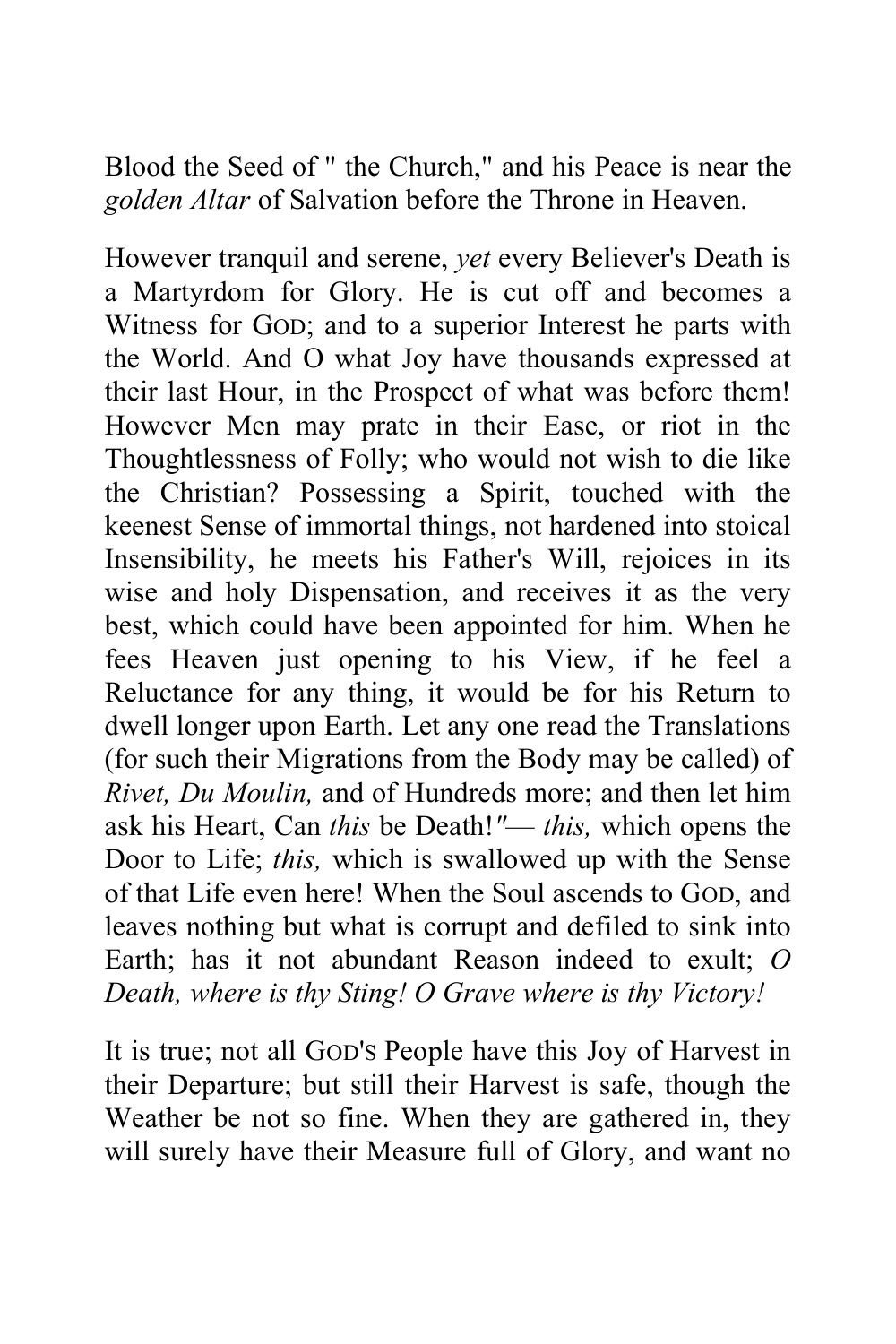more. The fore-running Joy (if it may be so called) is like the Voice from Heaven to Christ, (John xii.: 30.) not so much for the Believer's Sake as for the Help of those who remain behind. Whatever be the particular Circumstances of their Death, all GOD'S Redeemed have *Peace at the last,*  and Peace for evermore.

BUT there are some, who, instead of being GOD'S Corn, are like *the Grass upon the House-tops, wherewith the Mower filleth not his Hand, nor he, that bindeth Sheaves, his Bosom.* To *fill the Hand* means the Consecration or Blessing of GOD; and *not* to fill it, consequently, the Desecration or Curse. Thus we read of *withered Branches, Stubble, dry Stubble, Chaff, Tares, whose End is burning.*  The Wrath of the Lord, like a devouring Fire, shall burn up the Ungodly. They are not bound, as a Reaper binds his Sheaves, in *the Bundle of Life,* nor are they gathered into the heavenly Bosom: But they are winnowed away, like the Chaff, and cast into everlasting Fire. There the Worm of an accusing Conscience dies not, and there the flaming Wrath of GOD is never extinguished. What an awful, what an everlasting, Separation must shortly take Place between the Fruit and the Leaves, the Corn and the Chaff, the Sheep and the Goats; between all that Christ has made *to pass under the Rod,* claiming them as his own, and all that, in the Wickedness of their Hearts, disdained to have *this Man to rule over them?* It was a fearful Sight to behold Mount *Sinai* covered with Fire and Clouds, with the awful Magnificence of an holy, yet a paternal GOD: But this was a minute Appearance, compared with the Circumstances of that tremendous Day; when the Lord *shall arise terribly*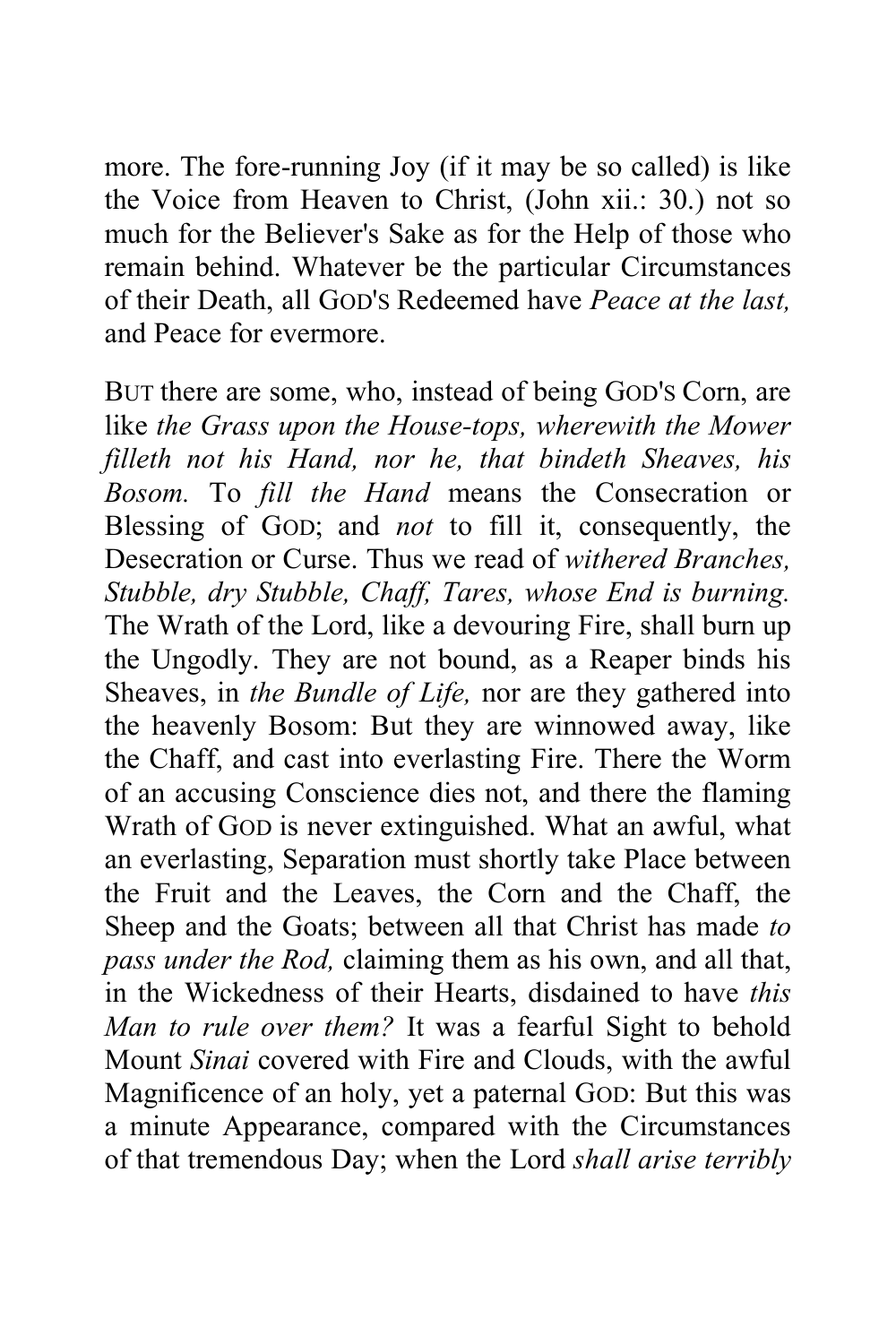*to shake,* not a single Mountain, but the whole Earth; when the very *Heavens shall pass away with a great Roar, the Elements melt with fervent Heat, the Earth and the Works that are therein burnt up,* and the universal Frame of Things *dissolved.* If *Moses,* a good Man and accepted into the Favor of God, could not but *exceedingly fear and quake* at the comparatively small Display of the HOLY ONE of *Israel,* appearing for Salvation; what will all wicked Men feel, at the solemn Approach of the Divine Majesty, upon " the Wreck of Worlds," to let loose his dreadful Wrath upon them, and that fiery Indignation, which shall *devour* his *Adversaries?* This is an affecting Thought for Christians; and it should be an alarming Consideration to those, who *obey not the Gospel of Jesus Christ.* For Persons so awfully situated, one cannot help offering a Prayer, that they may have such Grace to tremble now, as not to tremble for ever!

IV. IN this benign Season of Autumn, the Husbandman receives the Benefit of all his past Dependence upon the Constitution of Providence, which has ordered the Seasons and appointed Seedtime and Harvest. The Farmer sows in Confidence, that, at a certain Period, he shall reap. That Period he believes to be founded on the unalterable Purpose of GOD in the Constitution of Nature; and, according to his Belief, so it occurs. He gives implicit Credit to Providence, that it shall surely come to pass: Nor is he disappointed of his Hope.

So *Abraham,* both the Father of the Faithful and an eminent Instance of what the Faithful are, *believed God,*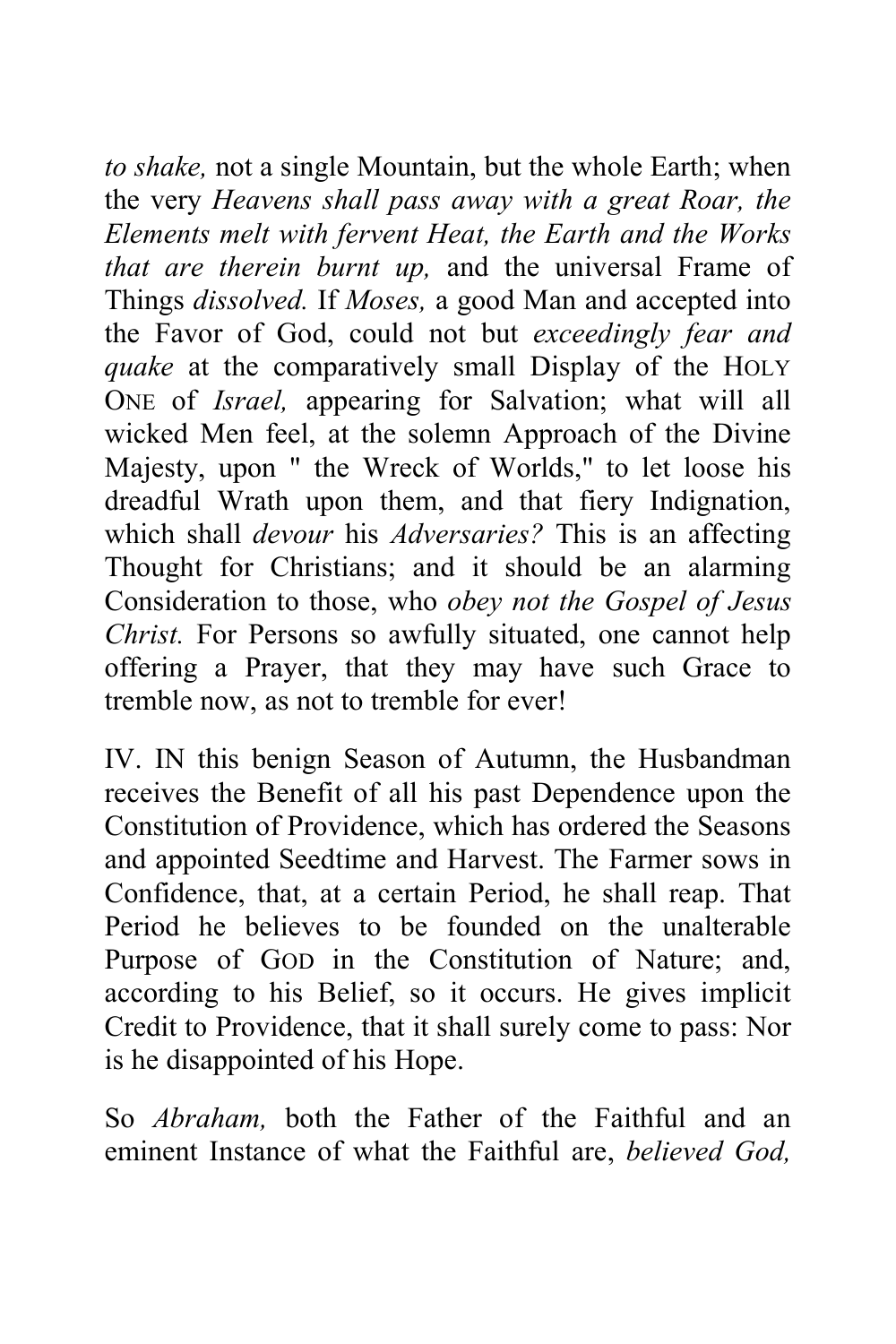rested upon his Truth as a sure Foundation, *that what he had promised,* likely or unlikely to human View, *he was able to perform; and therefore it was imputed to him for Righteousness.* In like manner, *he that soweth to the Spirit,*  receiving his gracious Testimony concerning Jesus, as the only Atonement and Justification, and proving that he has so received this Testimony by the Fruits of the Spirit within and without him, *shall of that Spirit reap Life everlasting.* He believes GOD'S Word and Promise concerning the mediatorial Office of the God-man; and Righteousness is imputed and imparted to him, upon believing. He feels some immediate Benefit in this Life; for, *being justified by Faith, he has Peace with* GOD, accompanied with a Hope, a Joy, a Love, which can never die. He *knows in whom be hath believed*; and he commits all Things, belonging to his Body or Soul, to Time or Eternity, into his Hands; from a firm Confidence, that all will be wisely ordered, and safely kept, for his present and eternal Good. As those, who believe, from a natural Impression of the Certainty of GOD'S Dispensations, that Harvest shall surely come, are justified by the Event and reap the Advantage of it; so the Christian, who, by the Agency of the Divine Spirit, is brought to cast himself upon Christ for the Pardon of his Sins and for a Title to Glory, is *now* (according to the Measure of Faith) as sure of Salvation, as the Immutability of GOD can make him; and the blessed Event, as sure as GOD is true, must be Life everlasting.

IN this Place we may digress a little to observe, that the Images and Symbols of divine Grace, found in natural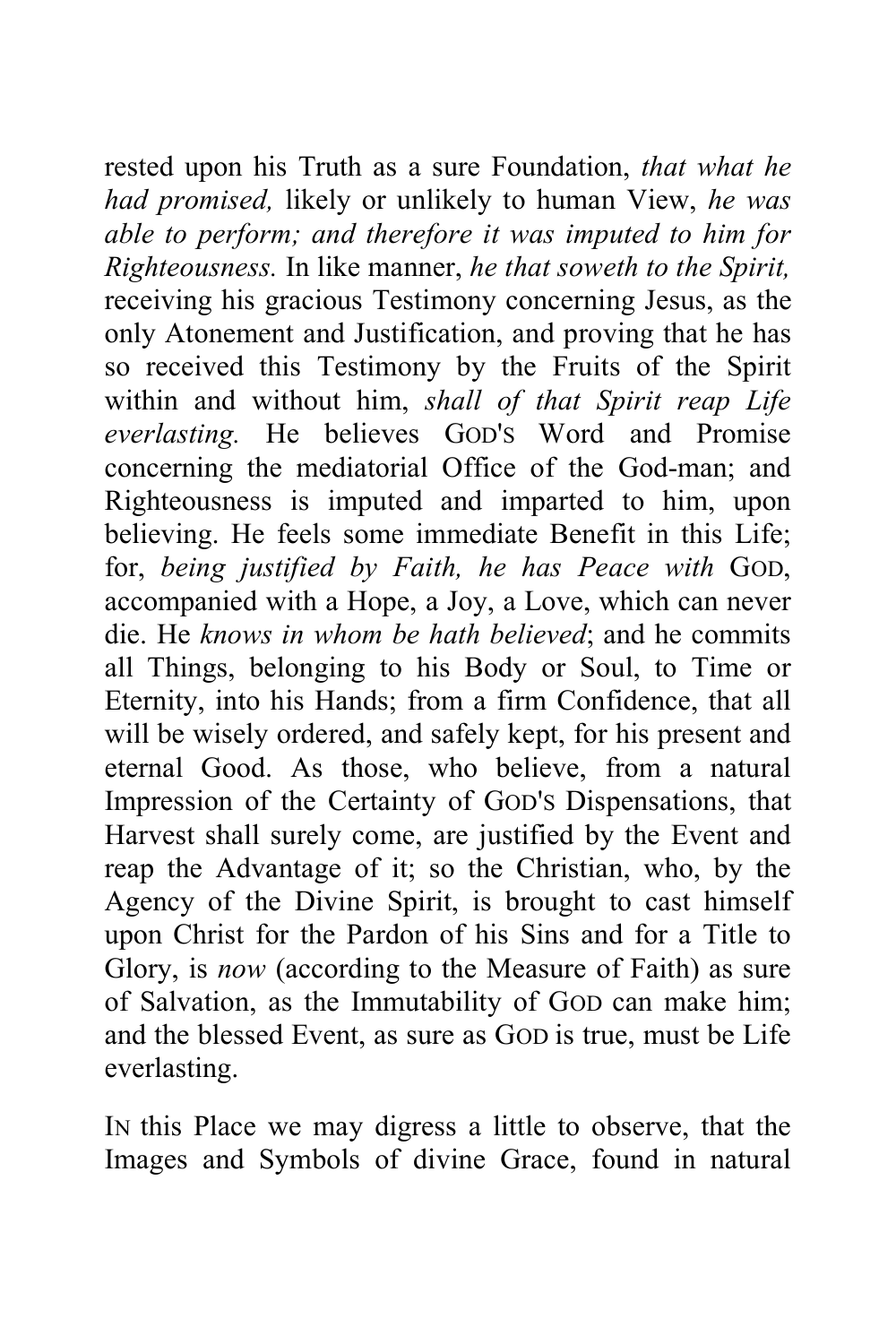Objects, though they aptly convey what is done *to* the Redeemed, and *in* them here, do not reach to what the Redeemer has done *for* them in Heaven, nor to what he did, within himself or in his own Person, while upon Earth. The Illustrations from this World can only shadow forth what spiritually occurs to Believers *in* the World, or *while* they are in the World. They ascend no higher, and probably for this Reason, that we might see, that our Redemption, though carried on *in* Nature, is *above* Nature, and might be convinced, that we owe the whole of it to an Almighty Hand. Consequently, there are no natural Productions, which can represent to us the Atonement, the Righteousness, the Intercession, and the other mediatory Offices of Christ with the Godhead. These were all of too sublime a Form for Nature in any respect to rise to or illustrate. But, as it was necessary that GOD'S People should comprehend these superior Blessings, they are not *without* their Illustration. It was, however, an Illustration, framed, ordained, and revealed by GOD himself, to which no human Mind could have been equal; because, since the Fall, the human Mind is, in itself, naturally ignorant, and consequently unable to form the Ideas, of spiritual Things. As the Objects of Nature then cannot delineate those sublime and heavenly Purposes; Man, in his natural State, likewise cannot conceive them. We have a striking Proof of this in all the Wisdom of the Heathen. Therefore, Sacrifices, Oblations, and the whole Economy of the ceremonial Law, were divinely appointed to convey Ideas, which the Objects of the Field, or Garden, or the World at large, could not naturally convey, and for which they were never designed. These Rites, taken with their Commentary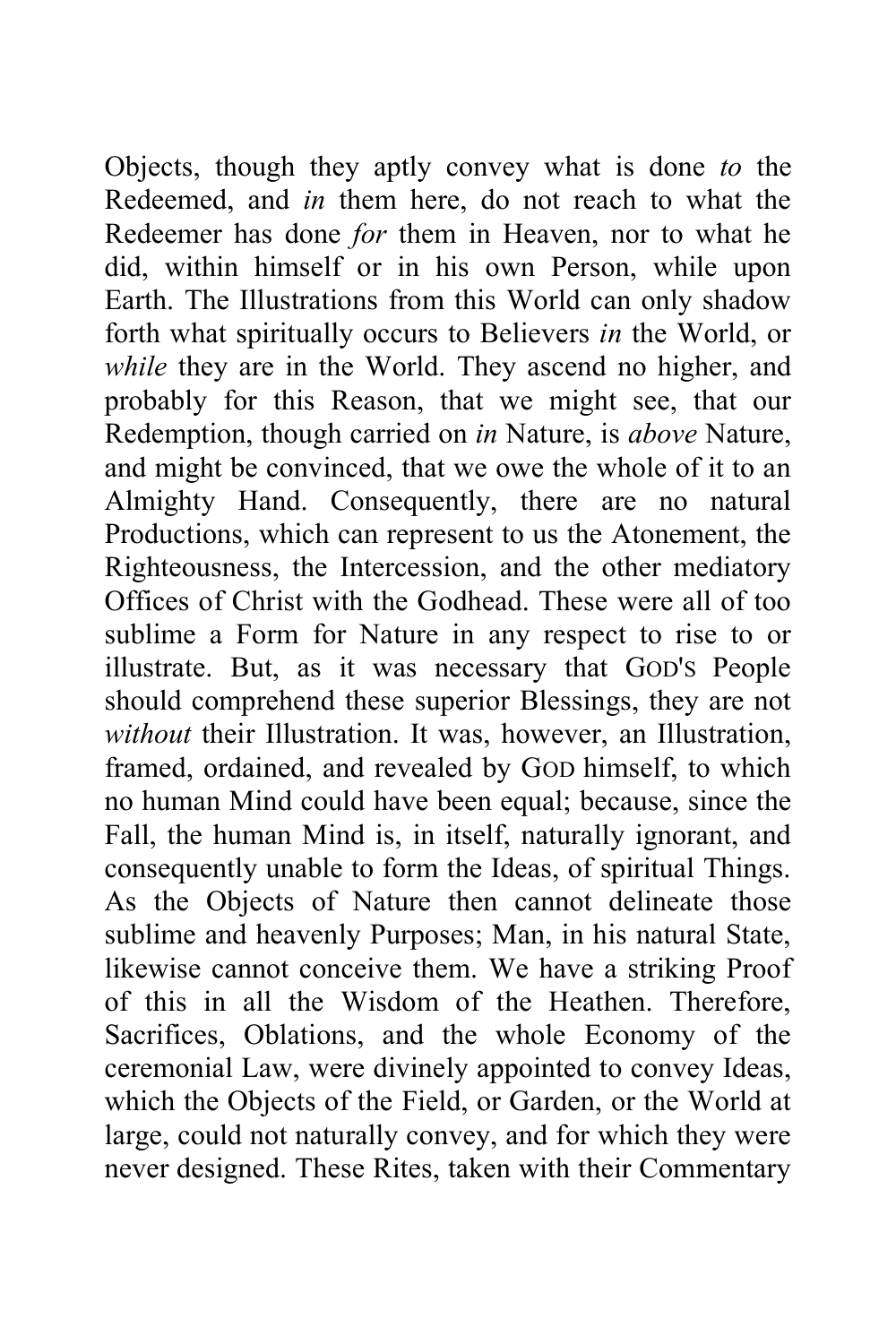and Fulfillment in the New Testament, beautifully and graciously express all, that is expedient for us to know; and by them we may receive, as well as the ancient Believers under that Dispensation, . a thousand excellent Hints, both of what Christ *hath done* for us in the Flesh, of what he *is doing* in Heaven, and of *our* future State of Happiness and Glory with him. Their whole Purport is *Prophecy* and *Doctrine:* And under one or other of these may all the Contents of the sacred Volume be arranged. A spiritual Faculty indeed is necessary to comprehend the Allusions and Images; and so it is to make a right Use even of the Images in Nature, and of all the Works of GOD; but the Exercise of this Faculty, as well as the Faculty itself, is *the true Wisdom* graciously given to Man, without which his highest Knowledge is but illustrious Ignorance, arising from the Flesh, and perishing with it. *David,* in the Spirit of this true Wisdom, professed to all *Israel,* that he knew the Purport of the Temple and its Services, *only* by Divine Tuition. *All,* says he, *in the Writing* [or Representation given by *Moses*] *from the Hand of God upon me* [by GOD'S holy Inspiration] HE MADE ME TO UNDERSTAND, even *all the Works of the*  Pattern, or doctrinal Exemplar, (i Chron. xxviii. 19.) By this Power, his Mind received a Capacity to comprehend the spiritual Sense and Idea of all the legal Institutions, and those high Purposes of Grace which were implied in the visible Patterns. (Heb. viii. 5.) Read by this Capacity, there appears such an Harmony between the two Testaments, and in all the Revelations, Ordinations, and Providences of GOD, as strikes the believing Soul with an elevated Awe, and delightful Surprise: And it cannot but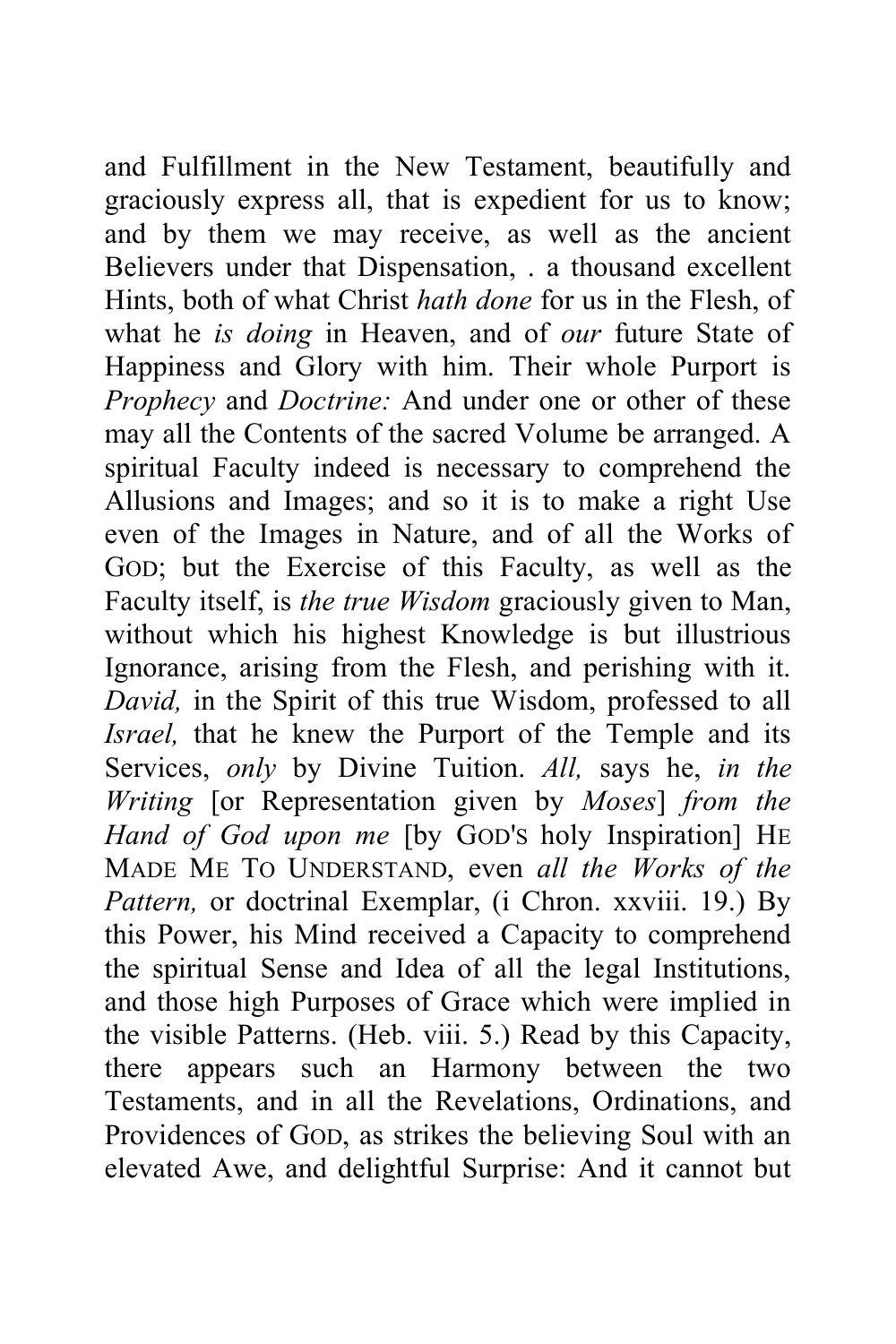look and admire, that JEHOVAH mould have done all, with so much Holiness and Wisdom in Arrangement, and with so much Mercy and Love in Manifestation, for such a Creature, such a sinful Creature, as Man.

V. EVERY Plant in the Field and Garden, and indeed every Work throughout the Creation, is framed for some particular End or Purpose, in which it finds its Rest. The vegetable Tribes have attained the Perfection designed, when they have produced their respective Flowers or Seeds. The great Object, with them all, is not so much the Nourishment of their own present Life, as the Provision for another; to obtain which, they employ all their Functions without Remission. In all Animals too, we may observe the same general Law. They have an Object to exercise and fill every Faculty; and no Faculty is at Rest, till it has discovered and obtained its Object.

THIS great philosophic Truth grounded upon Nature, holds good, though carried much higher, in Theology or Grace. The great Author of all things, always acting wisely, must act as surely, and with equal Design, in the spiritual as in the material World: And if with Design, then necessarily with Effect. AS God is omnipotent, his Design must also have, not a *partial* or *accidental,* but a *positive* and *complete* Effect: And as He is omniscient, both Design and Effect must be *perfectly disposed* and *adapted* to each other. Thus far a mere Philosopher may follow us; and thus far have heathen Philosophers, by the mere Force of Reason, advanced and concluded: They, like some others, agreed to the Rule, but knew not how to apply it. The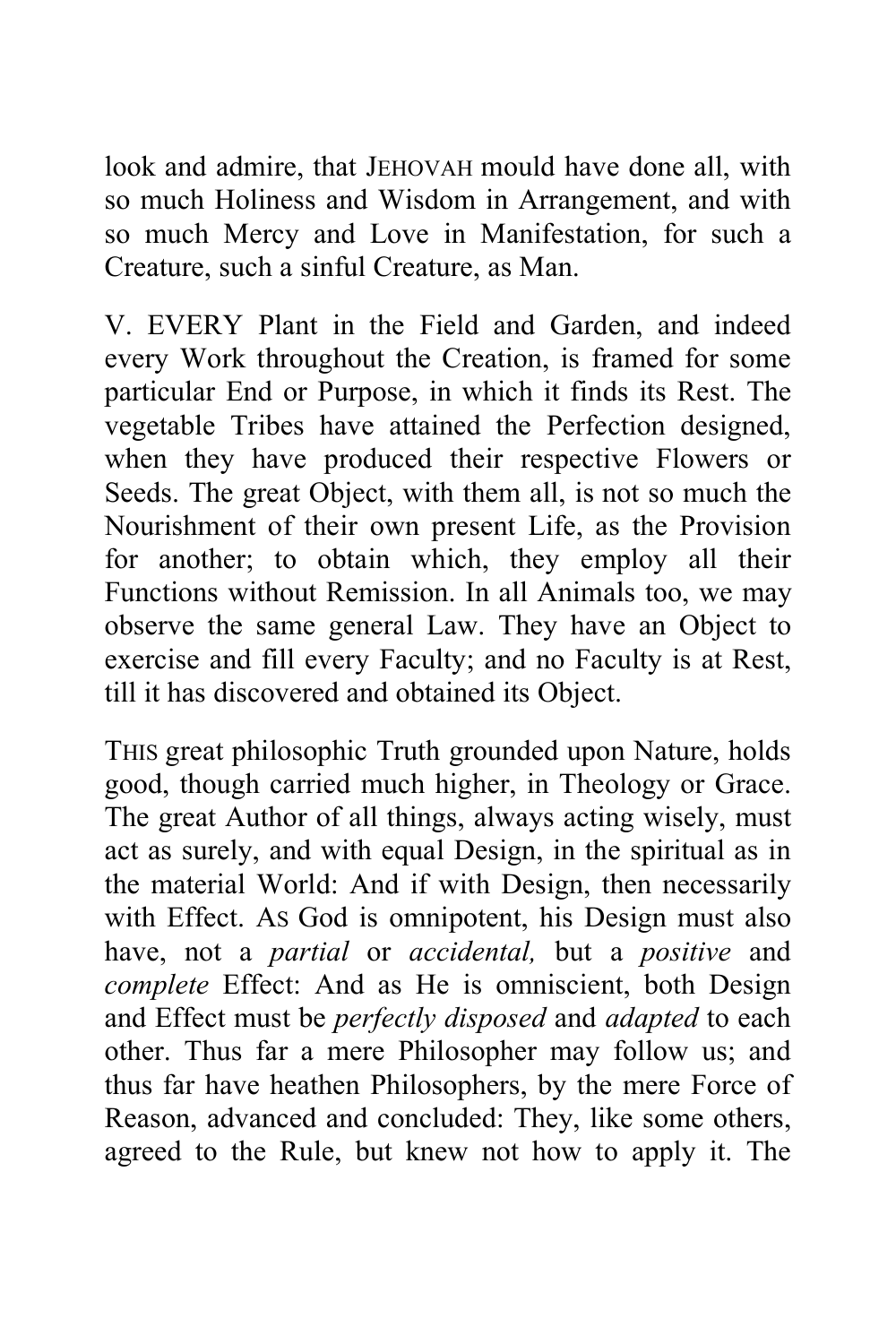Christian Philosopher (by which Term I mean, not a proud Creature puffed up with the Conceit of its own Knowledge, but an humble Mind, made *wise unto Salvation)* is enabled to go farther, and to *enjoy* in his Heart those Truths, which, at the most *they* could but *speculate* upon in their Heads. Like them, he fees they stand upon the Ground of *right Reason,* because they are *Truths* but he receives them and rests upon them most entirely, because, above all Considerations of mere Reason, they are founded upon the *Revelation of God,* who is the *Author* of Truth. One of these Truths is the *Immortality* of the human Soul, which indeed the wiser Heathens acknowledged upon the most rational Principles; but which, to the Christian, is *enlightened* to a Demonstration *by the Gospel.* (2 Tim. i. 10.) If then we apply the Law of Nature before us to this Proposition, we may consider the *Faculty* of our Souls, and the *Object* of that Faculty.—Looking into ourselves, we find IDEAS raised of an *eternal State,* a *Consciousness* of that infinite *Duration,* and a *Perception,* not only of its *Possibility,* but of its absolutely *necessary Existence:* We find also a WISH to participate that eternal Existence, a *Grasping* after it as after a clear and perceptible *Object* before us, and a Shrinking from the very Notion of Annihilation as a dark and unnatural Void. Now, God's Works cannot be useless; and as He placed the Desires of Immortality in the Mind; He would have created a useless Work in forming those Faculties and Capacities, if he had not also created an *End*  to fulfill them. This Immortality then must be the Object and the Rest of these Faculties; for our Faculties cannot be said to find their *Rest* in ceasing *to be;* because *Rest is* a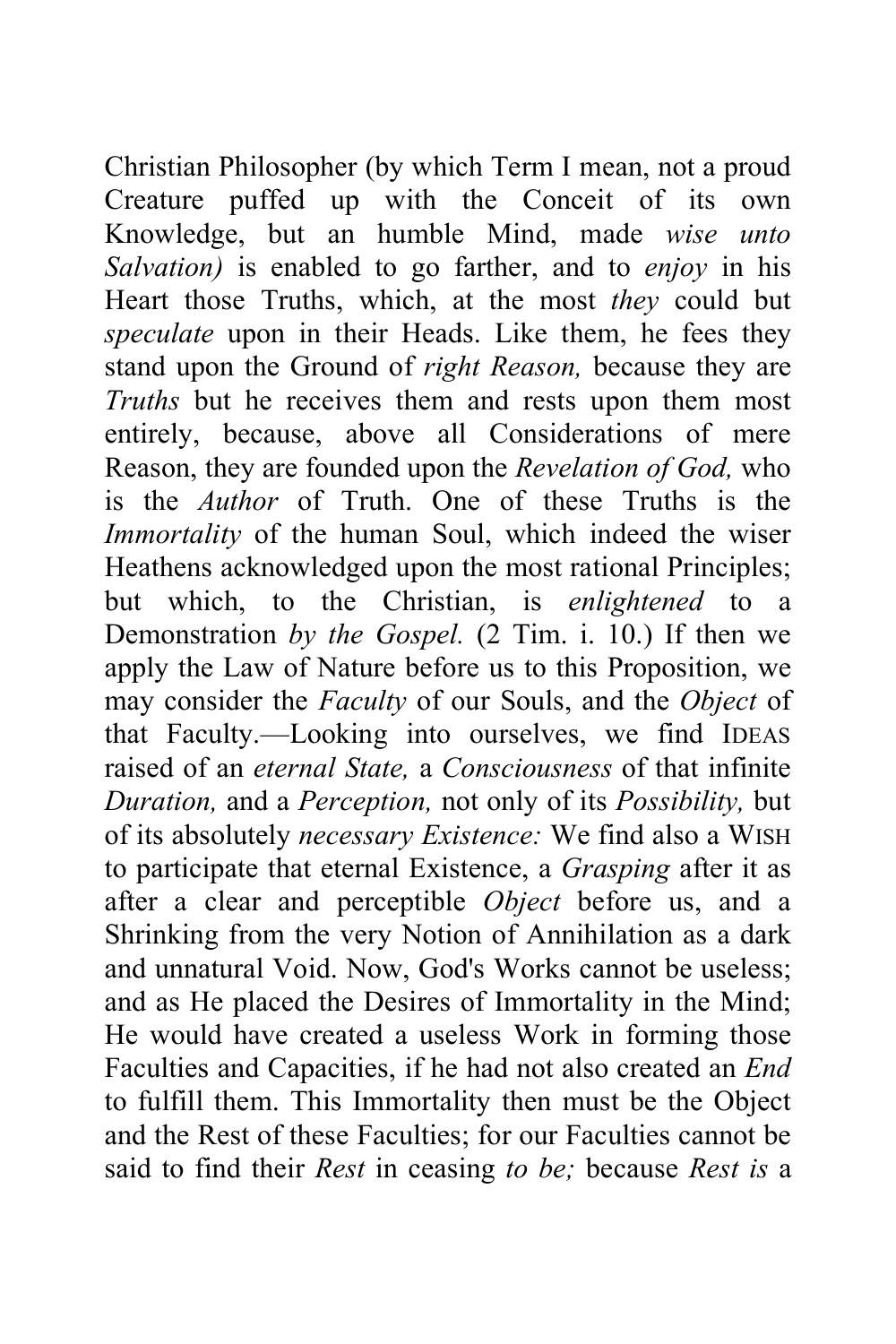*relative* Term, and necessarily implies a *Being.* It seems absurd to say, that any thing *rests,* which does *not exist.* It is also evident that the Mind does not obtain *that* Rest in this present State, which it *conceives,* and which it *covets.*  Neither its Conceptions nor Volitions are answered here. Yet it shudders, with a melancholy Horror, at the very Doubt of not obtaining them. With all the Atheism of Sin in our Nature, we cannot look with ease at this black Atheism, which would deprive GOD of some proposed End in us, and *us* of that End for which we exist. For to say that we exist only to crawl a few Years upon Earth, and to live in Expectation and die in Disappointment, is charging the Author of all Wisdom with natural and moral Defects without Number, with Causes deficient in Design, and with Ends void of all Goodness, Mercy, or Use. But, allowing this to be impossible, we may look into ourselves, and see a *Faculty,* capable of *comprehending*  Immortality, capable too of *desiring* it as an ultimate Goody and extremely unsatisfied with the very Notion of not obtaining it. Either, therefore. *Immortality* is the *Object* of that mental *Faculty* which seeks it as its Rest; or God has created a Faculty *without* an Object. If he would avoid this latter Proposition, (which is a Blasphemy against the Wisdom and Power of GOD in his greatest Work: upon Earth) we must then adopt this. Conclusion; that GOD himself has impressed our Souls with the *Thought* of Immortality, given them an impetuous *Desire*  after this Immortality, and so having framed this *Faculty*  for that *Object,* has made it the Design of our Being, and our ultimate Rest. Thus, according to the Poet,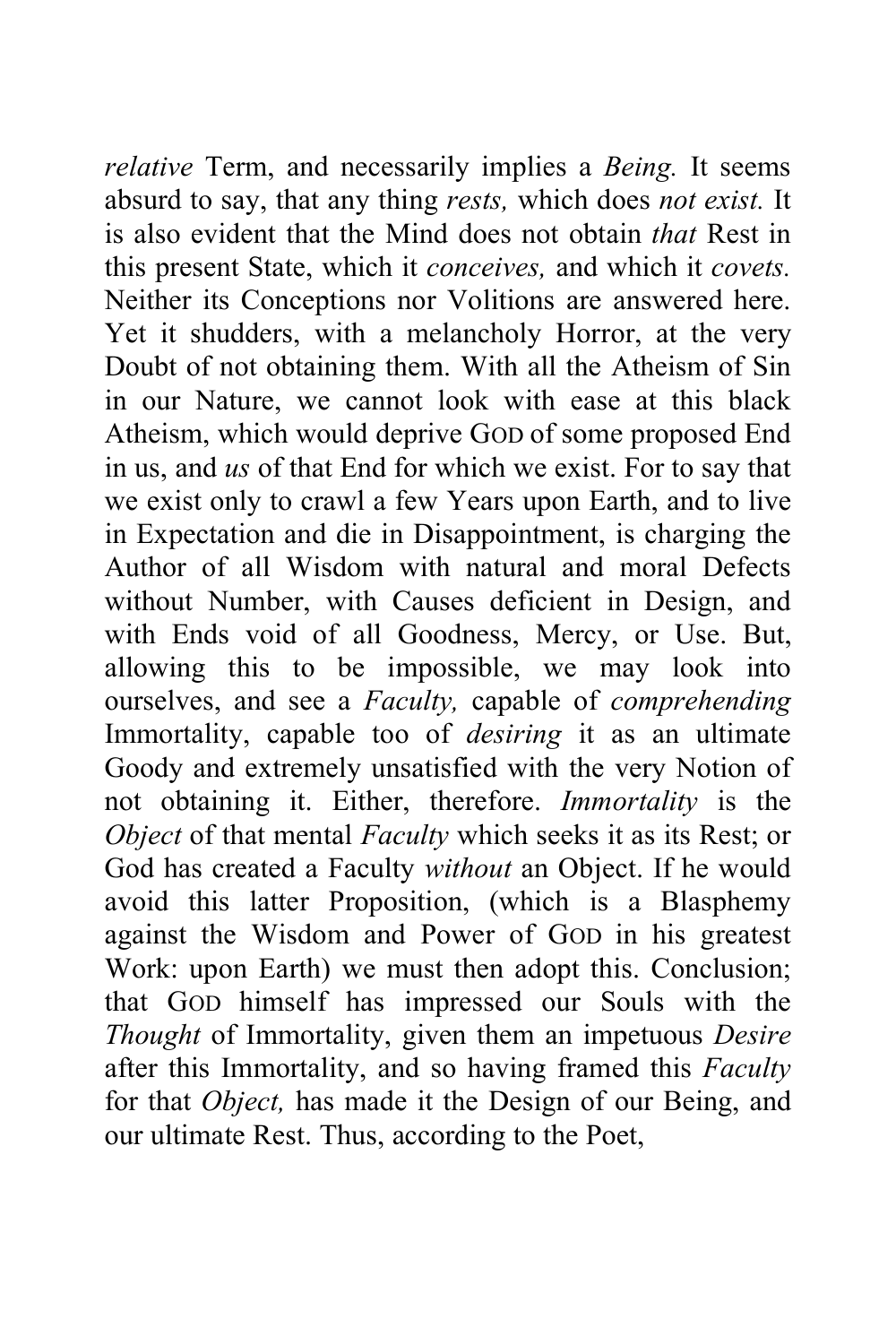*The Soul, uneasy and confined from Home, Rests and expatiates in a Life to come.*

On the other hand, remove the Conclusion; and does not this impious Absurdity follow? An all-wise and omnipotent Being has created a Work without Design, made a Tendency which loses its End, and committed (O horrible to say!) such an Offence against immutable Truth, as to form Premises with erroneous Conclusions, or (what is just as erroneous) with none at all. Yet this is the Logic of all the very wise Heads, who, from the Beginning of the World, have taken upon them to dispute against: the Immortality of the Soul.

But other great and comfortable Truths are suggested to us by a View of the fixed Purpose of GOD in the Objects of Nature.

WE have considered, from Reason, the Necessity of the Soul's Immortality, which is abundantly confirmed by divine Revelation. Revelation however does not leave us here, but carries us on to a Knowledge, which Reason could never have attained; for it not only assures us of Immortality, but explains the *Condition* of Men in it, with other Circumstances of the utmost Magnitude and Importance. We find it revealed, for instance, that, though Man be created naturally immortal, he has lost by Sin the original *Happiness* which attended his Immortality, and is now plunged into a State of Impurity, which has annexed *Misery* in its stead. In other Words, he has lost that holy *Faculty,* which finds its *Object* in GOD and his Will, and has obtained a sinful Faculty, which seeks an Object of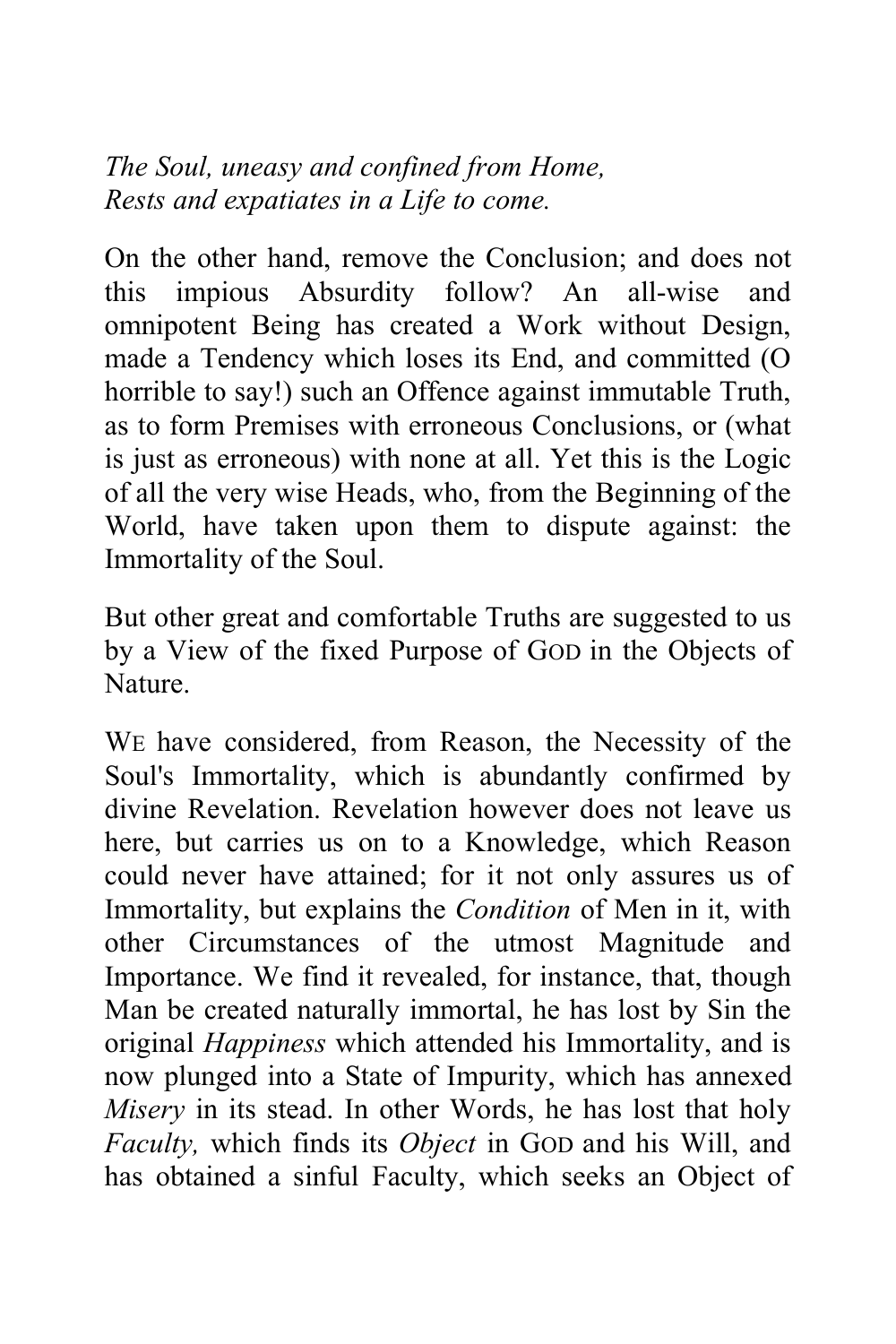Gratification any where and every where beside, and becomes wretched because it can no where obtain it. It is so in this World, where there are many Things to meet with the *animal* Part of his Nature; though none of them do or can satisfy the Longings of the *immortal* Part. In the World of Spirits, where not even these low Palliations can be found, human Misery is completed: And one great Occasion of it will be, what Divines usually call the *pæna damni,* that *Pain of Loss* of which we are treating. The Soul may rove and be restless, but shall not find; and the Emphasis of the Distress will be, that the unhappy Beings, who may feel it, will know that they *never* can find, and must therefore be restless still. On the other hand, to the Children of GOD is imparted a spiritual Faculty, in the Stead of what was originally lost, which seeks GOD as the great Object of all its Exercise, and the great Fulfillment of all its Capacities. Here it *rafts.* Like *Noah's* Dove, it has at length found somewhat to stay upon. It is no longer whirled in the Circumference of Things, but finds a Center, which Center is *Rest itself.* Thus (according to the Scripture) those, *who have believed, do enter into Rest, and have ceased from their own Works, as God did from his.* They have found that Object which fills their Faculty, and, by filling it with that *Fullness which filleth all in all,*  constitutes, constitutes every Particle of its, true Happiness both here and hereafter. This Object is GOD himself, *who only* HATH *Immortality* as his own; and in proportion as Believers are enabled to exercise the spiritual Faculty of divine Grace upon this Object, they are happy, fixed, and at Rest. They have found their true Center and Stay, the Want of which would make them, as it does all other Men,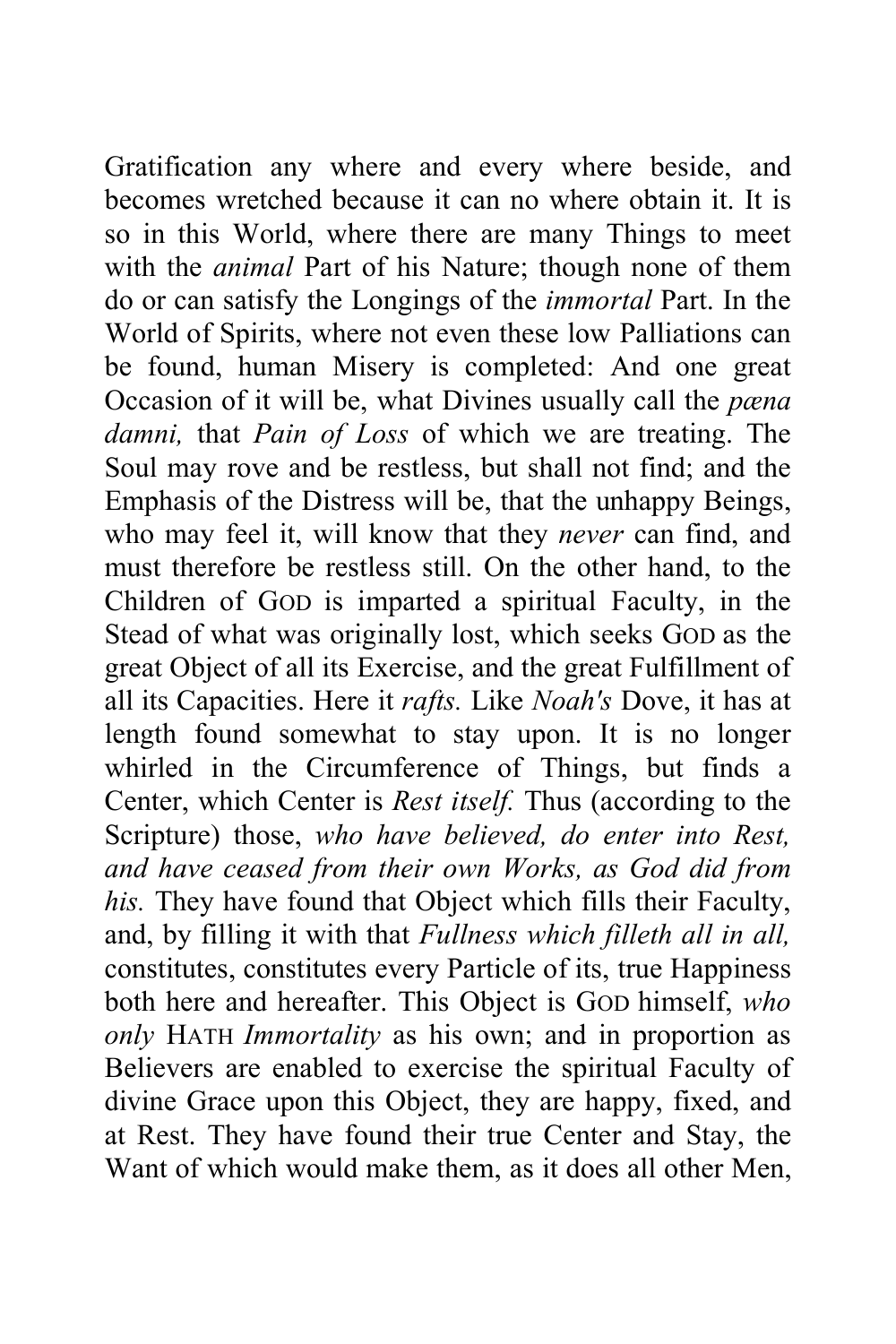restless and uneasy, always in Chase of solid Peace, but never finding more than its Shadow. The Faculty, filled in all its Measure from GOD, who is its Object, can want nothing; not only because *itself* is filled for the present, but because it will always participate that FULLNESS, or the divine and all-sufficient Being, who fills all Expansion, all Time, all Existence, in an Instant, yet for Ever; and to whom the universal ALL is an infinite HERE and an everlasting Now. Consequently we see, that, as . the Soul of Man was originally made for GOD, it can never be eternally happy without Him. If it seek Peace elsewhere, it can find none. If it depart from this World without finding Him, it launches into an Abyss, where HE will not be found in Peace for ever. Consequently also we see, that that the Lord having granted to his Redeemed the Faculty of his Grace and divine Nature, the Object of which is HIMSELF in Glory; this Faculty inclines the Soul in holy Fervor and blessed Hope, through all the Circumstances and Obstructions of this mortal Life, to that heavenly Object as its Fullness and its End. *Whom have I in Heaven but Thee* (says such a Soul); *or what do I desire upon Earth in comparison of Thee? Thou art my Help and my Deliverer; make no long tarrying, O my God!--*The answer is; *Surely, I come quickly:* AND, *ye, that hunger now, shall be filled.* 

ONE important Reflection more, which seems necessarily to arise from the present Matter of Consideration, must not be passed by. If GOD has ordained, that all the Powers in the natural World shall work for certain and unfrustrable Ends: And if, in the spiritual World, there are like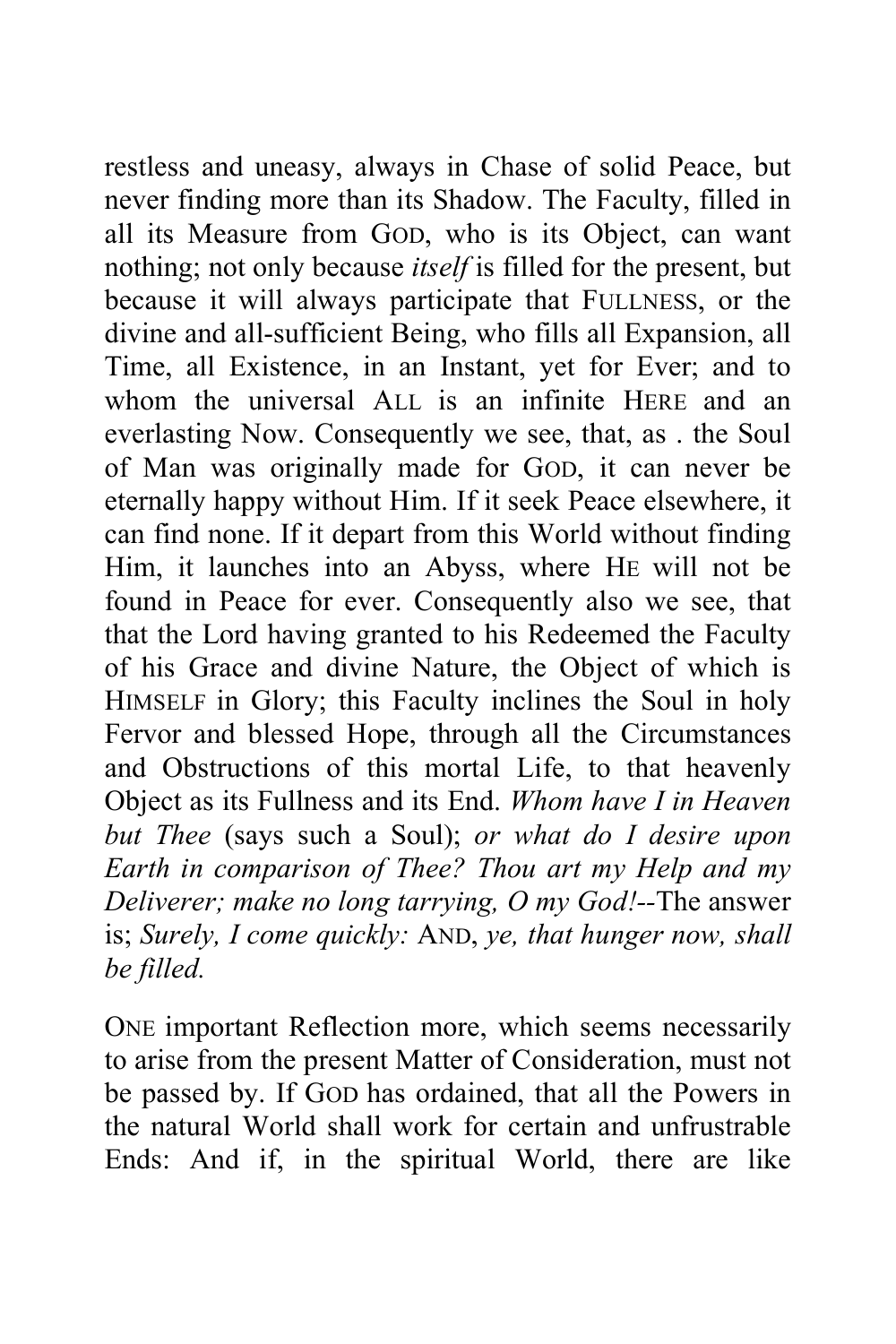Conformities between Faculties and Objects; then surely its Operations and Effects must, at the least, be equally certain and unfrustrable. This Argument is convincingly drawn *a fortiori;* for if the spiritual Existences are of higher Importance than the merely material, as perhaps nobody will deny; then GOD, having established certain Effects to result from certain Causes in the one, will have had a proportionate Regard to ensure them in the other. If the Operations of Nature are by no Means left to Chance, but are evidently carried on by the certain Energy of the divine Providence; shall not the Salvation of his People, to effect which cost him no less than the Sufferings and.' Death of his Son, be ordered in all Things and sure? Shall not the final Happiness of his Redeemed, for which he has, through every Age, taken such peculiar Care, and for which from before all Ages framed his Covenant, as well as framed a World to illustrate, be fixed and indisputable? *Let God be true* who has declared it by so many infallible Tokens, *and every Man a Liar* who presumes to deny them. All GOD'S Works confirm the salutary Truths of his Word. Every Operation in Nature yields its Portion of Evidence. The Reason of Things also confirms the sure Decree: And indeed the Reason of Man that Particle of Truth universal, when divested of Prejudice and unclogged by Sin, assents to the Propriety of such a Determination. But, above all, the Wisdom of GOD himself, and the Voice of GOD in his Word which is his Wisdom revealed, have rendered these Conclusions, drawn from that and other Evidences, *infallible:* because he has *shewed the Immutability of his Counsel* and *interposed himself by an Oath to accomplish them.* (Heb. vi. 17.) *The Mountains*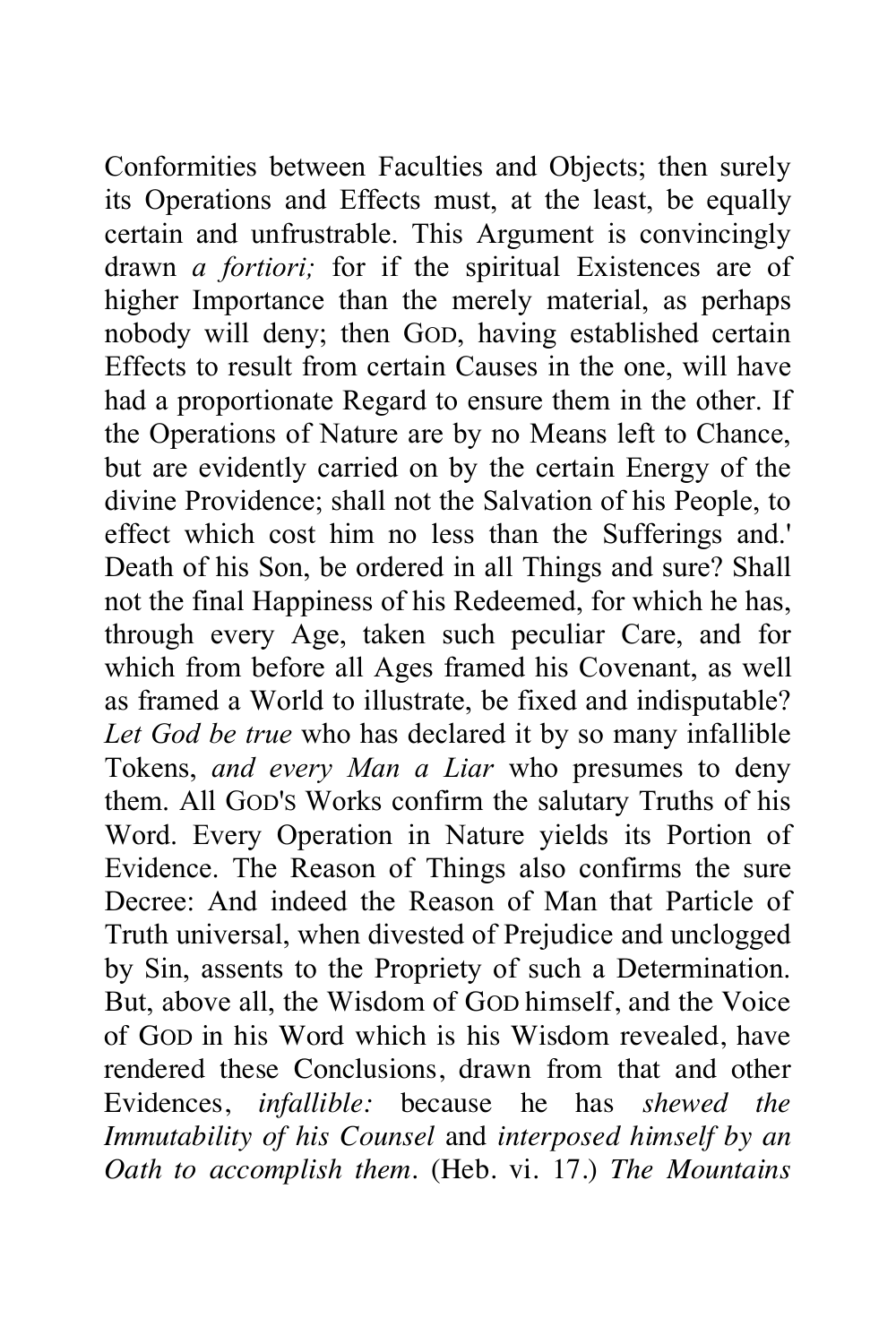*shall depart, and the Hills be removed; but my Kindness shall not depart from thee, neither shall the Covenant of my Peace be removed, faith the* LORD *that hath Mercy on thee.* (Isaiah liv. 10.) Thus also faith Christ; *I give unto them* [his Sheep] *eternal Life; and they shall never perish, neither shall any pluck them out of my Hand.* For, *this is the* FATHER'S *Will, which hath sent me, that of* ALL *which he hath given me, I should lose* NOTHING; *but should raise it up again at that sent me, that* EVERY ONE *which seeth the* SON, *and believeth on him, may have everlasting Life; and I will raise him up at the last Day.* (Comp. John x. 28. with vi. 39, 40.) This is the Testimony of the FATHER and the SON: And what faith the SPIRIT of Truth, speaking by the Apostle? *Neither Death, nor Life, nor Angels, nor Principalities, nor Powers, nor things present, nor Things to come, nor Height, nor Depth, nor any other Creature, shall be able to separate us from the Love of God, which is in Christ Jesus.* (Rom. viii. 38, 39.) He that cannot believe this immense, this dignified Evidence, could not believe any Attestations, even *though one rose again from the Dead* to make them.

VI. THE Division of numberless Leaves and Flowers into *three* Members or Petals upon one and the same Stalk, affords the Mind a Hint of frequent Meditation upon that fundamental Doctrine of Christianity, the Trinity in Unity, and Unity in Trinity, for ever to be worshipped and adored.

IT was not an unsolid Maxim of the late Mr. *Baxter*  (whatever may be thought of some of his Notions) that "in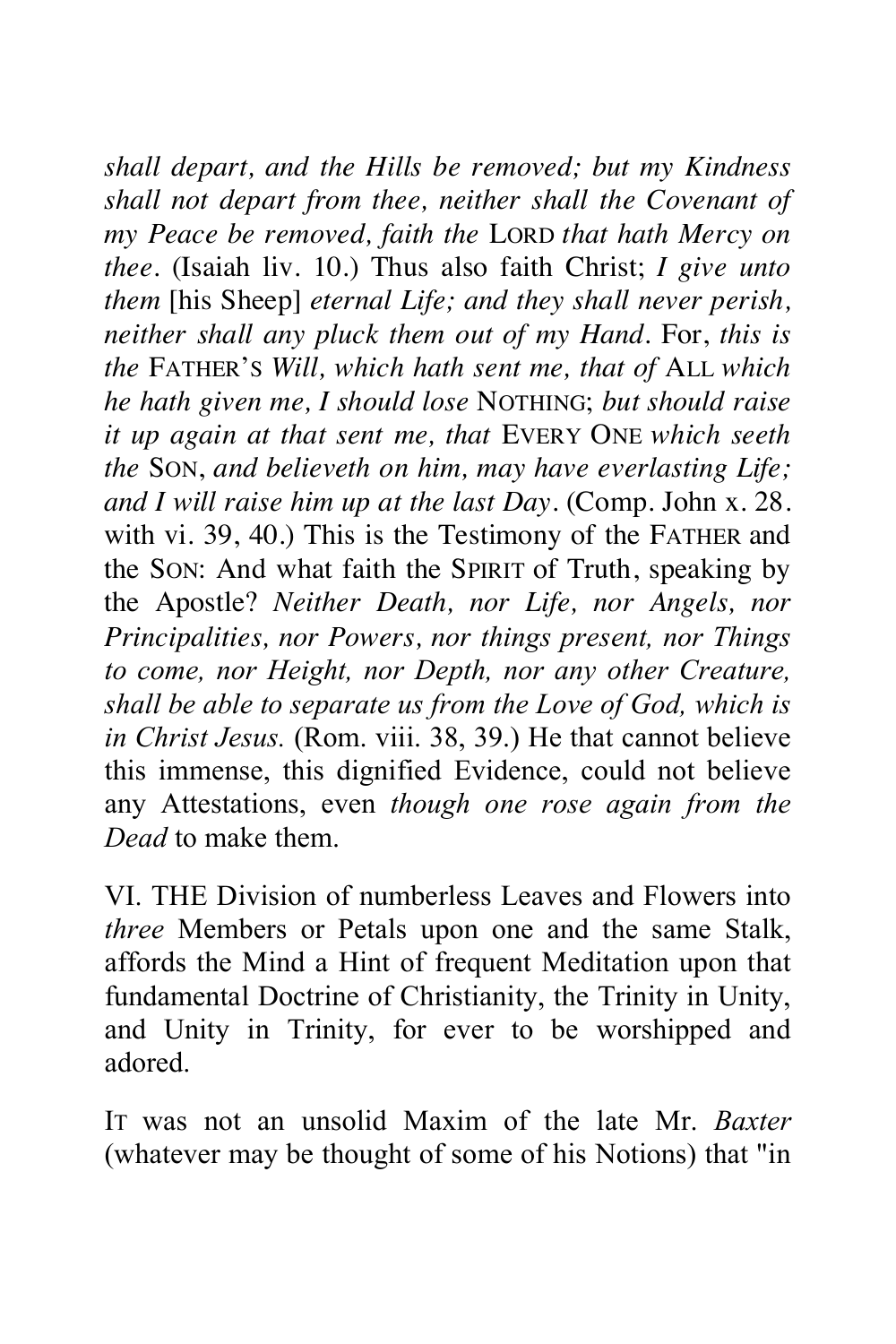a right Scheme of Theology, Unity in Trinity would go through the whole Method because (says he) the Divine Trinity in Unity has expressed itself in the whole Frame of Nature and Morality." (See his Life, P. ii. p. 297. and P. iii. p. 69.) It is so in the heavenly Fluids, in earthly Animals and Plants, and in the mortal and immortal Part of Man. It is the Voice of the Scripture, the very Revelation of GOD. If we are not *wise above what is written,* or what is worked, by JEHOVAH himself; or rather, if we are wise enough, through Grace, to understand his Mind and Will in his Works and Word, we shall see, that the whole of our Salvation is concerned in the experimental Knowledge of this Truth; that the First Person is our Father in Christ and by the Spirit, that the Second Person is our Redeemer and Head through the Father and Spirit, and that the Third Person is our Restorer and Sanctifier in the Son and the Father. The Knowledge, not theoretic or speculative, but gracious and faithful, of this sublime Mystery is the Master-Key to unlock the other great mysteries and Principles of the Christian's Expectation and Hope. The Ignorance of this is the Parent of manifold Errors, useless and contradictory in themselves, and opposite to the Light, the Life, and the Salvation of GOD.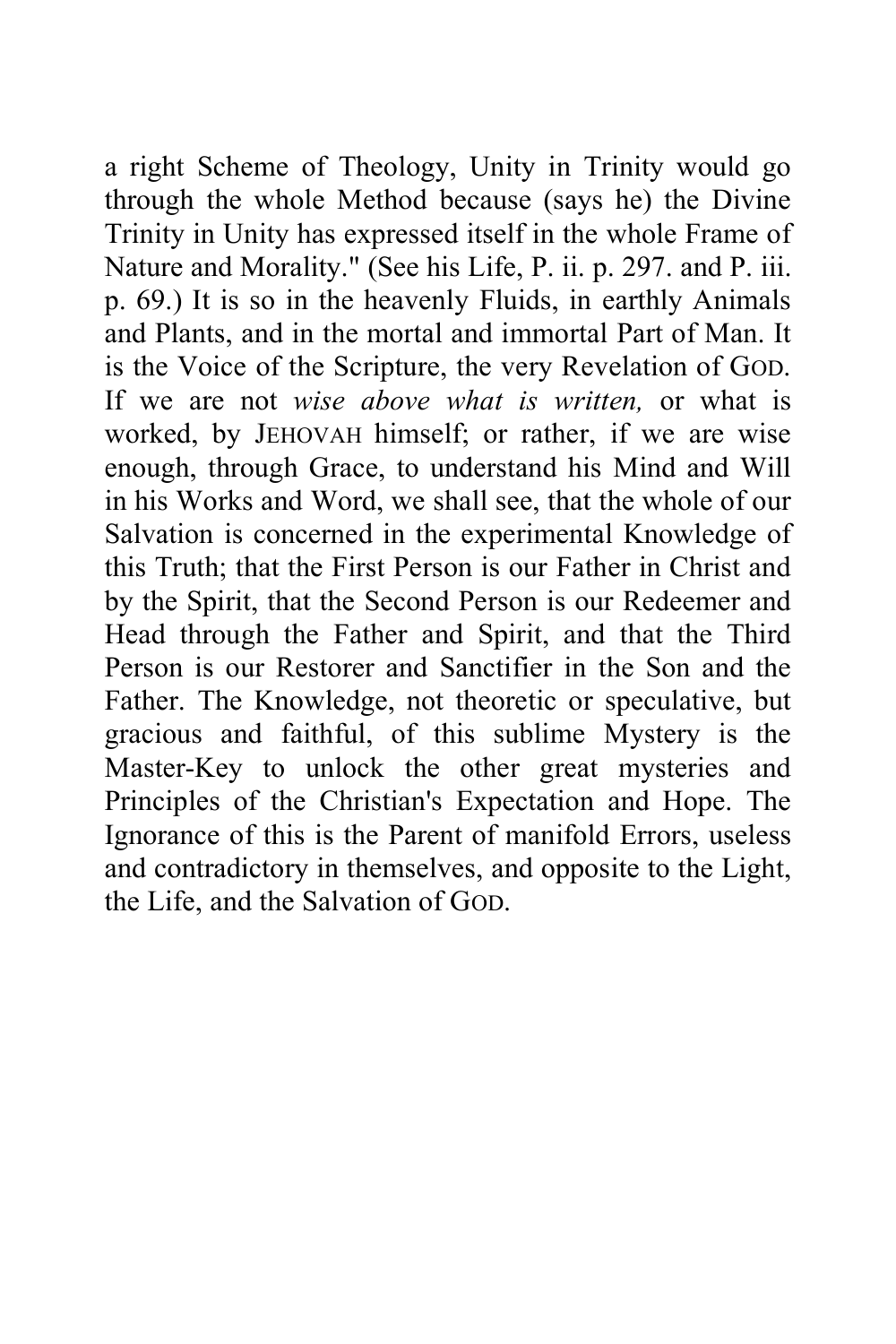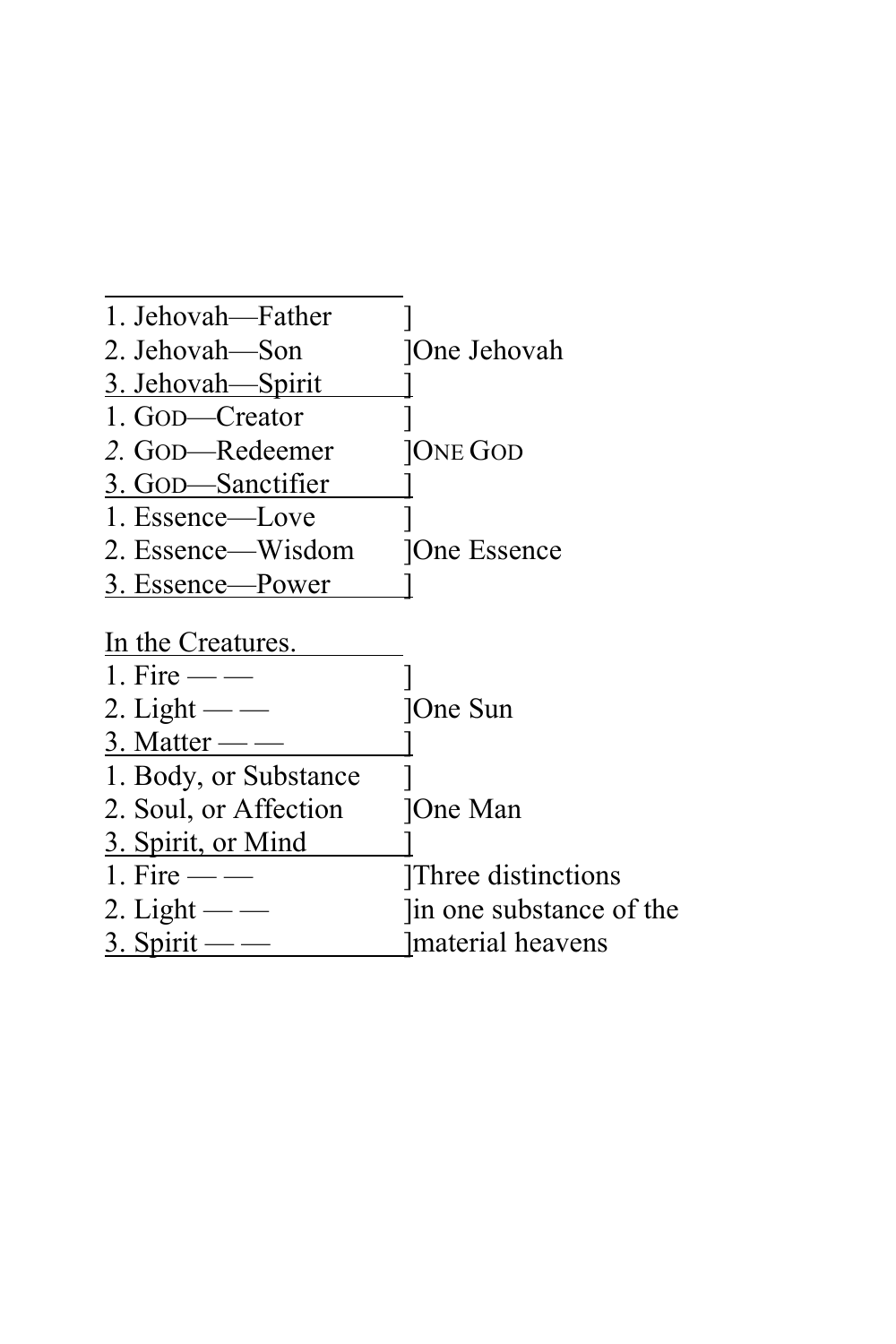The are three that bear record in Heaven [the spiritual World] the FATHER, the WORD, and the HOLY GHOST; And these THREE are ONE: And there are three that bear Witness in Earth, the Spirit, the Water, and the Blood; and these agree in one, one. If we receive the Witness of Men, the Witness of God is greater. John v. 7, 8, 9.

VII. IN Autumn, the Husbandman gathers the Seeds for succeeding Crops. These contain the *Germen,* or Principle, of a new«Life, which, upon the Corruption and Decay of the outward Shell, springs up and appears.

In like Manner, when the Believer drops his Body on the Earth, it shall one Day spring up again; not a natural Body, as it was sown, but a spiritual Body with an incorruptible Life. The natural Body must rot and decay, because it is wholly contaminated by Corruption and Sin; but that Principle of Life, which this outward Shell contains, being radically immortal, and, cleansed by the Purification of the Redeemer, shall then be radically impeccable too. Happiness, everlasting Happiness, will therefore ensue; and the new-born Body, united to its new-born Soul, shall be with GOD, and enjoy GOD, for evermore.

TO CONCLUDE. How rich, and how various, are the temporal Benefits, with which GOD has endowed his Creature, MAN? The Earth pours forth the most delicious and wholesome Productions, to satiate his Appetite, and to invigorate his Frame. The Fields wave with Corn, to give him Bread; the Flocks offer their Excess of Wool, to keep him warm; Vineyards afford him Wine, the Pastures Meat, and the choicest Trees their most exquisite Fruit. For him,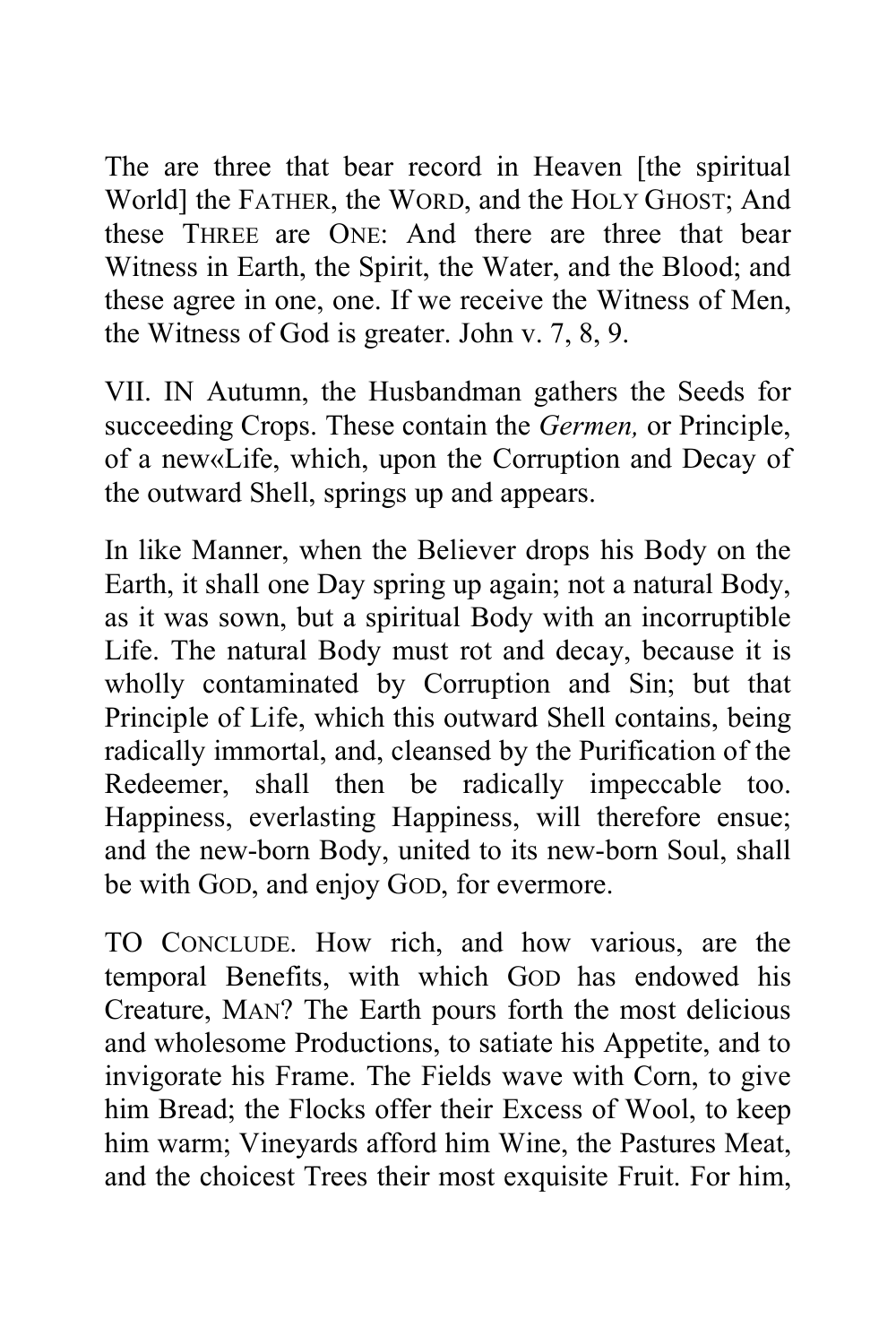the Horse and the Ox are ready Drudges, content with the Offal which he cannot use, or with the spontaneous Growth of the Soil, or at most with a small Portion of the Increase which their own Labor procures. For him, the Herds deny their Offspring the profluent Juice, and yield themselves the patient Victims of the deadly Knife. The Birds delight to refresh him by their harmonious Voice, and call upon his Heart to sound a sublimer Praise. The Bees hum their low Applause, and, conscious (as it were) of the Meanness of their Song, make up in Labor what they want in Tune. These pay a dulcified Tribute to their sublunary Lord. In a Word, view the World around; explore the Fields; visit the Rivers, or the briny Shores; and see, if every Thing, which yields at all, does not yield either Food, or Health, or Delight, to Man.—But, is he thankful to his Creator for his Profusion of Blessings? Does he express that Thankfulness by a true and proper Use. of such overflowing Mercies? Or is not the plenteous Table abused by Gluttony, and the cheerful Viand by Drunkenness? His Health by Acts of Riot, and his Strength by repeated Sins? Instead of humble Praise, does he not insolently reproach his great Benefactor, by trampling on his Gifts before his Eyes?—And yet, manifold and abundant as these Bounties are, they all grow upon a World, which is *under the Curse,* and for a Creature which incurred it—upon a World, which, if there had been no Mercy beyond it, or if all its Productions had been analogous to his Sins, would have

Produced nothing but Thistles, and 'horns, and bitter Herbs. But let him look above the Soil beneath his Feet;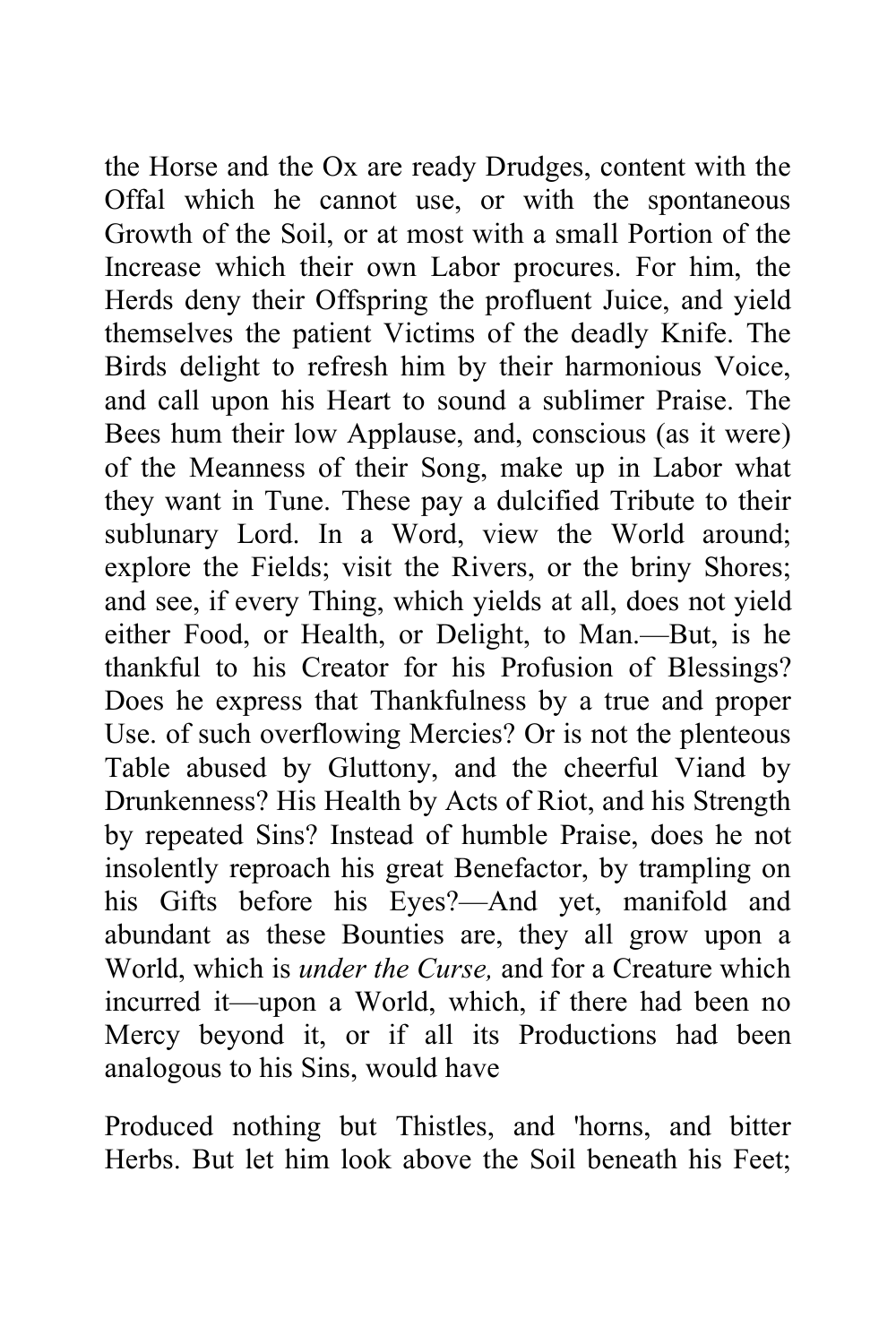and see the quick Succession of providential Good pouring round him from the Skies. These also contain an inexhaustible Fund of Blessing for unthinking, or illthinking Man. From them are distilled the kindly Dews; from them descend the flowing Rains; and through them are conveyed all the genial Influences of the vast Expanse, which surrounds the World.

Who thinks of *these* with grateful Praise? Who offers the First-fruits of Thanksgiving to the great Author of continual Good?--Above all; that wonderful Orb of Day, which emits the cheerful Light, by which we behold the other Treasures of the Creator's Power, exerts a certain and well-proportioned Strength to fructify, adorn, and carry on the whole System of Being about us. This glorious Luminary, with the Moon and innumerable Stars, attracts our Eyes upward, and, in a Manner, demands an Elevation of our Minds to HIM that made them.— But who obeys the duteous Call? Who thanks the Almighty for the Light of the Day? Who blesses him for his Moon, or for the Stars of the Night? We all behold the Works; but do all adore the great Architect, who formed them? If, as the Poet sings,

## *An undevout Astronomer is mad;*

who are truly or always in their Senses? And upon the Charge of Unthankfulness, which of us all can cast the first Stone at his Brother?—Yet all these Objects of i Heaven, Heaven and Earth are working for and attending upon Man: He is their " Center, \*' in Respect of final Causes;" and they are made, not to give Luster, or produce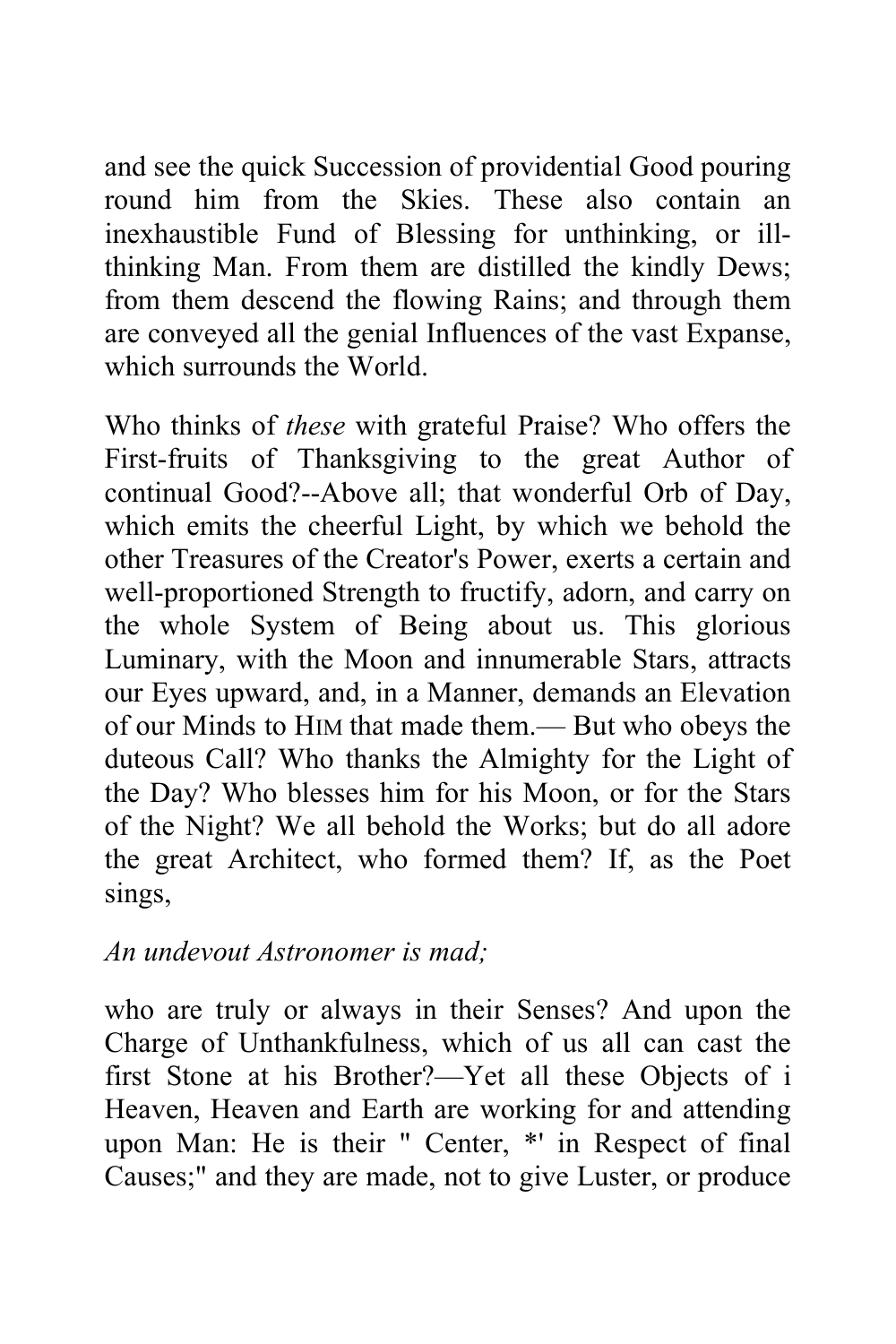Fruit for themselves, but for him. They indeed do center in him. His Welfare is the Object of their Existence; and they have no visible End of Being beyond him. They all point to him; and at the same Time all point him to GOD. That is *his* only Center: And there only he finds *his* Rest.—We see also in Nature a double Motion. The Moon moves round the Earth, and attends its Motion implicitly throughout her Orbit. Other vast Orbs have inferior Orbs encircling them, obeying them in their Courses, and never departing from their Path. But their common, universal Center is the Sun. By him they mine, and round him' whatever Motions they make beside, they uniformly revolve. So likewise the Creatures of the Earth are the Satellites of Man; as he is a Satellite to GOD. They move round him and for him; while he, together with them, have their great Center in the Almighty. It is the Glory of the inferior Creatures, to demonstrate to *Man* their Maker's Wisdom and Power. It is the Glory of Man to render *their*  Praise vocal by offering up *his own.* His Wisdom it is to concentrate the diffusive Rays of divine Beneficence, that his Soul may be more enlightened, and his Heart the more warmed with Love. And his Happiness consists in obeying his Center, as the Cause of his Motion and the Point of his Rest. The Earth revolves, and revolves with Rapidity. Its Progress is swift beyond human Conception. But, with all this Vehemence, it obtains a real Rest. Its Inhabitants cannot feel the impetuous Whirl; nor are they alarmed at passing through the Air with a Course of above 58,000 Miles in an Hour; *i. e.* with a Velocity 140 Times greater than that of a Cannon-ball. The Reason is; the World obeys its Center, without the least Aberration; and,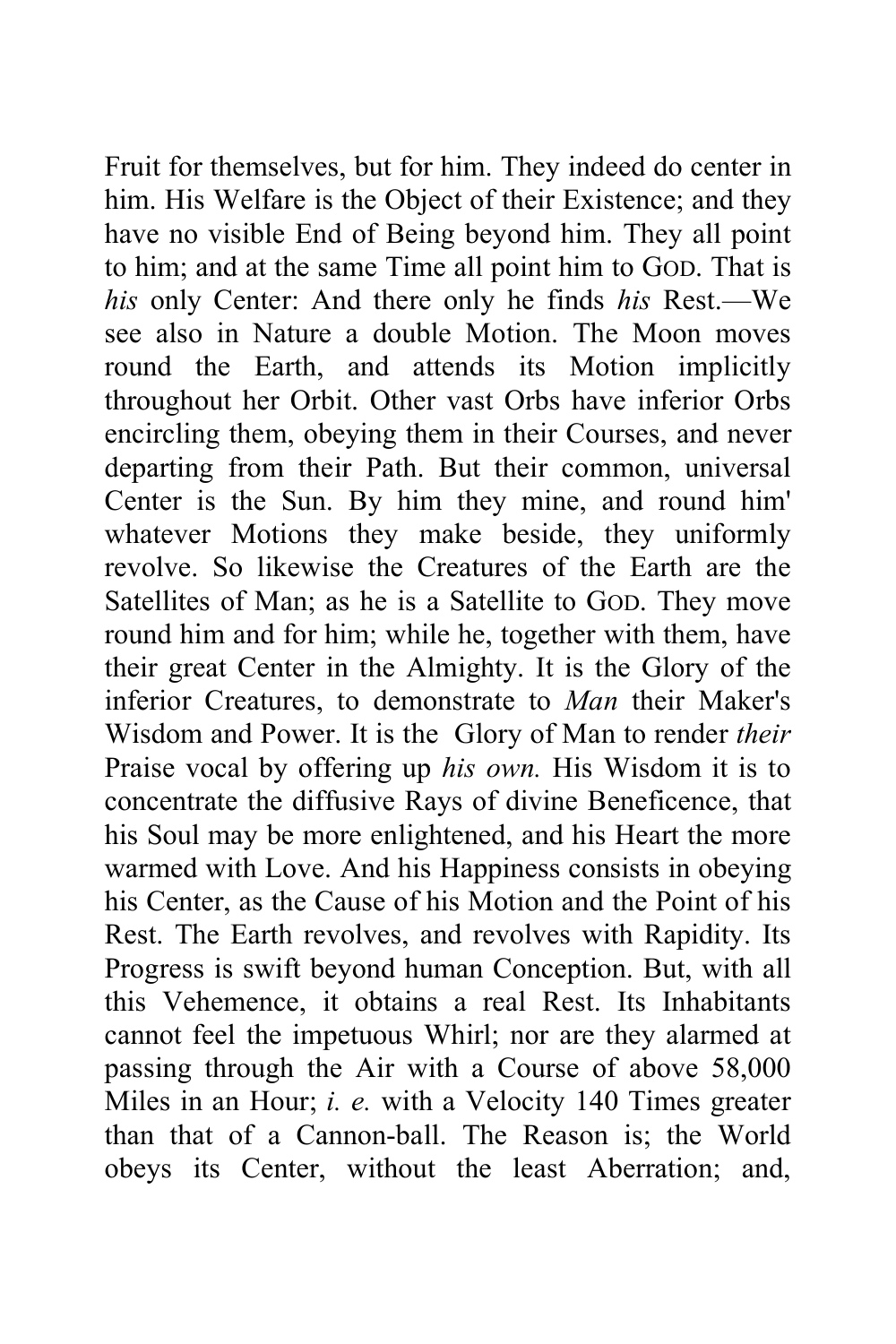therefore, though rapid in Motion, it partakes the Calm of Rest. Could it wander ever so little, it must feel the Jar of Discord. In the Loss of its proper Place, it would meet continual Repulsion; till, convulsed in its own Frame, and clashing with the Frame of all Things besides, it would receive an entire Dissolution. So the blest Inhabitants of Heaven, like the Stars of Heaven, move in their Courses; yet, moving with GOD, the Center of their Being, they enjoy the Felicity of his Rest. They are ever employed, ever in Activity: Yet always serene, always in Bliss. Fallen Spirits, on the contrary, are *wandering Stars,* without Stay or Center; and for them is consequently reserved the *Blackness* and all the Disorders *of Darkness for ever.*  Again; what can be quicker than a Thought? It can traverse over the Earth, and pass to the Sun, or through all we can perceive or cogitate, in a Moment. Yet our Thought is still at Home. Its Center is in our Mind, and, in all its Excursion, finds its Rest within us. In like Manner, holy Spirits, though they may descend to Earth, or pervade all the Systems of universal Nature, are never absent from GOD, nor out of Heaven. He is the Point of their Rest, and the Axis of their Motion.

When Man fell from GOD, he left the Orbit assigned him; and, inconsequence, all the Faculties of his Soul fell into Confusion. They had lost their Center, and were at no Stay. Like *Cain,* Man has been . a Wanderer from that unhappy Day. The Chaos of the Poets, is no Fable applied to his Mind. He rushed then, and he rushes now, unless restrained, precipitately into Ruin. His Body crumbles into Atoms, and his Soul, unable of itself to recover its Center,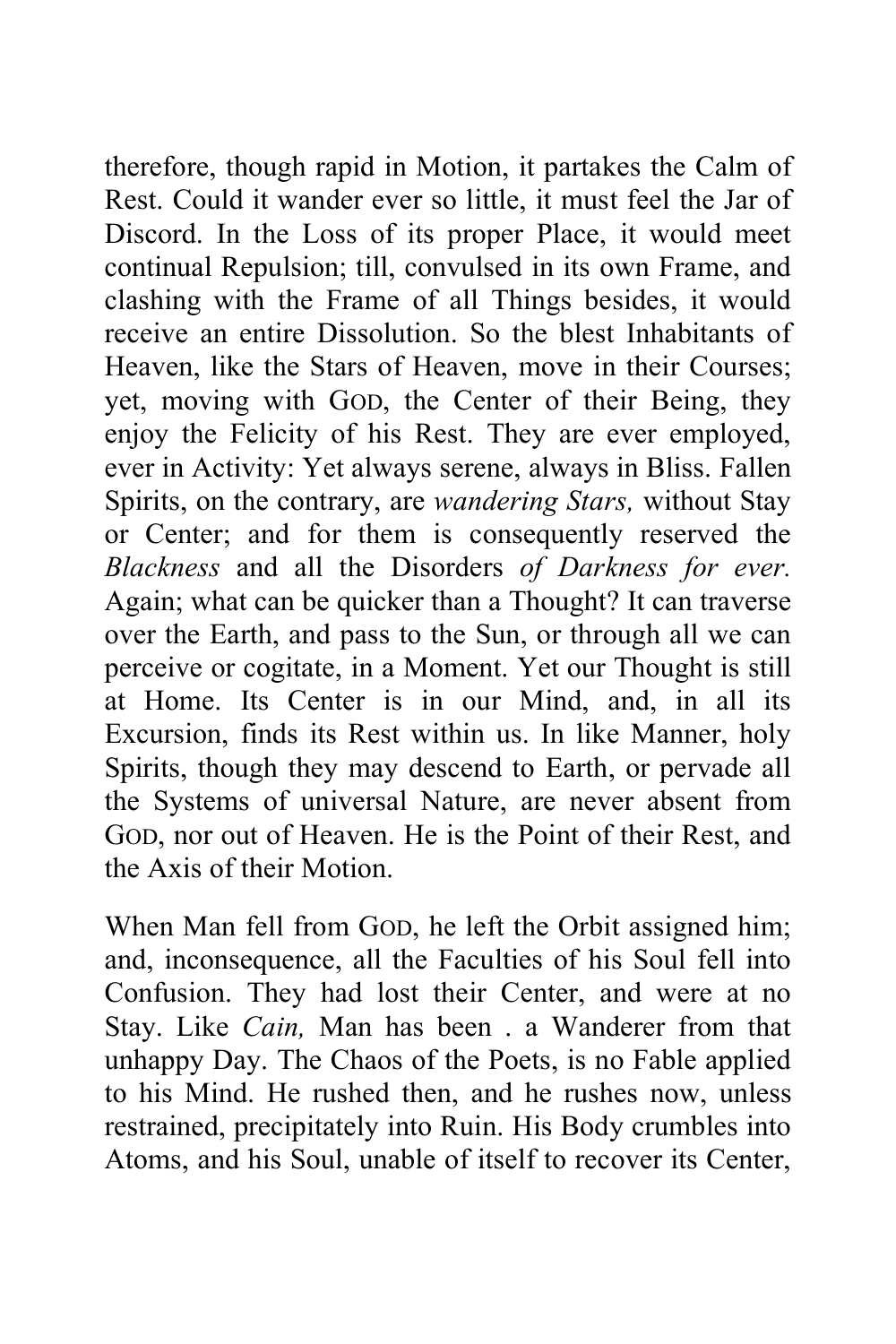still wanders on in Regions of *outer Darkness,* where GOD withholds his Rays, and not a Glimmer of Comfort can shine. Like an Orb, too remote from its Place, Man's fallen Nature is now disordered, dark, and frigid: And it must remain so, till by Mercy Man be brought into his Place again.

Our Wisdom is to observe GOD'S Works, and to keep them, not in our Eyes only, but in our Hearts. *Whoso is wise* (says the Psalmist), *and will observe these Things; even they shall understand the Loving-kindness of the*  LORD. (Psalm cvii. 43.) We are to observe them indeed, yet not for themselves as the End, but as the Mirror in which we may behold the Goodness and Majesty of our Maker, and the Medium through which we may contemplate heavenly Things. When we can do this, we have obtained *Wisdom*—Wisdom, to use rightly and apply truly the natural Objects—and Wisdom, to understand, beyond the Forms of Matter, what they represent of the loving Kindness of the Lord. We shall then have arrived at one great Purpose of our Being on Earth, and shall no longer creep upon it as poor Reptiles who have no better Home, but mail walk erect as " human half divine/' and use it as a Step or Threshold to our heavenly Mansion. Here behold the DIGNITY OF MAN; not that wretched Dignity, which he can mare as an Animal, and of which some so loudly boast; but that, which he enjoys as a Son of GOD, and an Heir of his glorious Kingdom: Not the earthly Superiority he holds above the Brutes; but his Approximation to the Skies, and his gracious Intercourse with Heaven: Not his Eminence with vain and dying Man,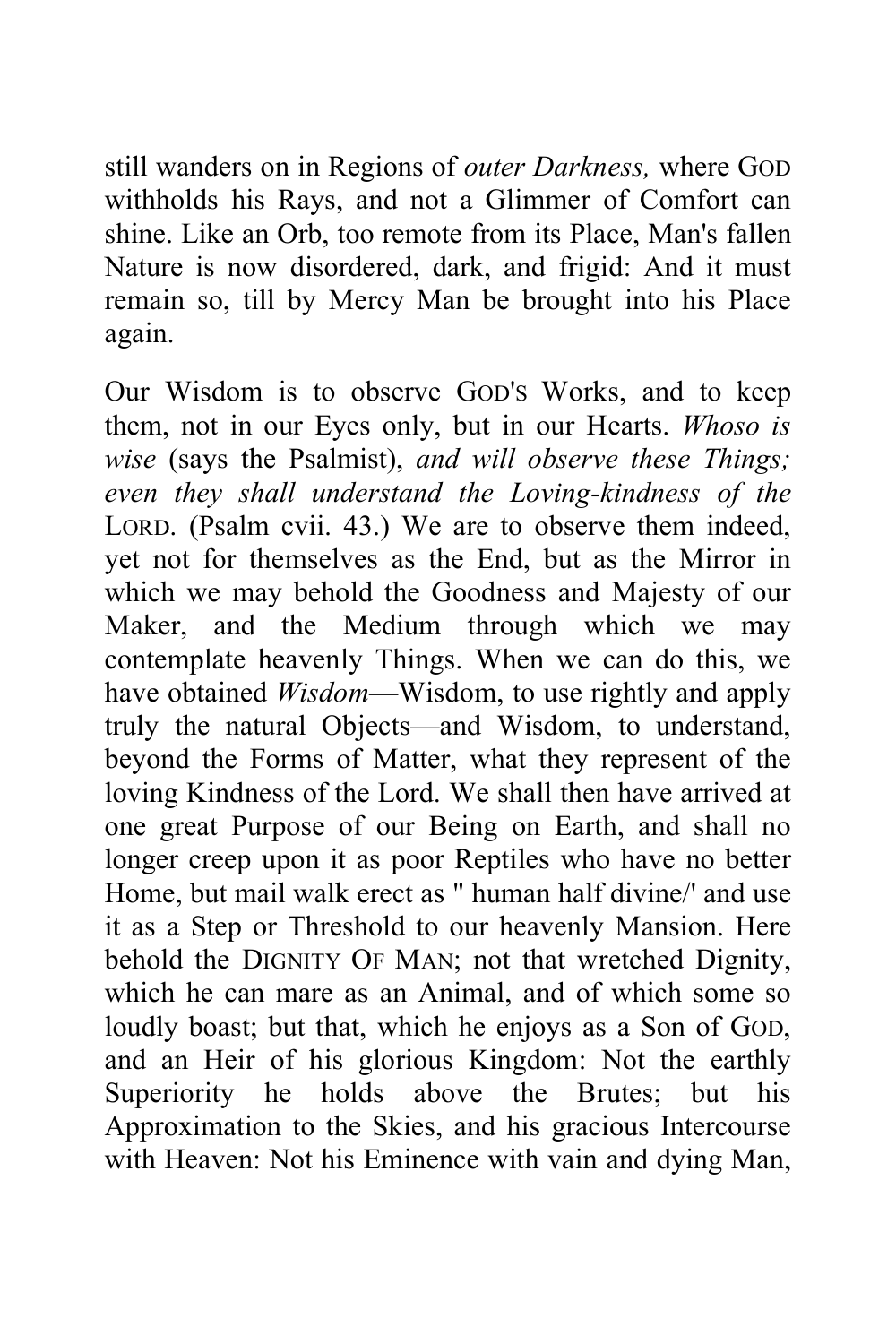but his Consociation with GOD.— Well then, may we ask ourselves, and all the World, *What hath God worked?--*We have seen and do see his Works upon the Earth. These, indeed, are Part of what GOD has worked. But they are minute and trifling all, compared with what he has formed in Things divine, and beyond the Skies. They are but as a Ladder to the Building, or as a Workman's Scaffold on the Outside of the Palace. The Tabernacle likewise and all its Services, though just and correct, yielded but a saint Glimmering of those heavenly Things, which they were intended to represent. In that Respects and because they were made of corruptible Substances, they could not but be (as the Apostle calls them) *weak and beggarly Elements—*too fragile to continue long, too mean exactly to describe. And though the Furniture of this vast Frame of Things about us incomparably exceeds in Grandeur the Pomp of those legal Institutions; yet even this is but a poor Scene, calculated as it is to convey some Notices of Splendor, when placed with that exceeding and eternal Weight of Glory, which blazes round the *Holiest of all.*  What is the Sun, for Instance, *in* all his Luster, compared with that great Luminary of Heaven, who is LIGHT himself, Light inaccessible, Light essential, Light eternal? A Kay of it, descending upon St. *Paul* near *Damascus,*  swallowed up the meridian Splendor of the Sun, as though it had been but a Spark or an Atom. What then shall the full and unveiled Brightness be, where JEHOVAH himself is the only, and the unbounded Light?—It is too much for mortal Eye, too much for human Reason, in their present Imbecility, to look upon and contemplate.—*What hath God worked* also for THEE, O Believer? Can you tell,